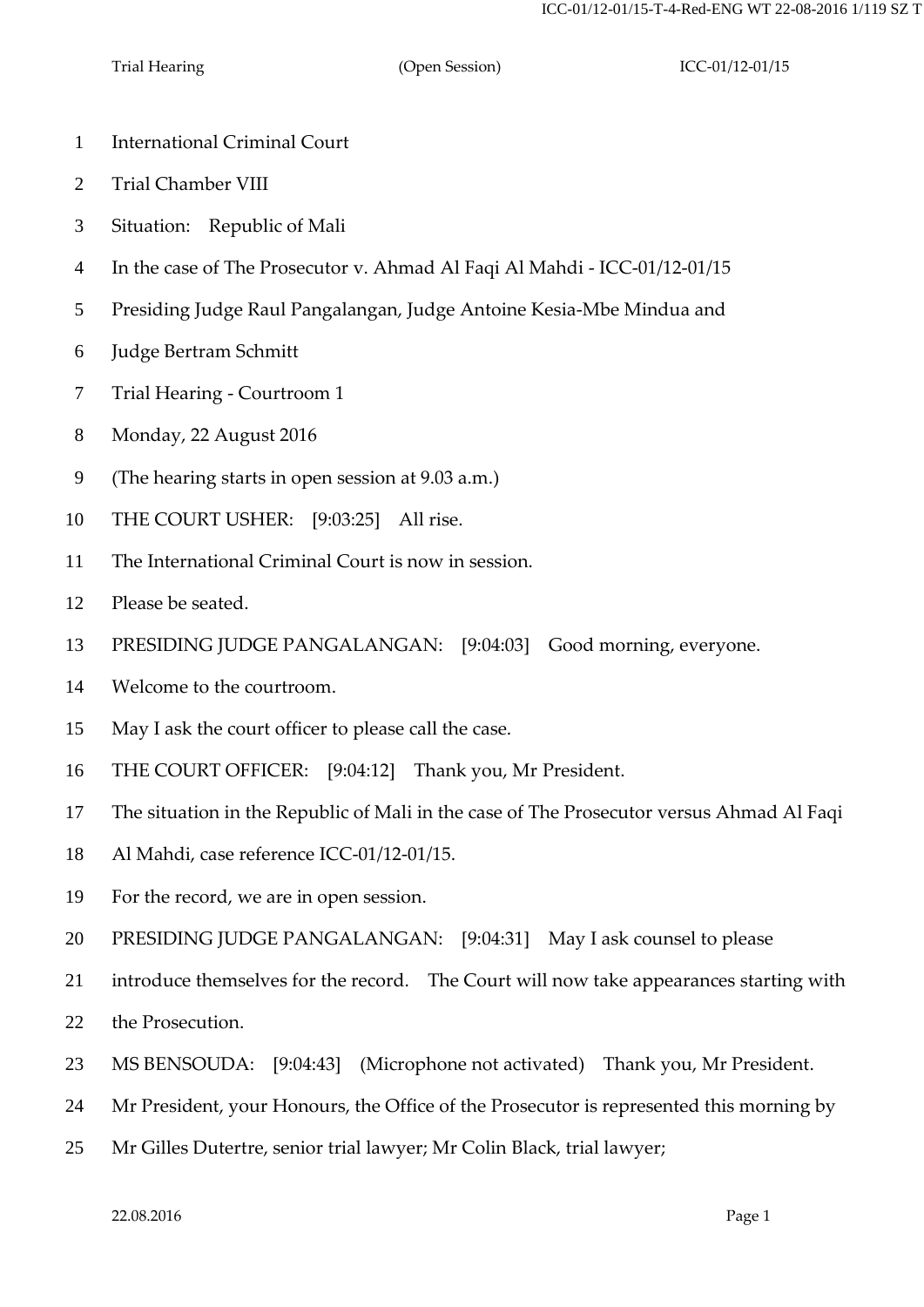Mr Jagganaden Muneesamy, trial lawyer; Ms Sarah Coquillaud assistant trial lawyer; Richard Nsanzabaganwa, cooperation adviser; Sanja Bokulic, case manager; and myself Fatou Bensouda, Prosecutor. PRESIDING JUDGE PANGALANGAN: [9:05:28] Thank you so much, Counsel. We turn to the Defence. MR AOUINI: [9:05:38] (Interpretation) Good morning, your Honour, your Honours. My name is Maître Mohamed Aouini, in the Republic of Tunisia, and with me Jean-Louis Gilissen, member of the Bar Association in Belgium; and with us Madam Sylviane Emma Glodjinon, and Madam Judith Akebe, and Maître Amin G. Abed Ali. Thank you, President. Thank you, your Honour. PRESIDING JUDGE PANGALANGAN: [9:06:24] Thank you. Thank you, Counsel. Any other appearances? MR ABDOU: [9:06:31] Good morning, Mr President. Good morning, your Honours. PRESIDING JUDGE PANGALANGAN: [9:06:34] Good morning. MR ABDOU: [9:06:35] Appearing today on behalf of the victims Mohamed Abdou, associate legal officer with the Office of Public Counsel for Victims, assisted by Clara Gérard-Rodriguez, case manager. PRESIDING JUDGE PANGALANGAN: [9:06:48] Thank you. Thank you, Counsel. We are here today for the opening of the trial of Mr Ahmad Al Faqi Al Mahdi. Before the charges are read to the accused, the Chamber will turn to several preliminary issues. First, the record will show that the Chamber has designated Mr Mayombo Kassongo as the Legal Representative of Victims. Unfortunately Mr Kassongo is unable to attend the commencement of the trial. In order to ensure that the victims' interests are represented, Mr Kassongo has asked for the OPCV to appear on his behalf. And by way of an email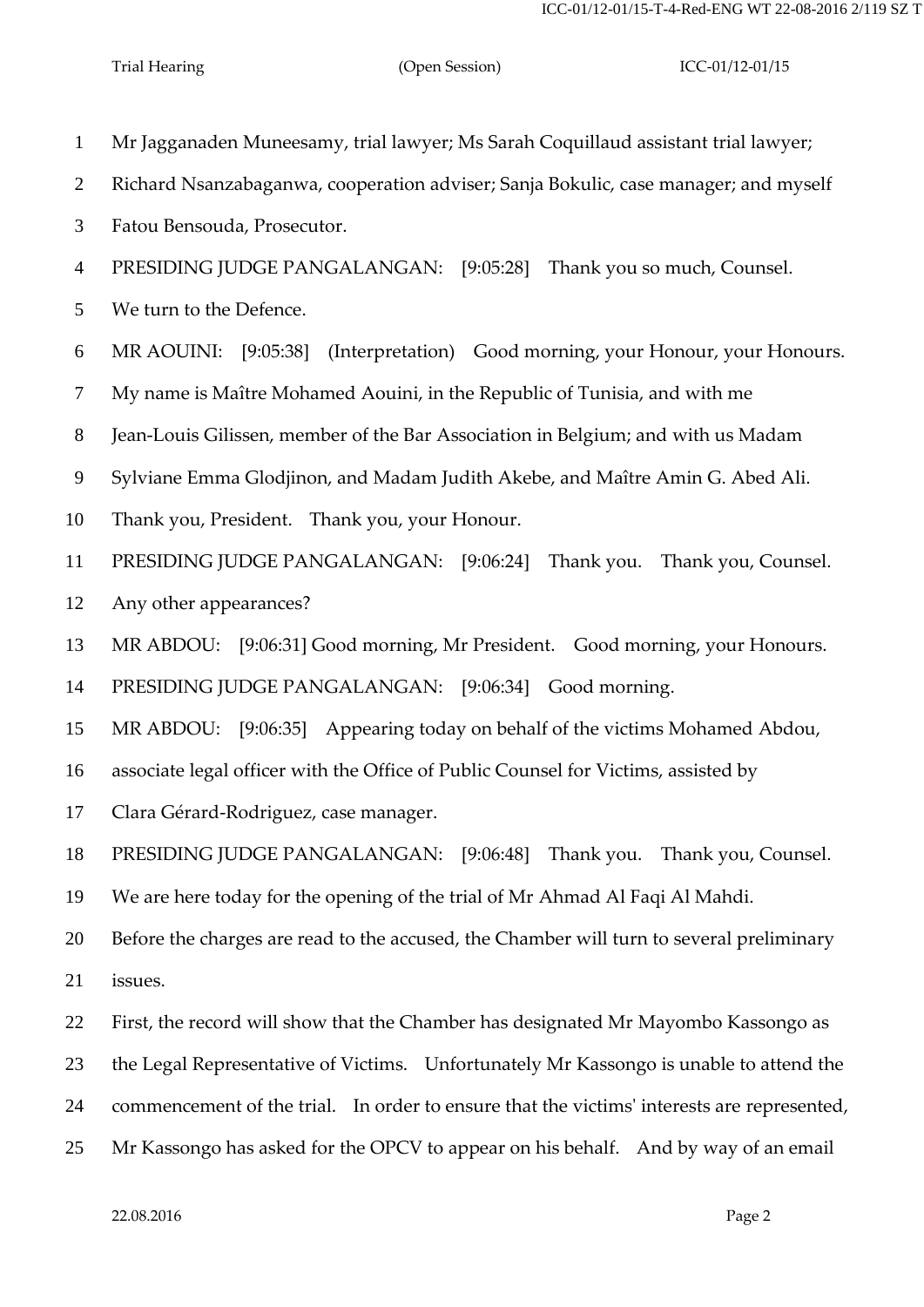sent on 19 August 2016, the Chamber has accepted this request pursuant to Regulation 81(4)(b) to (c) of the Regulations of the Court. The Chamber has also been informed that Mr Kassongo did not intend to question any of the testifying witnesses during the trial. Should Mr Kassongo not arrive in time to provide his submissions later this week, they may be read into the record by the OPCV. And I thank the OPCV for appearing on very short notice.

That is the first.

 Second, in a filing which will be notified today, but was received by the Chamber last week as an advance courtesy copy, the Registry has presented the Chamber with a request by one of the victims, victim a/35008/16, to withdraw his application to participate. The Chamber therefore considers this victim to be withdrawn for purposes of this trial. The Chamber also notes that this victim indicated that he did not wish to have his application communicated to Mr Kassongo. This application was already communicated to Mr Kassongo, however, with Decision 156 earlier. But in deference to the victim's wishes, the Chamber, one, orders the Registry to remove Mr Kassongo's access to the victim's unredacted application and corresponding Registry report, namely the confidential ex parte annex 6 to filing 142 and confidential ex parte annex D to filing 144 in the case record and proceed -- and orders Mr Kassongo to destroy all hard copies of these same filings forthwith.

 Third, the Chamber has received confirmation from the Defence by way of an email on August 19, 2016 that it is impossible for its witnesses to testify this week and that it would file a request to submit their written statements. The Defence has already sent the participants and the Chamber courtesy copies of these statements by way of an email yesterday.

May I now turn to the Prosecution. The Chamber wishes to know if there is any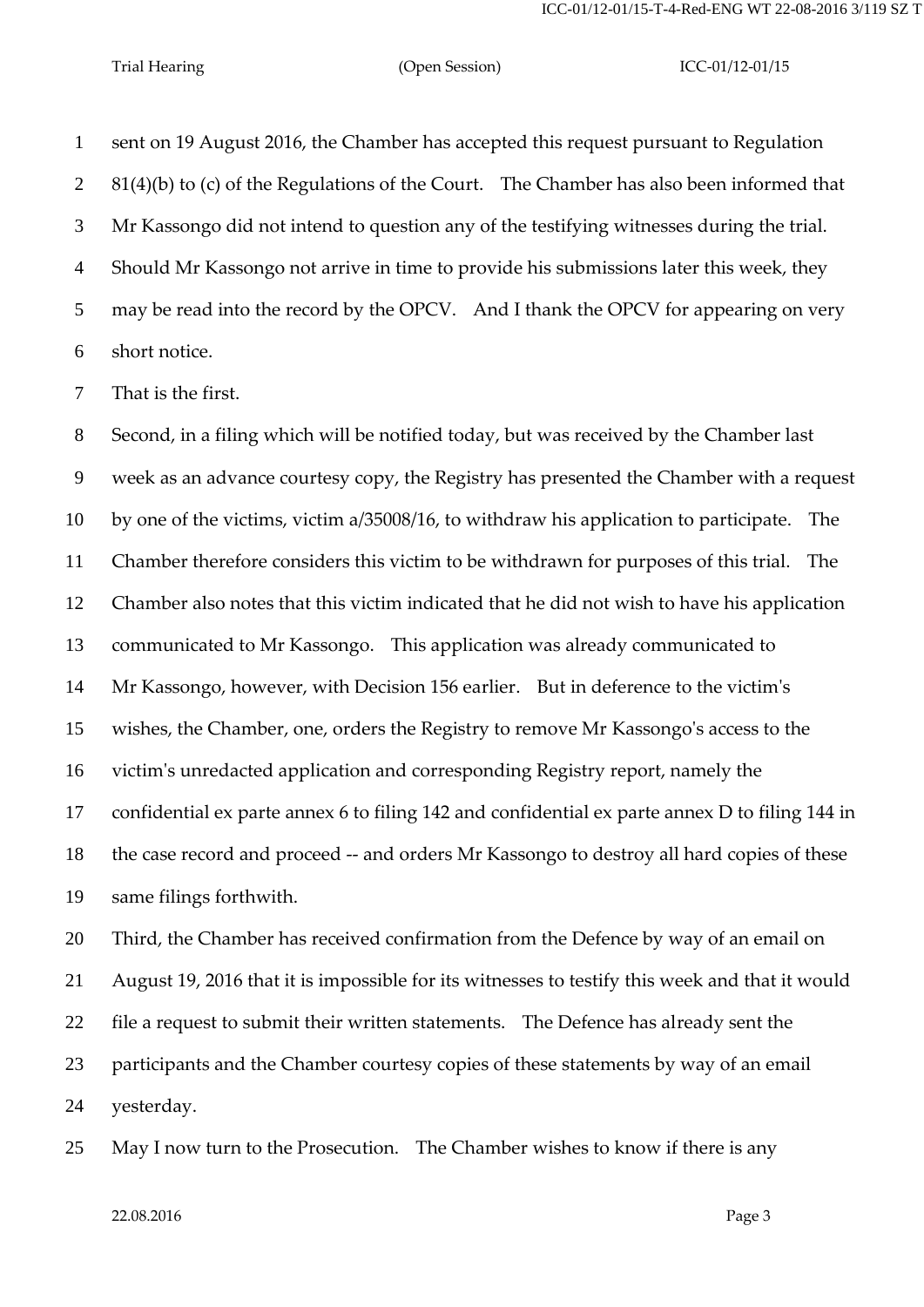objection from the Prosecution to the Chamber considering these statements for purposes

- of sentencing?
- MR DUTERTRE: [9:10:17] (Interpretation) No objection from the Prosecution,
- Mr President, your Honours. We defer to your Honours who would give the necessary
- weight to the statements in question. Thank you.

PRESIDING JUDGE PANGALANGAN: [9:10:32] Thank you. Thank you so much,

Counsel.

And Defence should note that.

In view of there being no objection -- Counsel.

MR AOUINI: [9:10:47] (Interpretation) Thank you, your Honour. No objection

whatsoever. Thank you.

PRESIDING JUDGE PANGALANGAN: [9:10:51] Thank you as well, Counsel.

In view of there being no objection from the opposing party, the Chamber will consider

these statements for purposes of sentencing. Any further comment the participants have

on these statements may be made during their respective submissions.

Fourth -- there are several of these preliminary matters. By way of a separate email sent

at 20.15 on 19 August 2016, the Defence informed the Chamber that it wished to make

submissions for six and a half hours, which is nearly four times more than they had

previously requested and which had been granted in decision 136. Well, this request

comes rather belatedly. Nevertheless the Chamber will endeavour to accommodate the

Defence request and make adjustments in the schedule. The schedule today and

tomorrow is to sit extended hours as follows: From 9 to 11, and then 11.30 to 13.30 and

finally from 1500 to 1700.

The Chamber has decided to sit extended hours on Wednesday and Thursday this week

in order to -- as well in order to afford the Defence the possibility of some additional time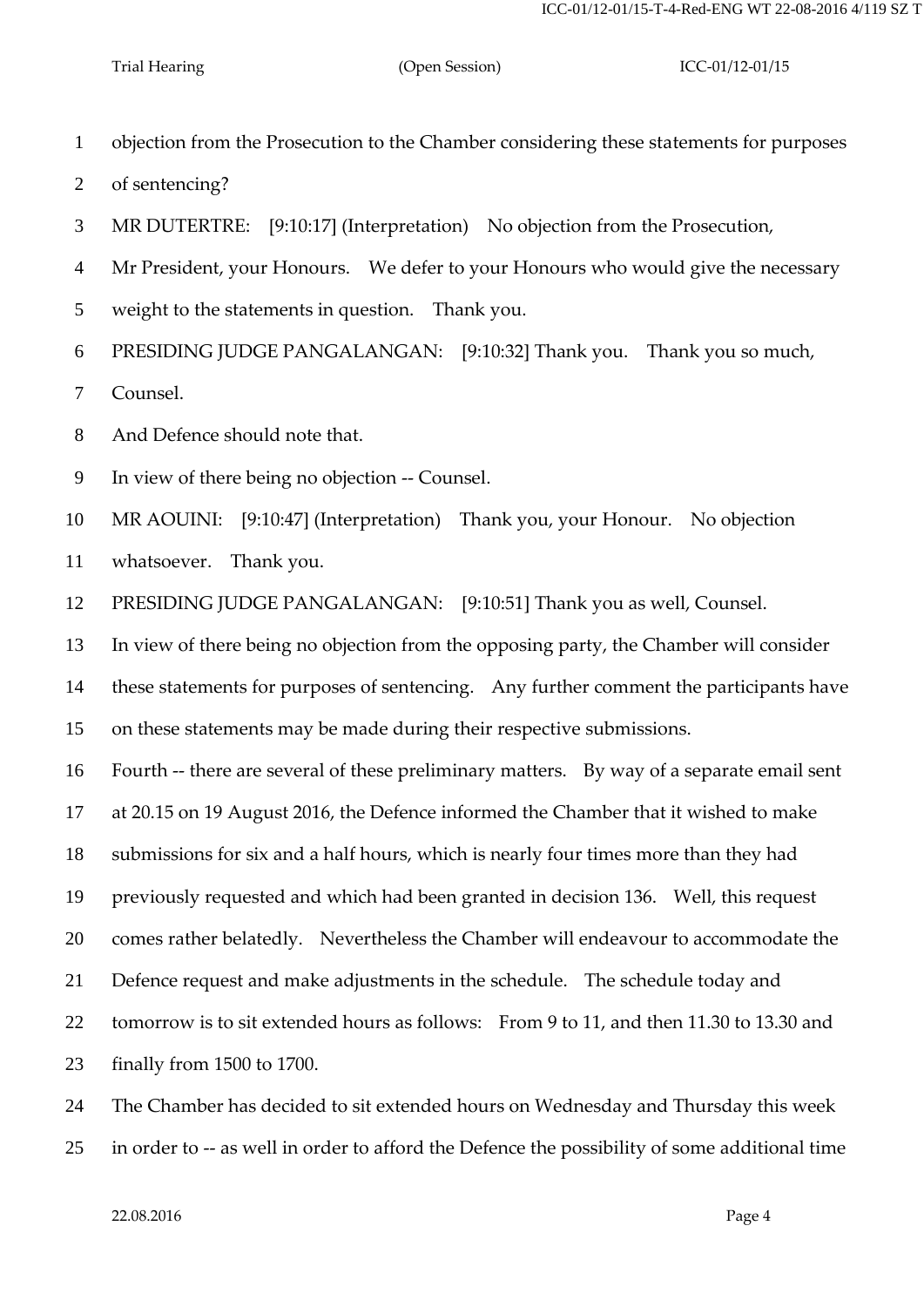| $\mathbf{1}$   | while still finishing the trial this week as anticipated. This is the only measure that the     |
|----------------|-------------------------------------------------------------------------------------------------|
| $\overline{2}$ | Chamber will take now in response to your request. Whether the Defence will get all of          |
| 3              | the additional hours it requests for its submissions will be decided upon later this week.      |
| $\overline{4}$ | Fifth, the Chamber has noted the Prosecution's request for the addition of materials to the     |
| 5              | joint list of evidence sent via email on 21 August at 13.16. The Chamber understands that       |
| 6              | the Defence does not object to these admissions -- sorry, to these additions, to these          |
| $\overline{7}$ | additions. Accordingly, the Chamber grants the request and directs the parties to file the      |
| $8\,$          | updated version of the joint list of evidence as soon as practicable.                           |
| 9              | Sixth, the Chamber wishes to remind all participants at the outset to speak slowly and to       |
| 10             | wait in between sentences for the benefit of the interpreters. This is particularly             |
| 11             | important in this trial as the Court is using relay interpretation, first from Arabic to French |
| 12             | and then on to English.                                                                         |
| 13             | Seventh, and this is the last of the preliminary matters, the Chamber invited the parties to    |
| 14             | raise any issue with required resolution prior to the commencement of the trial by              |
| 15             | 25 July 2016. No such motions have been filed. However, and noting Rule 134,                    |
| 16             | paragraph 2 of the Rules, the Chamber will now ask the participants whether they have           |
| 17             | any remaining objections or observations concerning the conduct of the proceedings              |
| 18             | which have arisen since the confirmation hearings.                                              |
| 19             | May I hear first from the Prosecution.                                                          |
| 20             | MR DUTERTRE: [9:14:16] (Interpretation) Mr President, your Honours, the OTP has                 |
| 21             | no objection and no remarks. Thank you.                                                         |
| 22             | PRESIDING JUDGE PANGALANGAN: [9:14:29] Thank you, Counsel.                                      |
| 23             | For the Defence.                                                                                |
| 24             | MR AOUINI: [9:14:32] (Interpretation) Thank you, President. In principle we do not              |

have any objections to the work arrangements. Since Chamber has agreed to give us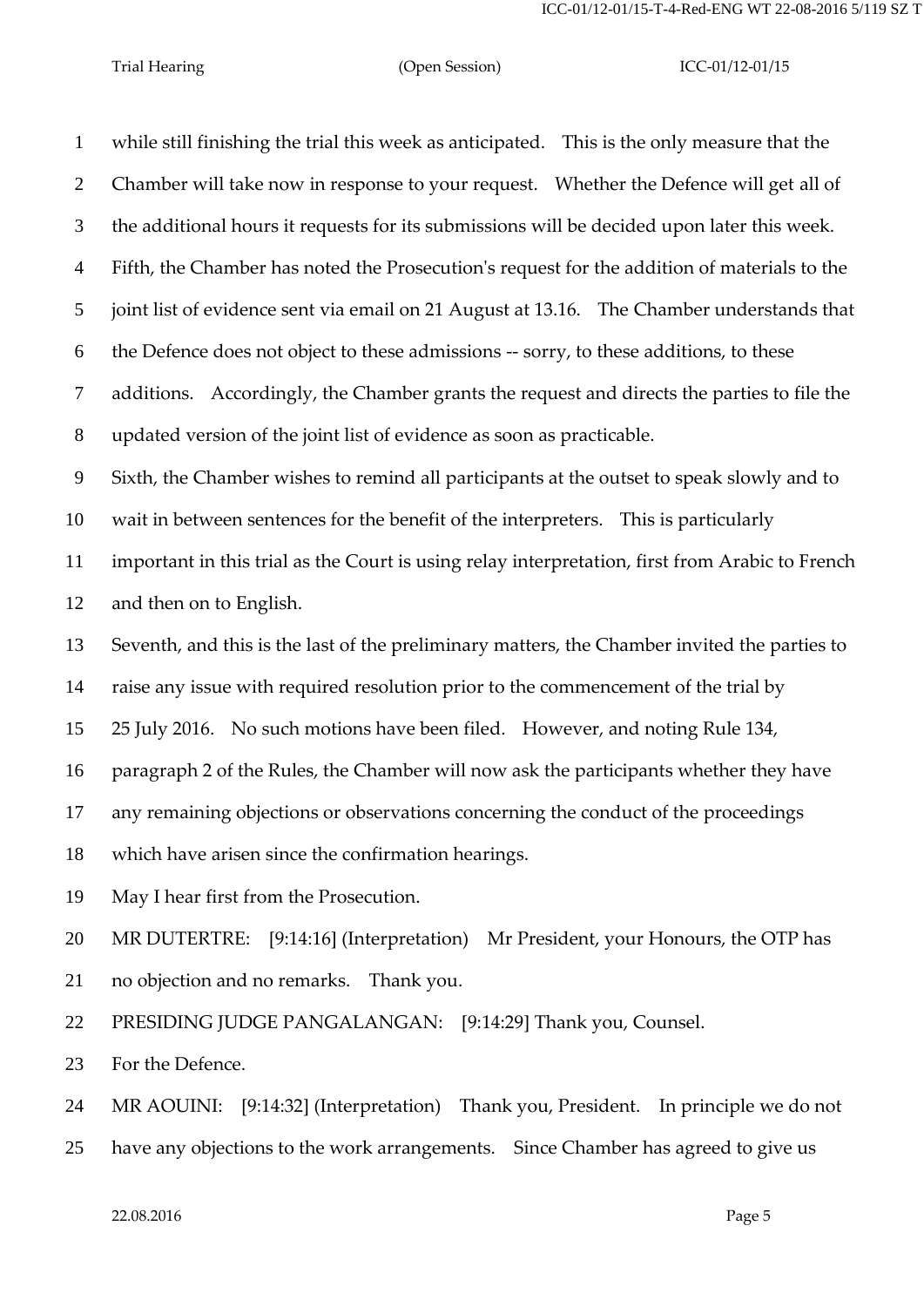- Thursday and Friday to continue with the hearing, then I think we will have sufficient
- time to make the points that we want to raise. Thank you.
- PRESIDING JUDGE PANGALANGAN: [9:14:55] Thank you. Thank you, Counsel.
- For the victims.
- MR ABDOU: [9:15:00] No, Mr President, we have no observations or objections --
- PRESIDING JUDGE PANGALANGAN: [9:15:04] Thank you.
- MR ABDOU: [9:15:05] -- at this point.
- PRESIDING JUDGE PANGALANGAN: [9:15:07] Thank you, Counsel.
- We will now proceed to the heart of these proceedings, the reading of the charges.
- I address Mr Al Mahdi.
- Mr Al Mahdi, in accordance with Article 64(8)(a) of the Rome Statute, the charges will
- now be read to you, following which you will be invited to make an admission of guilt or
- plead not guilty.
- The court officer is now requested pursuant to my directions on the conduct of the
- proceedings, court officer, please read section B of the operative part of the Decision on
- the Confirmation of Charges.
- THE COURT OFFICER: [9:16:01] Thank you, Mr President.
- Al Mahdi is criminally responsible for the war crime of directing an attack, as set out in
- Article 8(2)(e)(iv) of the Statute. In Timbuktu, between approximately 30 June 2012 and
- 11 July 2012, he intentionally directed an attack against buildings dedicated to religion
- and historic monuments which were not military objectives as follows:
- The Sidi Mahmoud Ben Omar Mohamed Aquit Mausoleum, the Sheikh Mohamed
- Mahmoud Al Arawani Mausoleum, the Sheikh Sidi El Mokhtar Ben Sidi Mouhammad
- Al Kabir Al Kounti Mausoleum, the Alpha Moya Mausoleum, the Sheikh
- Muhammad El Micky Mausoleum, the Sheikh Abdoul Kassim Attouaty Mausoleum, the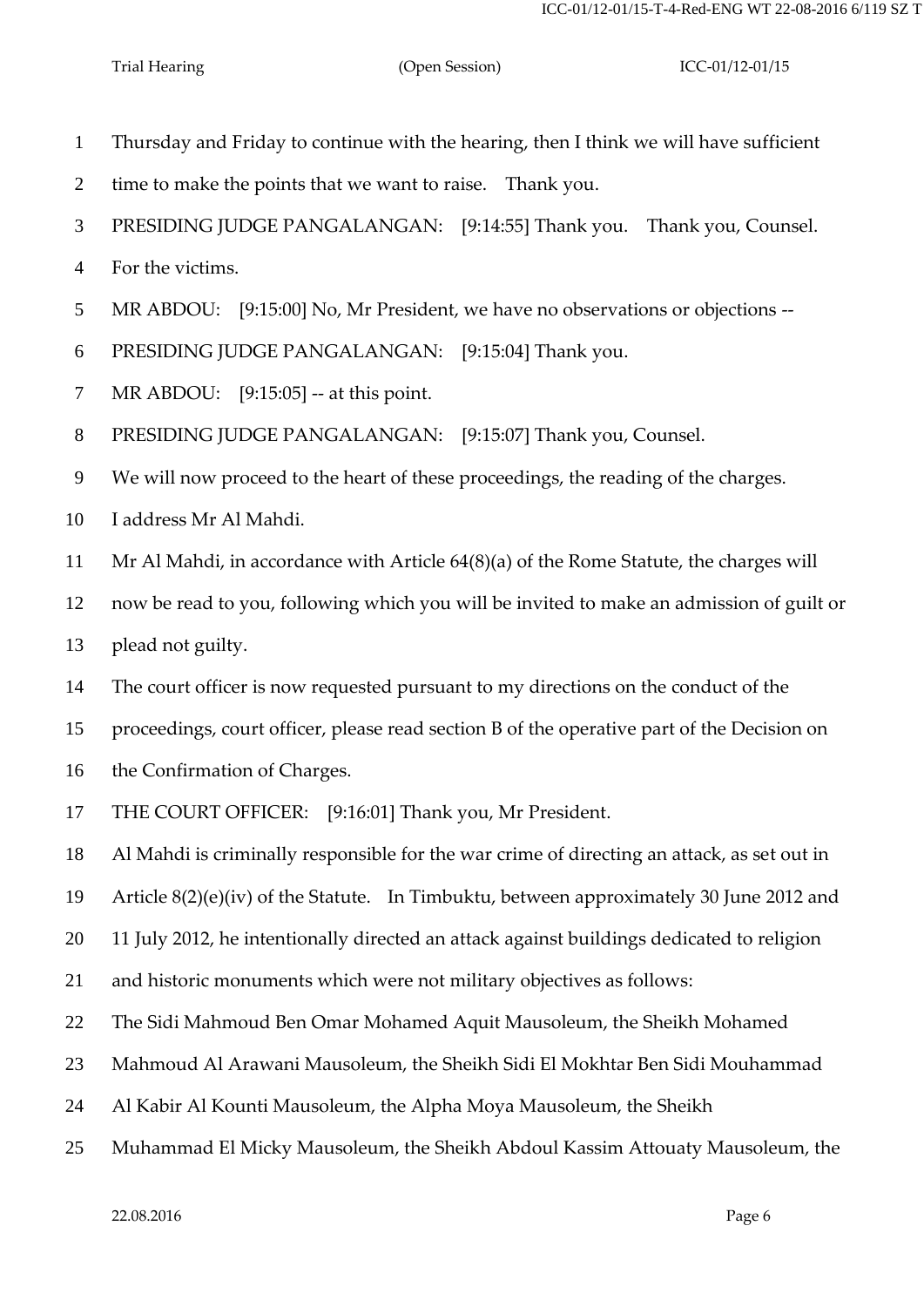| $\mathbf{1}$   | Sheikh Sidi Ahmed Ben Amar Arragadi Mausoleum, the Sidi Yahia Mosque (the door),            |
|----------------|---------------------------------------------------------------------------------------------|
| $\overline{2}$ | and the Bahaber Babadié Mausoleum and the Ahamed Fulane Mausoleum, both adjoining           |
| 3              | the Djingareyber Mosque.                                                                    |
| $\overline{4}$ | He is criminally responsible under Article 25(3)(a) as a direct co-perpetrator, Article     |
| 5              | $25(3)(b)$ for soliciting and inducing the commission of the crime, Article $25(3)(c)$ for  |
| 6              | facilitating the commission of such a crime by aiding, abetting or otherwise assisting, and |
| $\tau$         | Article $25(3)(d)$ for contributing in any other way to the commission of such a crime by a |
| 8              | group of persons acting with a common purpose.                                              |
| 9              | Al Mahdi is also criminally responsible under Article 25(3)(a) as a direct perpetrator for  |
| 10             | his physical participation in the attack intentionally directed against the Alpha Moya      |
| 11             | Mausoleum, the Sheikh Sidi Ahmed Ben Amar Arragadi Mausoleum, the door of the               |
| 12             | Sidi Yahia Mosque, and the Ahamed Fulane Mausoleum and the Bahaber Babadié                  |
| 13             | Mausoleum.                                                                                  |
| 14             | PRESIDING JUDGE PANGALANGAN: [9:18:43] Thank you so much, court officer.                    |
| 15             | The Court will now proceed to inquire whether the accused wishes to make an admission       |
| 16             | of guilt or plead not guilty.                                                               |
| 17             | Mr Al Mahdi, please rise.                                                                   |
| 18             | MR AL MAHDI: [9:19:08] (Interpretation) Your Honour, regrettably I have to say that         |
| 19             | what I have heard so far is accurate and reflects events. I plead guilty.                   |
| 20             | PRESIDING JUDGE PANGALANGAN: [9:19:25] Thank you. Thank you so much,                        |
| 21             | Mr Al Mahdi.                                                                                |
| 22             | MR AL MAHDI: [9:19:33] (Interpretation) With your permission, your Honour, I have a         |
| 23             | statement to make and I do not know whether this is the right time to read my statement.    |
| 24             | PRESIDING JUDGE PANGALANGAN: [9:19:49] Let me confer with my colleagues.                    |
| 25             | (Trial Chamber confers)                                                                     |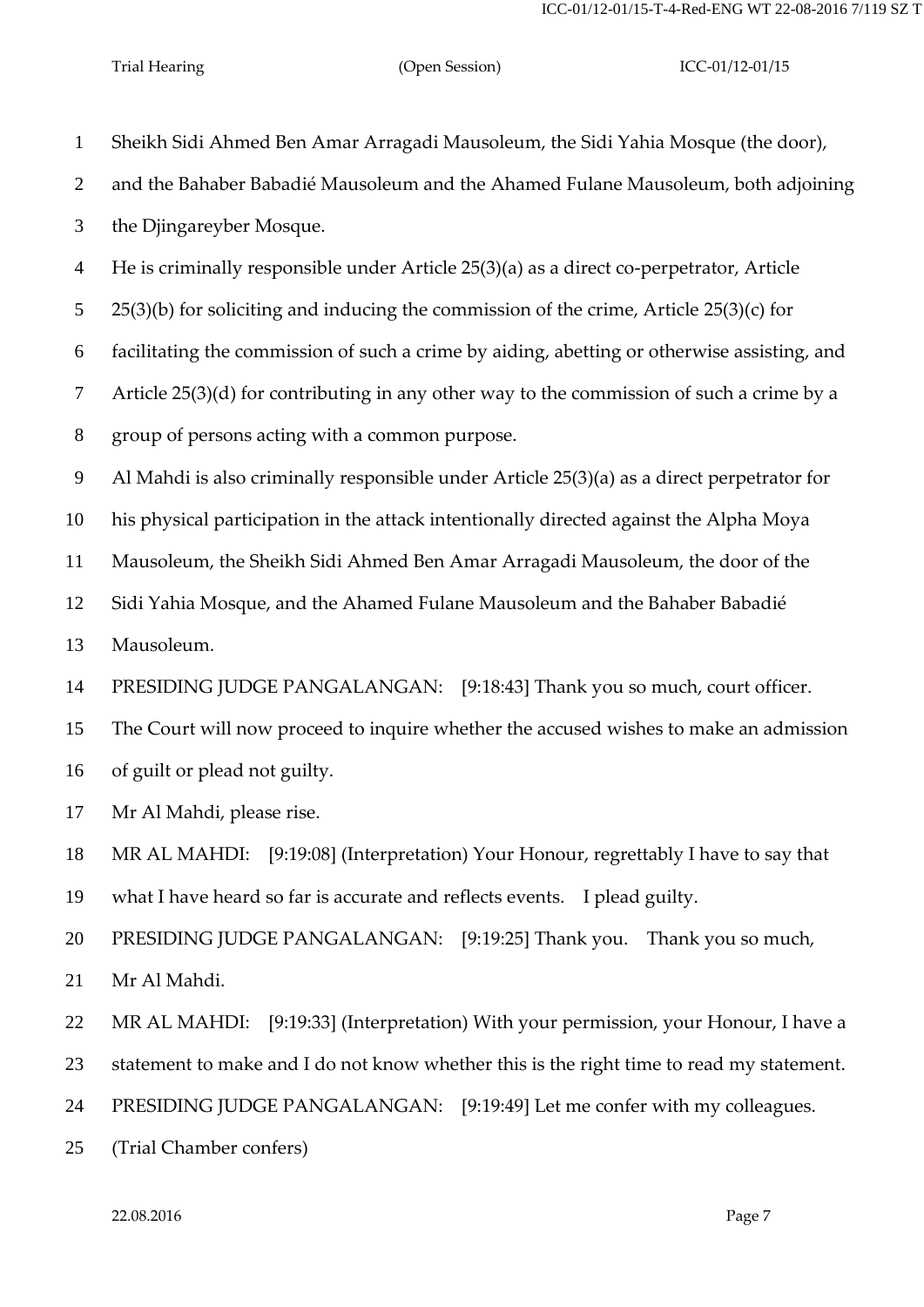PRESIDING JUDGE PANGALANGAN: [9:20:33] Mr Al Mahdi, the Chamber will hear your statement.

MR AL MAHDI: [9:20:46](Interpretation) Thank you, your Honour.

Mr President, distinguished members of Chamber, ladies and gentlemen, I greet you all.

I would like to start by reminding myself of the words of the Almighty: All ye who

believe stand up firmly for justice as witnesses to Allah, even as against yourselves or

your parents or your next of kin. The words of the Almighty.

I would like to remember the words of those who said that we need to speak justice even

against ourselves. We have to be truth -- true to ourselves, even that truthfulness would

burn our hands.

 Ladies and gentlemen, it is with deep regret and with great pain I had to enter a guilty plea and all the charges brought against me are accurate and correct.

I am really sorry. I am really remorseful and I regret all the damage that my actions have

caused. I regret what I have caused to my family, my community in Timbuktu, what I

have caused my home nation, Mali, and I'm really remorseful about what I had caused the

international community as a whole.

 My regret is directly -- or, is directed particularly to the generations, the ancestors of the holders of the mausoleums that I have destroyed.

I would like to seek their pardon, I would like to seek the pardon of the whole people of

Timbuktu, I would like to make them a solemn promise that this was the first and the last

wrongful act I will ever commit. I seek their forgiveness and I would like them to look at

me as a son that has lost his way and consider me part of the social fabric of Timbuktu

and must not forget what I have contributed in the past to Timbuktu.

It is my hope that in accordance with the noble Islamic principles to be able to forgive me

and to accept my regret. I think if they were to do this then they would have fulfilled the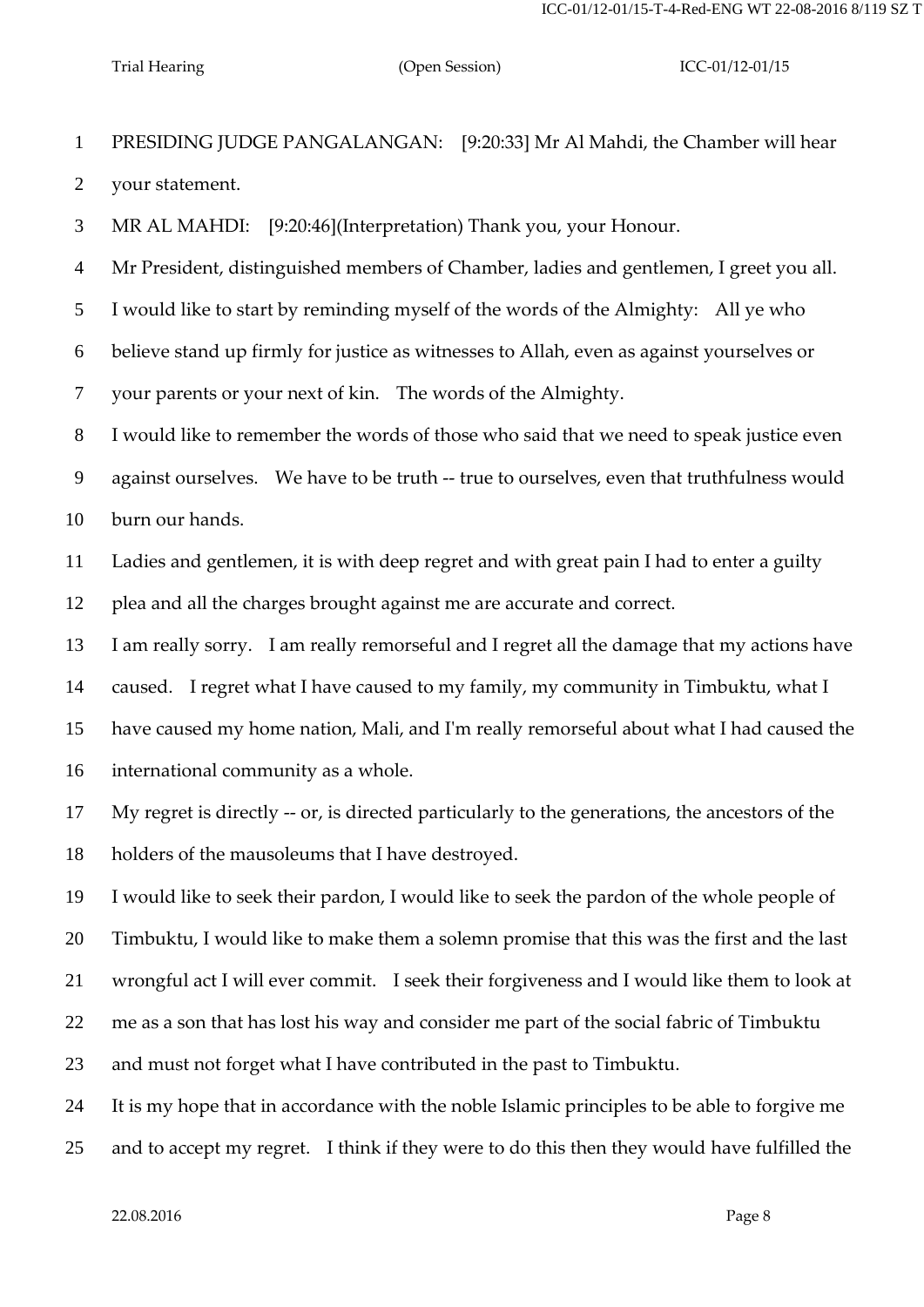words of God where in the Quran where we sing those who forgive then they will be rewarded by the Almighty.

 If I was influenced by a group of deviant people from Al-Qaeda and Ansar Dine, and if they were able to influence me, to carry me in their evil wave through actions that affected

the whole population, but even with these temporary actions I do not think that we will

be able to change the heritage of the city of Timbuktu.

Ladies and gentlemen, in this Chamber I'm willing to accept the judgment of the

Chamber, but I will do so with pain and with a broken heart. I will be deprived of my

freedom and I know I will not be able to see the loved ones.

 However, I am pinning my hope on the fact that the punishment that will be meted out to me will be sufficient enough for the people of Timbuktu to show forgiveness, and for the people of Mali for forgiveness and mankind to offer forgiveness.

 It is also my hope that the years I will spend in prison will be a source of purging the evil spirits that had overtaken me. And I will keep my hopes high that the people that I have hurt will be able to forgive.

 In conclusion, I would like to make -- to give a piece of advice to all Muslims in the world not to get involved in the same acts I got involved in because they are not going to lead to any good for humanity.

In conclusion, I would like to thank all parties at the ICC, Judges, OTP, Registry and

staff of the detention centre for dealing with me in such a civilised and respectable way

where human rights were upheld to the maximum. And I applaud the way they

interviewed me and listened to my statement. And in particular I would like to thank

Maître Mohamed Aouini, who decided to defend me in this case all the way. Thank you.

PRESIDING JUDGE PANGALANGAN: [9:27:25] Thank you, too. The Court will

now proceed to ask you some questions, Mr Al Mahdi, pursuant to the Rome Statute.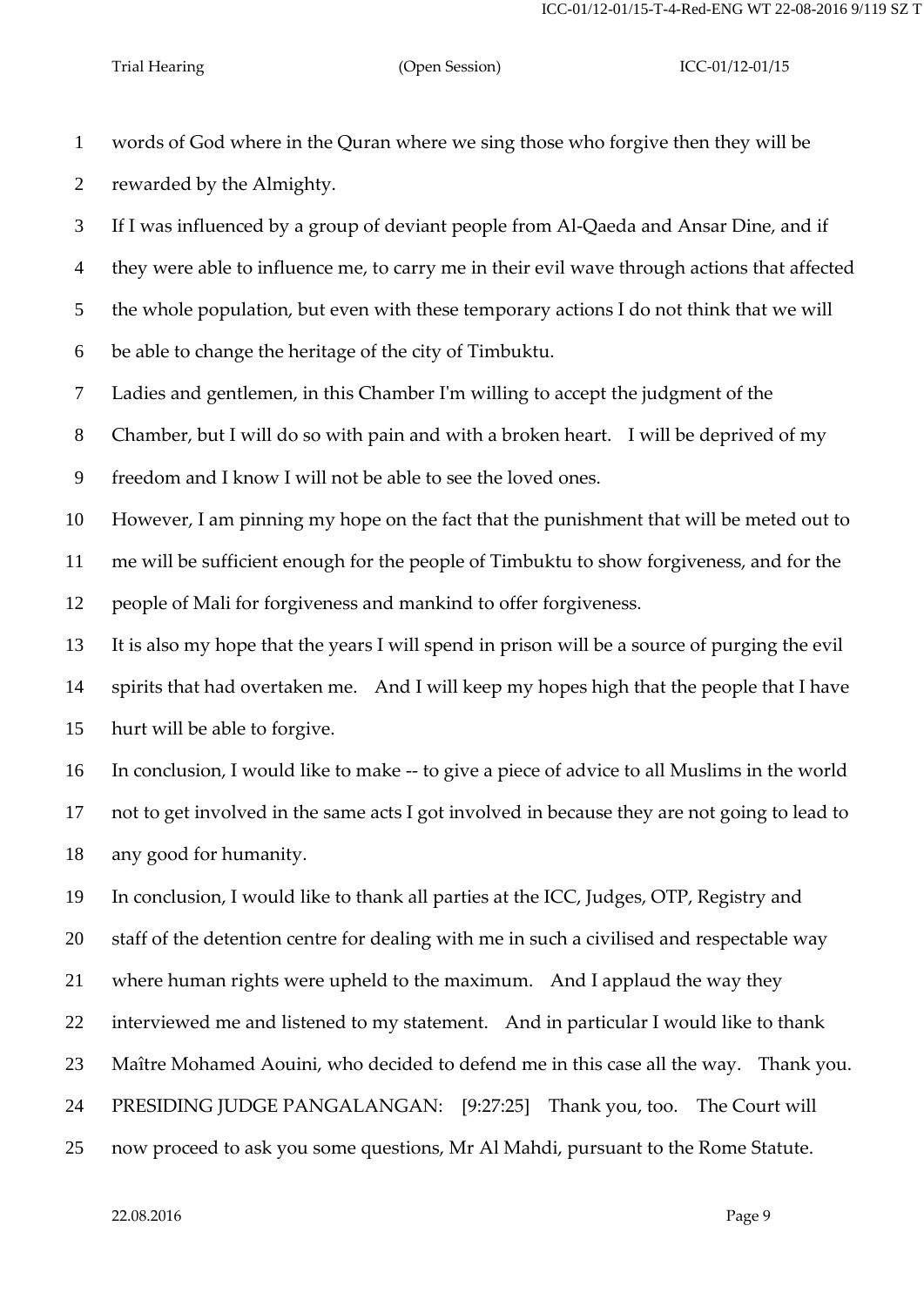- (Trial Chamber confers)
- PRESIDING JUDGE PANGALANGAN: [9:28:29] Mr Al Mahdi, can you please rise again.
- MR AL MAHDI: [9:28:38] (Interpretation) Yes, your Honour.
- PRESIDING JUDGE PANGALANGAN: [9:28:39] Now you have made an admission of
- guilt this Chamber will proceed to ask you some questions.
- Mr Al Mahdi, the Chamber would like to know if this admission is made voluntarily. Do
- you make this admission of guilt voluntarily of your own free will, without being
- threatened or forced by anyone?
- MR AL MAHDI: [9:29:08] (Interpretation) Your Honour, absolutely. This is a voluntary
- admission from the bottom of my heart.
- PRESIDING JUDGE PANGALANGAN: [9:29:14] Do you remember signing an
- agreement with the Prosecution regarding an admission of guilt, complete with a
- supporting factual basis, on February 18, 2016, and was this agreement presented to you
- in a language you fully understand and speak?
- MR AL MAHDI: [9:29:41] (Interpretation) Your Honour, yes, it was presented to me in Arabic.
- PRESIDING JUDGE PANGALANGAN: [9:29:44] Did you fully consult your counsel
- before signing the agreement and making your admission in Court today?
- MR AL MAHDI: [9:29:55] (Interpretation) Yes, I have consulted the counsels and they
- presented all the legal advice to me.
- PRESIDING JUDGE PANGALANGAN: [9:30:05] Thank you.
- Do you understand that the Chamber is not bound by the terms of the agreement that you
- signed and that the Chamber is not required to accept your admission of guilt made here

today?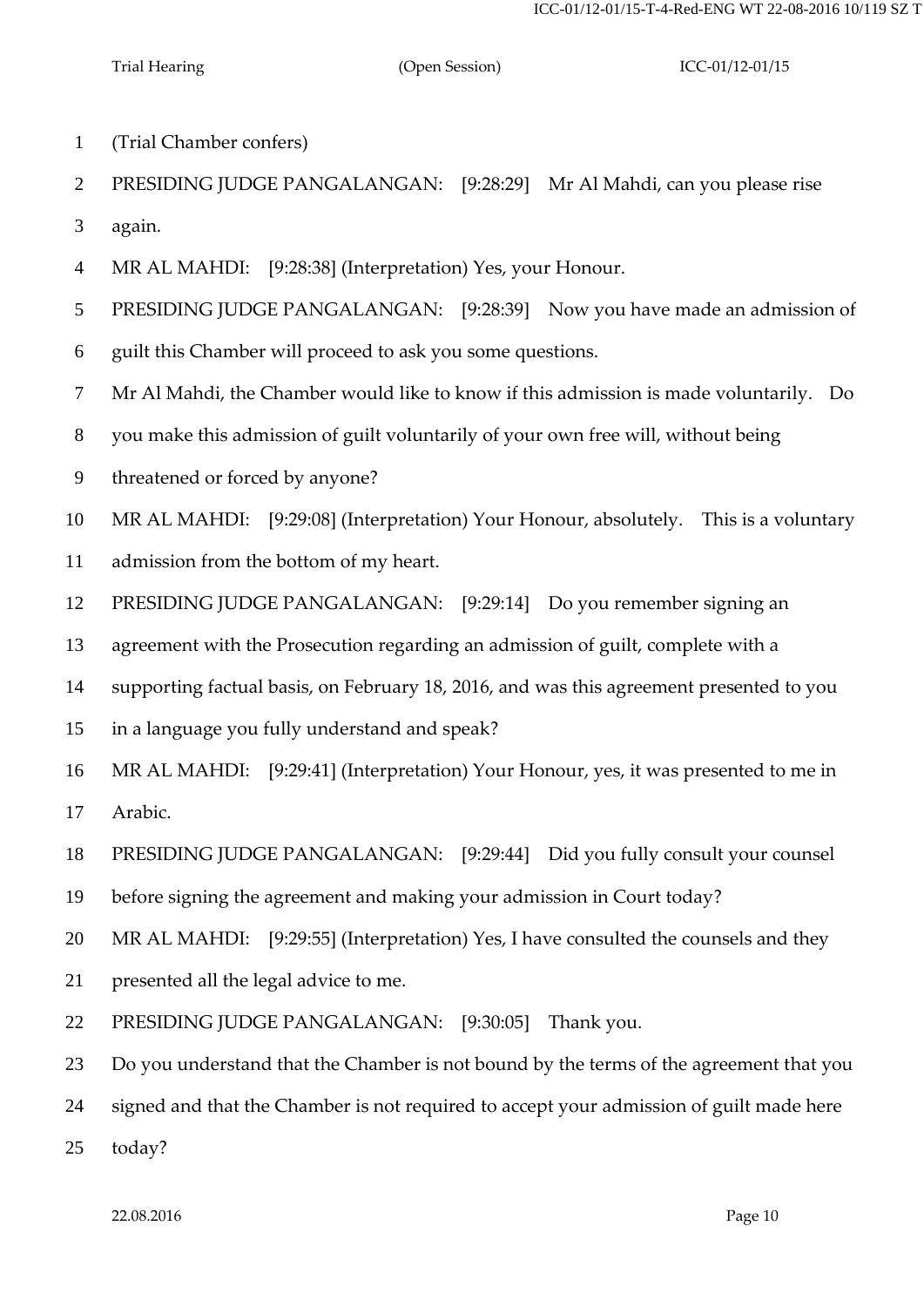| $\mathbf{1}$   | MR AL MAHDI: [9:30:22] (Interpretation) Yes, I do understand that. And it is also          |
|----------------|--------------------------------------------------------------------------------------------|
| $\overline{2}$ | mentioned in the text of the document which was presented to me.                           |
| 3              | PRESIDING JUDGE PANGALANGAN: [9:30:30] By making the admission of guilt                    |
| $\overline{4}$ | and signing the agreement, you have waived many of the rights you would otherwise          |
| 5              | have as an accused; do you confirm that waiver?                                            |
| 6              | MR AL MAHDI: [9:30:46] (Interpretation) Yes, your Honour. I confirm this.<br>And I         |
| $\tau$         | confirm what I have signed in this agreement.                                              |
| 8              | PRESIDING JUDGE PANGALANGAN: [9:30:54] We now proceed to the questions on                  |
| $\overline{9}$ | the sentencing range.                                                                      |
| 10             | Mr Al Mahdi, you understand that the Chamber is not bound by the 9-year to 11-year         |
| 11             | sentencing range you have agreed to with the Prosecution?                                  |
| 12             | MR AL MAHDI: [9:31:16] (Interpretation) Yes, I do know that.                               |
| 13             | PRESIDING JUDGE PANGALANGAN: [9:31:18] And you understand that the crime                   |
| 14             | you are admitting guilt to can carry a maximum term of 30 years?                           |
| 15             | MR AL MAHDI: [9:31:31] (Interpretation) Yes, I have understood that in the document        |
| 16             | which was presented to me.                                                                 |
| 17             | PRESIDING JUDGE PANGALANGAN: [9:31:35] And last question, counsel: You                     |
| 18             | understand that in the event of a conviction the Court can also order a fine or forfeiture |
| 19             | and order reparations for the victims?                                                     |
| 20             | MR AL MAHDI: [9:31:52] (Interpretation) Yes, I do know that.                               |
| 21             | PRESIDING JUDGE PANGALANGAN: [9:31:57] Thank you, Mr Al Mahdi. May I                       |
| 22             | ask my colleagues if they wish to ask their own questions?                                 |
| 23             | (Trial Chamber confers)                                                                    |
| 24             | PRESIDING JUDGE PANGALANGAN: [9:32:34] Judge Mindua wishes to ask                          |
| 25             | questions.                                                                                 |
|                |                                                                                            |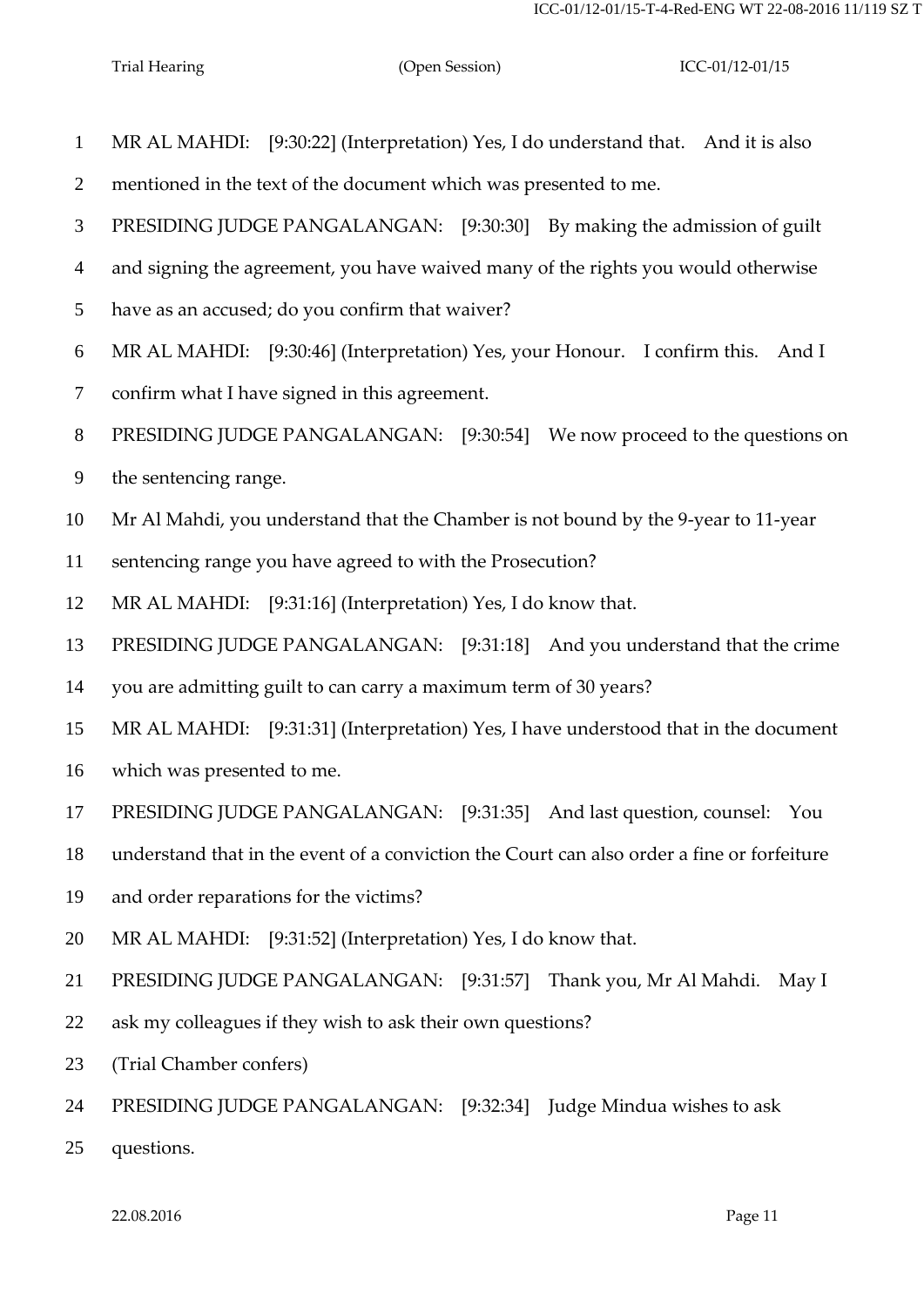MR GILISSEN: [9:32:52] (Interpretation) I beg your pardon and I thank you very much,

your Honour. We fear that there may be a misunderstanding and I turn to my

colleagues from the OTP just to clear up any ambiguity.

Regarding the scale of possible sentencing you mentioned nine to 11 years which is not

binding upon the Bench.

This is not anything that we agreed to, this is a range, and to be more specific there will

not be an appeal. There could be a lesser charge or my colleagues -- sentencing, or my

colleagues could ask for a stiffer sentence, but in any event this is the range for which we

agreed that there would not be an appeal.

PRESIDING JUDGE PANGALANGAN: [9:33:53] Thank you.

Counsel for the Prosecution.

MR DUTERTRE: [9:33:58] (Interpretation) Yes, indeed. Under the terms of the

agreement that the Defence and the OTP have agreed to, and there was an agreement that

the OTP would seek a sentence of nine to 11 years and that the Defence would not appeal

a sentence of nine to 11 years.

PRESIDING JUDGE PANGALANGAN: [9:34:26] Thank you to both counsels. The

Chamber notes the clarifications.

We now proceed with the question of Judge Mindua.

 JUDGE MINDUA: [9:34:39] (Interpretation) Sir, you have just made an admission, you have just made an admission of guilt. And in your opening statement you stressed your faith in God and your desire to see justice done. At the same time you have promised to never carry out such actions ever again, the actions that you have mentioned today, and you say that this is your first offence. Thus, there is something that I do not understand and this is why I am asking you my question, and I hope you will be able to answer and shed light on the matter: You, yourself, along with others, destroyed a number of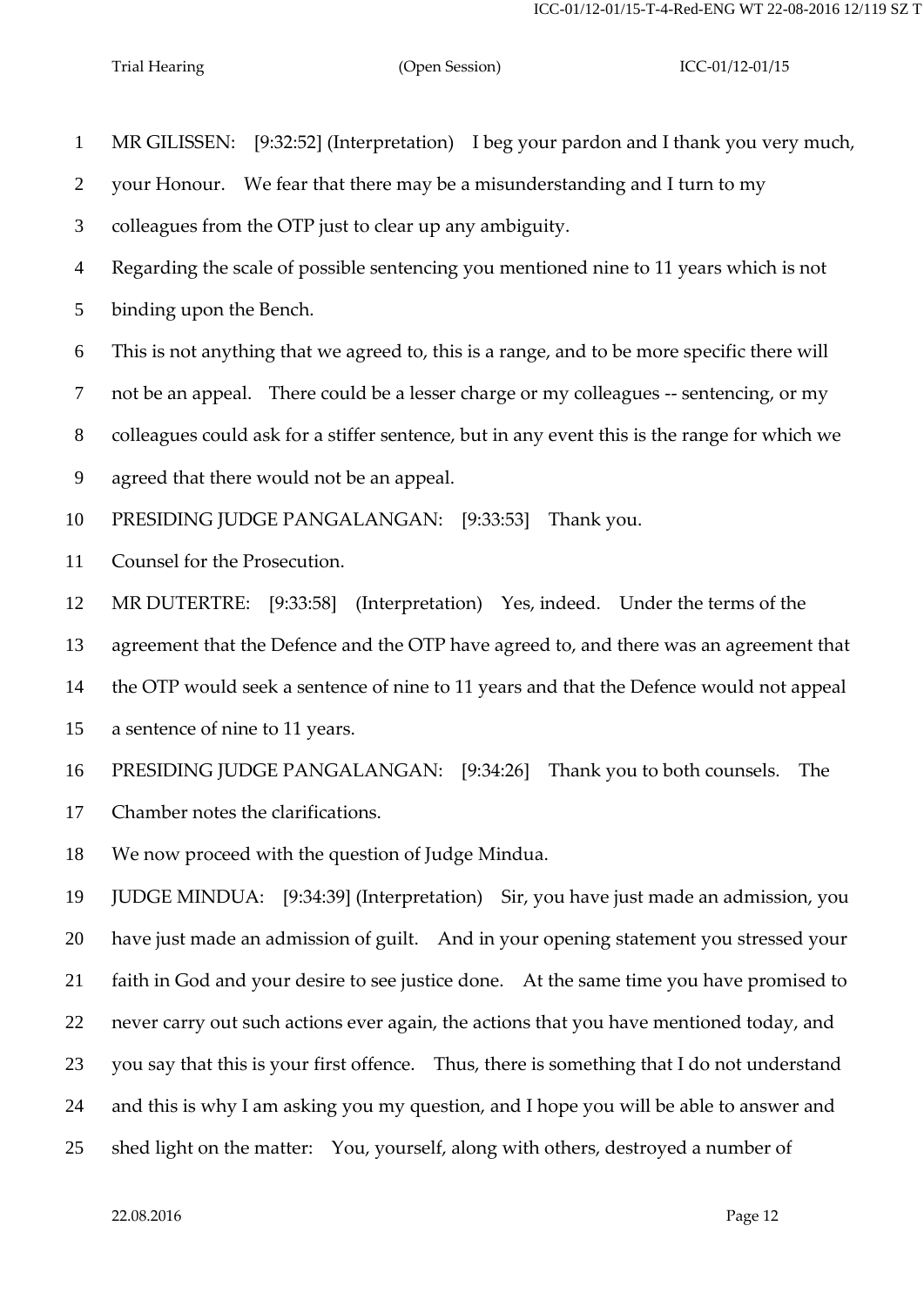cultural and religious events -- correction, buildings, saying that you did it because of your religious beliefs and now you are telling us you will no longer do any such thing. Does this mean that your religious convictions have changed? Because if your religious convictions have not changed regarding the destruction of cultural and religious buildings, this means that as soon as you have an opportunity you will do the same thing again, and thus -- and you may realise that the duration of the sentence in the eyes of society and in the eyes of the guilty, well, I believe you understand the sentence that you face.

 So to sum up, allow me you to ask you this: Have you changed your mind about your religious convictions?

 MR AL MAHDI: [9:37:02] (Interpretation) First and foremost, thank you, your Honour. If you review my former statements, you will see that I was not convinced originally with the appropriateness to undertake such actions from the beginning because the decisions I had made were made on the basis of a legal decision. I said that what I did was based on a theory according to which one cannot build anything on tombs, and a tomb, according to the religious beliefs, should not be over 1 inch above the ground, and those mausoleums are far higher than that. So is this something agreed upon or not? Those who believe that they can do it consider that it's okay that others believe that those buildings should be destroyed. And I acted because I believed that one is not allowed to build upon tombs. But from a legal and political viewpoint one should not undertake actions that will cause damage that is higher or more severe than the usefulness of the action. Such

mausoleums I believe are not as harmful as the contradiction they represent as they are

24 built on tombs, but the people who controlled the country at the time considered that such

mausoleums went against the law, and I was asked by them to destroy them. And as I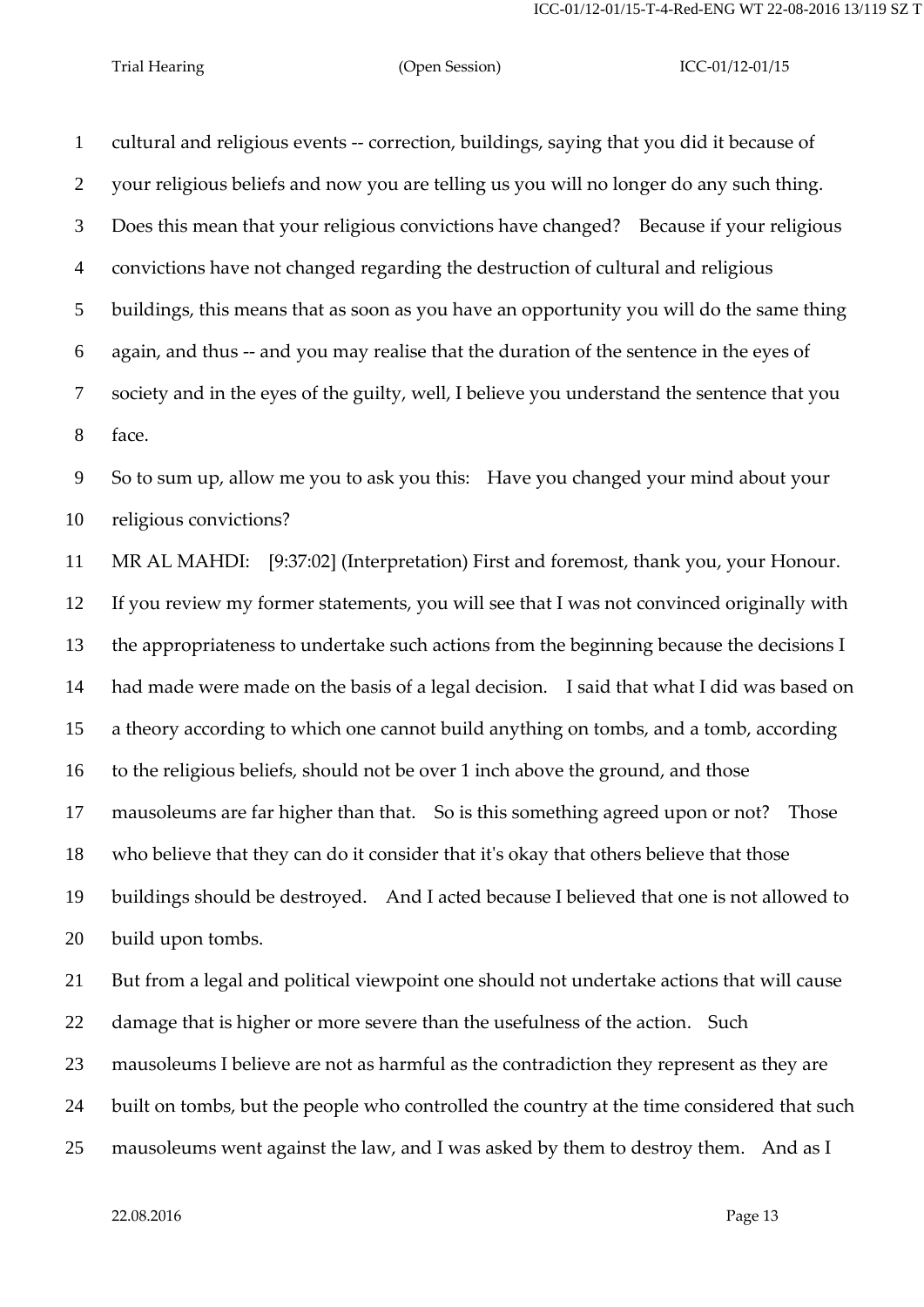was under their authority I had to undertake this campaign of destruction. So I was at the time president of a commission and I considered that I had to follow the orders, but I believe that undertaking such actions was possible. According to Islamic law, some things can be allowed, others not, and the scholars say that some things could be allowed, others not. I commit myself not to undertake such action again as it will cause damage to others. Thus, I believe that by doing that I do not change my beliefs, I should not undertake action that will cause damage to others. This is a former belief and a present belief of mine, sir. JUDGE MINDUA: [9:40:53] (Interpretation) Thank you for your explanations. They were rather lengthy. For the time being I will take this under advisement. PRESIDING JUDGE PANGALANGAN: [9:41:09] Thank you, Judge Mindua. Judge Schmitt has signified that he has no questions. Thank you, Mr Al Mahdi, for answering all of the Chamber's questions. And having received the admission of guilt, it is now -- the Chamber now turns to receive the Prosecution's submissions and the examination of its three witnesses. Madam Prosecutor, the Prosecution has been given a total of 12 hours for these purposes. During this time, the Prosecution must cover all submissions it would make at trial, including opening and closing statements, its presentation of evidence and submissions of the kind which would be advanced at a sentencing hearing. You may also present your submissions and witness examination in any order so long as it remains within the allotted time. Prosecution, you have the floor. MS BENSOUDA: [9:42:22] (Interpretation) Thank you, your Honour. Mr President, your Honours, Mr Ahmad Al Faqi Al Mahdi, known as Abou Tourab, this being his nom de guerre, now appears before your Chamber. He will answer charges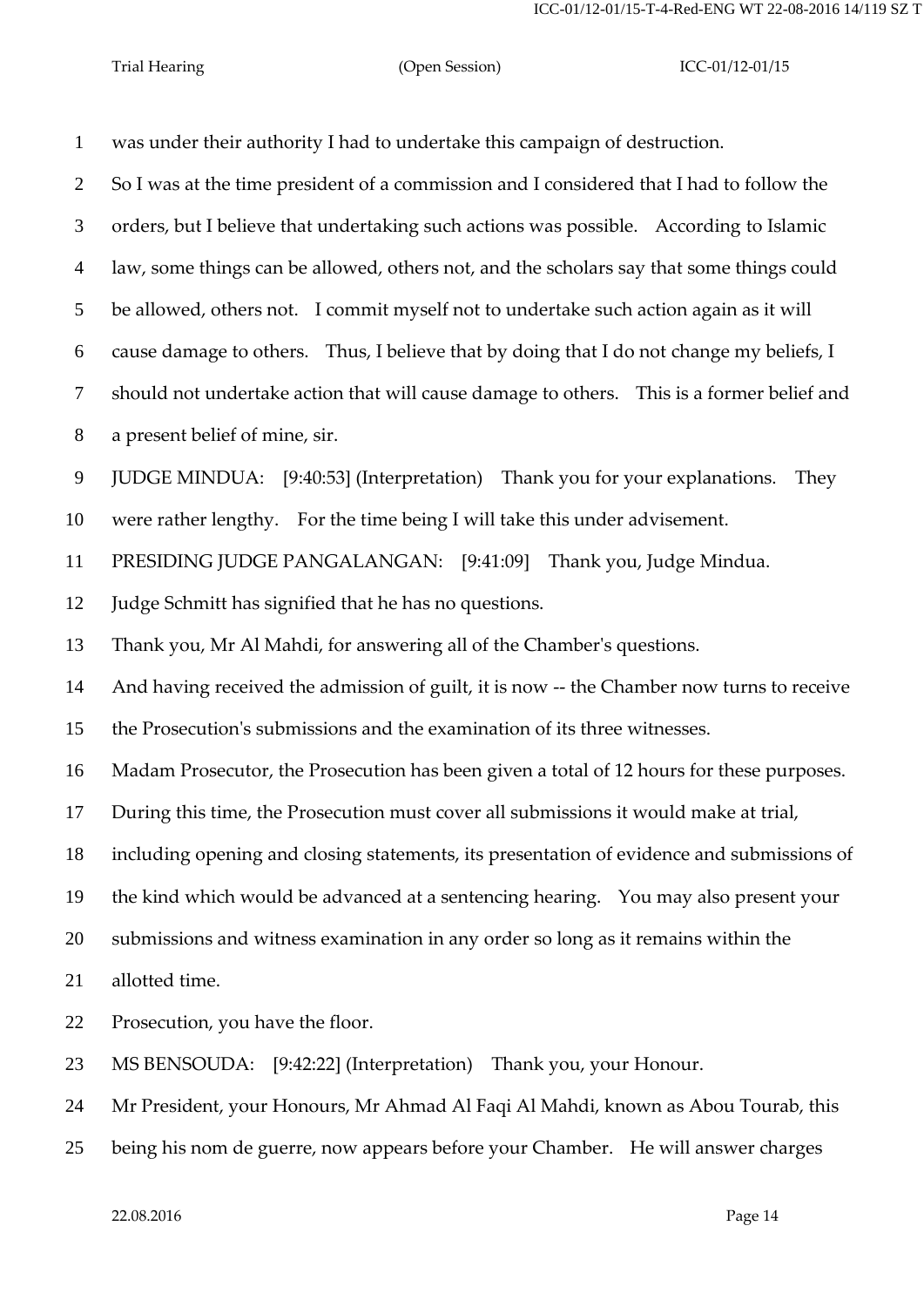relating to the attack in Timbuktu in July and -- June and July 2012, attacks upon highly significant, historic and religious buildings. These buildings, for the most part mausoleums of Muslim saints, were the most well-known buildings within Timbuktu and they were a major part of that ancient city's historic heritage. In a broader sense they were a part of the heritage of Mali and of all of Africa and indeed the entire world. All but one were recorded on the World Heritage list, and yet these buildings were deliberately destroyed by Mr Al Mahdi and his co-perpetrators as the people of Timbuktu stood there powerless. Mr Al Mahdi, a member of Ansar Dine was directly involved in the groups that were established by two armed groups, Al-Qaeda in the Islamic Maghreb, AQIM, and Ansar Dine during the occupation of Timbuktu in 2012. Working through these bodies, these groups, he took part in a number of activities intended to impose their ideology upon the people and to dominate them. In particular, he was appointed to head up the Hisbah, the morality brigade. In April 2012 he set up this body and led it from the time of its creation until September 2012. As the leader of the Hisbah, which he led directly, he supervised the attack upon the 10 buildings. My office has gathered a large amount of diverse and highly incriminating evidence showing that the accused played a central role in the destruction. He identified the sites that were to be destroyed. He decided the order in which the buildings would be destroyed, going from the north of the town to the south. He provided the material means to carry out the destruction and he gave the orders. Mr President, your Honours, this must be said and this must be said clearly: Deliberately leading an attack upon historic monuments and buildings devoted to religion is a war crime that is provided for in the Rome Statute. These are serious crimes that must be brought to justice. As we know this is the very first time that the International Criminal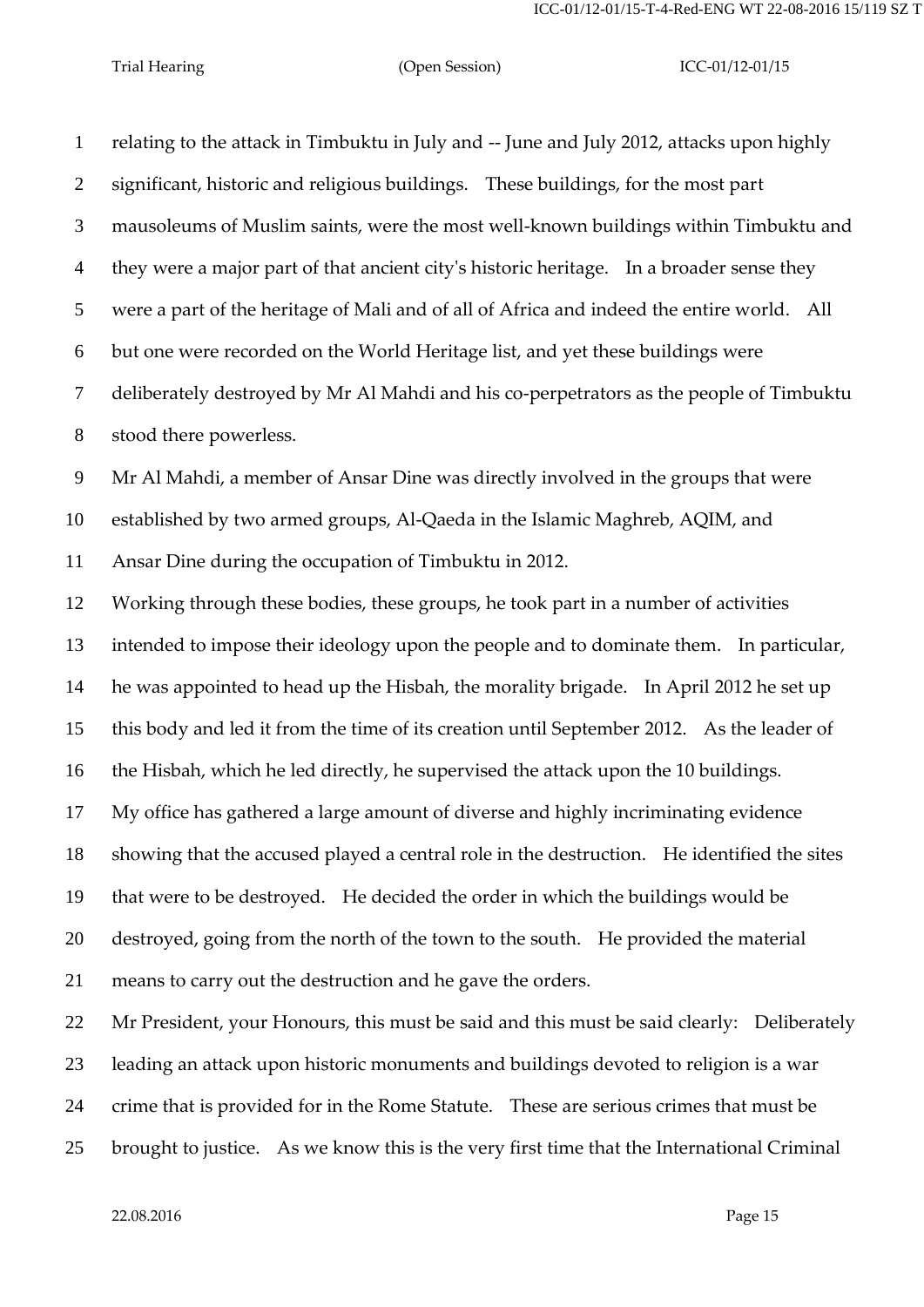Court has tried a person accused of such serious crimes. Thus, today's trial is historic. It is particularly historic because the period of time in question was one of destructive rage. The heritage of mankind was ransacked, and this was planned, ransacked by individuals and groups. Their goal was to destroy any world view that was different from them by destroying the various material elements that lay at the heart of a number of communities. They wanted to destroy these monuments, simply wipe them off the map.

 Your Honours, this strikes at the very heart of this trial. What is so serious about this crime is that it is a deep attack upon the identity of a population, their memory and their very future. This is a crime, a crime for which there is a victim. And I speak of the true wealth of communities, entire communities. This is a crime that leaves us all diminished, a crime that strikes a blow and does great harm to the universal values that we must protect.

The evidence that my office has gathered will lead you to Timbuktu, a city that was

oppressed, a city that bore scars, a city that was badly damaged over a 10-day period

in 2012. What happened in Timbuktu is truly a dark page in the history of this city.

Allow me to tell you that the mausoleums of the holy saints, the holy Muslim saints

represented something very important, they were something very important to the hearts

of people for many centuries.

I will continue my remarks in English if you will.

(Speaks English) Timbuktu is indeed an ancient and vibrant city.

Timbuktu's name is one that is commonly associated with a rich history and culture.

In the 15th and 16th centuries, Timbuktu became a regional centre of economic activity

and trade. More importantly, it blossomed into one of Africa's most vibrant intellectual

and spiritual capitals.

It played an essential role in the expansion of Islam in Africa.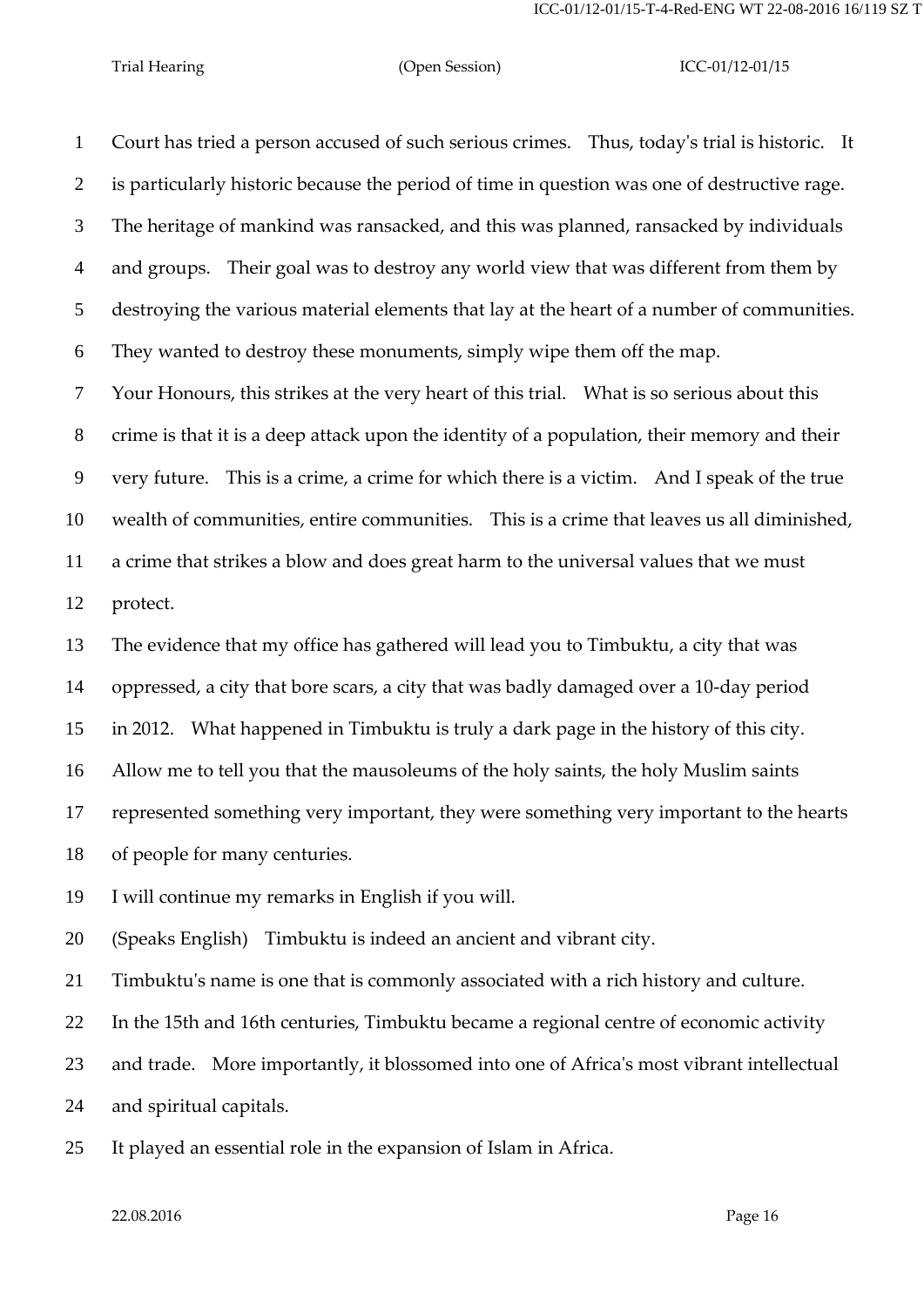It was, to be sure, the cradle of education, where enlightenment was nurtured for the benefit of generations of students, attracting scholars from far and wide. Some of these sages would be venerated as Muslim saints and mausoleums would be erected on their graves to honour their memory as well as the notable contributions they made to the lives of people of Timbuktu and beyond. These mausoleums, which survived the ravages of time, have continued to play a fundamental, even foundational role in both the life within the city gates and beyond the city's borders. These monuments, your Honours, were living testimony to Timbuktu's glorious past. These mausoleums undoubtedly also served as a unique testament to the city's urban settlements. But above all they were the embodiment of Malian history, captured in tangible form from an era long gone yet still very much vivid in the memory and pride of the people who so dearly cherished them. The mausoleums also testify to the historical role Timbuktu played in the spread of Islam in Africa and in the history of Africa itself. They are relics of a great chapter in human kind's intellectual and spiritual development on the continent, which gave Timbuktu its standing in the world. This is particularly important in a society that is partly rooted in oral tradition. And it is notably for these reasons that they are so precious and were inscribed in the World Heritage list in 1988. What is more, the mausoleums of Timbuktu played and continue to play an important religious role in the daily lives of the city's inhabitants. Mausoleums are sacred places of worship. They are frequently visited by the city's residents. Pilgrims would also come from distant places to pay their respects and to pray. Going to the mausoleums was and still is an expression of one's faith and religious piety.

It is specifically these deeply-rooted religious practices and beliefs that Ansar Dine and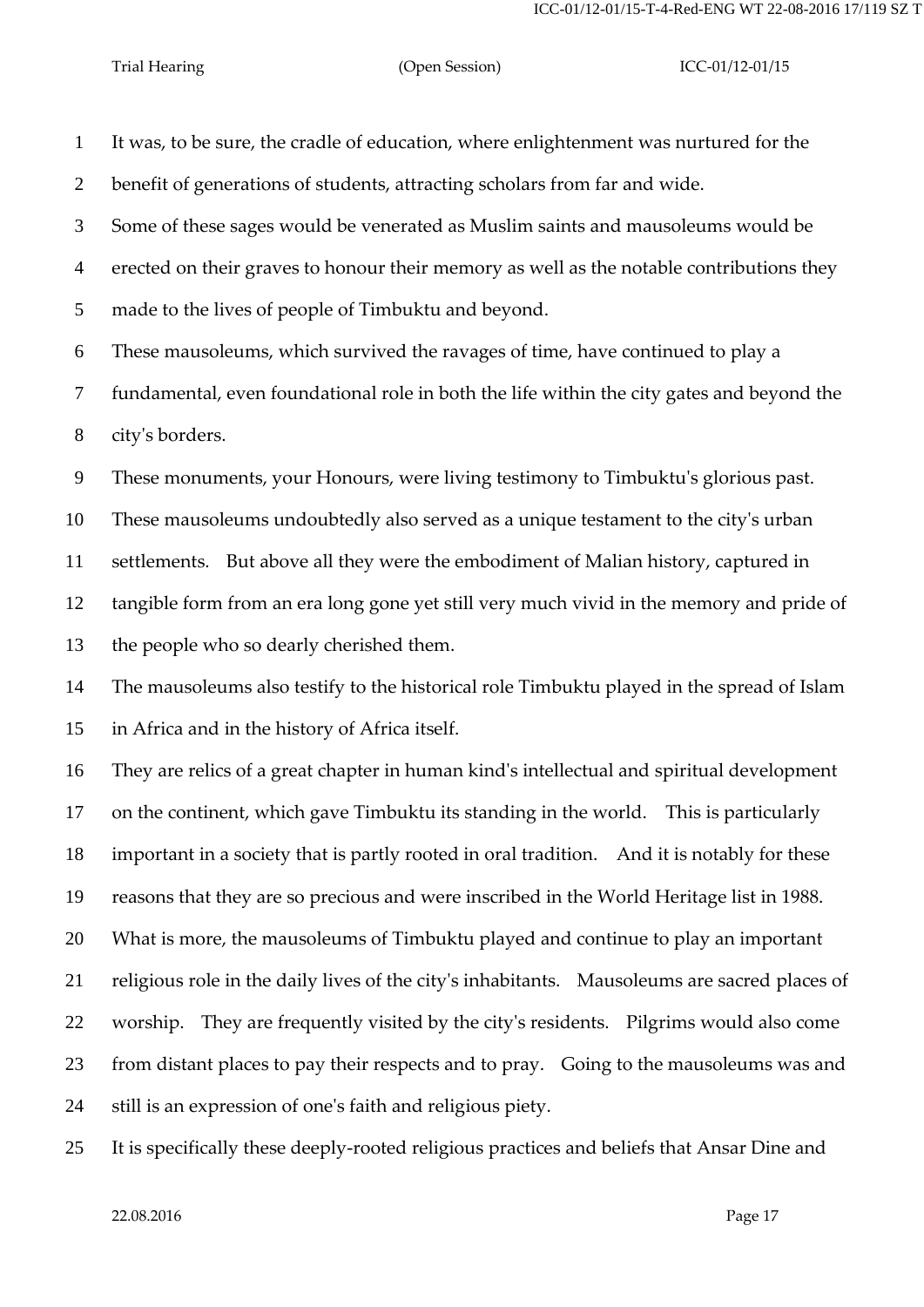AQIM wanted to annihilate by destroying these mausoleums. Through their brutal and callous acts, they made it impossible for the inhabitants of Timbuktu to devote themselves to their religious practices during the 10 months of occupation of their city. Our evidence, your Honours, will demonstrate how important these mausoleums were to the people of Timbuktu. During the course of this trial, you will hear from Witness P-0431. The testimony to be tendered by this witness will describe how, as soon as the armed groups were driven out of the city in 2013, the residents of Timbuktu returned to pray at the ruins of the mausoleums. This is how deep the connection is between the mausoleums and the people of Timbuktu. Additionally, the mausoleums played a key role in fostering the social cohesion that is so

 characteristic of Timbuktu. The mausoleums are related to families who take care of them and resort, when needed, to masons. These masons are considered to be living human treasures for their unique craftsmanship. And while they are the ones who maintain these buildings, the renovation of a mausoleum is a task in which the entire community joins and participates. Everyone helps the masons. At the level of neighbourhoods, materials are collected and meetings are held. It is an event that brings together and unites worshippers, different age groups and the community as a whole. These are not the only social functions linked to the mausoleums. The mausoleums which were destroyed also contributed greatly to what I would call "the workshop of peaceful coexistence." Consider the names of the mausoleums. They remind us that the Muslim saints to whom the mausoleums were dedicated came

from different backgrounds and tribes. One is called the Sidi Mahmoud Ben Omar

- Mohamed Aquit mausoleum, after the name of the Saint Sidi Mahmoud Ben Omar
- Mohamed Aquit, a San Hadji, who lived in the 16th century. Another one is called the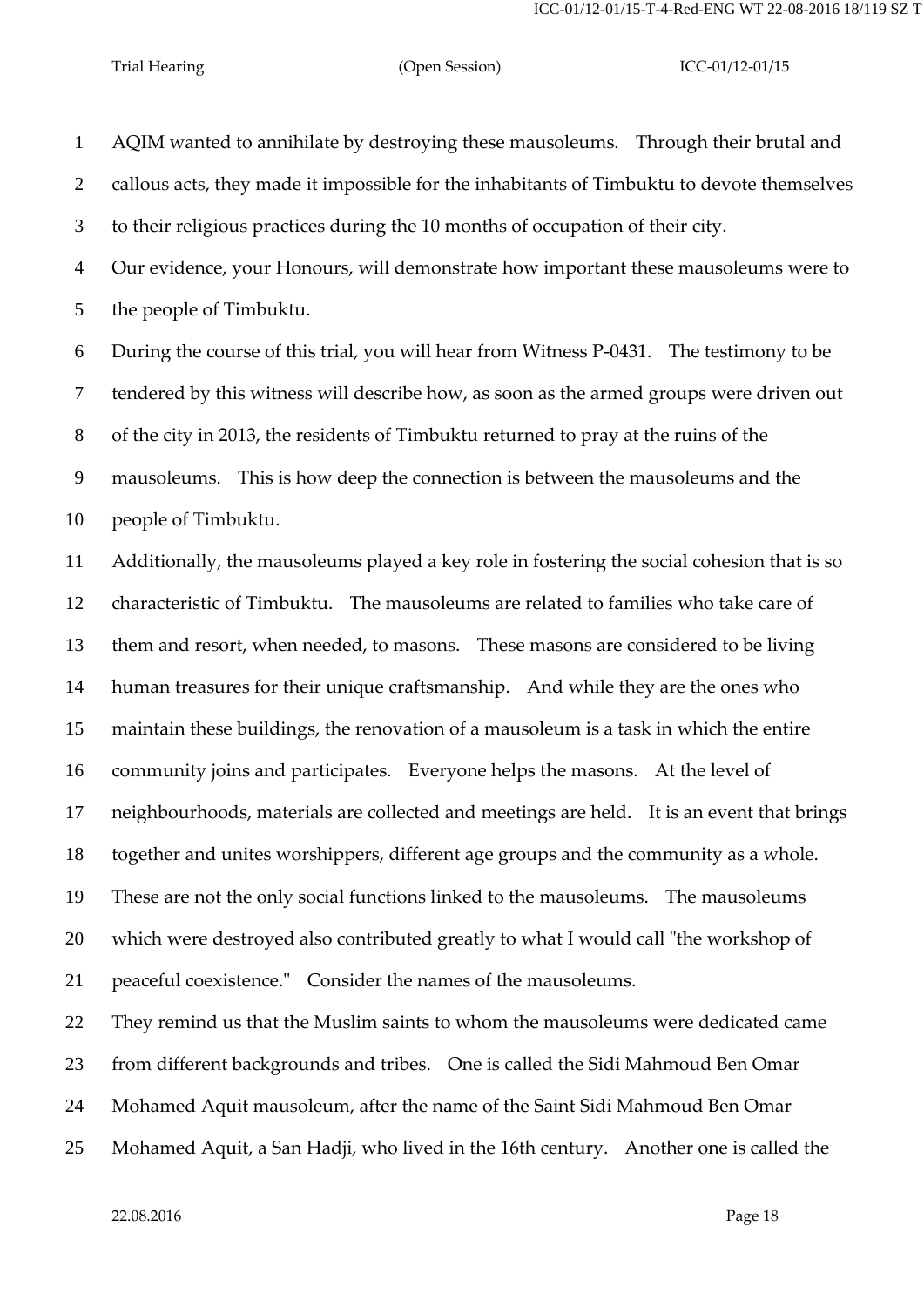Sheikh Sidi Ahmed Ben Amar Arragadi, this was named after a revered Muslim scholar and saint, a Kounta who lived in the 18th century. By the mere fact of their names, these mausoleums conveyed a message of tolerance and peaceful existence, transcending differences. Last but certainly not least, the destroyed mausoleums played a crucial role in shaping the identity of the people of Timbuktu. Timbuktu is known as the City of 333 Saints. The mausoleums were the contemporary living symbol of the city. As one resident of the city declared at the time of the destructions, and I quote, "The people are very, very angry today because the mausoleum is the symbol of Timbuktu." To destroy Timbuktu's mausoleums is therefore to erase an element of collective identity built through the ages. It is to eradicate a civilisation's landmark. It is the destruction of the roots of an entire people, which irremediably affects its social attitudes, practices and structures. Another inhabitant of Timbuktu summarised this notion as follows: "Timbuktu is on the verge of losing her soul; Timbuktu is threatened by outrageous acts of vandalism; Timbuktu is being held under a sharpened blade ready for use in a cold-blooded murder." Your Honours, culture is who we are. Our ancestors created paintings, sculptures, mosques, temples and other forms of cultural possessions all around us. They put their hearts and souls into the creation of such cultural heritage so that it represents the cultural 20 identity of their times and is passed on for the benefit of future generations. Indeed, this cultural heritage shapes the spirit and identity of our own generation and of generations to come. With the passage of time, they become archetypes of social memory from which individuals shape their identity and grow.

Make no mistake, for centuries, the mausoleums of Timbuktu have been an important

foundational block on which the identity of the city's inhabitants has been built. That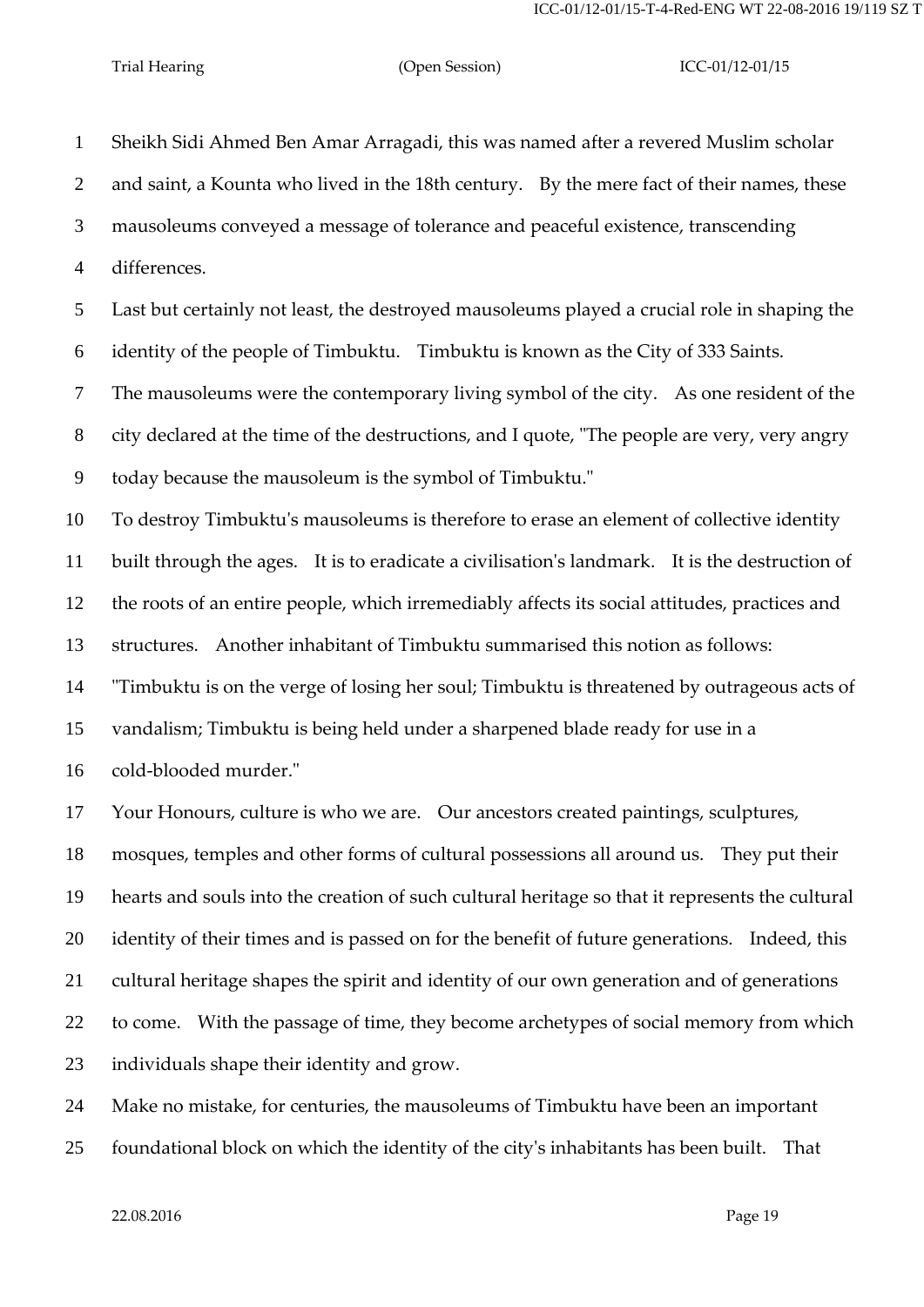continues to be very much true today.

To be born and raised in Timbuktu is to be inspired and shaped by the centuries-old

mosques and mausoleums that personify this historic city's cultural foundation.

I ask all of us to imagine, if only for a second, what it must have felt like, then, in that

fateful day in 2012, that fateful period, to witness the wanton destruction of this cherished

 cultural heritage, a deliberate assault on one's identity, spiritual beliefs and prized cultural possessions.

Your Honours, all of this was reduced to dust by a destruction operation led by the

accused. By eradicating the mausoleums, Mr Al Mahdi intentionally destroyed

something that is intangible and immeasurable. Mr Al Mahdi himself comes from the

Timbuktu region, and as a result was fully aware of the importance of the mausoleums

and their significance to the city's inhabitants.

Nonetheless, he showed determination and focus in his supervision of the operations.

He ensured he was present at every single site that was targeted and destroyed. You can

see him in video clips presented, unreservedly holding his pickaxe. You can also hear

him confidently and repeatedly attempting to justify these crimes by reiterating his

resolve to eliminate all things he labelled as being "inappropriate" to Timbuktu.

Images speak a thousand words indeed, but so does the accused's expressed intent.

 These are all found in the open source material included in the Prosecution and Defence joint list of evidence.

Your Honours, the commission of such a crime is not merely a deplorable event. This

type of crime, whenever it may happen in the world, presents the international

community today with enormous challenges. And with your indulgence, I would like to

highlight three general points in this regard:

The first is that deliberate attacks on cultural property are often the precursor to the worst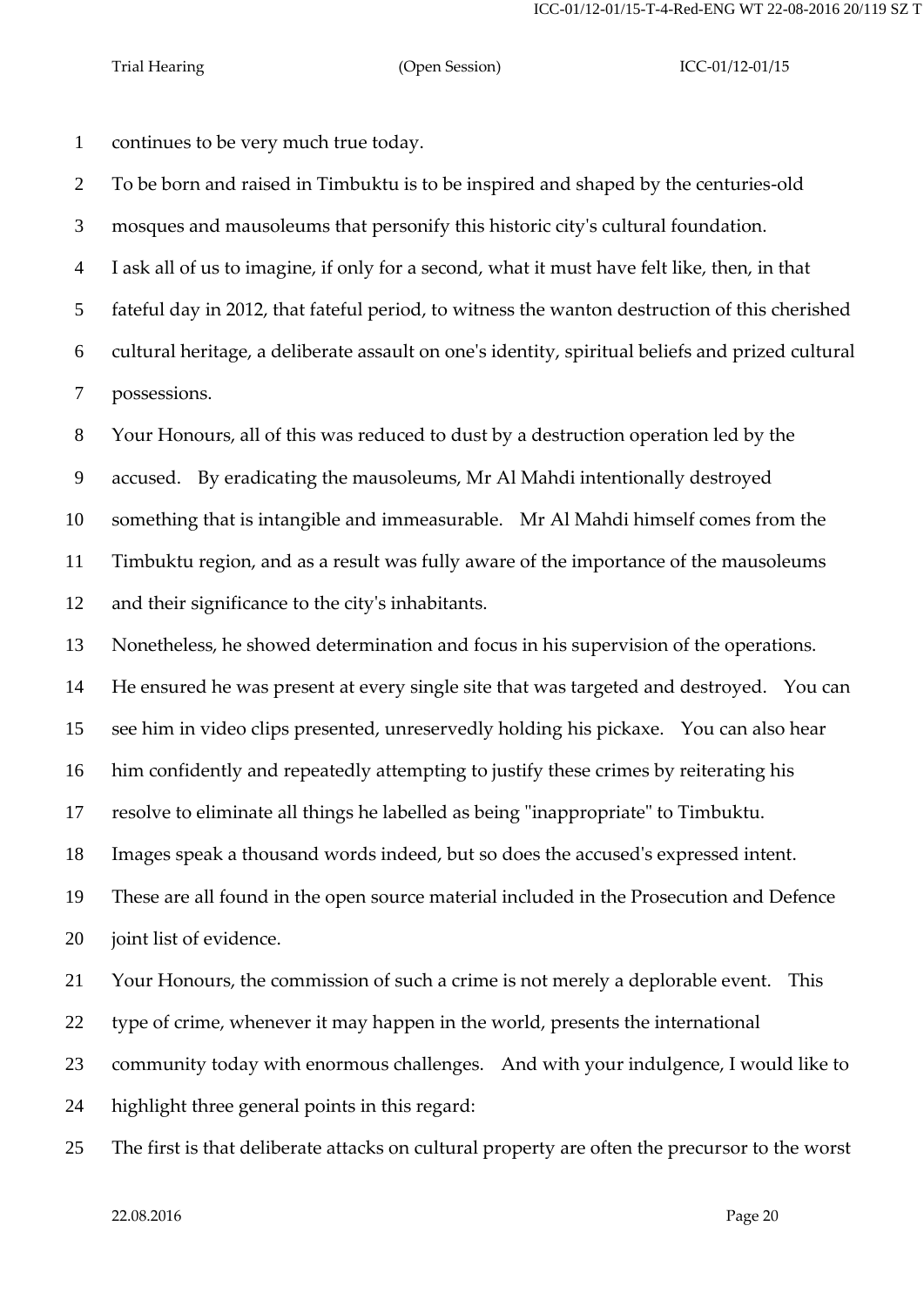outrages against a population. As some learned observers have noted, the struggle to defend cultural property of a population is an integral part of the humanitarian operation aimed at protecting that population.

The second aspect, one of greater concern, is that deliberate attacks on cultural property

have become actual weapons of war. They are being used to eliminate entire

communities and wipe out the traces left of them, their history and identity, as though

they never existed.

Let us consider the example of the town of Zvornik. As the trier of fact established in the

relevant case, the Serbs destroyed five mosques in that town. Later, the mayor of the

overrun town was quoted uttering this revisionist account: "There were never," he

proclaimed, "any mosques in Zvornik." To be sure, attacks on historic monuments and

buildings dedicated to religion are de facto attacks on the very people that hold such

tangible possessions dear and near to their cultural identity.

Lastly, the protection of cultural heritage is an essential part of the post-conflict social

reconstruction and reconciliation process. This is because cultural heritage gives

meaning as well as a sense of continuity and direction from the past to the future.

Cultural heritage provides reference points. Once destroyed, as noted by the UN

International Criminal Tribunal for the Former Yugoslavia, the restoration of cultural

heritage never brings back its inherent value.

These complex issues and concerns must propel us to act. Deliberate attacks against

historic monuments and buildings dedicated to religion are grave offences, with

significant debilitating impact, first on affected communities, but also far beyond the

socio-geographical space they occupy. We must stand firm in our resolve to end

- impunity for such serious crimes.
- Your Honours, today the accused, Mr Ahmad Al Faqi Al Mahdi has confirmed that he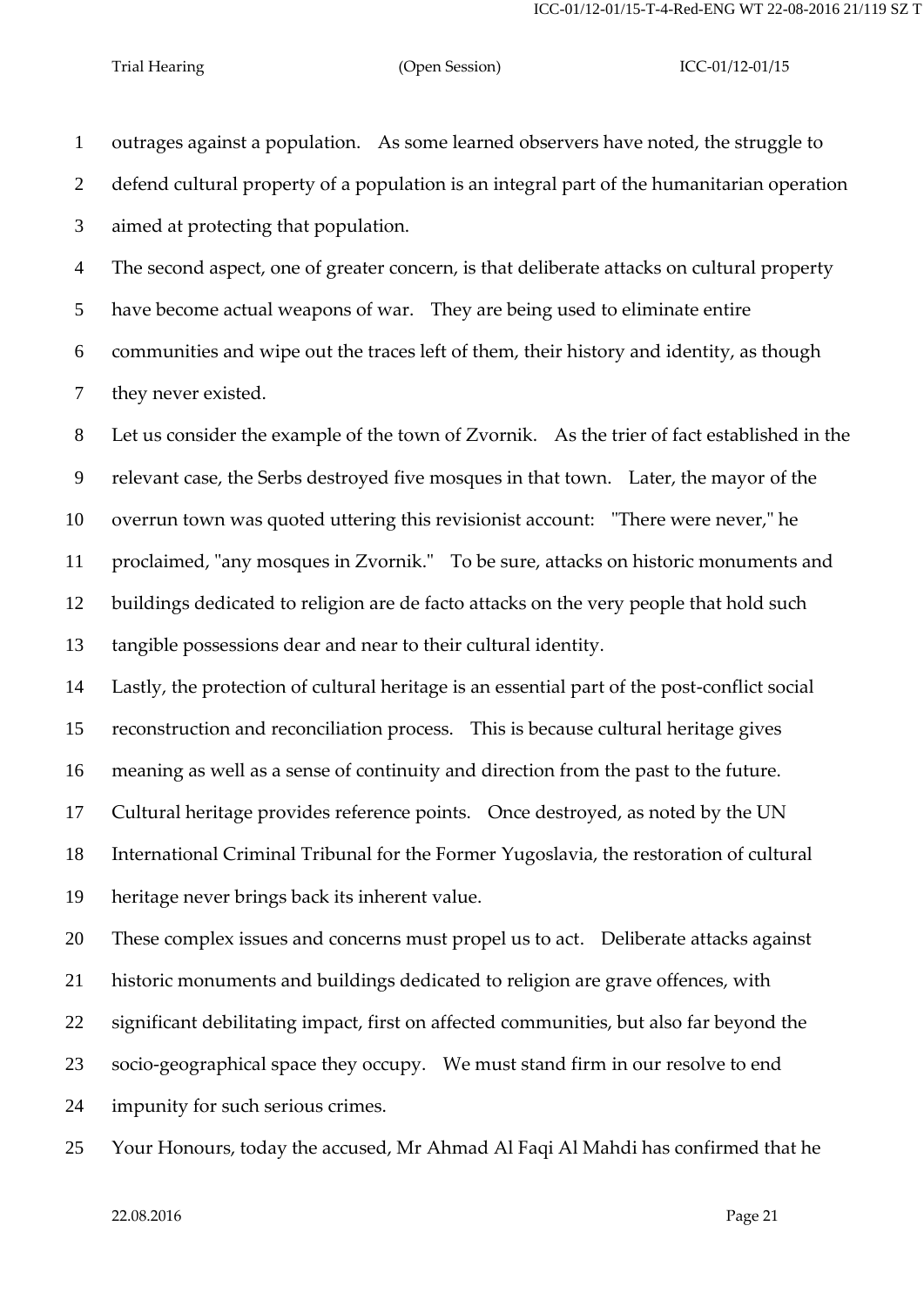makes an admission of guilt.

 It is now entirely for your Honours to consider his admission of guilt, which he made through the agreement he has signed with my Office.

 This is an admission the accused has consistently given and voluntarily so, while fully informed and assisted by legal counsel. The general terms of this agreement were published on Friday last week. He fully recognizes the facts of the case and his own individual responsibility.

I am pleased and satisfied with this development in the case.

I am satisfied because it is the first-ever admission of guilt before the Court.

Mr Al Mahdi was transferred to the Court less than one year ago. The current trial

should take only a few days. It will contribute to the expeditiousness of proceedings.

And such expeditiousness will benefit the victims just as much as it will benefit the

accused.

Above all, I am satisfied because Mr Al Mahdi's admission directly helps bring justice. It

helps uncover the truth and leads to the catharsis that should arise from any judicial

process. In preparation of this case, my Office collected overwhelming evidence of guilt

of the accused. You will have the opportunity to judge this for yourselves in the coming

hours. An admission of guilt facilitates the establishment of the truth. The fact that the

accused recognizes his criminal responsibility is crucial for Timbuktu's victims. It will

also support the reconciliation process in the field.

 In addition, this admission of guilt and your Honour's ultimate judgment will set a clear precedent, sending an important and positive message to the entire world.

One must not forget that this attack rightfully raised a chorus of protests, not only from

the affected community and Mali more generally, but also from the international

community.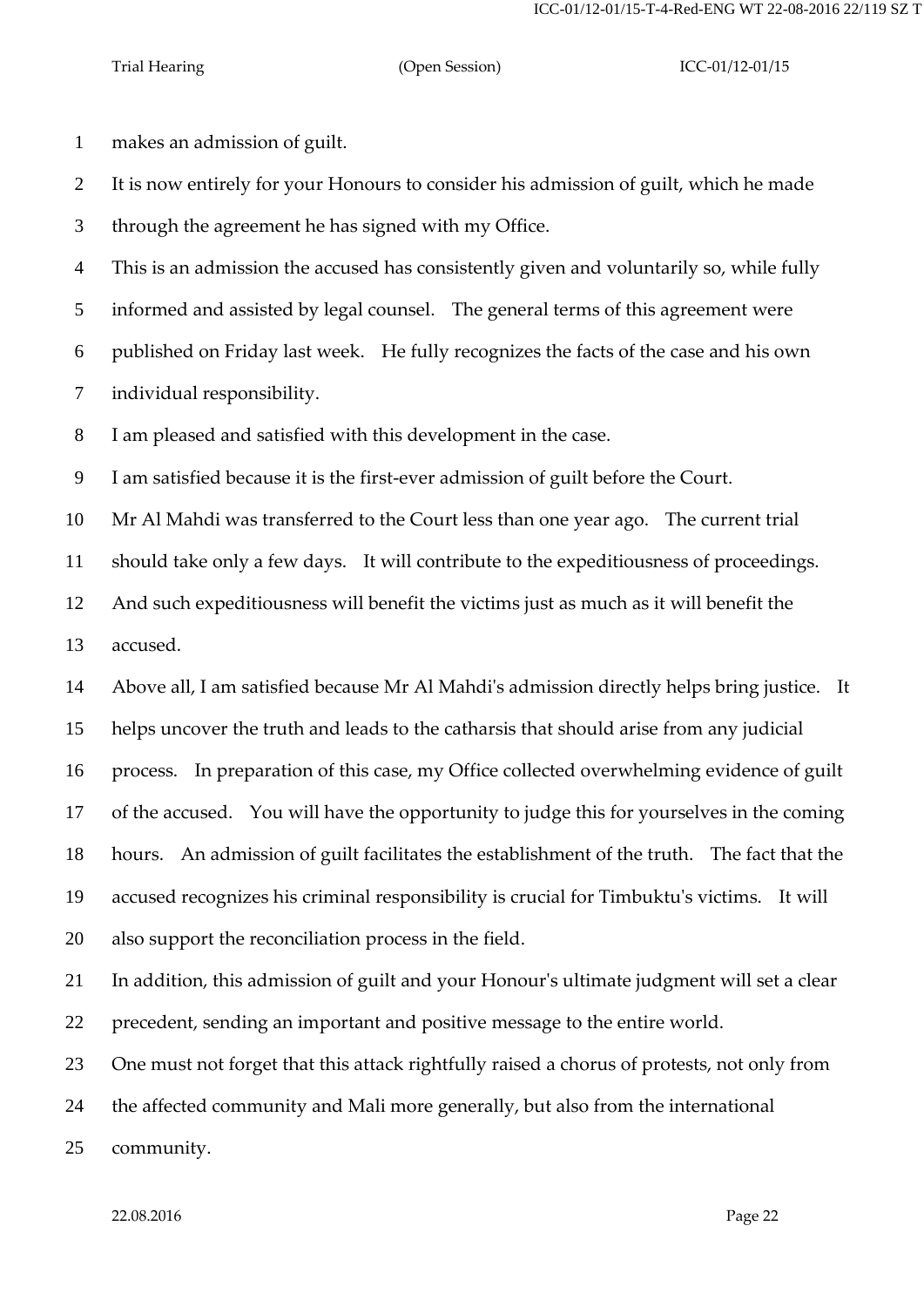The African Union, the United Nations Security Council, the Economic Community of West African States, UNESCO and numerous States expressed their strong condemnation of the war crime committed. The United Nations Security Council itself stated that "the perpetrators must be held accountable," while the chairperson of the African group at UNESCO emphasised that "it is not only Mali which is affected by these destructions, Mali's heritage sites are Africa's heritage sites and they are also the world's heritage sites." Indeed, it is our world heritage that was harmed by the destruction of nine UNESCO-listed sites, which are among the 10 destroyed sites in Timbuktu. Your Honours, the appeals of the Malian and the international community to take action against such serious crimes must yield results. It falls to your Honours to ensure that the accused is held responsible. It falls to your Chamber to lay the first block of the Court's jurisprudence in this area. The world in the 21st century has witnessed too many attacks against historic monuments and buildings dedicated to religion. This worrying trend must be stopped in its tracks. This regrettable reality must cease to be. Recently, we have seen the calamitous destruction of Palmyra, and last month, just last month, we saw the so-called ISIS destroy yet another historic monument: a mausoleum north of Baghdad. My message today is this: Our cultural heritage is not a luxury good. Our cultural heritage is a vital instrument of human development. To protect cultural property is to protect our culture, our history, our identity, and our ways of expressing faith and practising religion for current and future generations. We must protect our common heritage from desecration, ravages and the long-term effects of such destructive acts. The severity of the crimes committed in this case calls for an appropriate punishment, one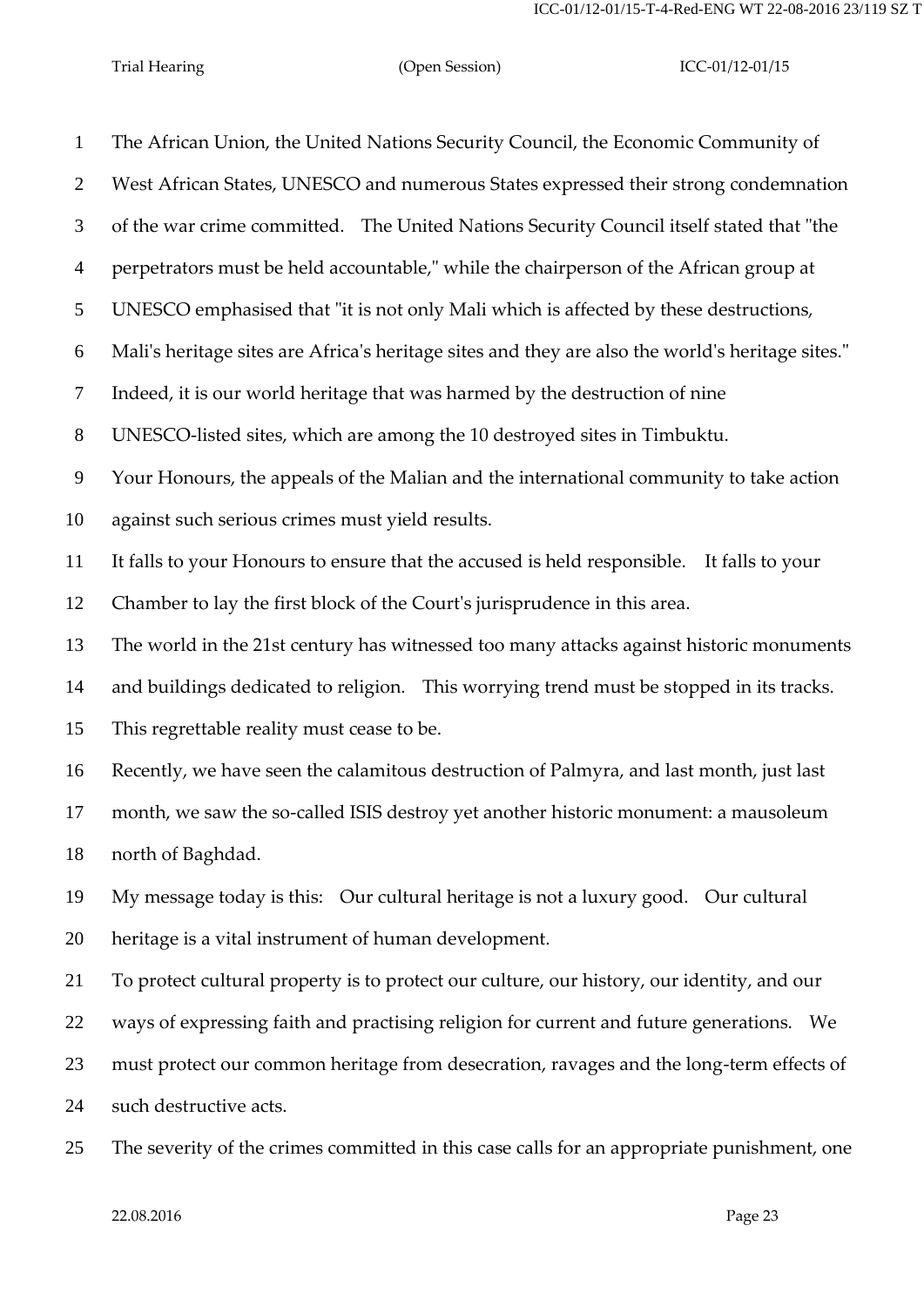| $\mathbf{1}$    | that is firm and serves as a deterrent, while taking into account all of the accused's          |
|-----------------|-------------------------------------------------------------------------------------------------|
| $\overline{2}$  | particular circumstances, including his admission of guilt and cooperation.                     |
| 3               | Your judgment is awaited, from the ancient streets of Timbuktu and throughout Mali to           |
| $\overline{4}$  | all four corners of the world.                                                                  |
| $5\overline{)}$ | As I have mentioned in prior proceedings in this case: "history itself, whose physical          |
| 6               | embodiment is at peril through such attacks, will not be generous to our failure to care, or    |
| $\tau$          | to act decisively."                                                                             |
| $8\phantom{1}$  | I thank you, Mr President, your Honours, for your attention.                                    |
| 9               | And with your leave, I will now give the floor to my learned colleague, Mr Gilles               |
| 10              | Dutertre, the senior trial lawyer from the Prosecution team to present a more detailed          |
| 11              | outline of the case. I thank you.                                                               |
| 12              | PRESIDING JUDGE PANGALANGAN: [10:09:31]<br>Thank you.                                           |
| 13              | Mr Dutertre.                                                                                    |
| 14              | MR DUTERTRE: [10:09:42] (Interpretation) Your Honour, I would just ask to have a                |
| 15              | minute in order to change place. Thank you very much.                                           |
| 16              | PRESIDING JUDGE PANGALANGAN: [10:09:47] Yes, of course.                                         |
| 17              | (Pause in proceedings)                                                                          |
| 18              | MR DUTERTRE: [10:10:55] (Interpretation) Your Honour, your Honours, the                         |
| 19              | Prosecutor has just mentioned the reasons why the protection of historical, religious and       |
| 20              | cultural heritage is so essential, to the point that the attacks against this heritage, attacks |
| 21              | directed against religious buildings and historical monuments are war crimes which are          |
| 22              | specifically sanctioned under the Rome Statute.                                                 |
| 23              | The objective of my intervention at the start of this trial, which could be the shortest        |
| 24              | carried out by the ICC, is twofold.                                                             |
| 25              | First of all, it is to shed light for you and the public on the facts in this case and the      |
|                 |                                                                                                 |

22.08.2016 Page 24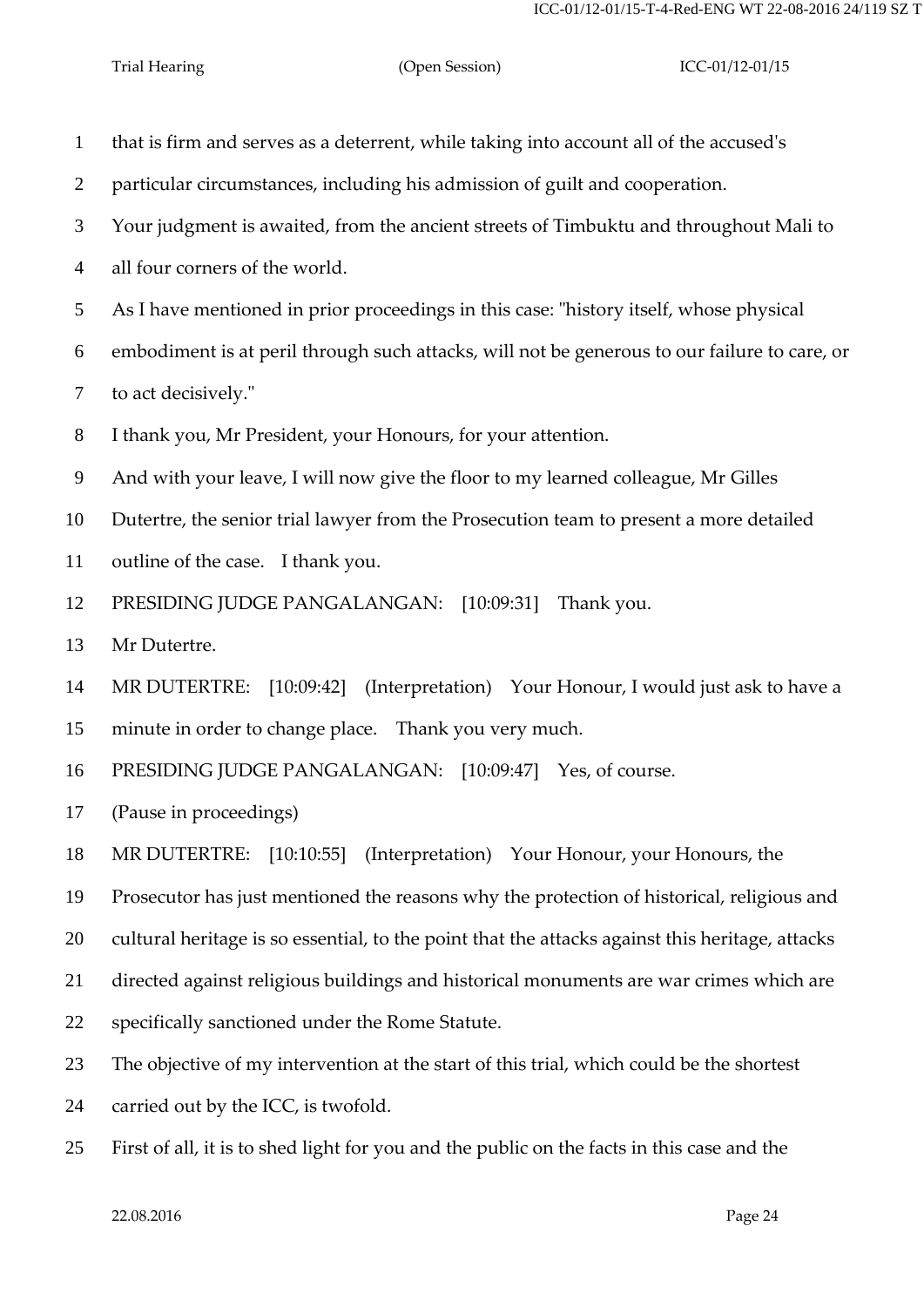abundant evidence that demonstrates the guilt of Mr Al Mahdi beyond reasonable doubt. It is also to explain to you why, among all the evidence that the Prosecution has brought together, it has decided to present over the coming days a limited selection of the

evidence.

 In this regard, I shall develop seven points successively and I think I will be finished before the 11 o'clock break.

 Firstly, your Honour, your Honours, I am quickly going to go over the occupation of the town of Timbuktu by the armed groups Ansar Dine and AQIM between April 2012 and January 2013. And I shall do it with a view to putting the people and facts in their

context. None of this is challenged by the accused.

Secondly, I will speak about our investigation and I shall go over the different types of

evidence upon which the Prosecution is basing itself in this case. This evidence is

accepted by the accused. Furthermore, we have filed lists of non-contested materials as

well as a joint list of evidence, which is something you reminded us of at the beginning.

And I'm talking about video evidence which shows the accused destroying mausoleums.

And I shall refer to certain scientific evidence.

Thirdly, I will also go into an important part of evidence, that is the statement given by

Mr Al Mahdi in September 2015 to the Prosecution. I'll present multiple facts that

Mr Al Mahdi expressly recognized, crimes that he admitted, again, when in 2016 he

signed an agreement with the Prosecution on his admission of guilt.

Fourthly, I'll present more in detail who Mr Al Mahdi is and the role which he played in

Timbuktu during the occupation of the town, evidence including his own admissions

show that he was an important figure, a key figure among the measures put into place by

the occupiers, particularly to implement the common plan which led to the attack against

the religious buildings and historic monuments.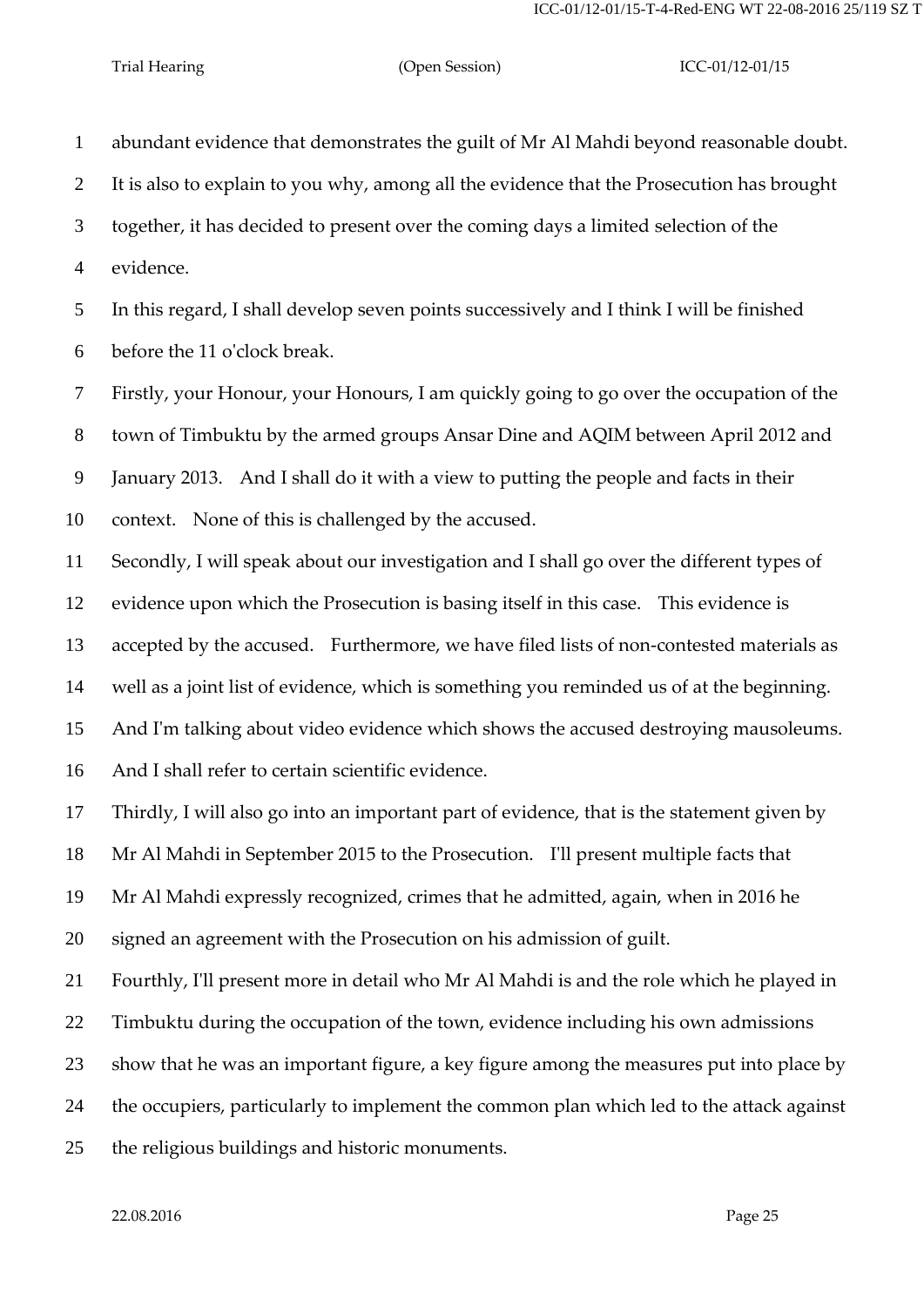Fifthly, I will go directly into the attack against the nine mausoleums which are

 considered sacred, such as Sidi Yahia mosque, and I will show what Mr Al Mahdi did to each site and that he had a key role in the operation.

Sixthly, I will explain the mode of responsibility which best reflects Mr Al Mahdi's role in

the attack; namely, his participation in the crime as a direct co-perpetrator, he expressly

recognized this role in the agreement which I have just mentioned.

And seventh, in light of all this, and the recognition of guilt, I will explain what the

Prosecution intends to do during this trial: It will limit itself in this hearing to presenting

some specific and relevant pieces of elements for the determination of the sentence.

And I will go on to my first point: What are the general circumstances of the crime?

Now, the circumstances are that of a town taken and occupied. It's established that an

armed conflict started in January 2012 in north Mali with attacks carried out in Menaka,

Aguelhoc and Tessalit.

In this context, the armed groups Ansar Dine and Al-Qaeda in the Islamic Maghreb took

control of northern Mali in three months. They arrived in Timbuktu at the end of

March/start of April, and these groups occupied the town until they fled middle of

January 2013 faced with the Malian army supported by French forces.

 During all this period, from April 2012 to January 2013, members of Ansar Dine and AQIM imposed their law and their power on the people of Timbuktu. In order to do so,

they created bodies, which is force and violence against the civilian population who were

without defence in Timbuktu. They set up an Islamic tribunal, a morality brigade and

Islamic religious police.

Everything functioned under the leadership of an emirate or presidency. This emirate

was composed of three persons: Abou Zeid, Yahia Abou Al Hammam and Abdallah

Al Chinguetti. Abou Zeid, of Algerian origin and a historical member of AQIM was the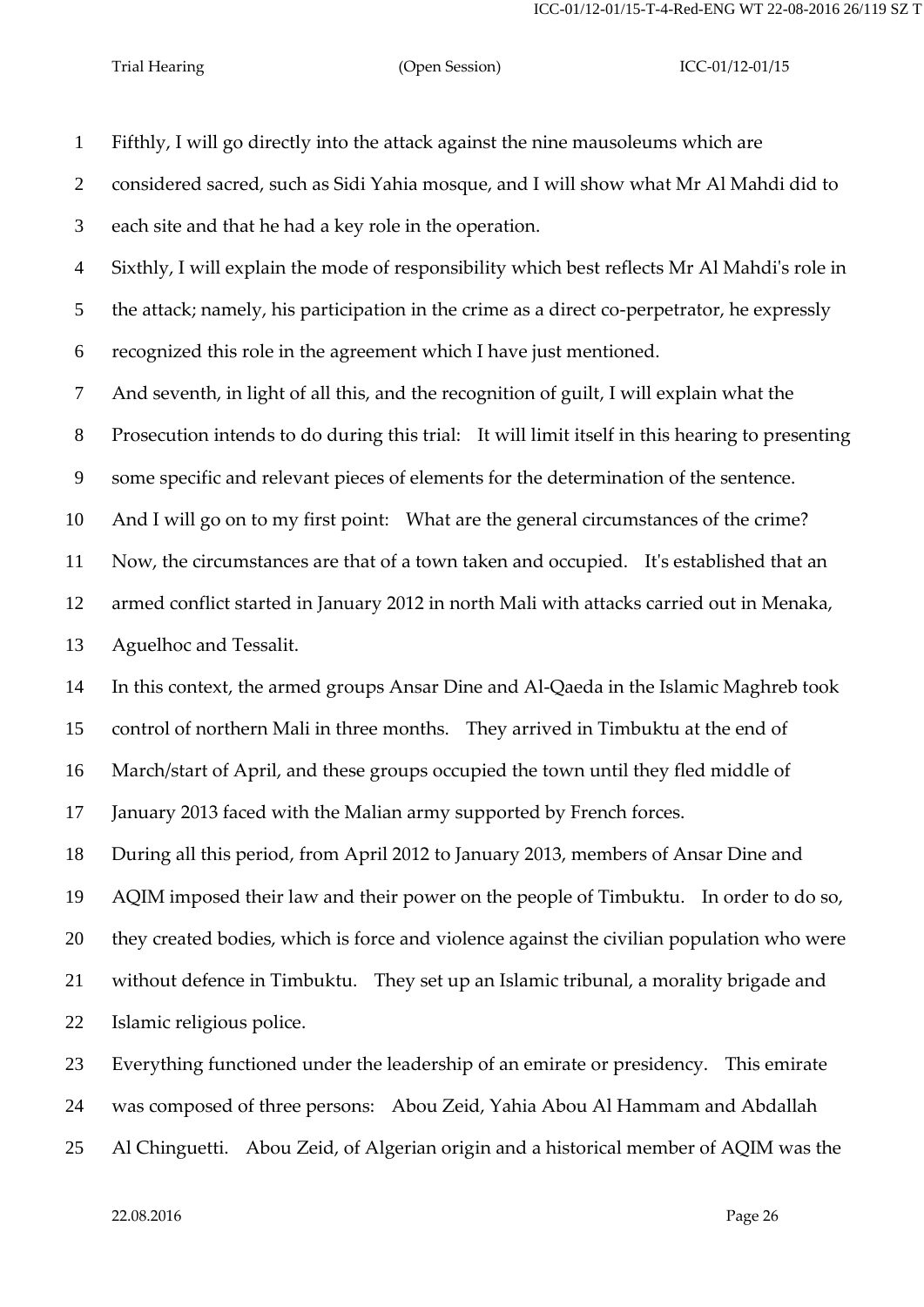leader of the Tariq Ibn Ziyad battalion. That is to say, one of the four battalions which was the armed forces of AQIM. He was known for taking hostages. Yahia Abou Al Hammam was also of Algerian origin, the leader of the Al Fourqane battalion, another of the four AQIM battalions, and in September 2012 he became Emir of AQIM for the Sahel. Abdallah Al Chinguetti was of Mauritanian origin, a preacher and an influential person within AQIM. He was the head of the Al Fourqane battalion after the promotion of Yahia.

 This emirate of three people, your Honour, your Honours, based in Timbuktu, worked in close collaboration with Iyad Ag Ghaly. Iyad Ag Ghaly is a Malian, the founder of Ansar Dine, the leader as well. And he was a person who presented the members of the emirate to the population when the town was taken. He was present in Timbuktu in the first days to set up the new authority. Based in Kidal, he regularly came back to Timbuktu during all the period of the occupation.

 I would now ask the court officer to give us access to the evidence, if it could be shown, if it could now be shown.

You will now see on the screen an organigram of the different organs.

 The presidency, which is composed Abou Zeid, Yahia Abou Al Hammam, Abdallah Al Chinguetti, and then the Hisbah. So the Islamic tribunal, the Islamic police and to that we add the security battalion and the media commission as well. Mr Al Mahdi was the leader or head of the Hisbah and it was these organs and these people who oppressed the people of Timbuktu in different ways for almost a year. It was his men and structures that organised and carried out the attack and the destruction of nine mausoleums and the door of Sidi Yahia mosque, an attack which was carried out and supervised by the accused in June 2012.

Your Honour, your Honours, I now come to my second point, that's to say, the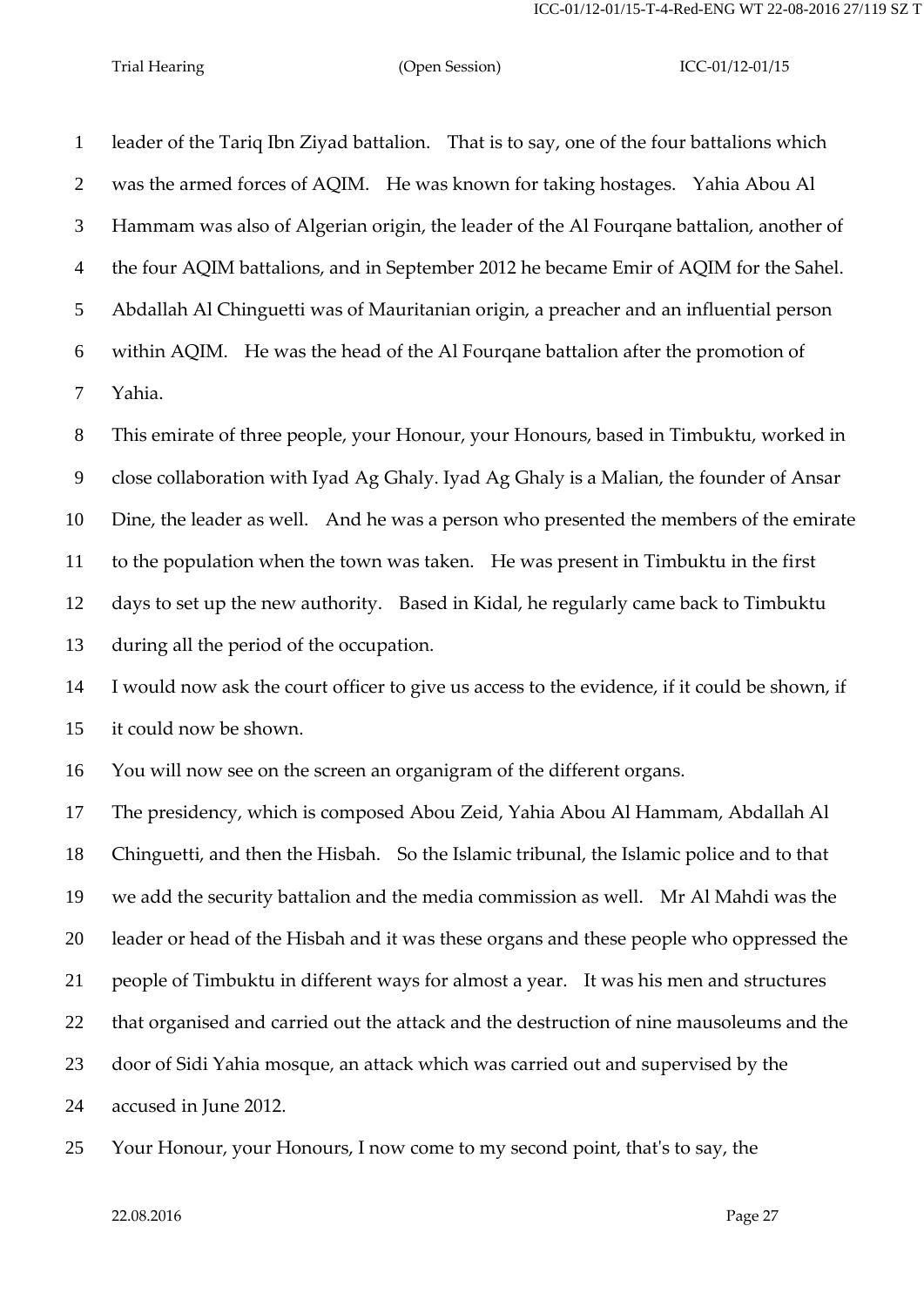investigation of the Prosecution on the destruction and the evidence that has been gathered.

The investigation was difficult.

PRESIDING JUDGE PANGALANGAN: [10:19:55] (Microphone not activated)

MR DUTERTRE: [10:20:03] (Interpretation) Thank you very much, your Honour.

The investigation was difficult, taking into account the security context in the north of

Mali and the need to avoid any risk for witnesses and victims. Over time, the

Prosecution was able to bring together varied and solid evidence establishing the crimes

and the alleged crimes in a clear way and beyond reasonable doubt.

In addition to the evidence relating to an armed conflict, the Prosecution evidence

accepted by the accused perfectly established that there were mausoleums built in

Timbuktu before the attack, that these buildings were historic monuments and they were

religious buildings as well, that these buildings were attacked, that the attackers were

members of Ansar Dine and AQIM following a common plan to which Mr Al Mahdi was

part of. And finally, that Mr Al Mahdi played a key role in the attack and the destruction

operations on the mausoleums and the door of Sidi Yahia mosque.

What is this varied and numerous evidence? Well, documentary evidence on the

mausoleum and the history; satellite images which show the mausoleums before and after

the destruction; archive photographs of the mausoleum taken at different times, including

photographs taken after Ansar Dine and AQMI left in January 2013; documents on the

legal status of these buildings from national institutions such as the Malian minister of

22 culture or UNESCO;

Audio recordings on the internet, found on the internet containing statements from

such-and-such a member of armed groups, including UNESCO -- about UNESCO;

Video recordings on the internet which show the destruction at the time of the attack with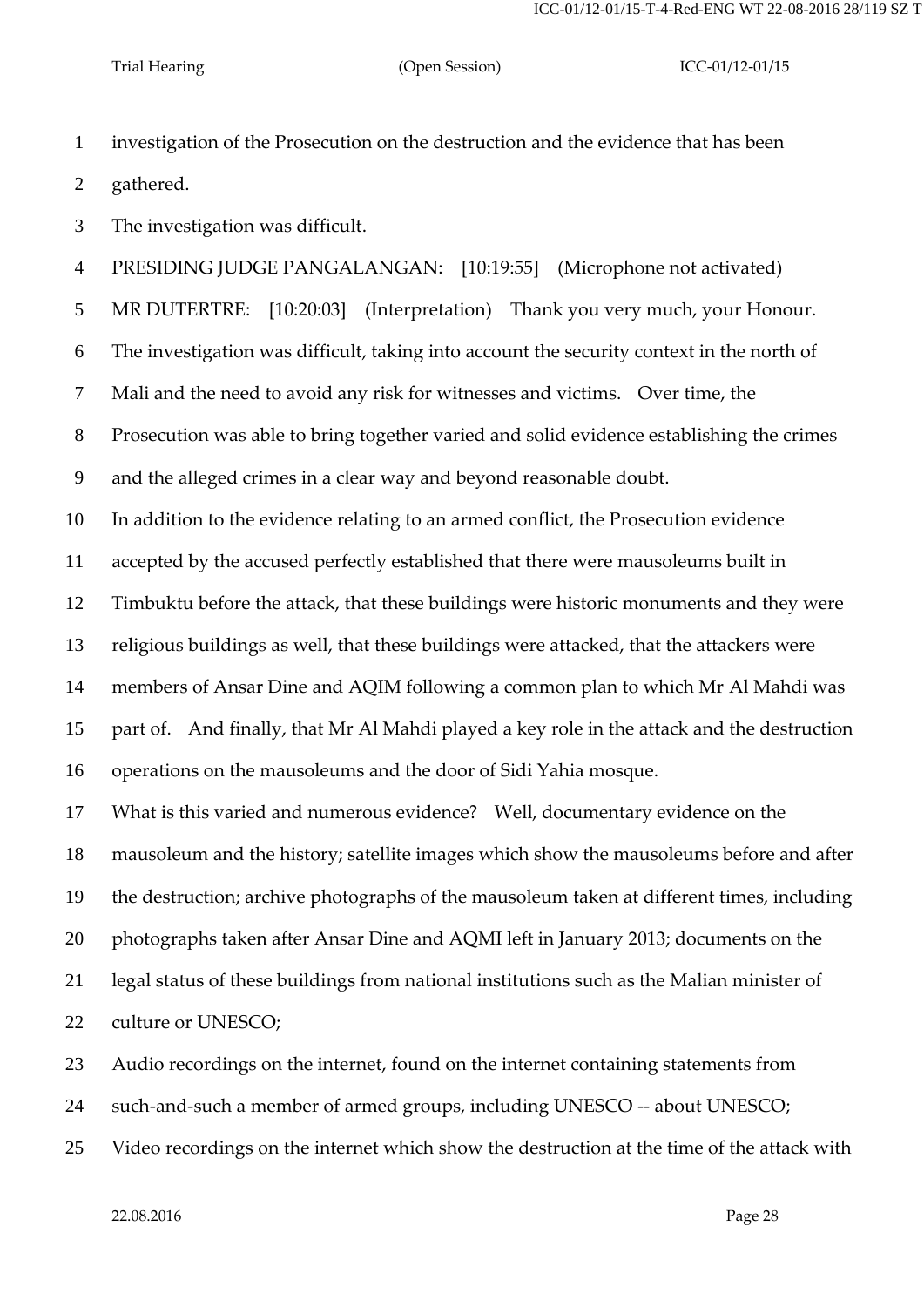Mr Al Mahdi in action very clearly in the picture, and you will see an extract of a video with Mr Al Mahdi with a pick who is destroying the mosque; We also have a geolocalisation report from expert witness P-193, which made it possible to locate with certainty each video with regard to a precise mausoleum; We have an expert report from P-75, which made it possible to state the dates of the videos and ascribe a time frame of June and July 2012 to them; We also have panoramic views 360 degrees which show the different sites; Scientific police reports which have been carried out on the screens of destruction by our teams; Other expert reports, for example, an architect which showed the scale of the damage; And documents from the Malian army and armed groups which make it possible to better understand the functioning of these groups in Timbuktu; And we also have the witness statements either taken by the national authorities or by the Office of the Prosecutor. All this evidence shows that Mr Al Mahdi is without doubt responsible for the alleged crimes. And this is quite irrespective of his admissions. With regard to all the evidence, we have to add the statement given to the investigators of the Office of the Prosecutor, and that is the subject of the third point. Mr Al Mahdi gave a statement in September 2015 to Prosecution investigators when he was in detention in Niger. When they took this voluntary declaration or statement it took five days and on this occasion he recognized in full the crimes and admitted his responsibility. And in particular, this isn't an exhaustive list, but Al Mahdi admitted that Abou Zeid asked him to set up the Hisbah, the morality brigade, responsible for the prevention of apparent vice and to promote proper behaviour and repress behaviour considered to be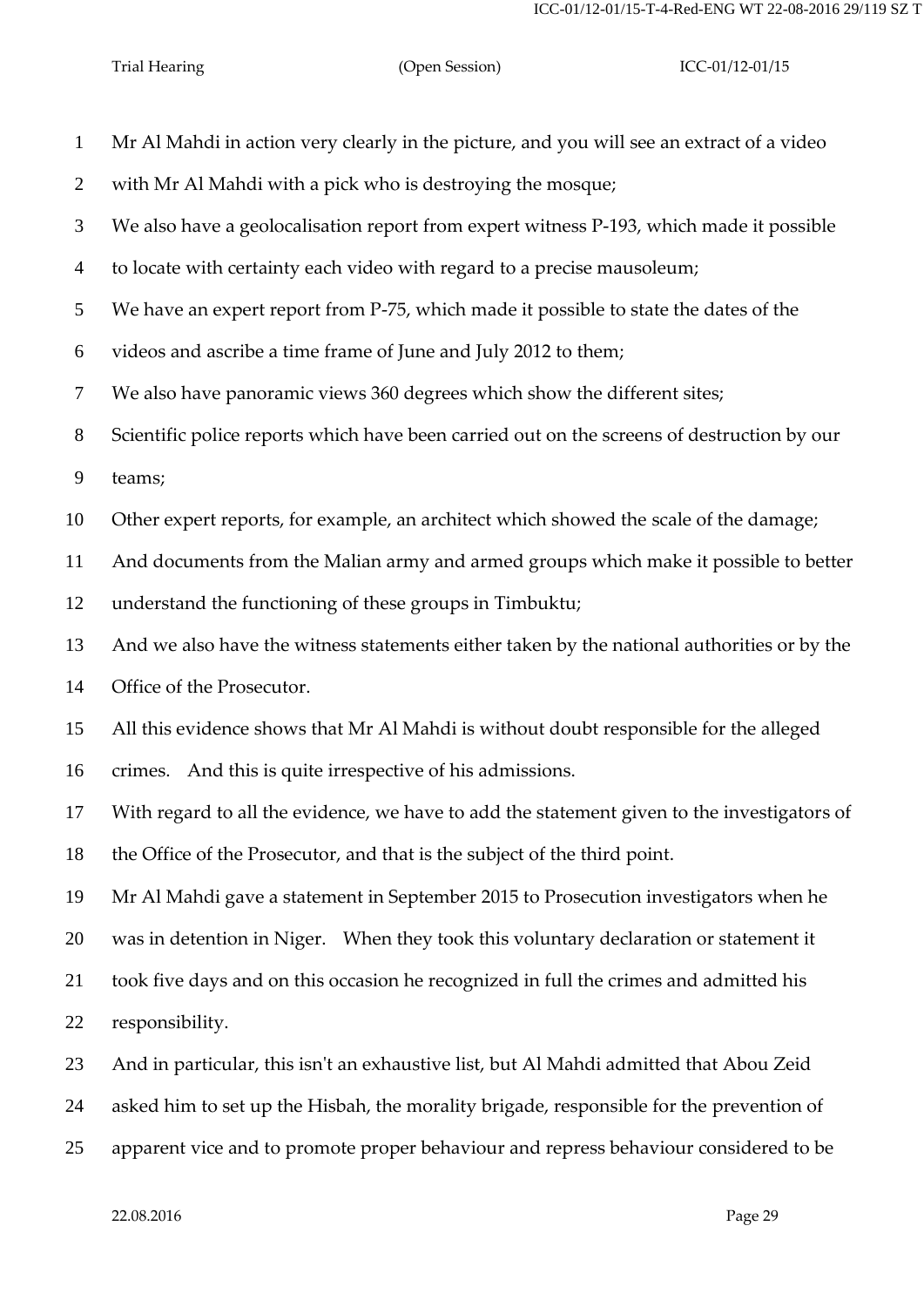against the rules of the occupiers. And that was a key part of the control strategy set up

by the armed groups.

Al Mahdi also stated that Abou Zeid had appointed him leader of the Hisbah. He led it

until September 2012.

Al Mahdi stated that before the destruction Abou Zeid told him that the decision to

destroy the mausoleum had been taken by Iyad Ag Ghaly.

Al Mahdi indicated that responsibility for carrying out the destruction was up to him

personally in his position as leader of the Hisbah.

Mr Al Mahdi stated that he had the choice of accepting or refusing to carry out the

destruction. He admitted having freely accepted to carry out the attack.

He admitted having written the Friday sermon on the destruction of the mausoleum

which was read out by imams the day before the attack.

Al Mahdi recognized having supervised the attack against these religious and historic

buildings and he was physically involved in it and controlled the execution of the

operations.

And more precisely on this point, he recognized the seven essential following points on

the way the attack occurred:

He determined the sequence in which the different mausoleums were going to be

destroyed; he gave instructions to the attackers on the way in which they should operate

and behave; he brought and distributed the necessary tools; he also admitted that he was

physically present in the sites that were attacked; he recognized that he employed his own

men of the Hisbah and supervised other members of groups made available to him to

carry out the operations; and he recognized that he physically participated in the

destruction of some of the sites attacked.

And in the agreement signed by the Prosecution in 2016, several months later, Al Mahdi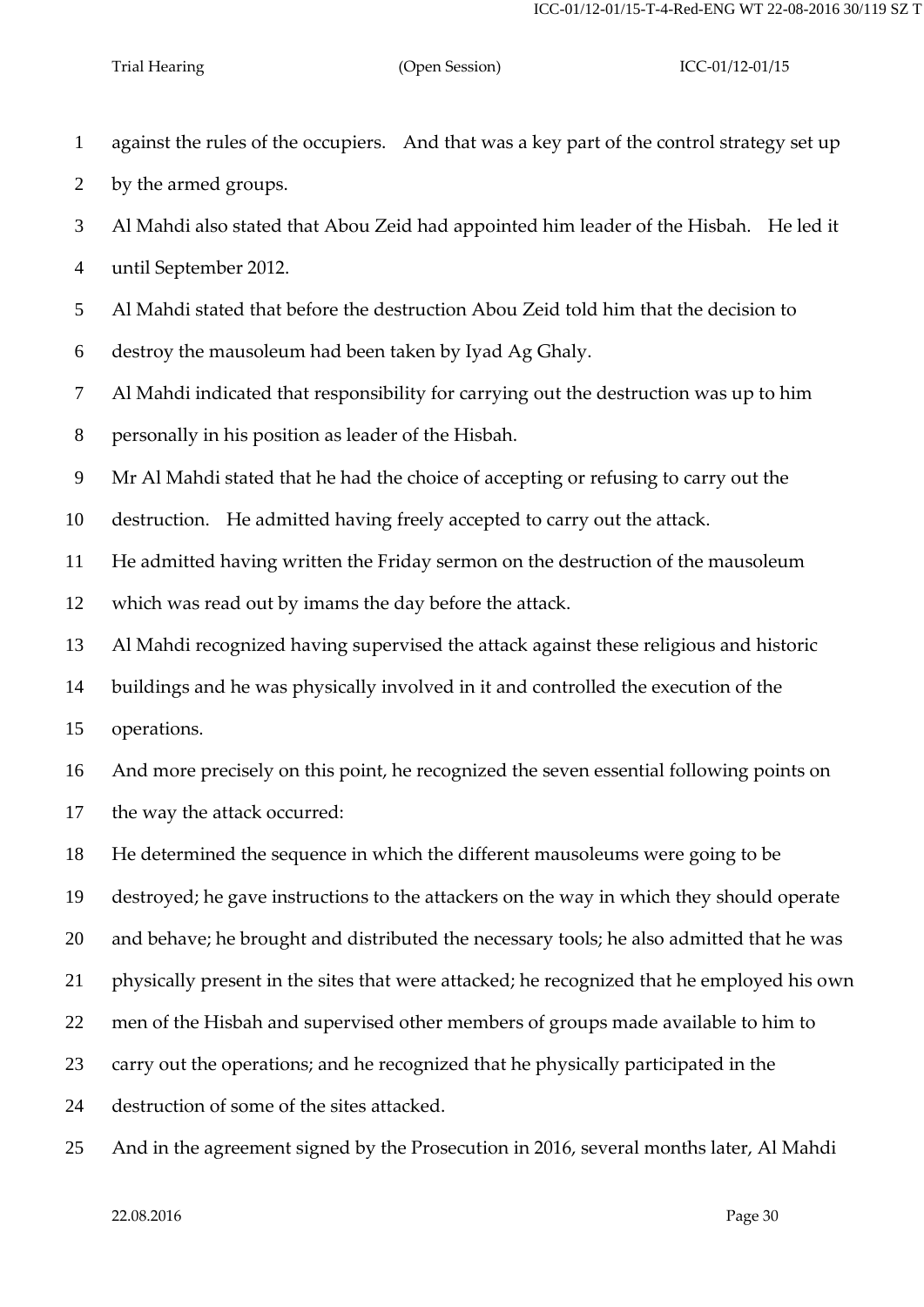- confirmed in his statements and he decided to plead guilty for the charges against him.
- This agreement signed with the Prosecution lists a certain number of other co-perpetrators
- who I shall list because it will make it possible for you to better understand who we shall
- be seeing later when we present the evidence:
- There was Abou Dardar, a member of the office for the media and responsible for two
- local radio stations controlled by the occupiers;
- There was also Radwan, co-perpetrator, member of AQIM, who is a member of the
- Islamic tribunal and also the office responsible for the media;
- There was Abou El Baraa, a preacher known by AQIM;
- Abou Talha, a member of AQIM responsible for security;
- Adama, head -- first head of the Islamic police, is now deceased;
- Abou Baccar, a notorious member of the Hisbah;
- Mohamed Hama, a member of the Hisbah;
- Zakariya, member of the Hisbah;
- Youssouf, member of the office responsible for media;
- And also, but it's not an exhaustive list, Abou Sayaf from the battalion led by Tariq Ibn
- Ziyad.
- So in this context, and this is my fourth point, your Honour, your Honours, please allow
- me to describe in greater detail who Mr Al Mahdi was and the role he played in Timbuktu
- during the occupation of the town in 2012.
- All that I will present to you is based on all the evidence mentioned and the interviews of
- Mr Al Mahdi.
- Mr Al Mahdi is from the region of Timbuktu. He's a Touareg from the Ansar Touareg
- tribe. He is the son of a marabout. He is well-known within his tribe and exercises a
- certain influence therein.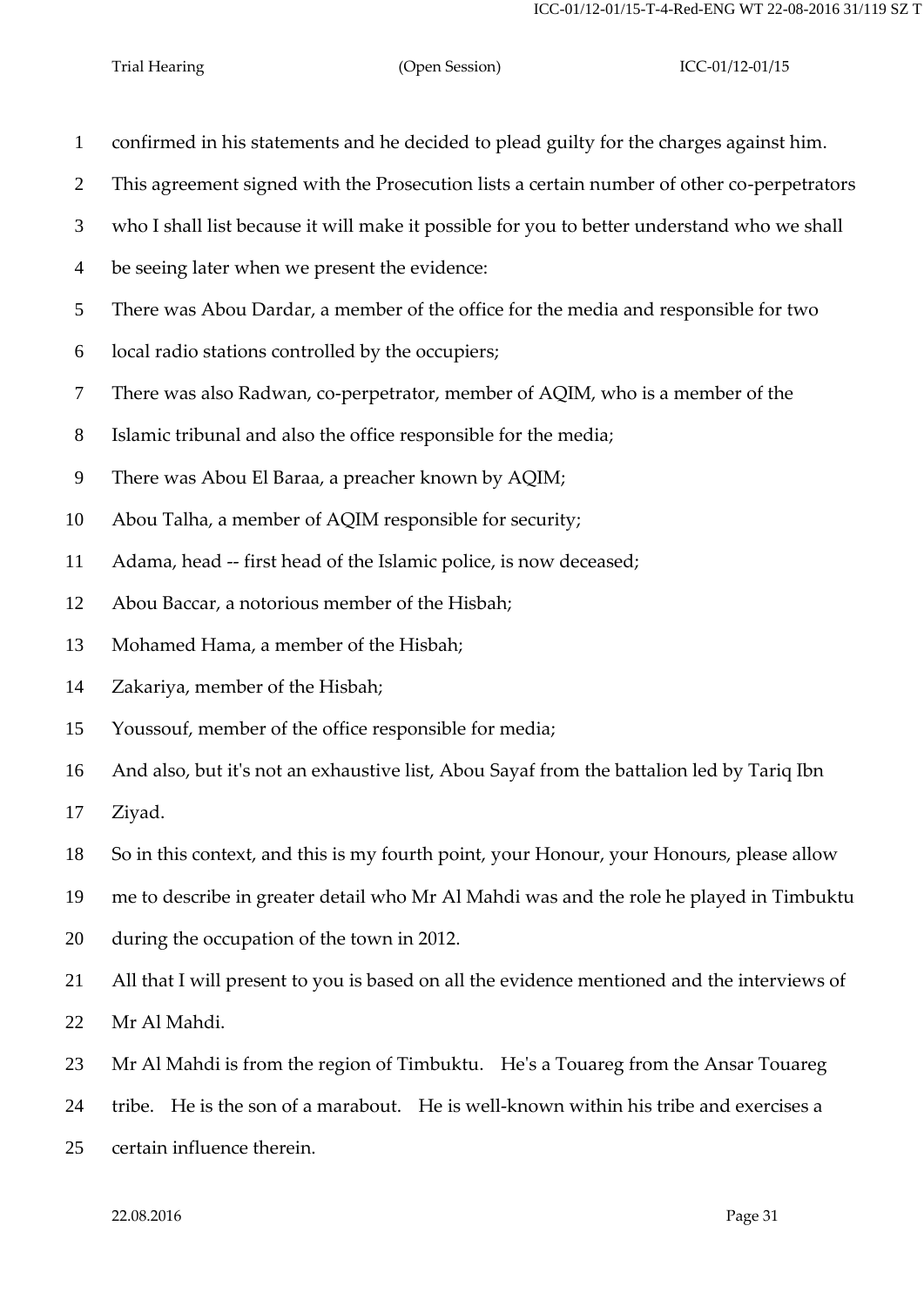While he was a student he had been noticed by members of AQIM who were seduced by his activities and his opinions. Mr Al Mahdi indicated to us that he didn't know that until after the facts which are subject to the present case. In 2012 when the conflict broke out, Al Mahdi said that he left Timbuktu to find shelter for his family and then when the armed groups took Timbuktu at the end of March, he returned there and joined him, Ansar Dine in particular. He was considered one of the religious specialists within this group and in this regard he joined different organs and fulfilled different roles. He was close to and worked with leaders of the town, such as Abou Zeid, a key figure with whom he recognized having links of friendship and trust. Precisely, the evidence shows that Al Mahdi had influence on Abou Zeid from the start of the occupation at the time when everything was being set up. And how did this happen in practice? Well, from the first days of the occupation in April 2012, Iyad Ag Ghaly and Abou Zeid organised a meeting in the town of the hotel in Bouctou. Their aim was to explain to the people of Timbuktu what their objectives were and to call for their support. The name of Al Mahdi figures on a list that Iyad Ag Ghaly had in his possession. The list has the names of persons in the region who are erudite in religious matters. Al Mahdi went to the meeting in question in the company of Houka Houka, the future judge of the Islamic tribunal. Al Mahdi states that the day after -- or the day after the day after Abou Zeid invited him to see him. Abou Zeid explained to Al Mahdi that he had been appointed governor of Timbuktu by Iyad Ag Ghaly. Abou Zeid discussed with Al Mahdi the creation of institutions to be set up and in particular an Islamic tribunal of the Hisbah, the morality police. They also discussed figures in the region who could -- who were educated enough and able to be responsible for these institutions.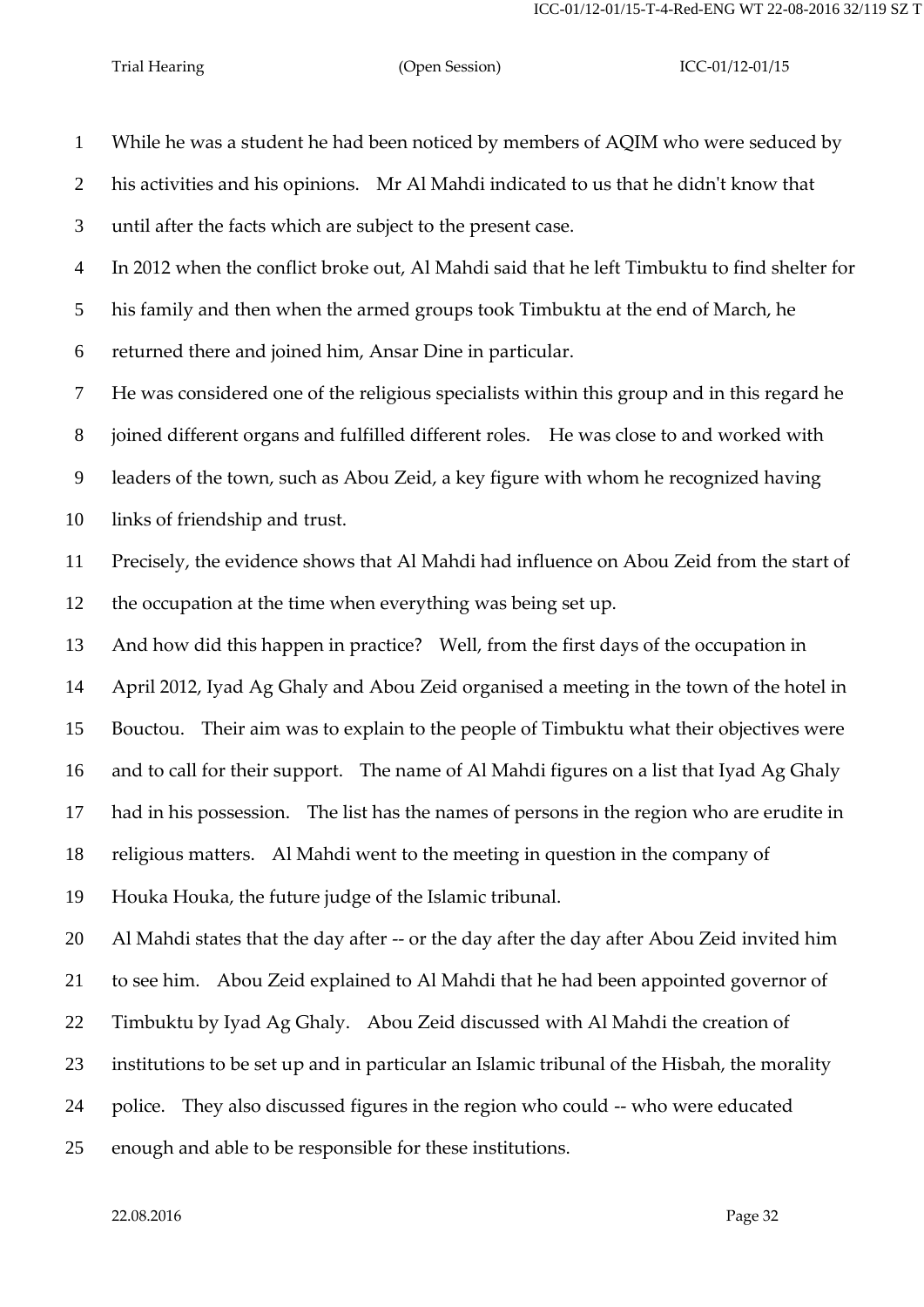Two days later and still in early April 2012 Abou Zeid asked Al Mahdi to create a lead of Hisbah, which he did over a period of several months. And you can now see on your screen an excerpt of a France 2 report in which Mr Al Mahdi is seen wearing the Hisbah vest, that is the morality brigade. You can see his profile from top and also from the back to the right.

 Therefore, Mr Al Mahdi was involved operationally with the organs that had been set up by Ansar Dine and AQMI for the administration of the city and to control the population as well as impose their ideology.

 In addition to Hisbah, Mr Al Mahdi was also involved in the work of the Islamic tribunal in Timbuktu as demonstrated in his statements and the documentary evidence and videos. On one of the videos Mr Al Mahdi is sitting to the right of Judge Houka Houka and has a discussion with him during the hearing. Furthermore, Al Mahdi actively participated in the execution of the decisions of the tribunal. When it came to public flagellation, for example, he explained the sentence using a loudspeaker before hundreds of people gathered and mentioned the importance of the armed groups. And you can see that on the excerpt from France 2, which I mentioned a short while ago where you can see Mr Al Mahdi using a loudspeaker to speak to the crowd and explain what the sentence of the Islamic tribunal of Timbuktu had been.

 Several points of evidence also point to Mr Al Mahdi's direct involvement with the chiefs of Ansar Dine and AQMI, such as Abou Zeid, Abdallah Al Chinguetti, Yahia Abou Al Hammam and to a certain extent with Iyad Ag Ghaly. Particularly, Mr Al Mahdi reported directly to Abou Zeid on his activities. He had close and restrictive meetings with these chiefs, and furthermore, he was part of public demonstrations and meetings such as the crisis committee meetings which hailed in Timbuktu at the time of the events. Al Mahdi also gave interviews to journalists. Of course he must have obtained prior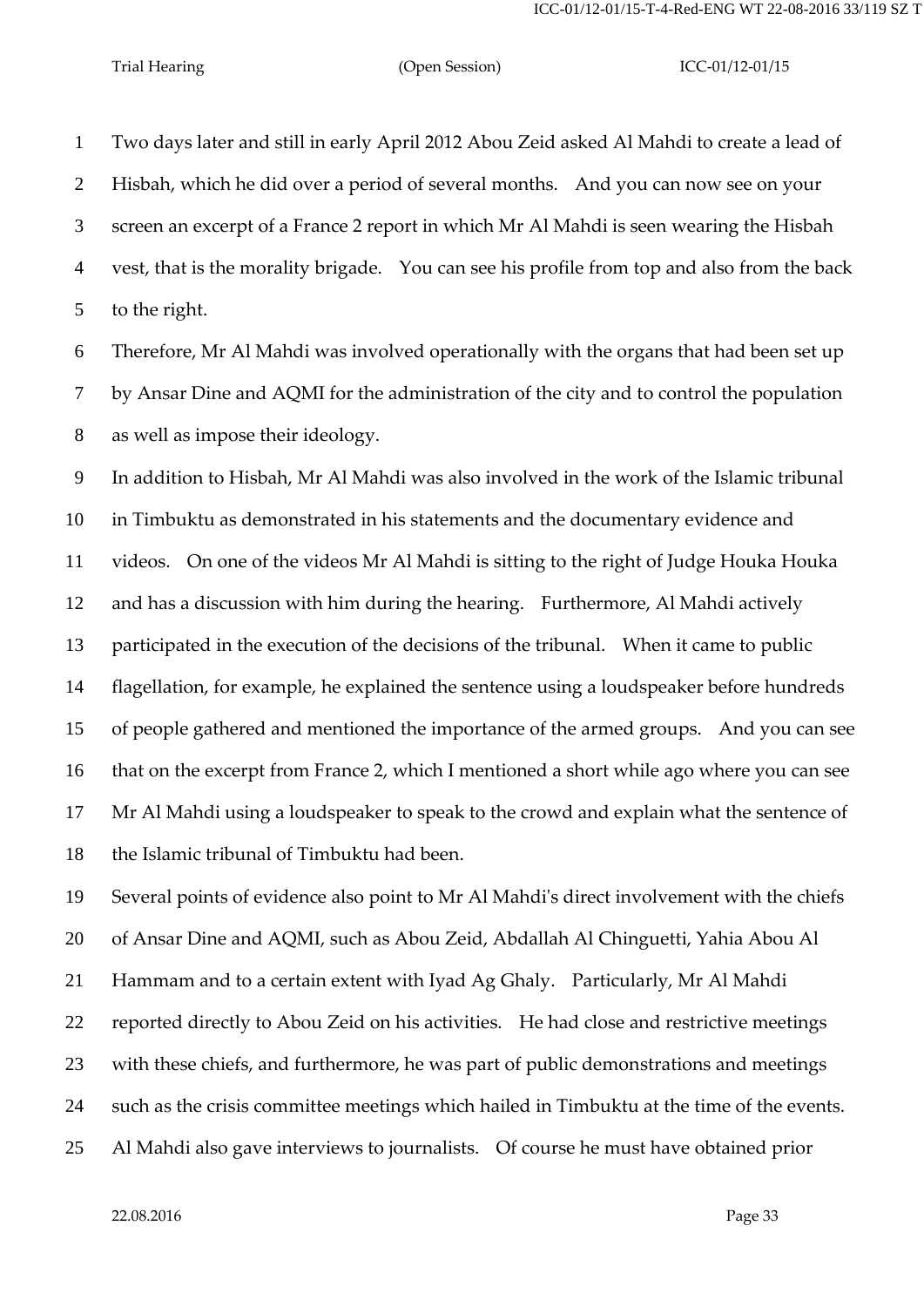authorisation for this purpose -- I mean the journalists must have obtained prior authorisation for this purpose. Mr Al Mahdi therefore had freedom to express these views in these matters pertaining to the structures set up in Timbuktu. From mid-September he also continued to be in the leadership of Hisbah and relations with Mohamed Moussa. He played an important role in the group and participated in a mission to Timbuktu and Gao with Abou Zeid and Nabil Makhloufi, who was the then emir of AQMI. The purpose of the mission was to reconcile the movement to the jihad in West Africa with the Tariq Ibn Ziyad battalion which was led by Abou Zeid. Iyad Ag Ghaly, the chief of Ansar Dine, was also part of that mission. When he returned, Mr Al Mahdi and Nabil Makhloufi had a car accident in which Nabil Makhloufi died and Mr Al Mahdi had a fracture on his leg. Abou Zeid sent his personal car to bring back Mr Al Mahdi. Therefore, we must be clear that it was not anybody whosoever who could travel with Nabil Makhloufi in the same vehicle and also be provided transportation in Mr Abou Zeid's personal vehicle. Al Mahdi was able to resume service in early November 2012, engaging in several diverse activities. He particularly contributed to the organisation of the training of the armed groups before the attack on the capital in Bamako. That training lasted 10 days in the Ario region and brought together hundreds of troops. After the debacle following that offensive in January 2013, Al Mahdi left Timbuktu in the company of Abou Zeid, who was killed subsequently. Al Mahdi sought refuge in Libya while continuing to serve Iyad Ag Ghaly and Ansar Dine. And it was during a mission commandeered by Iyad that he was intercepted in 2014 in a convoy of vehicles that had tonnes of weapons and ammunitions from Libya that was conveying tonnes of weapons from Libya to Mali. And at that time of his own volition he became a member of the Shura, that is the religious council of Ansar Dine. The evidence, documentary evidence available confirms this fact.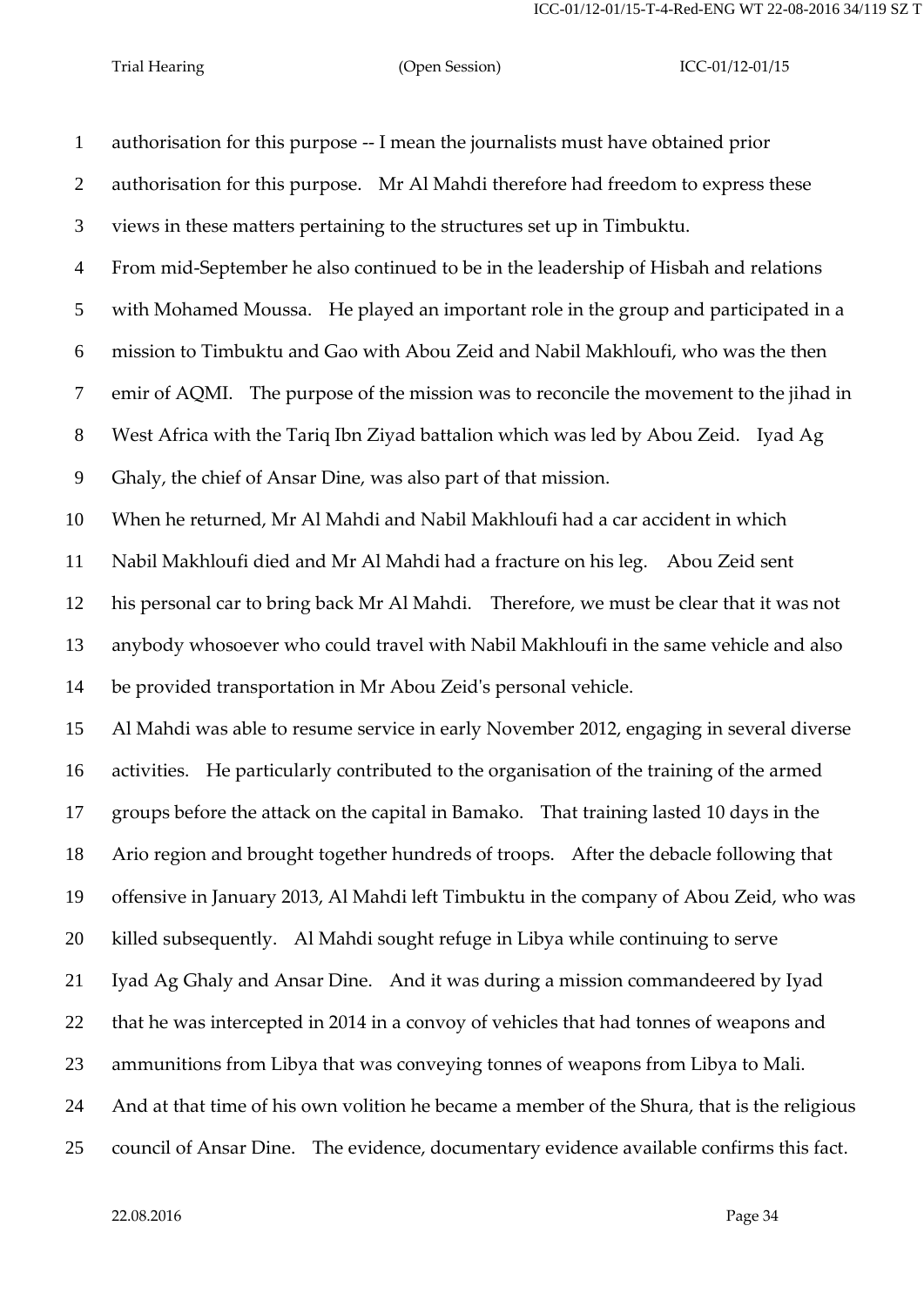Therefore, the body of evidence portrays him as an intellectual who crossed the Rubicon and became an important member of the active groups that reign in Timbuktu and over its population by force and violence, including the destruction of various mausoleums as illustrated.

 In fact, therefore, Al Mahdi was the chief of the Hisbah, who was in charge of organising the attacks of these Muslim mausoleums.

And it is at this juncture that I will move on to my next point, which is point number 5

pertaining to the specificity of the attack.

Mr President, your Honours, the attacks on the mausoleum and sacred buildings in Sidi

Yahia, Timbuktu, was not something that happened haphazardly at the end of 2012.

There were four telling signs that could have been identified. Some mausoleums were

 somewhat destroyed before the months of April and May 2012 without resulting in their absolute destruction. In any event, AQMI and Ansar Dine subsequently monitored the

religious activities that were taking place at those mausoleums. Mr Al Mahdi was

specifically in charge of this monitoring. He took notes on the conduct of the people of

Timbuktu at that time and in relation to those facts.

Then about one month before the destruction, Abdallah Al Chinguetti, member of the

AQMI leadership in Timbuktu, wrote a two-page document captioned "Fath Al-Shukur in

relation to the duties to raze to the ground the structures and tombs."

It is in this context that Abou Zeid consulted Al Mahdi with regard to the destruction of

the mausoleums. And to be very specific, Mr Al Mahdi did not raise any objection to

"taking away something which was not allowed," end of quote, even though he

recommended that the mausoleums should not be destroyed and that the population

should not be disturbed. This is not a fact that is challenged by the Prosecution.

Then during the last days of June 2012, Iyad Ag Ghaly, along with Abou Zeid,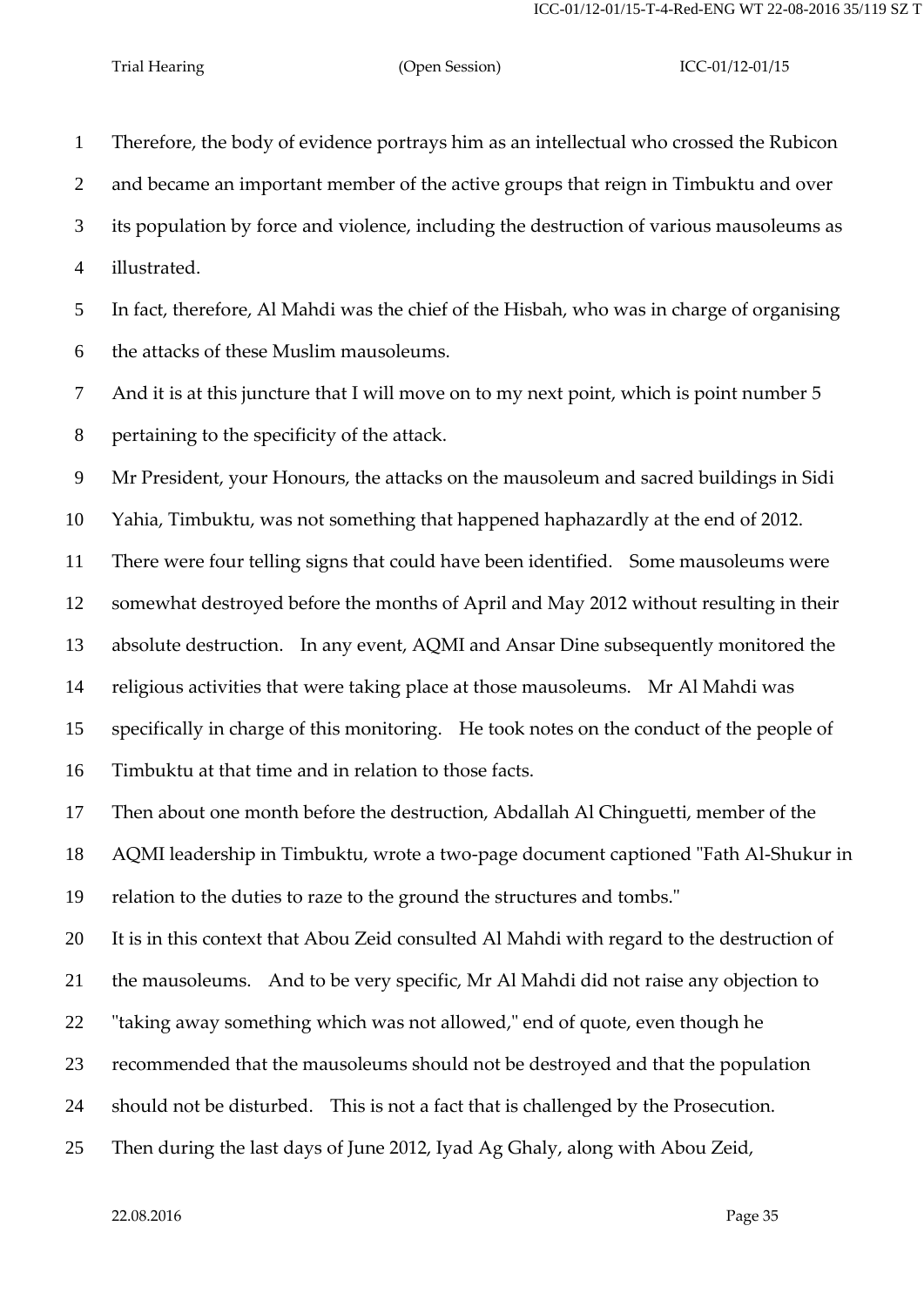Abdallah Al Chinguetti and Abou Yahia took the decision to destroy the mausoleums. It is then as I've previously stated that Abou Zeid called upon Al Mahdi and told him about this decision and gave him the personal duty to implement it in his capacity as the head of Hisbah.

 Then Mr Al Mahdi proceeded to undertake the necessary planning. He decided to proceed with the destructions starting in the north and coming down to the south of the city.

 Everything was launched, Mr President, your Honours, on or around 30 June 2012. The operations lasted some 10 days during which the 9 mausoleums of Muslim saints were razed to the ground. The door of the Sidi Yahia mosque was also destroyed. Sidi Yahia is the saint patron of Timbuktu.

 Now you can see a map showing the various sites, the cemetery to the north, then the Al Mokhtar cemetery to the south and all the other cemeteries which I will be talking about or graves which I will be talking about subsequently.

The first graves were the Sidi Mahmoud graves that were attacked by Mr Mahmoud –

Al Mahdi and others, it contains a number of mausoleums, the mausoleum of Sidi

Mahmoud Ben Omar Mohamed Aquit and mausoleum Sheikh Mohamed Mahmoud

Al Arawani. They arrived at that location at 8 a.m. in the morning, about 100 armed

men, including members of the Hisbah and members of the Islamic police or of armed

battalions. The destruction lasted two hours, and there was only a pile of rubbish that

was left behind after the mausoleums were destroyed.

Regarding the site, Mr Al Mahdi acknowledged that he had distributed tools and gave

recommendations on the manner to proceed. He also admitted to having physically

participated in the destruction operations. There is a video available on internet showing

Mr Sidi Mahmoud justifying why those graves were destroyed stating, and I quote, "What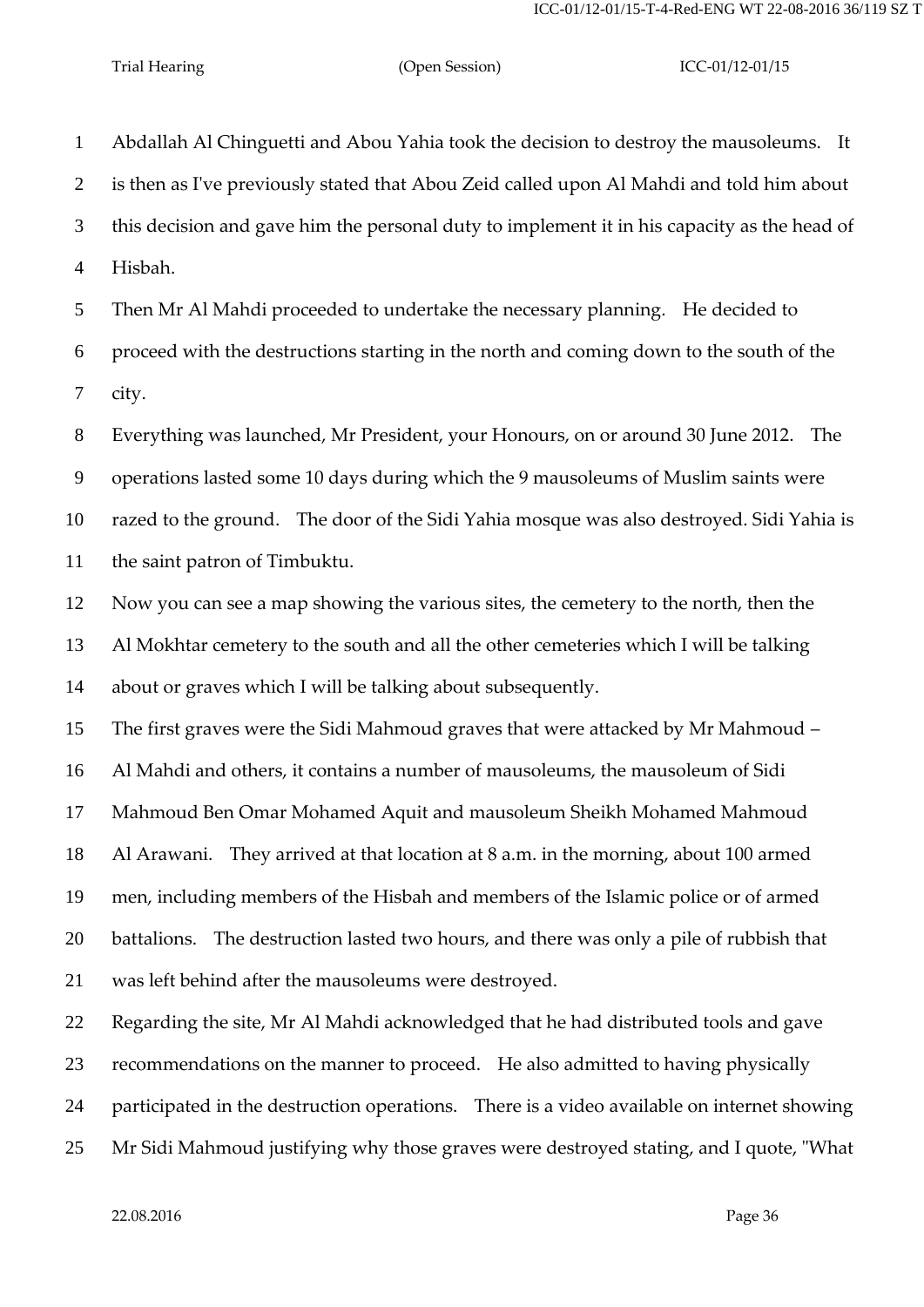we have just done for these tombs is in line with our fight against deviant practices."

After destroying those first two mausoleums, Al Mahdi and the other attackers went to

the Sidi El Mokhtar graves, which were part of the Sheikh Sidi El Mokhtar mausoleums.

It happened on the same day at around 10 a.m.

 Mr Al Mahdi acknowledged having supervised the destruction of the mausoleum and given recommendations on how to proceed as well as provide the necessary tools and food and drinks to the attackers.

Once again, there is a video recording of the Sidi El Mokhtar cemetery which shows

Mr Al Mahdi saying "If a tomb is higher than the others, it has to be brought to the

ground. We are going to wipe out from our landscape all that does not belong there."

The operations that followed upheld those statements, the mausoleums and the graves

were destroyed and this operation concluded around midday.

Then on the same day in the afternoon, the attackers went to the third cemetery, the

Alpha Moya cemetery. The evidence gathered shows that Mr Al Mahdi and other

members of the groups which were present destroyed the Alpha Moya mausoleum and

that attack lasted till sunset. Mr Al Mahdi acknowledged that he provided

recommendations and also actively participated in the said destruction. A video of that

event on public media also shows how Zakariya and others proceeded to destroy the

mausoleum.

 That was the first day during which three cemeteries were attacked. The next day the activities continued and it was the turn of the Three Saints cemetery, which is located to the southwest of the city near the military camp that was attacked. This cemetery had three mausoleums, Sheikh Mohamed El Micky, Sheikh Abdoul Kassim Attouaty and Sheikh Sidi Ahmed Ben Amar Arragadi mausoleums. Mr Al Mahdi again acknowledged having supervised the operations. He even went on to say that these mausoleums were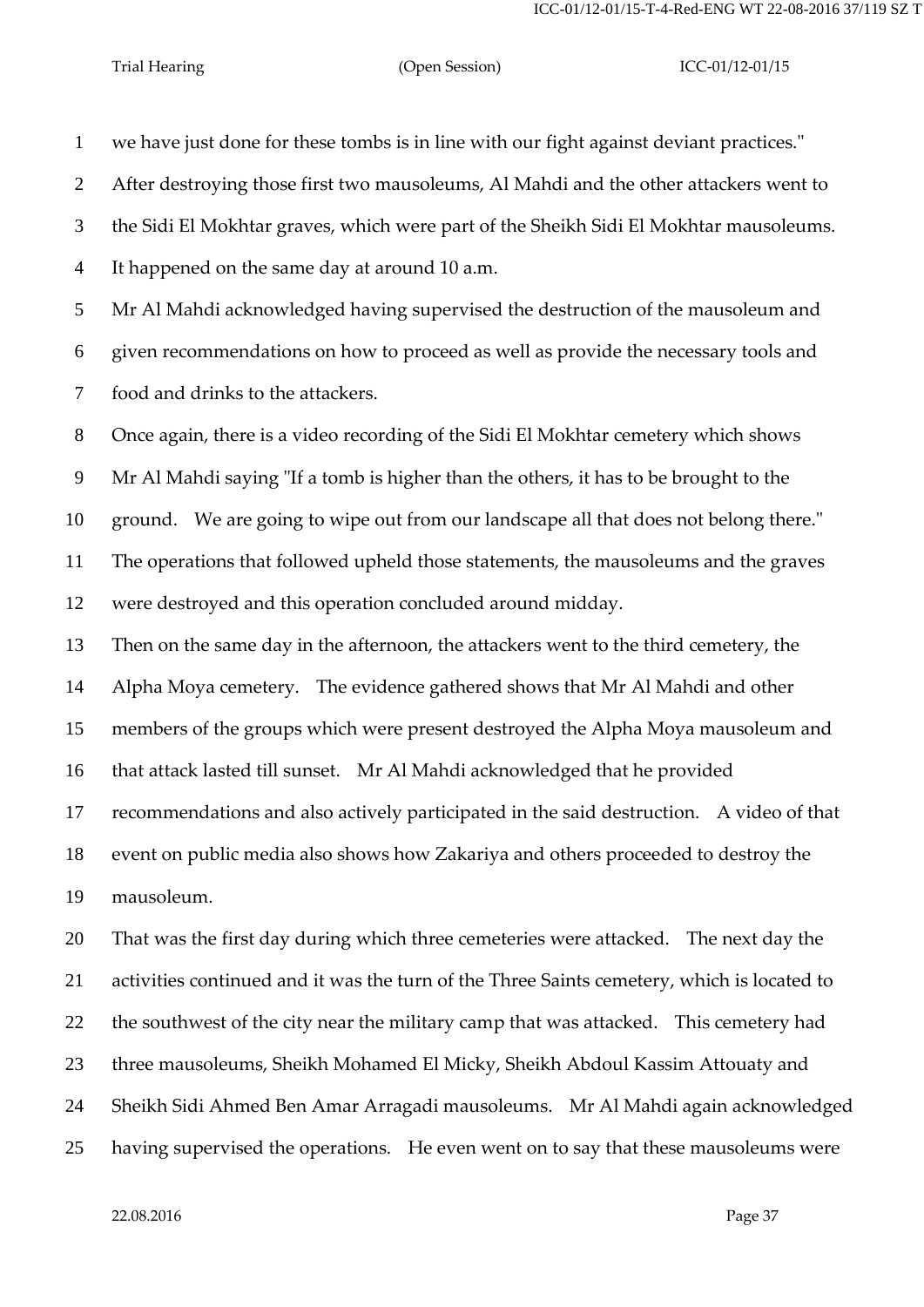very ancient and that they were destroyed one after the other and that the task was rather easy according to him.

 Once again there is a video that shows the Three Saints mausoleum -- cemetery, rather, which is not far from the Sheikh Sidi Ahmed Ben Amar Arragadi mausoleum. And the witness has testified that Mr Al Mahdi participated physically in the destruction of the Sheikh Sidi Ahmed Ben Amar Arragadi mausoleum.

Then it was the turn of the sacred door of the Sidi Yahia mausoleum, the saint patron of

the town, and the two mausoleums of the Djingareyber mosque. As you can see the

mosque is situated in the centre of the city as you can see on the map.

The attack of the door of that mosque took place around 2 July, and the mosque had a

door which a witness has referred to as one which Mr Al Mahdi denied a request to stop

destroying and went on to describe what happened. There is a video available on the

internet showing once again Mr Al Mahdi pulling off the door with his own hands.

Mr Al Mahdi declared to the Prosecution that he indeed pulled off the door with Radwan

and Abdallah Al Chinguetti. There is also video material available on the internet

showing him justifying his actions as being part of the fight against superstition.

Less than 10 days later, the other mausoleums, Bahaber Babadié and Ahamed Fulane,

which are west to the Djingareyber mausoleum, were also attacked around 11 July 2012,

around 11 a.m. in the morning. In his statement to the Prosecution, Mr Al Mahdi said

that he was told to destroy those two mausoleums, and I quote, "he did not have to think

twice about it." End of quote.

He asked for support for the members of the Hisbah. He supervised the operations.

And he confirmed to the Prosecution that he physically participated in the destruction.

At some point he even decided to use a bulldozer. There is evidence, video evidence

showing him destroying the mausoleums and giving an interview. It is this destruction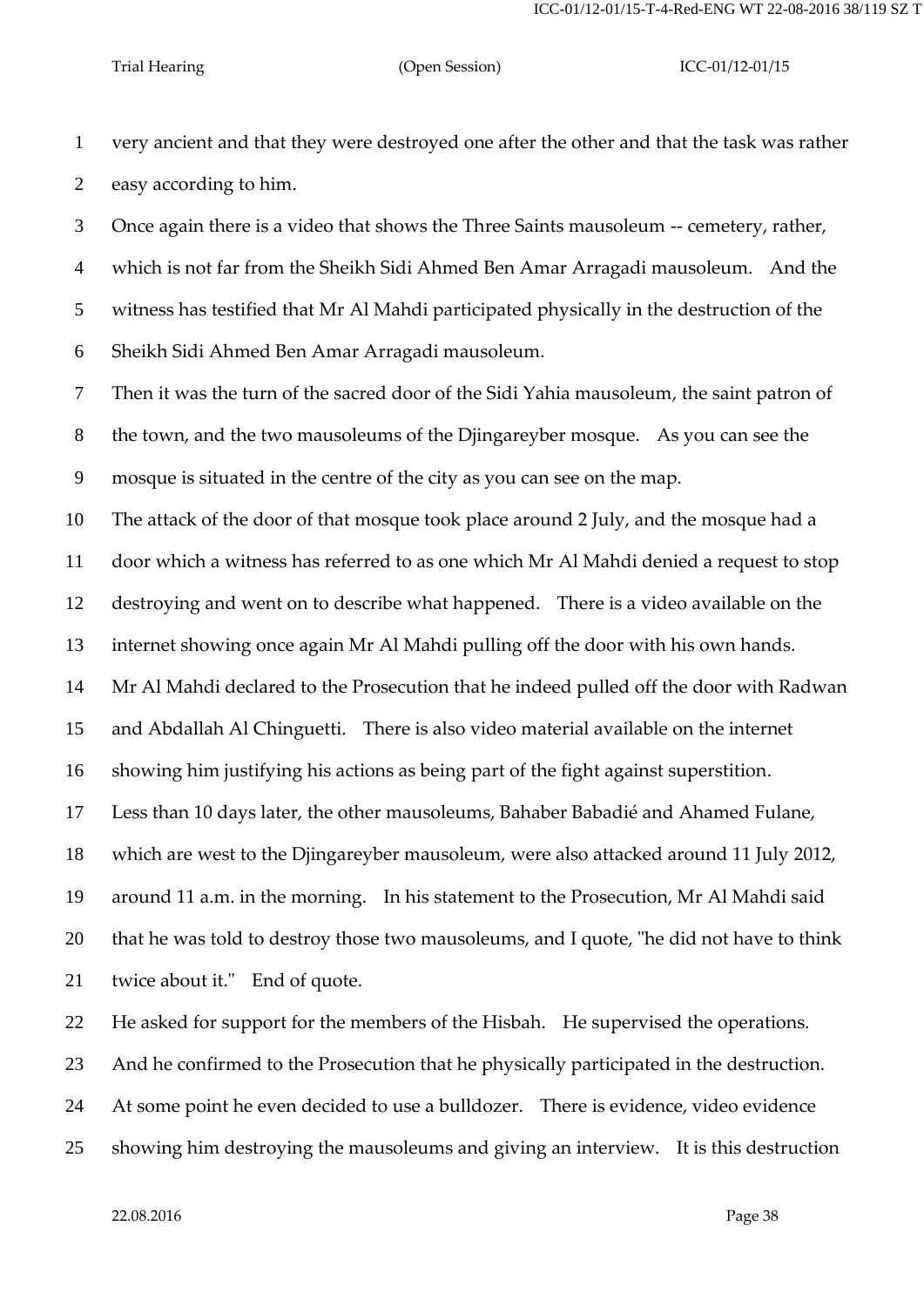which marked the end of the wave of attacks between June and July 2012 for which he is now charged. Later attacks took place in the fall for which we do not have available material. Now, Mr President, with your leave, your Honours, let me go to my sixth point, namely, a legal point. We have argued that the accused's responsibility as a co-perpetrator of an attack also can be perceived as including encouraging the attack and facilitating its commission by aiding and abetting it in one form of assistance or another and, finally, in assisting in any manner whatsoever in the commission of that crime by a group of persons acting together. We have quoted Articles 25(3)(a), 25(3)(b), 25(3)(c) and 25(3)(d) of the Statute. The Pre-Trial Chamber confirmed all these modes of liability. And Mr Al Mahdi admitted all these modes of liability in the agreement signed with our office. The body of evidence speaks beyond reasonable doubt to each of these modes of responsibility. That being the case, it is the position of the OTP that it is his responsibility as co-perpetrator that fully represents Mr Al Mahdi's participation and commission of the crime. The evidence before your Chamber leaves no doubt whatsoever as to the existence of a common plan, an agreement between the various members of the armed groups in Timbuktu involving Mr Al Mahdi and in relation to committing the crime, the attacks. The evidence further shows that Mr Al Mahdi's participation in the common plan was essential and it took various forms, including the identification and selection of the sites to be attacked and the drafting of the sermon on the destruction of mausoleums, which was read on the Friday before the attack, as well as the statements justifying the attacks and, more fundamentally, his role in the organisation, supervision and support to the other direct perpetrators of the attacks on the various other sites.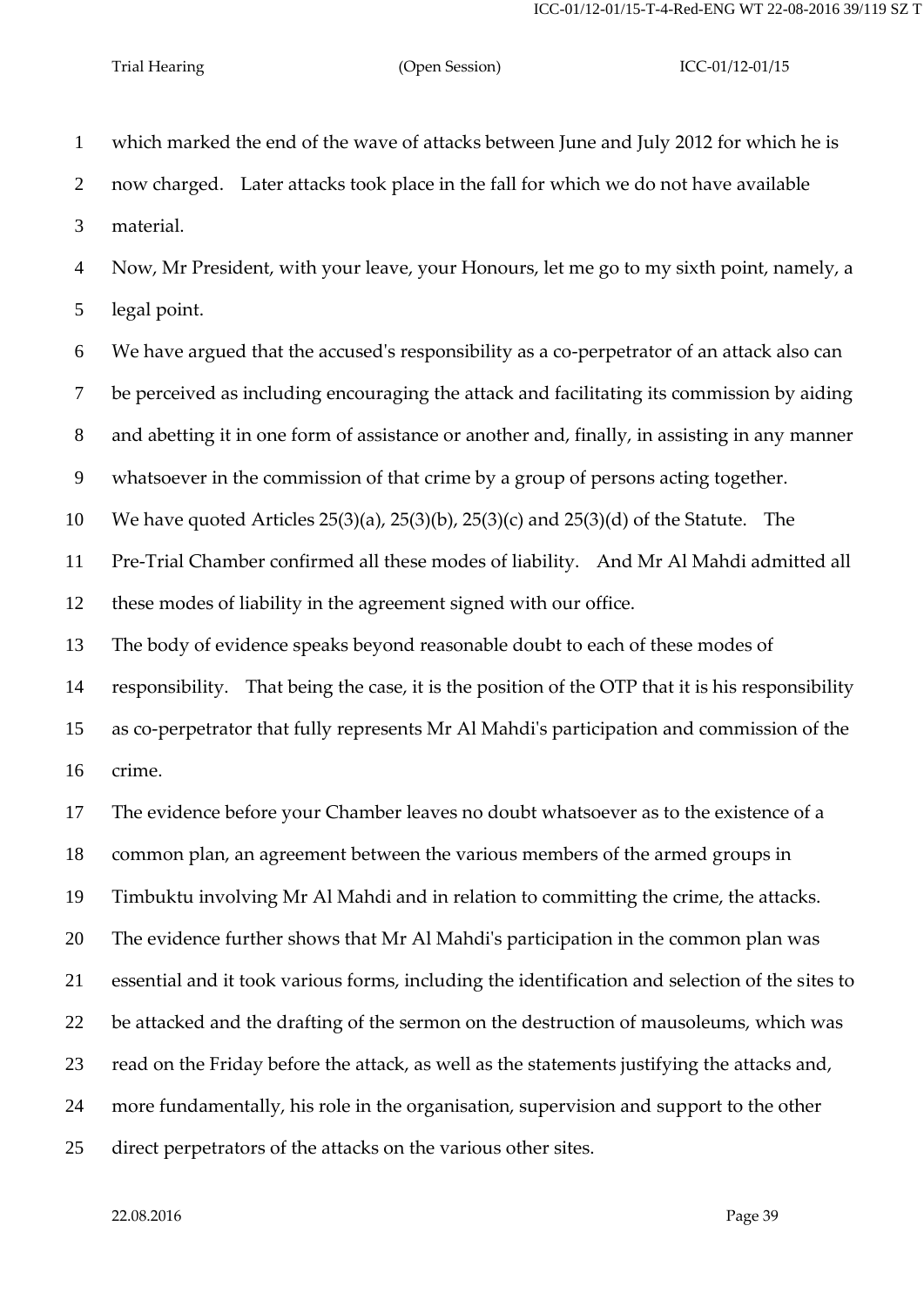Clearly, this crime would have been frustrated or committed in a different manner if Mr Al Mahdi had not participated in the preparation and execution of the crimes against the targeted sites. And he, furthermore, provided moral caution for the other attackers based on his role as the head of Hisbah and the confidence that he enjoyed from Abou Zeid. Therefore, in this matter your Chamber must determine first of all whether Al Mahdi is liable as main perpetrator or direct co-perpetrator under Article 25(3)(a). This mode of liability deals with Mr Al Mahdi's criminal liability as outlined in paragraphs 18 to 20 of our document. However, if you find that Mr Al Mahdi does not qualify as direct co-perpetrator, you will then have to look at how each of the crimes outlined in paragraphs 18 to 20 would have to be determined based on the various modes of liability. It will be up to the Court, therefore, to determine whether Mr Al Mahdi is liable for the crimes judged under Article  $8(2)(e)(iv)$  based, if necessary, on the mode of liability that is justified by the relevant material elements. Let me now move on to my next point, Mr President, your Honours, which deals with what the Prosecution intends to present to your Honours. How are we going to proceed? First of all, and this is my last point, there is an agreement between the accused and the Prosecution in which the accused recognizes his criminal liability. This agreement is binding only between the Prosecution and the accused. In any event, today Mr Al Mahdi in the presence of his two counsels entered a guilty plea. It is therefore now up to the Court and the Court alone to assess this plea in the context of the elements or facts of the crime -- of the case.

 For this purpose, the Prosecution has provided you with the evidence which I have mentioned before. The evidence has been accepted by the Defence, including some 700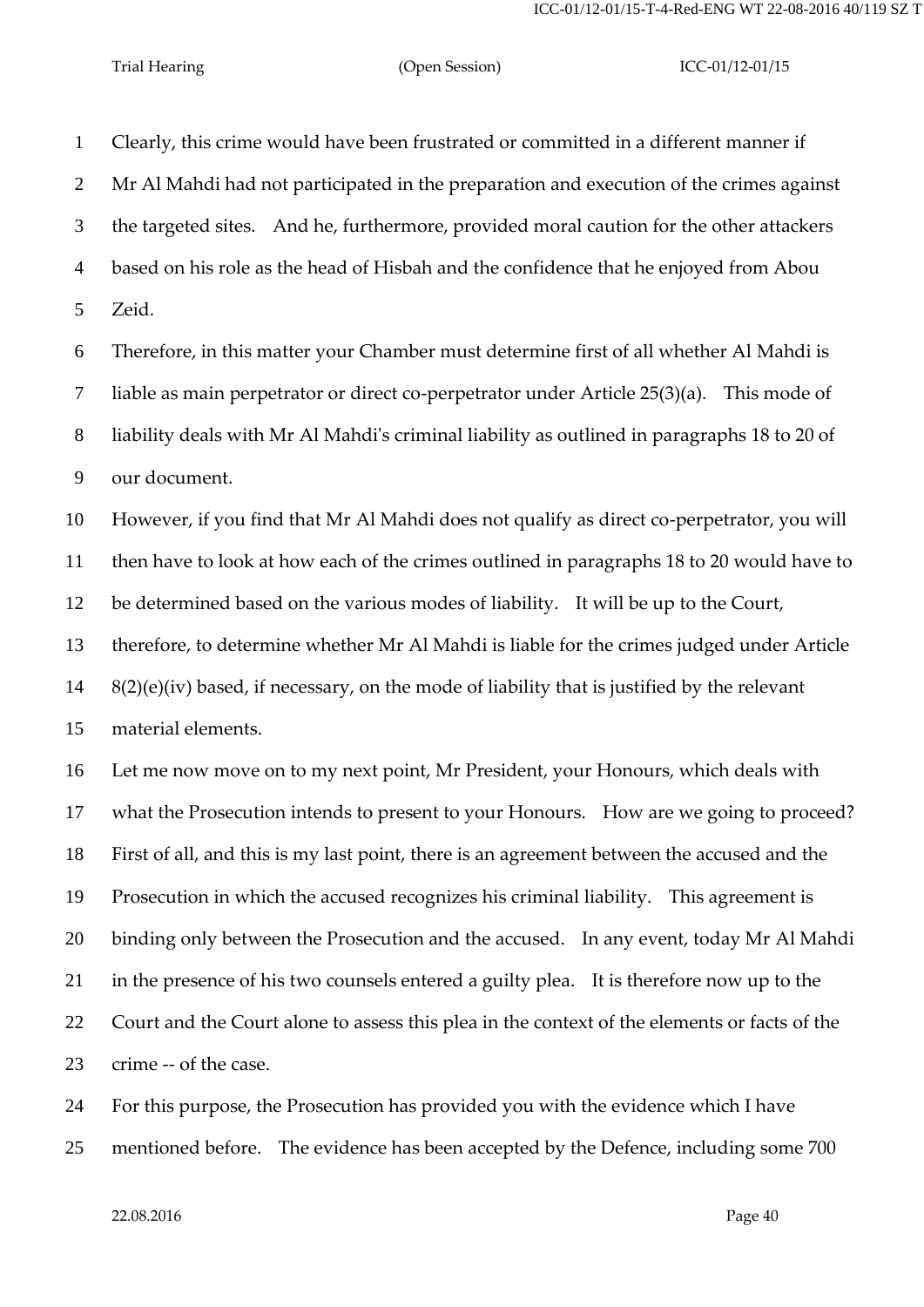photographs, some video material and photographs, and they are all outlined in various filings. And I want to refer to filing 67, 74, 119 and 130, and we must include the agreed facts to these filings as can be seen in filings 54 and 83.

 In view of the guilty plea entered, the public must understand, therefore, today that the Prosecution does not intend to deal with each of the 700 pieces of evidence that have been filed before the Court, we will deal only with specific aspects; namely, starting with an interactive platform, the Prosecution will use satellite images, photographs, videos and other material gleaned from the Internet which are included on the list of our evidence material to show the situation of the mausoleums before, during and after the destruction, including the participation of the accused. These elements are authentic and have been accepted by the Defence and which are solid proof corroborating the plea of guilt entered by the accused.

 The Prosecution would also use other material and this may take place under specific security arrangements, and I apologise to the public for that.

 We will be calling the following witnesses: P-0182, P-0431 and P-0151. In fact, P-0151 will testify before P-0431.

 The first Prosecution witness, P-0182, will summarise the Prosecutor's investigations into the attacks against the historic monuments and will provide specific details pertaining to the interview with the accused in 2015, as well as information on the conduct of the accused during the interview. This information will relate to the guilt of the accused and modes of liability, as well as other matters pertaining to his voluntary plea of guilt. The second witness will be P-0151, who will testify specifically in relation to sites that are listed on the World Heritage list.

And our third witness will testify particularly on the importance of the attacked sites in

relation to the Malian heritage and protection afforded under Malian law.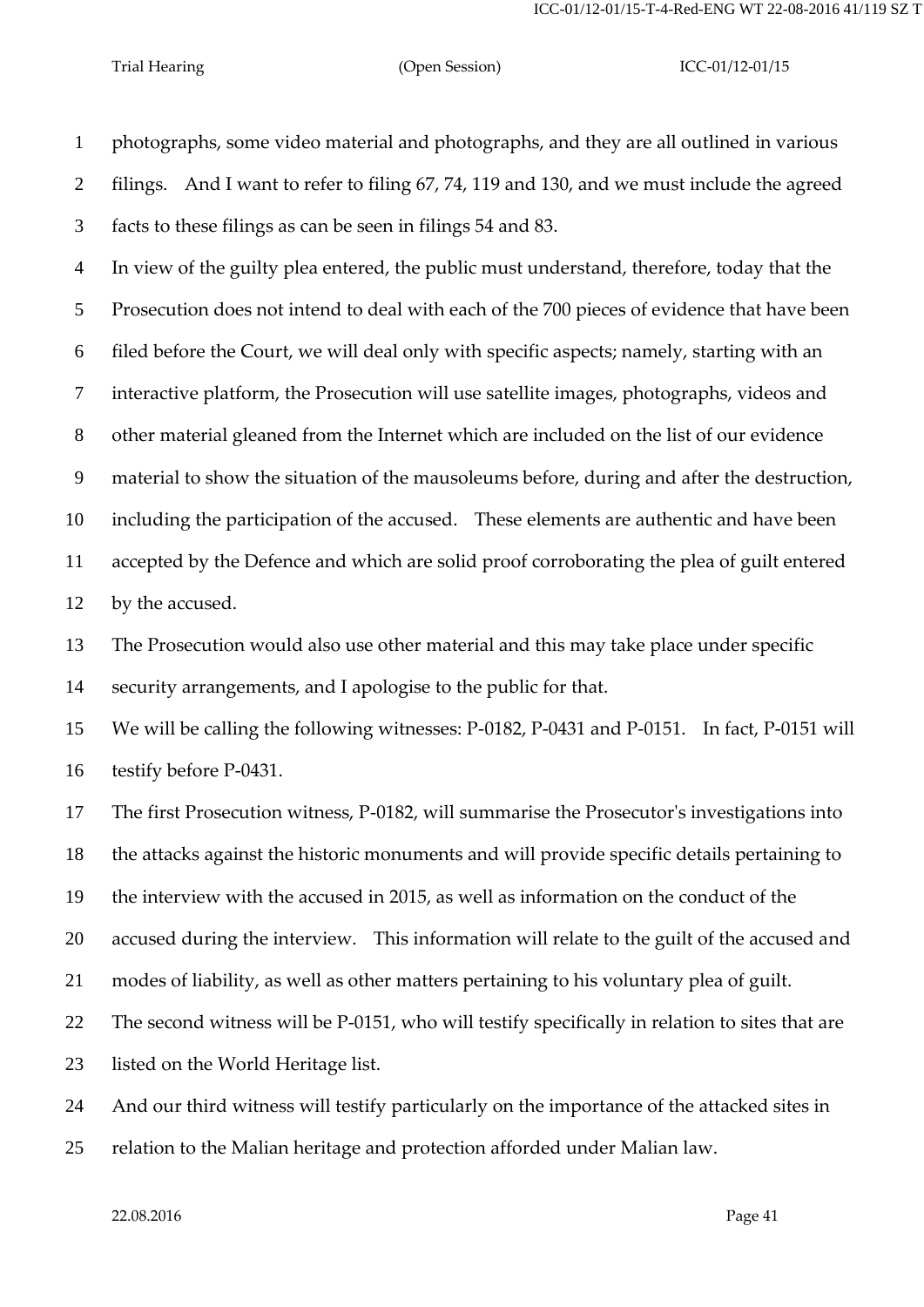Mr President, your Honours, this presentation will give the Chamber and the public an overview of the case, the gravity of the crime and the diversity of evidence which clearly points to his criminal liability. It will also enable the Chamber to be aware of material gathered viva voce in regard to this case. And before I conclude, Mr President, your Honours, after giving you an overview of the situation in Timbuktu, pertaining to the evidence, the role of Mr Al Mahdi and the unfolding of the facts as well-as the certain legal elements, let me conclude by quoting from a Malian minister's statement in April 2013 relating to the events. He described the attacks, and I quote, "as an attack on what drives our soul, at the very essence of our cultural values. Their purpose was to destroy our identity, and, in a nutshell, our dignity." That will be all, Mr President, your Honours. Thank you for your kind attention. And I think it is almost about time for the break. Thank you. PRESIDING JUDGE PANGALANGAN: [10:58:33] Thank you so much, Mr Dutertre. Indeed, it is time to take the morning break. When we resume at 11.30, Mr Dutertre, you will be presenting your first witness? MR DUTERTRE: [10:58:49] (Interpretation) No, Mr President. Maybe I wasn't clear, we are going to proceed to an interactive presentation, which I will run myself, and you will see video and audio material which will then be followed by Sarah Coquillaud's turn. And that will probably be in closed session. And then later in the afternoon, during the third session, we should be able to call P-0182. Thank you. PRESIDING JUDGE PANGALANGAN: [10:59:25] Thank you so much for that. We will reconvene at 11.30.

THE COURT USHER: [10:59:30] All rise.

(Recess taken at 10.59 a.m.)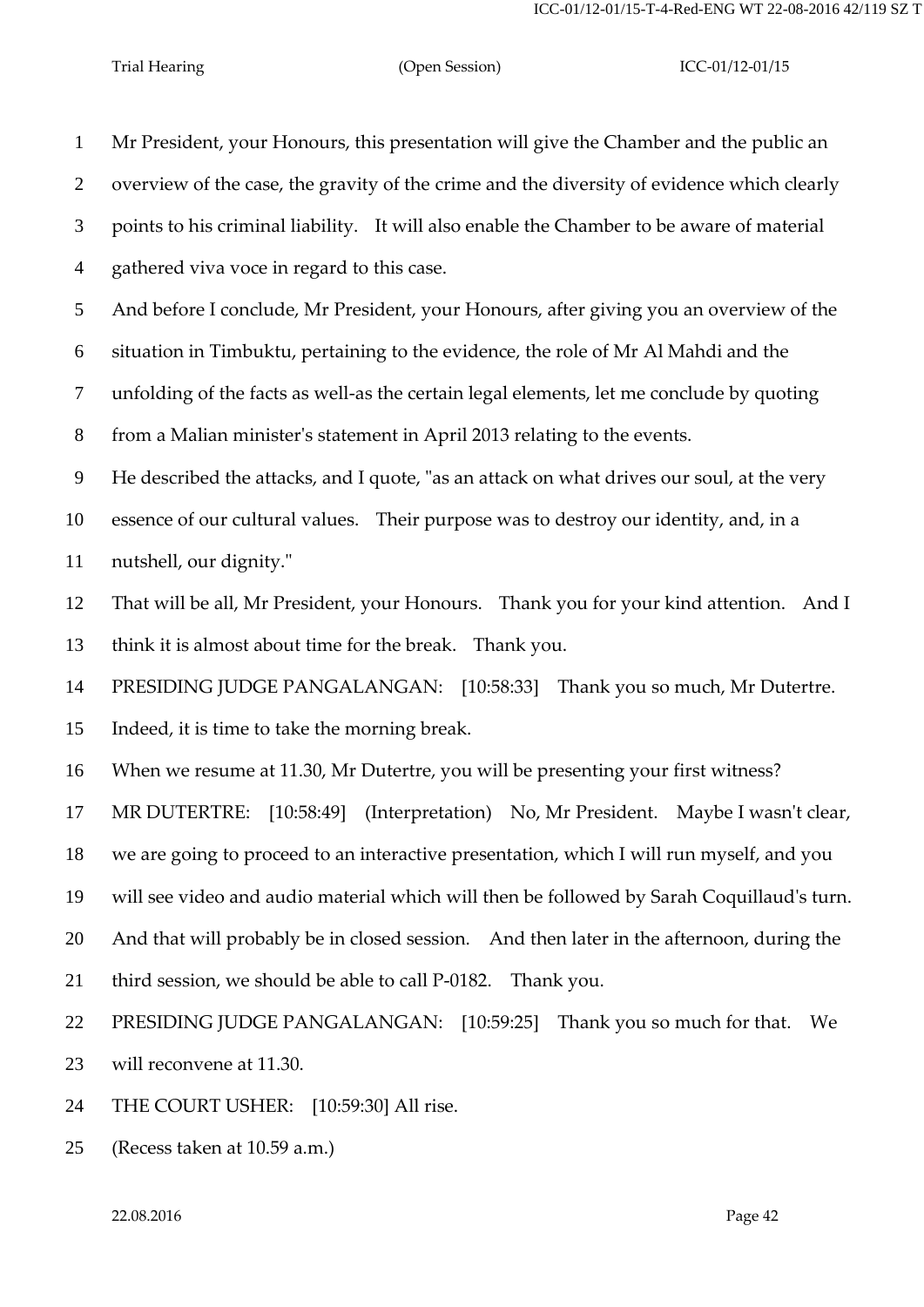- (Upon resuming in open session at 11.32 a.m.)
- THE COURT USHER: [11:32:45] All rise.
- Please be seated.
- PRESIDING JUDGE PANGALANGAN: [11:33:03] Let us resume.

And Mr Dutertre, you have the floor.

I'm sorry, Defence counsel, please.

MR AOUINI: [11:33:15] (Interpretation) Thank you, President, your Honours. I

have noticed that the reply by Mr Al Mahdi to Judge Mindua was not interpreted as we

had expected and reading from live text in English and French there is a discrepancy

between what was said and what was recorded.

I think maybe your Honour did not get a clear reply or maybe the reply was not properly

interpreted. Therefore, I would like to make a clarification. And with your permission,

if you could give -- listen to Mr Al Mahdi again so that he can respond accurately. Thank

you.

(Trial Chamber confers)

PRESIDING JUDGE PANGALANGAN: [11:34:56] Well, in response of the request of

Defence counsel, Mr Aouini, we will now allow Mr Al Mahdi to address the Court.

Mr Al Mahdi.

MR AL MAHDI: [11:35:16] (Interpretation) Thank you, your Honour, your Honours.

I will not take long. And I apologise, maybe I spoke too quickly in a way that led to this

misunderstanding.

I was asked whether I had changed my views on the destruction of mausoleums. In fact,

your Honours, in the past, at present, and in the future will always be -- would always be

against the destruction of mausoleums. I was asked why did I destroy these mausoleums

when I did not believe in such destruction. In fact, that was a grave mistake, an error of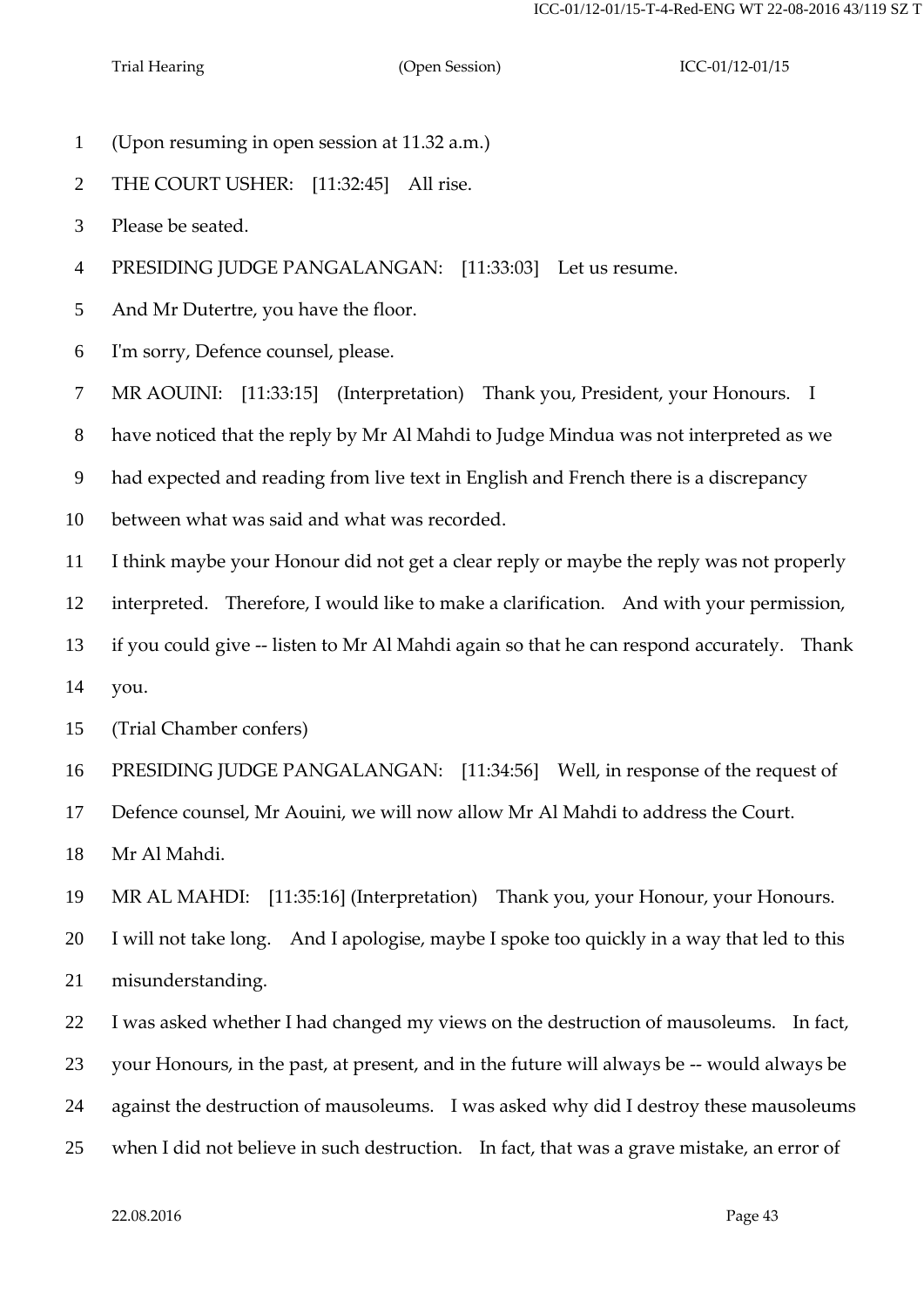judgment on my part, and I have no -- had no intention of doing this. Thank you for giving me the floor again, your Honours. PRESIDING JUDGE PANGALANGAN: [11:36:21] Thank you very much for that clarification, Mr Al Mahdi. So Mr Defence counsel, we have granted your request and we will now proceed with the Prosecution. MR AOUINI: [11:36:42] (Interpretation) Yes, Mr President, your Honours, thank you very much for according us this opportunity. PRESIDING JUDGE PANGALANGAN: [11:36:50] You're most welcome, counsel. Mr Dutertre. MR DUTERTRE: [11:36:58] (Interpretation) Thank you, your Honours. I will now give the presentation. And I apologise in advance if I sit down momentarily because I'm using a small little laptop for the purposes of this presentation. I hope that's all right. PRESIDING JUDGE PANGALANGAN: [11:37:18] Of course. Of course. Please. MR DUTERTRE: [11:37:22] (Interpretation) Thank you, your Honour. Your Honours, this presentation which you will be seeing in a few moments is an interactive platform that allows us to provide an optimal presentation of the various videos that the Prosecution found on the internet regarding the destruction that occurred in Timbuktu in June and July 2012. These are videos that show Mr Al Mahdi and his co-perpetrators destroying the various mausoleums that are mentioned in the charge. This presentation will take us back in time to the very moment of the attack and in a way this presentation will be a substitute for actually visiting the location. We will be bringing a number of items together: First of all satellite images that the Prosecution has obtained from a specialised agency; 360 degrees panoramic shots of the

various sites taken by OTP experts; we will also be using some archival photographs, in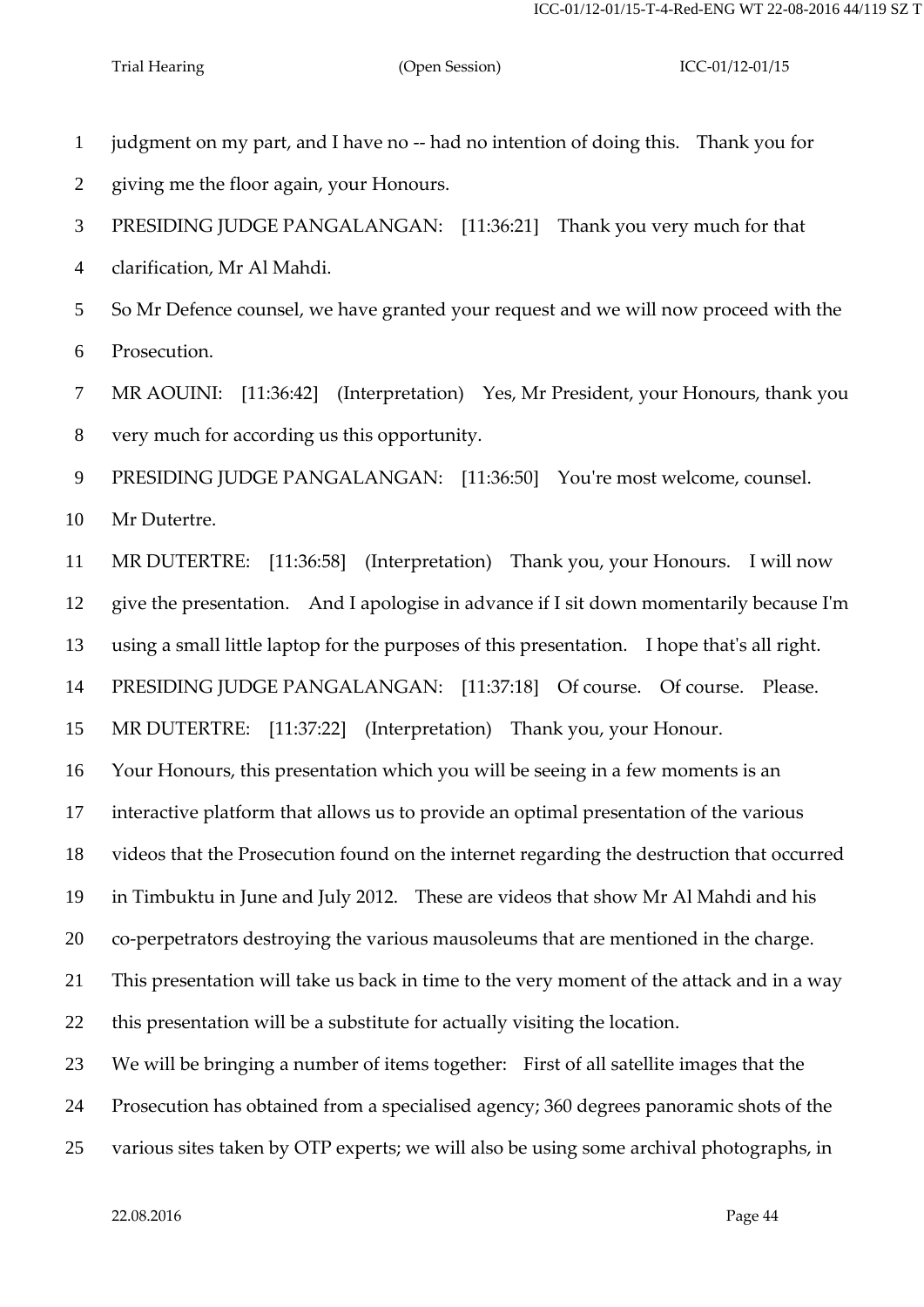particular from the Malian Ministry of Culture; we'll be using a number of sketches that were -- and drawings made by experts; and finally, both video footage and audio recordings found by the Prosecution. These will be categorised site by site and will allow you to see a number of things: First of all, you will see that each site was indeed intact a few days before the attack which began on 30 June 2012. You will also be able to see exactly what each mausoleum looked like before it was destroyed by Mr Al Mahdi. Secondly, this platform will allow you to see the attackers carry out the destruction at the various locations. You will also be able to see the various members of this group: Al Mahdi; Abdallah Al Chinguetti; Radwan; Abou El Baraa, the preacher; Abou Talha, who was the head of the security detail; Abou Baccar, a well-known member of the Hisbah; Zakariya, a member of the Hisbah; Youssouf; Mohamed -- Mohamed Hama, a member of the Hisbah; and Abdel Jalil, a combatant. These are the various people we have been able to identify. Furthermore, you will also be able to see for yourselves the behaviour of Mr Al Mahdi at each site, either during the actual destruction or you will see him justifying the attack. Next you will see the -- or hear, rather, the statements made by the various other people involved showing the existence of a common plan. Finally, the presentation will allow you to see the exact way that the sites were left after the destruction. And then after that I think not much will remain. I'd like to specify two things: First of all, it was possible to find each video because of various items of information given by witnesses familiar with the location, also thanks to the 360-degree panorama shots that I mentioned earlier showing various details, and also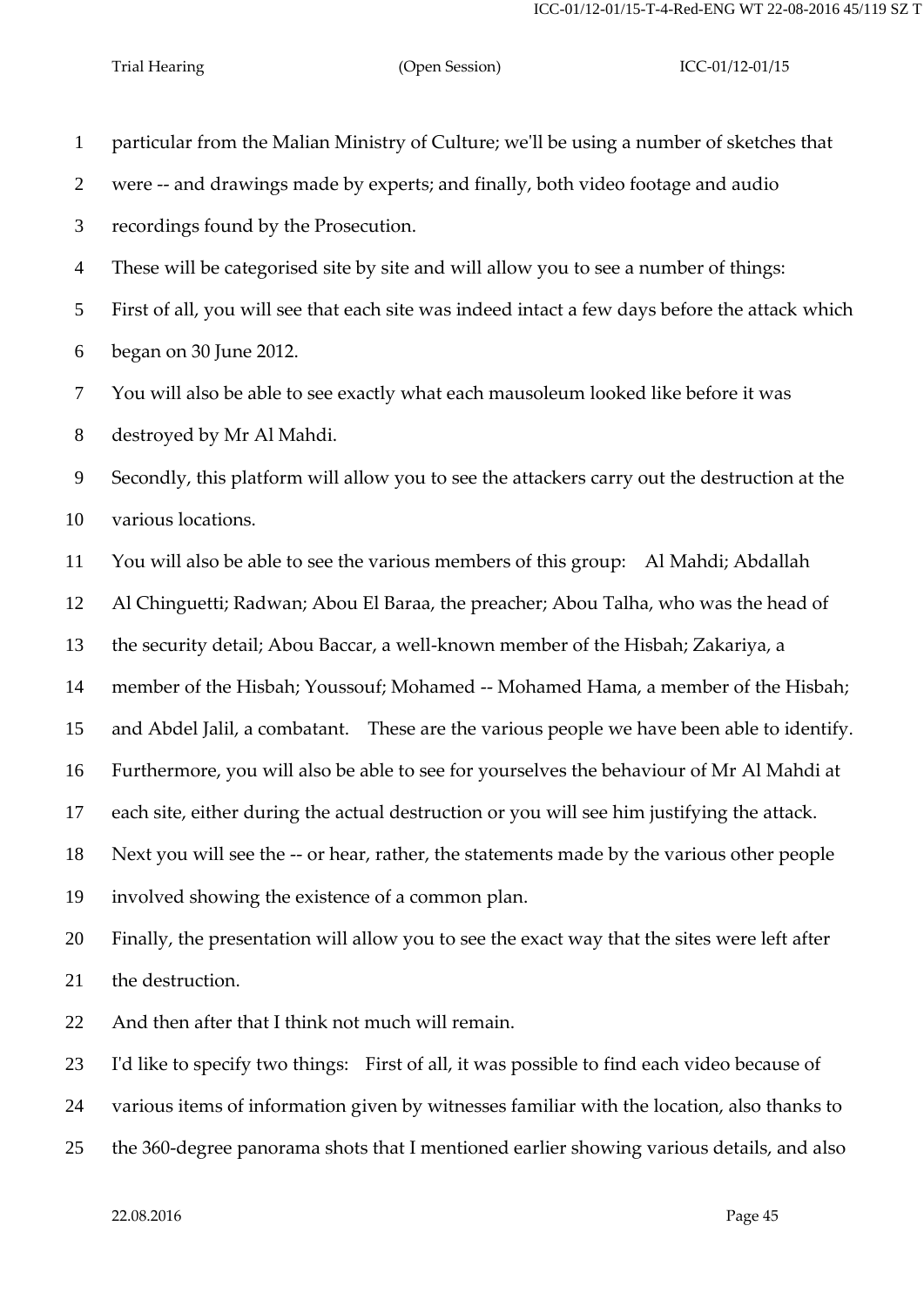our geolocation expert, Witness P-193 who has prepared a lengthy report. The Defence does not challenge any of this.

 And I think that you will see the various elements in each video and I will pinpoint the various items that allowed us to specify locations.

The individuals on the videos were identified by various witnesses and by Mr Al Mahdi

himself, in particular Mr Al Mahdi recognized himself on a number of videos and he

identified some of the co-perpetrators.

Your Honours, I will now take you to the home page of this presentation, but I would like

to ask the court officer if evidence 2 channel could be used for the presentation of this

evidence.

THE COURT OFFICER: [11:42:46] Could you please also confirm the level of

confidentiality of the document, please.

MR DUTERTRE: [11:42:52] (Interpretation) Absolutely. I should have done so.

This is a public document. All the information in this particular part of the presentation,

all these items of information are public in nature.

I think it's up on the screen now. Now here you can see that there are two windows:

One to the left which includes the list of the various sites that were mentioned in the

charge; then you have the main window to the right with a satellite image of Timbuktu.

And the various sites that were destroyed have been located on this image thanks to their

GPS coordinates.

And I believe you saw the map in my earlier presentation, but in this particular case it's an

interactive presentation. You can see each particular site: Sidi Mahmoud Ben Omar

- Mohamed Aquit mausoleum and the Sheikh Mohamed Mahmoud Al Arawani
- mausoleum in the Sidi Mahmoud cemetery; the Sheikh Sidi El Mokhtar Ben Sidi
- Mouhammad Al Kabir Al Kounti in the Sidi El Mokhtar cemetery; the Alpha Moya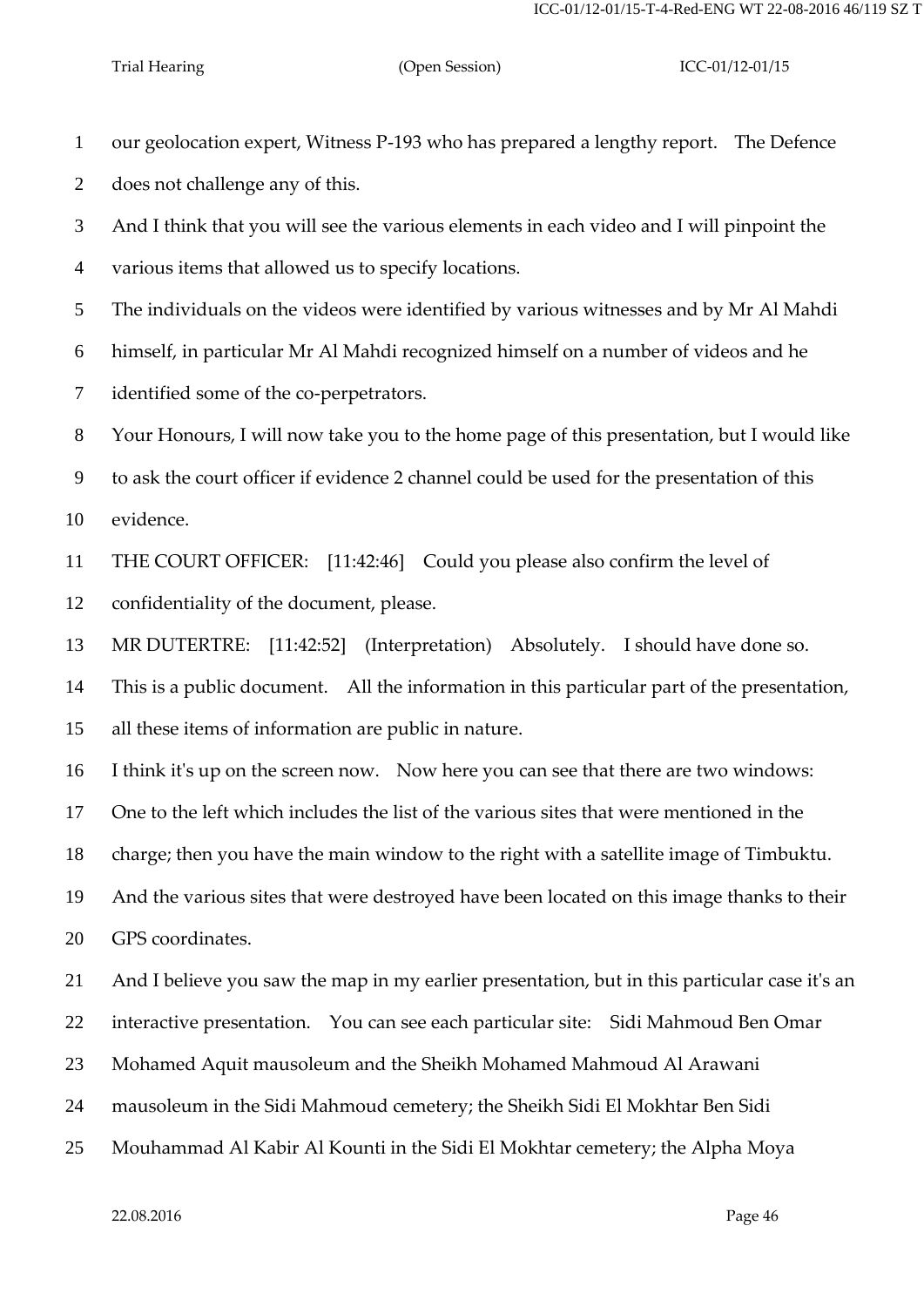mausoleum in the Alpha Moya cemetery; the Sheikh Sidi Ahmed Ben Amar Arragadi mausoleum, the Sheikh Mouhamad El Micky mausoleum, and the Sheikh Abdoul Kassim Attouaty mausoleum in the cemetery of the three saints; you will also see the Sidi Yahia mosque, the door of this mosque was attacked; and finally two other mausoleums that were destroyed. Now, let us turn our attention to the first site, the Sidi Mahmoud mausoleum which was razed to the ground on 30 June 2012 at 8 in the morning by Mr Al Mahdi and the co-perpetrators. I'll now click on that particular name and here you see that the right-hand window is now divided into three smaller windows. Let us begin with the top right. We are zooming in on this satellite image on the cemetery. We can see the mausoleum itself. You can see the actual ruins right here. To the left you can see another site which I will speak to shortly. I'm now going to click on the slider and you will now see two satellite images, one taken on 18 June 2012 and another taken on 15 July 2012. You can see on the image taken on 18 June the Sidi Mahmoud mausoleum was intact. However, on the satellite image taken on 15 July, you can see that this mausoleum has been completely demolished. So the destruction certainly did occur between these two dates. And I make reference to the expert report, the expert report prepared by Witness P-0064. The relevant information is at paragraph 138 of the factual and legal conclusions of the Prosecution supporting the charge dated December 2015. I will now click on map and go back one stage. Now you see these small circles around the mausoleum. These are links that will allow us to view the various 360-degree shots that were taken around the mausoleum by the Prosecution witnesses. Some of these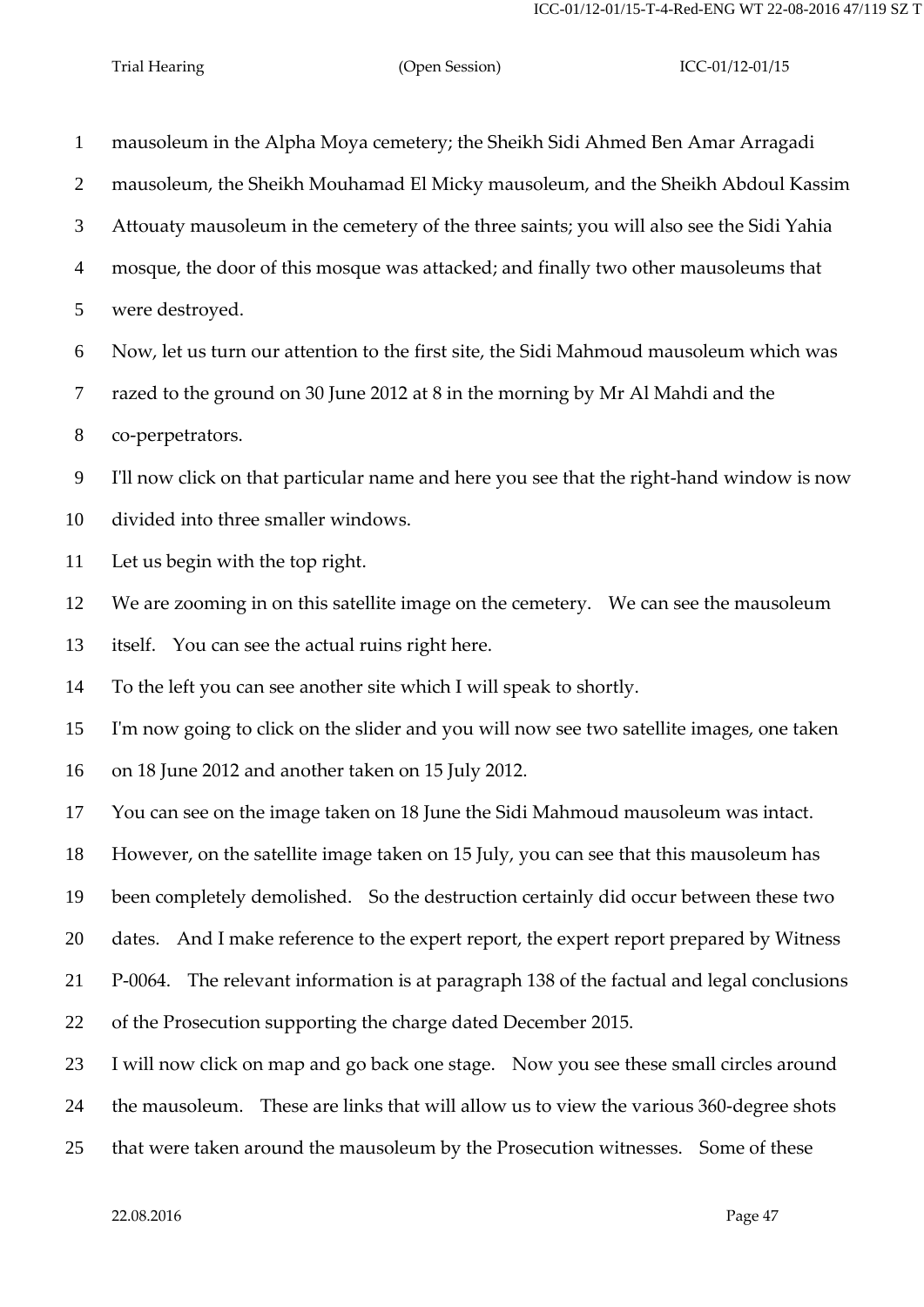shots were taken in June 2013, others in June 2014 because we had additional panorama shots taken. Now, the red ones here go back to 2013 and they can be seen in the lower window. I'll now move to the lower window and we'll zoom in to see the details. We can also go to the right or to the left and we can even go in a complete circle and see the entire surroundings. Thanks to these panorama shots and the details we were able to locate a number of places. I'll try to go a bit quicker, but unfortunately technology is not quite with me here. But you can see in the background there is an antenna, and we located this. We also see the border of the cemetery, and this is quite characteristic, this is in the background. These various geolocation items allowed us to attribute specific locations. You can also see a soldier here from the forces that were with our expert when the shots were taken because it's quite a dangerous endeavour to visit the actual location. Now, we're now going to slowly go back to the mausoleum that was destroyed. And I will now show you something on the other side, also June 2013, but -- well, this is the angle from which most of the videos were shot. And here we see this large date palm.

 I'll now move to the upper left window with three icons. One is "before," one is "during" and one is "after."

The "before" icon is our default value and it contains five photographs and a number of

drawings that show the mausoleum before the destruction. And you can also see them in

the horizontal menu. I'm going to blow up the image. And now we'll go to the third

image. And this is at tab 1 of your binder. You will see to the left the Sidi Mahmoud

mausoleum as it existed before the time of destruction.

I am now going to go to the final image under "before." This is tab 2 in your binder, page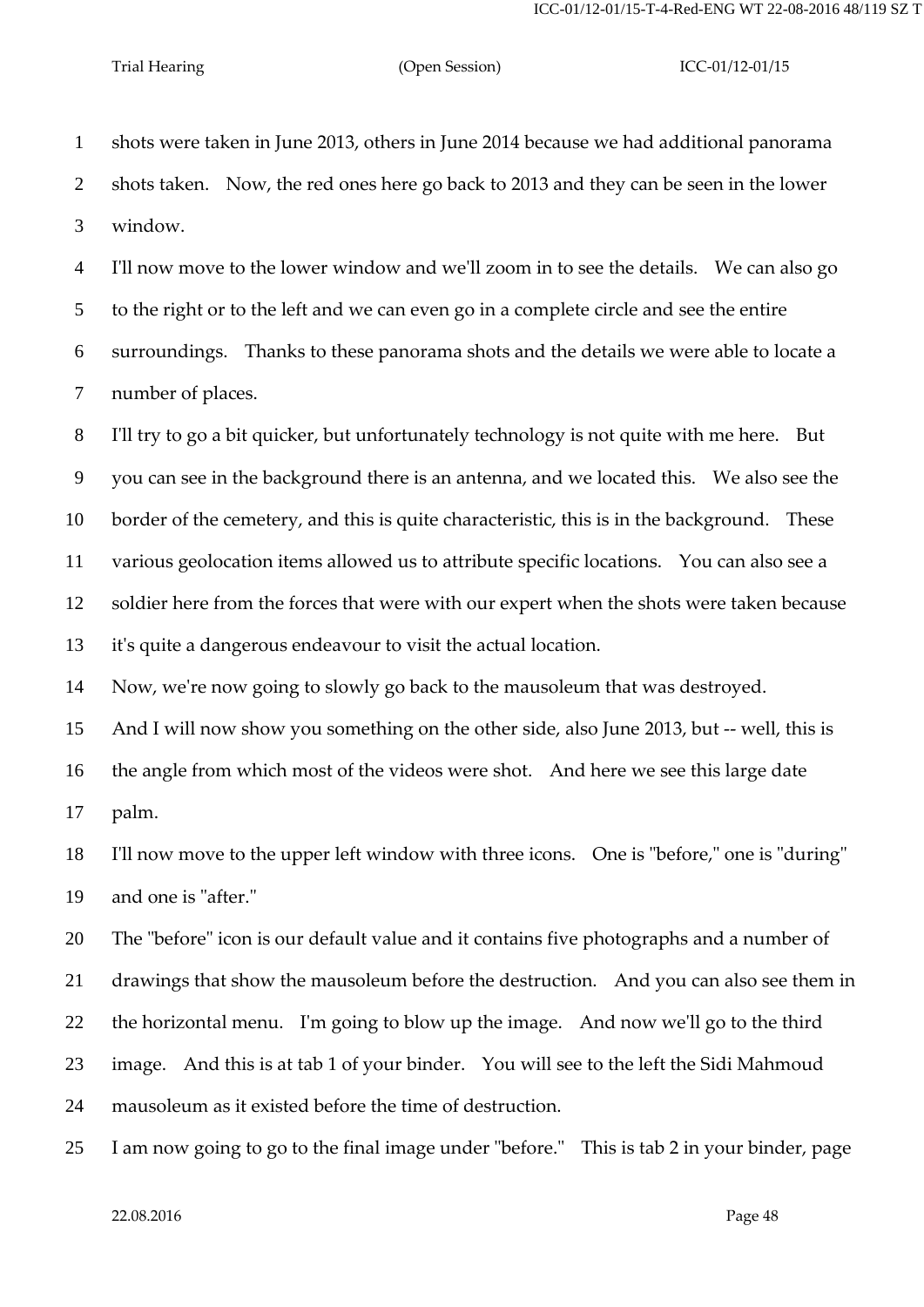0705, and here you see an architectural drawing that was done when someone from the Italian Ministry of Culture was on the site years before. And you can see how the building was seen by various members of the international community. I'm now going to click on "during." And there are a number of videos associated with this and we will see the events as they unfolded. The last video will show you Mr Al Mahdi justifying the destruction. But before starting, I'd like to remind you what he did when he was there. He recognized that he was indeed there, that he was supervising the operations, that he distributed tools, he acknowledged that he had made recommendations. He also took part physically in the destruction and finally gave an interview. I will begin with the first video. The ERN number is 0011-0459. And the transcript is at tab 3 of your binder. This is a video and it comes from France 24 television network. We see the entrance of the cemetery, the name of the cemetery, which is visible above the damaged gate. And you can see the actual location. I'm going to play this video with the sound, even though there is nothing of particular interest on the sound. (Viewing of the video excerpt) MR DUTERTRE: [11:52:46] (Interpretation) And now I'll move on to the second video, and this is 0011-0177, and the transcript of this video is to be found at tab 4 of your binder. This is taken from a report in Arabic. And we can see armed men standing guard at the cemetery. And we know from witnesses that the destruction occurred during this time within the cemetery. We can see some guards who are on the wall and then others who were walking in front of the wall with their weapons. I am going to play the video but without sound.

(Viewing of the video excerpt)

MR DUTERTRE: [11:53:49] (Interpretation) On the last screenshot you can see two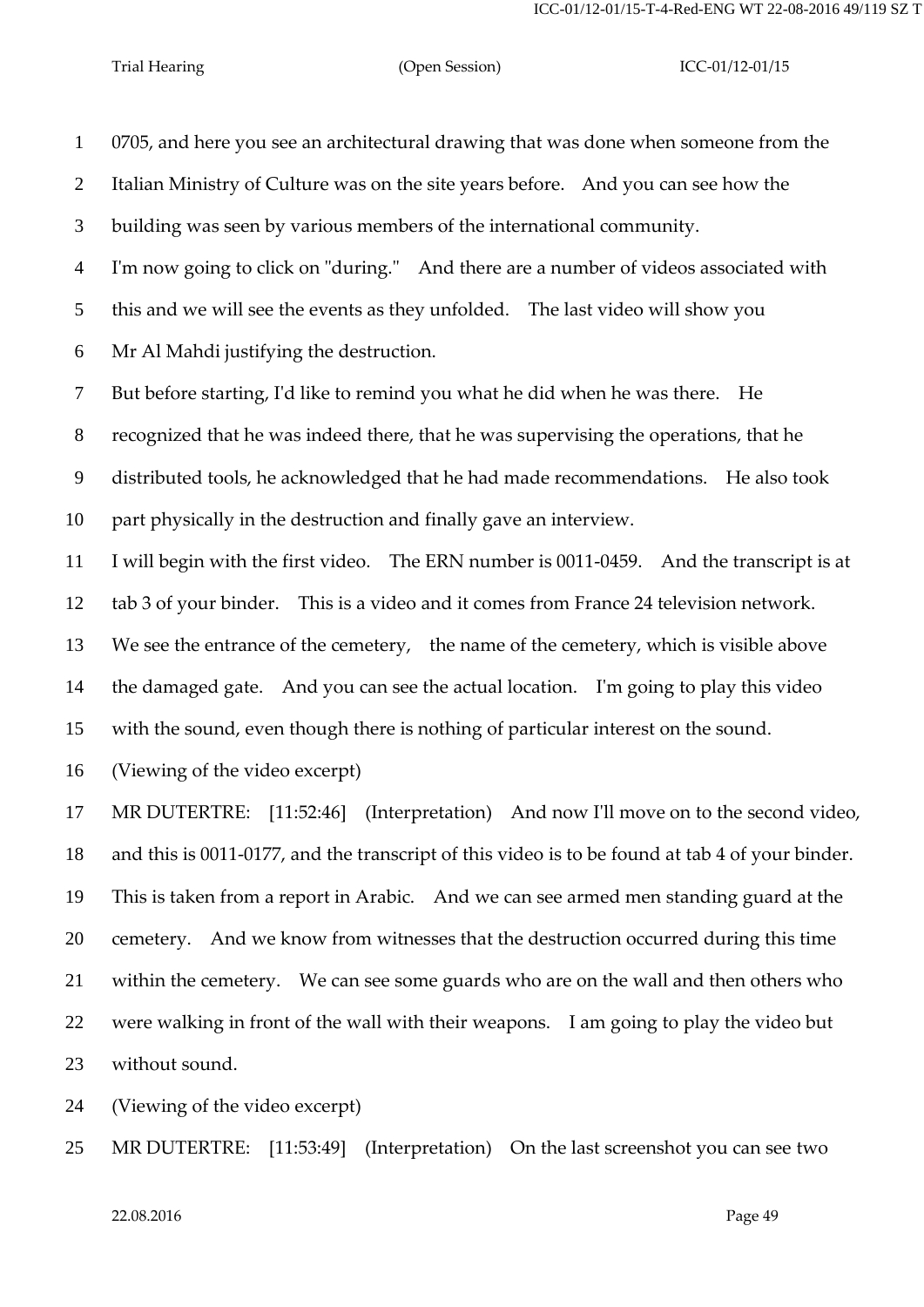| $\mathbf{1}$   | men with their weapons. These were the men standing guard while the co-perpetrators         |
|----------------|---------------------------------------------------------------------------------------------|
| 2              | were destroying the buildings inside the cemetery.                                          |
| 3              | I will now move on to the third video, this is video 0009-1749, and the transcript of the   |
| 4              | video is to be found at tab 5.                                                              |
| 5              | This is something from France 2 television station, it's from a programme called            |
| 6              | Envoyé spécial. We can see the weapons that the attackers put down at the foot of the       |
| $\overline{7}$ | Sidi Mahmoud mausoleum during the attack. Once again, I will play this one without          |
| 8              | any sound so that you are not troubled by the comments made by the journalist.              |
| 9              | (Viewing of the video excerpt)                                                              |
| 10             | MR DUTERTRE: [11:55:09] (Interpretation) I am going to move to timestamp                    |
| 11             | four -- second 0.04. And here you can see the branches of the date palm that I mentioned    |
| 12             | earlier and you can also see that the second person from the left is wearing the vest of a  |
| 13             | member of the Islamic police.                                                               |
| 14             | I'm going to move on a little bit. And here you can see the pickaxe of one of the attackers |
| 15             | and it's being raised as the attacker destroys the mausoleum.                               |
| 16             | Now video 0015-0495. The transcript of this video is at tab 6, and I make reference to      |
| 17             | lines 165 to 172. Please have a look at this.                                               |
| 18             | This is taken from a news report in Arabic. We can see Abou al Baraa, a preacher,           |
| 19             | well-known from the AQMI, and one of the co-perpetrators. He is destroying the              |
| 20             | mausoleum. And he explains why. I'm going to play the video now. It has a number            |
| 21             | of subtitles.                                                                               |
| 22             | (Viewing of the video excerpt)                                                              |
| 23             | MR DUTERTRE: [11:56:45] (Interpretation) We do not have any sound. Could the                |
| 24             | technicians please -- if the technicians could help us.                                     |
|                |                                                                                             |

I'm told it should now work.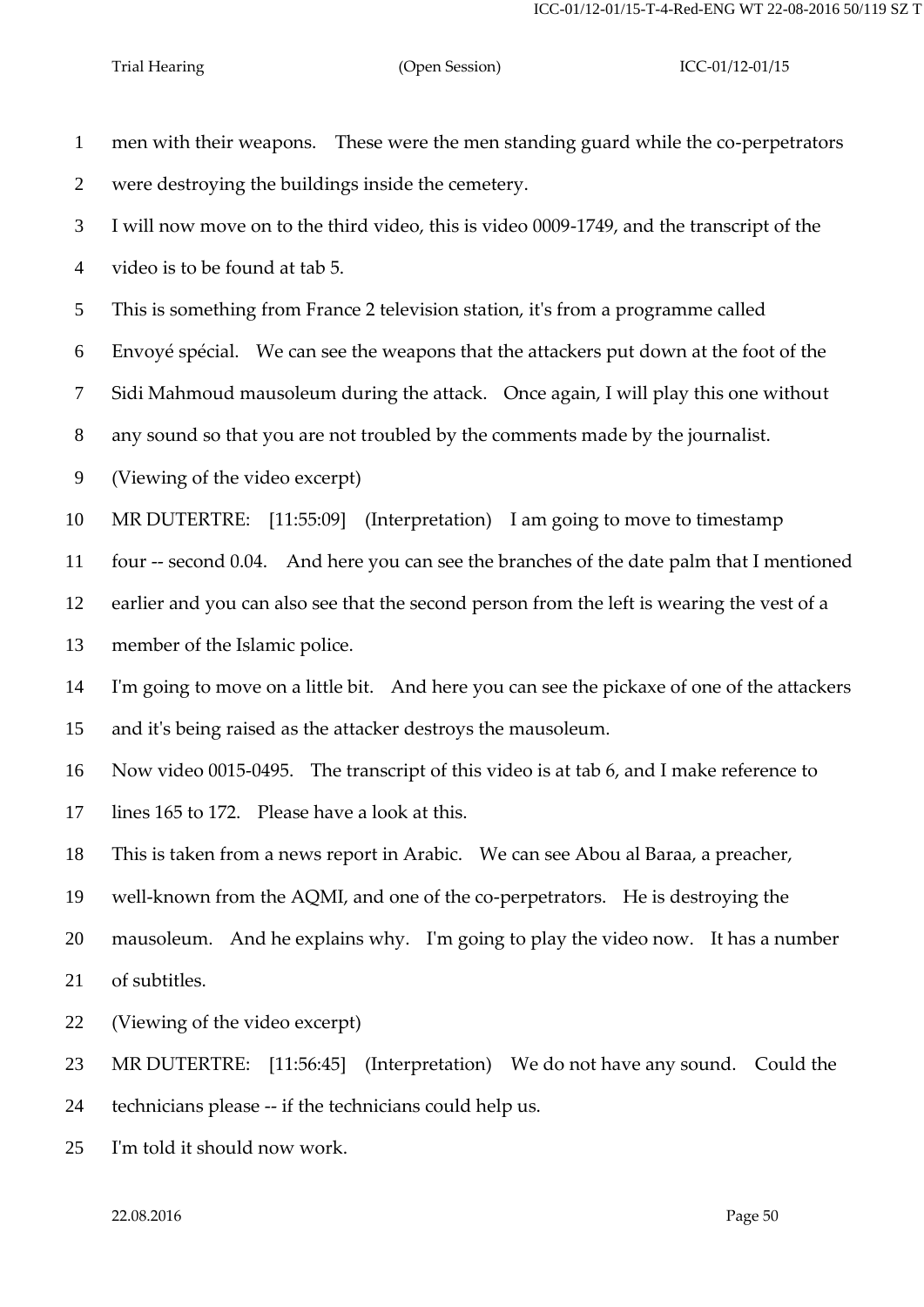(Viewing of the video excerpt)

MR DUTERTRE: [11:58:05] (Interpretation) I will now go to the very beginning.

And you can see the person with the pickaxe, green clothing, is the one who explained

why the attack was carried out. And when you listen to what he said we have very clear

evidence that the attack was planned and premeditated.

I will now go to the second last piece of footage. This is something else taken from

0009-1749, which I mentioned earlier, the programme called Envoyé spécial France 2.

Once again, this is tab 5, we can see Abou Baccar from the Hisbah destroying the Sidi

Mahmoud mausoleum. It's easy to make him out because he's quite tall and he was

identified by the witnesses. I'm going to play this video without the sound and you will

not be hearing the journalist's voice over.

(Viewing of the video excerpt)

 MR DUTERTRE: [11:59:34] (Interpretation) So the last screenshot, the person here in the centre is Abou Baccar.

I will now move to our last video for this particular site, and this is taken from an

interview given by Mr Al Mahdi at the -- on site right at that particular mausoleum and he

justifies the destruction of the mausoleum. I'm going to play this with the sound and it

has been subtitled. This is tab 5, lines 323 onwards to 325.

(Viewing of the video excerpt)

MR DUTERTRE: [12:00:48] (Interpretation) So this is very clear evidence that there

was a common plan. And you must also remember, your Honours, that this was at the

very beginning of the attack and Mr Al Mahdi's remarks served as a form of moral

support, an encouragement for the attacks that were being carried out around him.

I will now go to the icon entitled "after" and you will see a number of photographs that

were taken after the fact. And here we have a photograph, and I have blown it up so you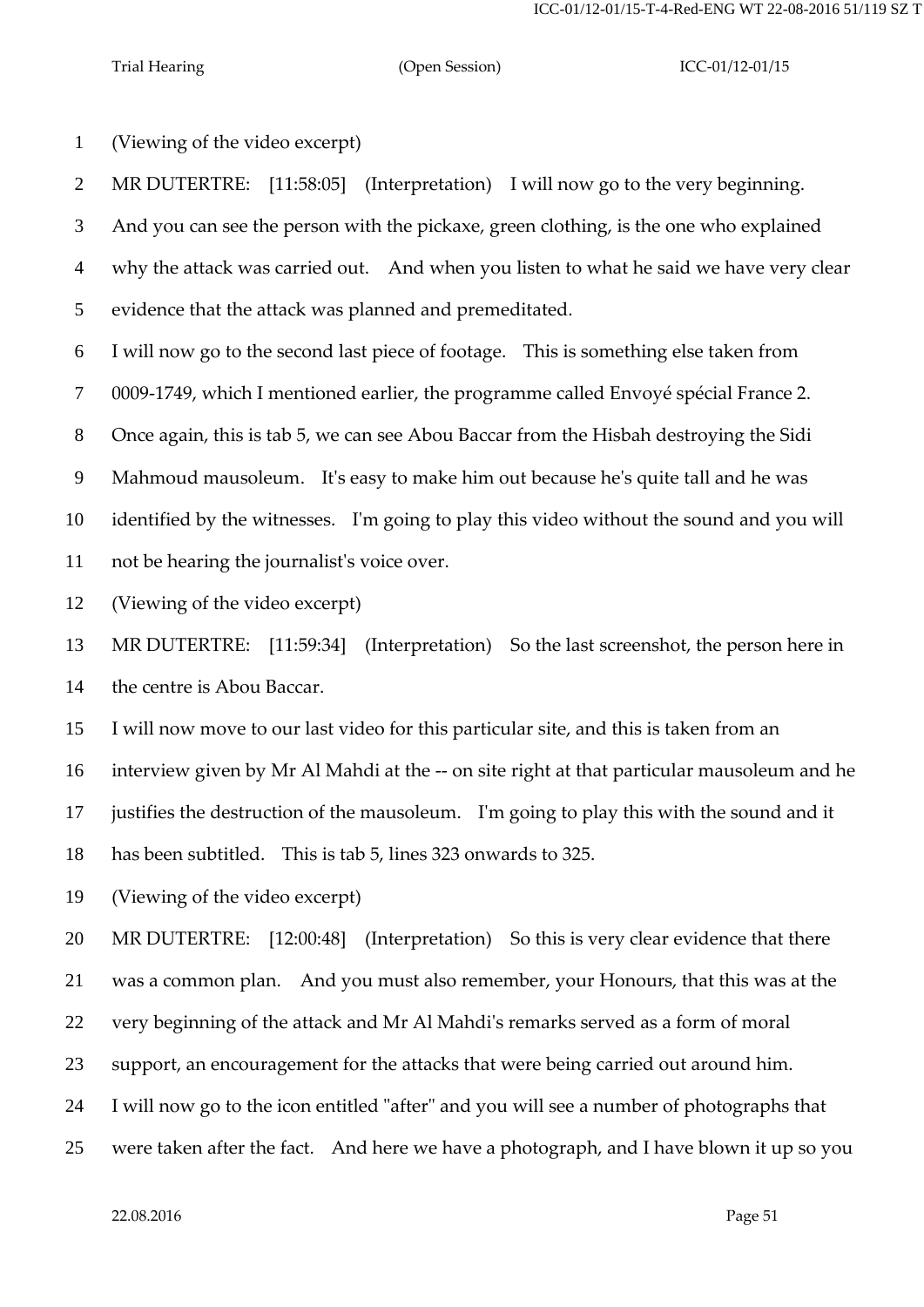can see the detail, and here you can see a mark -- or, rather, destruction by an instrument that was used during the attack. And here you have the ruler of the expert, which gives you a better idea of the actual size. This is the first one that was destroyed, Al Arawani mausoleum. And this is only a few metres away.

This is the Al Arawani mausoleum. And I'm going to be a lot shorter in this regard

because for this mausoleum we didn't have any videos with regards to its destruction on

the Internet. But there is no doubt whatsoever that it was destroyed on the same day by

Mr Al Mahdi and his co-perpetrators. He clearly admitted that there was a mausoleum

in the cemetery and that they destroyed it on that day. And here I refer to paragraph 142

of the factual and legal submissions of the Prosecution in support of the charge of

December 2015.

 Nevertheless, I will show you that on 18 Juin 2012 this mausoleum was intact, whereas on 15 July 2012 it was completely destroyed.

 I will go back here and click on the panorama which finishes with 15 P-D and I can show you what remains of it today. If I zoom in and with my mouse I can show you the place of the mausoleum and you can see that absolutely nothing is left whatsoever.

 I will now go to the window. And here is what it looked like previously, next to the tree that you can see there.

 The icon is empty, during is empty of course, but after you can see a photograph taken by one of our experts who put the door back and measured there during this mission by the scientific police.

Now, on 30 June around 10 o'clock in the morning when the operation finished, the

attackers then went to the Sidi El Mokhtar cemetery which is below the Sidi Mahmoud

cemetery here. If I click on the name of the mausoleum you can see the three central

windows that appear. And you will see that in this cemetery there are two mausoleums,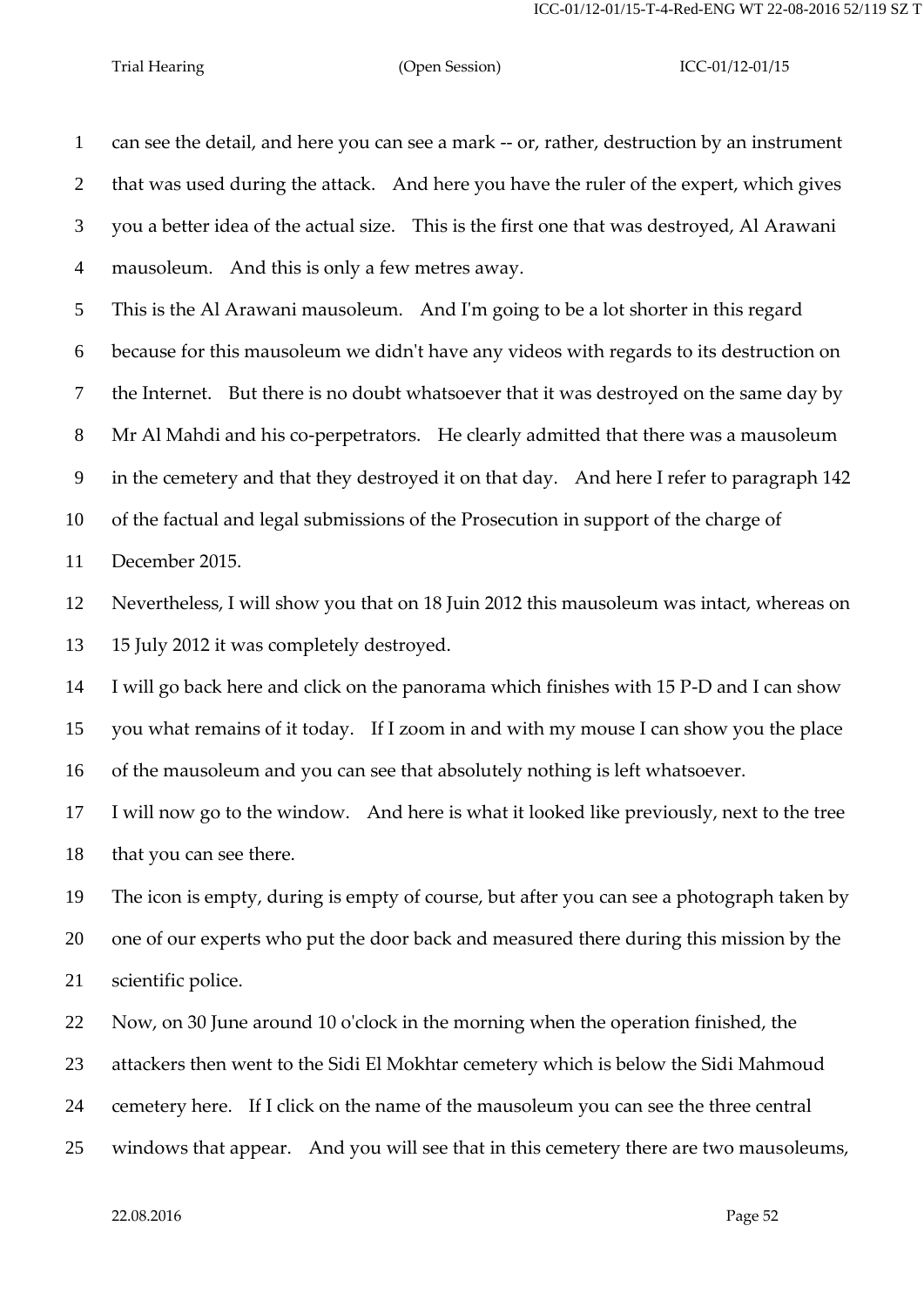but in reality we've only been able to get information with regards to the largest one, and it's only the largest one which is in the charge, but Mr Al Mahdi will recognize that both buildings were destroyed in the cemetery. Now, with regards to the satellite image of 18 June 2012 you can see that the mausoleum is intact; whereas, on the satellite image of 15 July 2012 you can see that it's completely destroyed. So you can see the panorama here. And if I zoom in on that panorama the mausoleum Al Kounti -- or, rather, what remains of it is placed exactly in the place here on the right-hand side. I now go towards the upper window and the "before" icon which is selected. I will click on one of the photographs which show you an old archive photograph of the Al Kounti

mausoleum.

 The next photograph is more recent and it comes from the Cultural and Heritage Ministry in Mali. And if I zoom in on the door you can see the name of the mausoleum which is written here. And also archives of the Ministry of Culture -- the Italian Ministry of Culture.

 Now, if I click on the "during" picture it contains a certain number of videos, five in order to be more precise, and I will recall what Mr Al Mahdi did in the second cemetery; he supervised its destruction and he gave instructions to the attackers and he went to the market to go and find objects necessary for the operation, and he provided drinks and food and he also spoke to the journalists once again.

And precisely with this first video we have an illustration of what he said to the

journalists. And this comes from the video 0001-7037. And the transcript thereof is in

tab 9, and namely at lines 964 to 966 in tab 9. This is an exclusive excerpt from the

mission, and so you can see Mr Al Mahdi in the El Mokhtar cemetery and he is explaining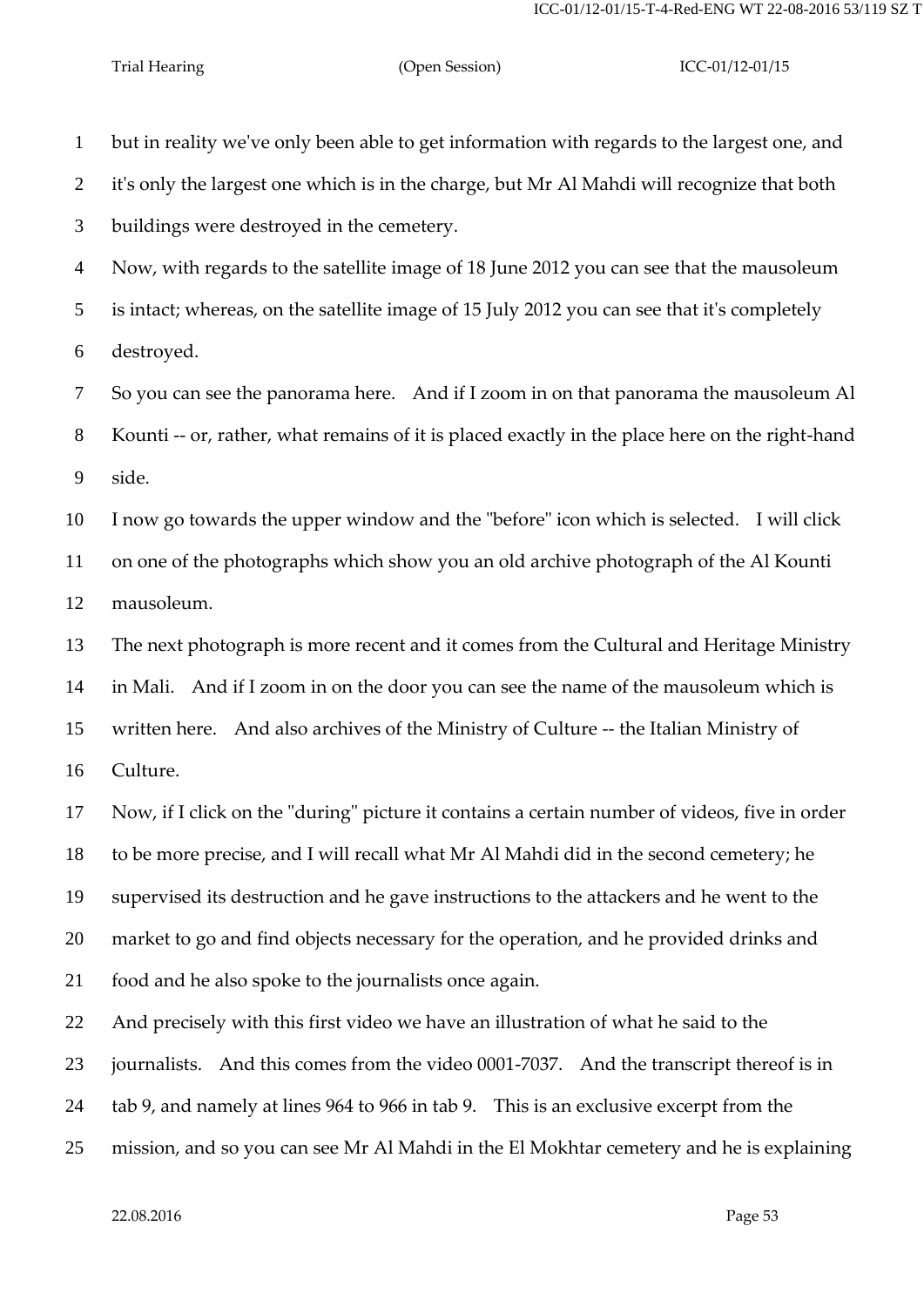what happened. And here I will show it with the sound. And this video is subtitled.

(Viewing of the video excerpt)

 MR DUTERTRE: [12:08:10] (Interpretation) Here you have extremely explicit proof of the common plan of Mr Al Mahdi.

Now, the four following videos that you will see in the menu are photographs or an

illustration of the small mausoleum next to it which isn't in the charges, but I will show

two of them because it will show you the identity of certain of the attackers and they also

show you the modus operandi within the cemetery.

I am before the -- well, this is the second last video, it's extremely short. It is taken from

the video 0001-7037, and this is from the M6 channel and it is still tab 9. And here you

can see on the left-hand side he has his weapon, Abou Baccar from Hisbah, he's also

standing up and is looking at the mausoleum which is being destroyed and we see his

back. And I shall not play it with the sound to avoid any comments of journalists. So in

the centre Abou Baccar from Hisbah, a subordinate of Mr Al Mahdi.

(Viewing of the video excerpt)

MR DUTERTRE: [12:09:54] (Interpretation) And I'm going to play the last video, this

is the same video, 0001-7037, and this is also tab 9. I'll play it without the sound to avoid

journalist comments. It is quite short.

(Viewing of the video excerpt)

MR DUTERTRE: [12:10:17] (Interpretation) And I come back to the start, to the

second, almost first second, you will see the second person from the left that you see

pushing the mausoleum with a white clear jacket, this is Abou Jalil, he was one of the

combatants of AQIM in the town and who is currently deceased, he was one of the people

that we were able to identify.

I shall now go to the icon "after." And here you will see different photographs from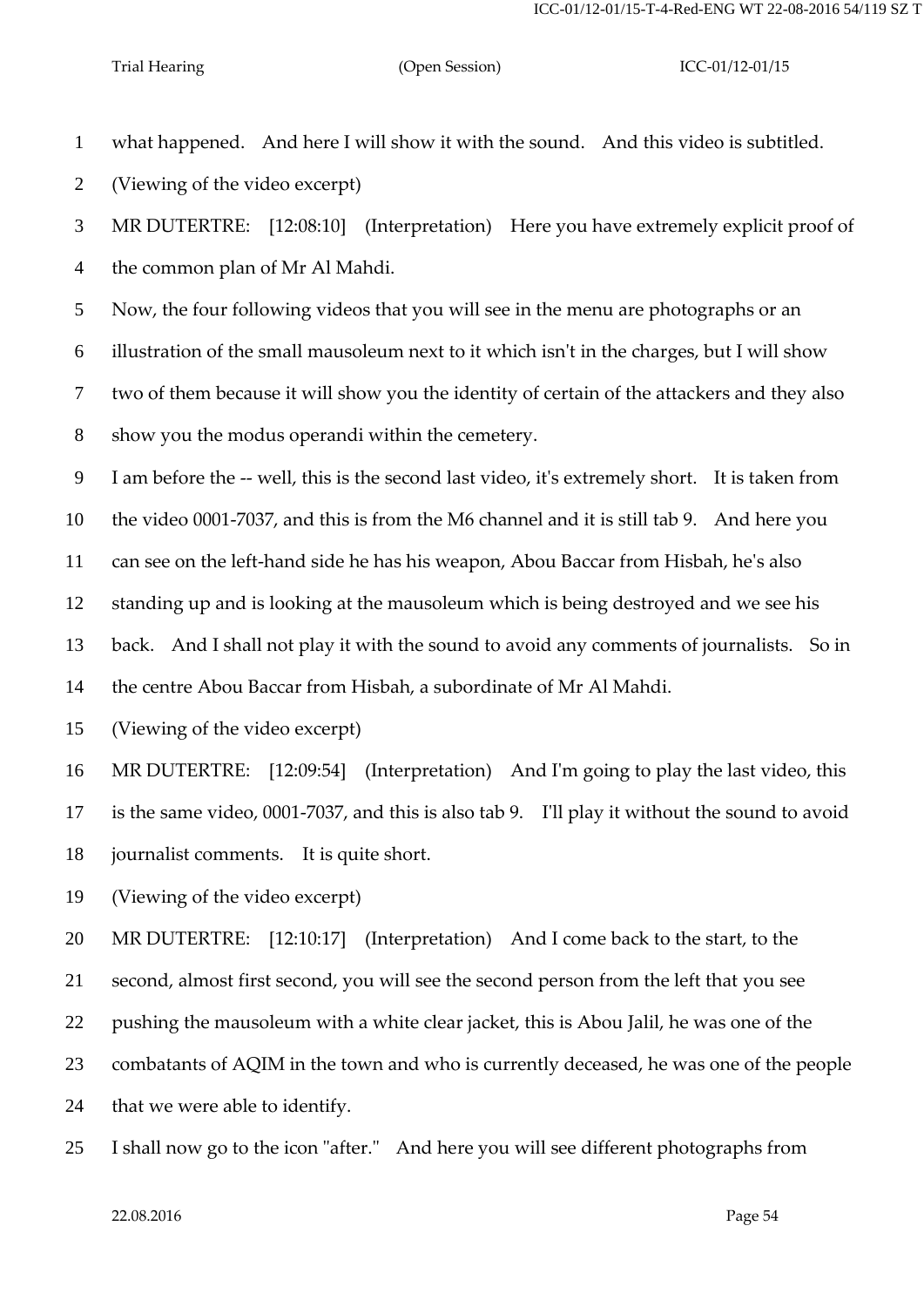different angles of ruins of the mausoleum that was here. You can see the door which was ripped off.

 Now, still on 30 June 2012, the operations finished towards midday and in the afternoon the attackers went towards the Alpha Moya cemetery. And if I click on the name the three sub-windows open in the main window, and you will see in the upper right window the ruins of the Alpha Moya mausoleum and you will see that in the satellite picture of 18 June 2012 it's intact, whereas on 15 July 2012 image it has been destroyed.

There are two panorama. If I click on the one in the south, it's on that side that most of

the videos were taken from the side of the door.

I'm now going to in the upper central window. I click on the "before" icon, I show you a

photograph of the Alpha Moya mausoleum with a certain number of people from

Timbuktu who have come together before it. That's obviously before it was destroyed.

And I click on the "during" icon, it contains numerous videos. I won't show them all, but

I would remind you, first of all, before going into it what Mr Al Mahdi did, he admitted

he was present, he gave orders, he also physically participated in the destruction.

And in the first sequence, your Honour, your Honours, this comes from the video

0011-0459, and that's tab 3, lines 13 and 14.

And you can see the entry of the cemetery. And there is a car from Abou Dardar from

the media commission which was set up by the armed group and which on that day was

one of the people who carried out the guard of the cemetery. And I'm going to play this

with sound even if there is nothing in particular to note with regards to the sound.

(Viewing of the video excerpt)

MR DUTERTRE: [12:14:10] (Interpretation) Now, the second sequence, your Honour,

your Honours, also comes from the video 0011-0459, and we're still referring to tab 3 here.

You can see two men who are armed. They're carrying out the guard while the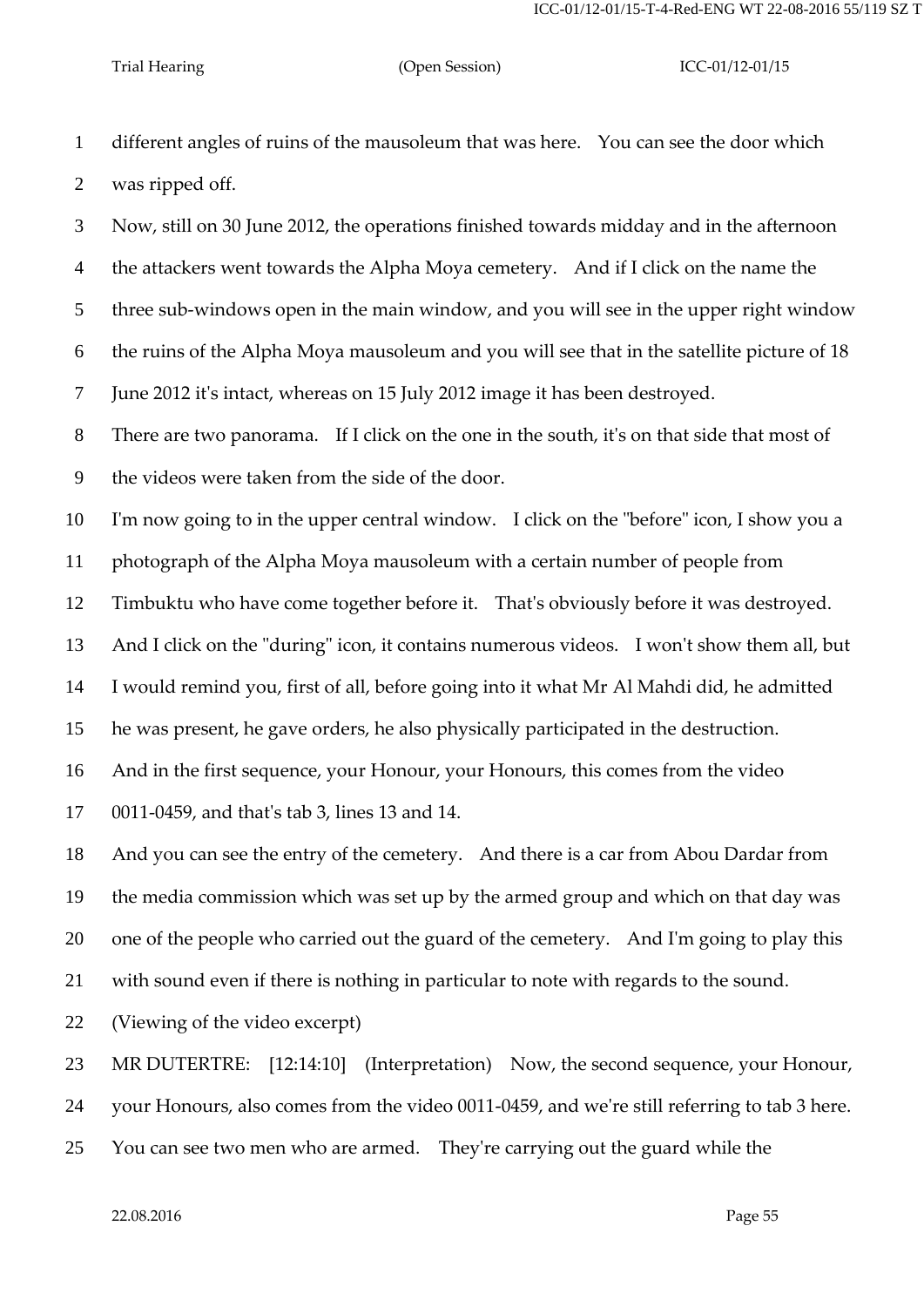destruction is taking place. You can hear the bangs of hits on the mausoleum. And I'm

going to play this. There is nothing of particular note other than the hammering.

(Viewing of the video excerpt)

MR DUTERTRE: [12:14:56] (Interpretation) And you can see the arsenal that the

attackers have, it is extremely voluminous. And I can also indicate to you that the person

on the right of the image is Youssouf, a known member of AQIM, generally involved in

communication and a member of the media office in Timbuktu at the time of occupation.

Now, the third sequence comes from 0011-0459, tab 3, line 29, and you will see the

destruction that's taking place. It's the start of the operations. I'll play it with the sound

even if you don't hear much in particular.

(Viewing of the video excerpt)

MR DUTERTRE: [12:15:58] You can clearly see the determination of the attackers

against this mausoleum. And we know among the witness it had one of the thickest

walls of all mausoleums, and I would say that the group of persons that you see sitting

under the tree they were right at the start, these are the people, they are on a break.

There was a turnover among the attackers.

 I'm now going to play an excerpt from video 0001-6925, and it's taken from a report from TF1 television channel. This is in tab 12 in your file. You can see Zakariya, the driver of Hisbah destroying a wall which corresponds with the doorway. He has a pick and you can also a see a member of the Islamic police with his jacket and "Police" -- "Islamic Police" written on his back.

Now I will play the video without the sound to avoid any journalistic commentary.

(Viewing of the video excerpt)

MR DUTERTRE: [12:17:50] (Interpretation) I'm now going on to the sixth extract

which is taken from the video 0001-7037, tab 9. This is the report of the M6 channel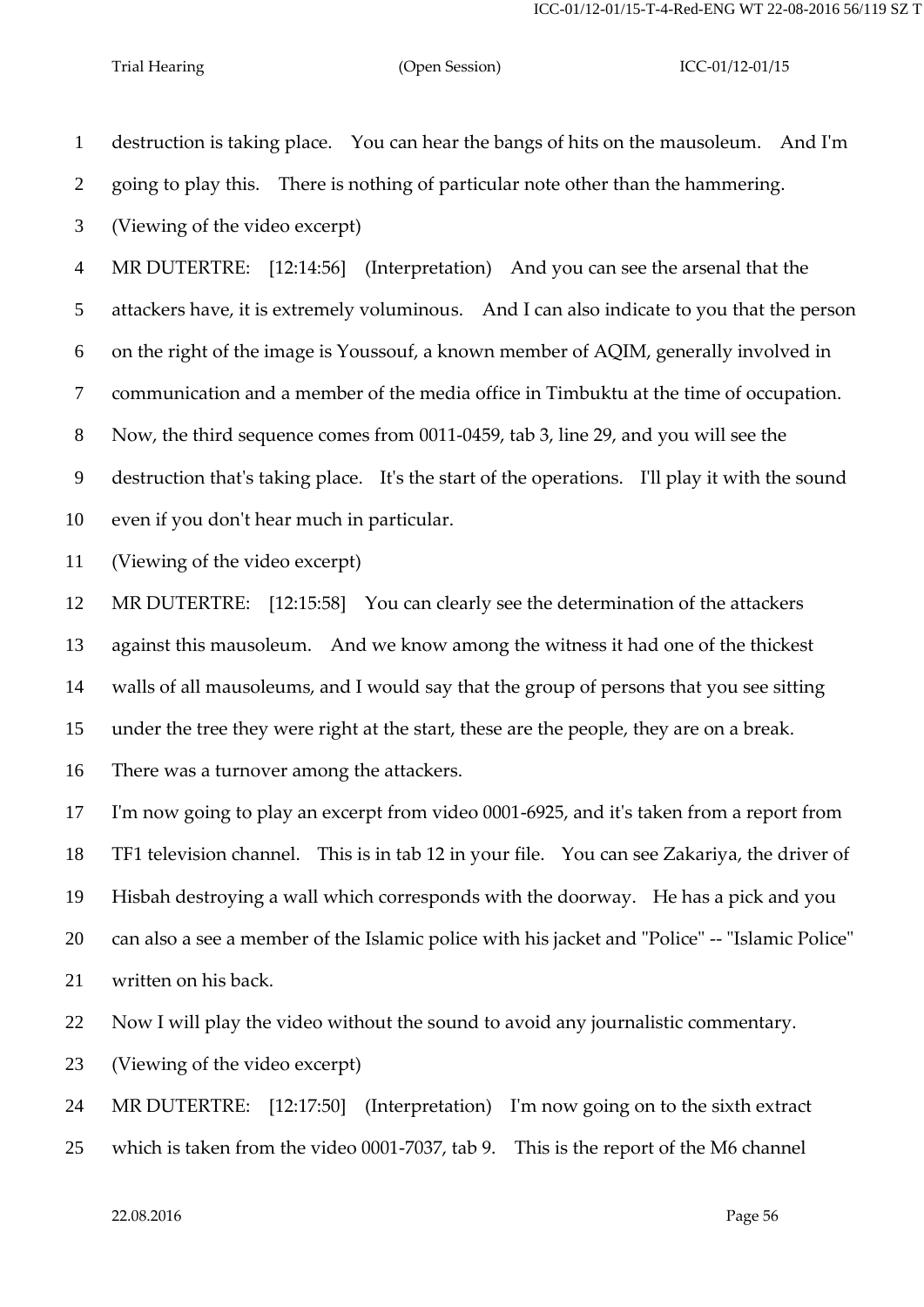- Enquête Exclusive, you have a zoom on Zakariya you saw on the previous video, the driver of Hisbah, a subordinate of Al Mahdi, who is destroying the mausoleum. He was identified by Mr Al Mahdi. I'll play the video without the sound again to avoid journalistic commentary. (Viewing of the video excerpt) MR DUTERTRE: [12:18:49] (Interpretation) This sixth video shows you Mr Al Mahdi and he is behind, but he has a tool in his hand. And this is from video 0001-7037. And I will play the video without the sound to avoid journalistic commentary. I'd like to draw your attention to a detail. On the left of the image you can see there's the wall, this is at the Alpha Moya wall that you can see here. PRESIDING JUDGE PANGALANGAN: [12:19:31] Can we just pause briefly, Mr Dutertre. The Court notes that the accused stepped out briefly, out of the courtroom. Mr Aouini, may I ask Defence counsel. MR AOUINI: [12:19:56] (Interpretation) Thank you, your Honour. We would like to apologise. Mr Ahmad Al Faqi Al Mahdi has left to go to the bathroom. He will be back in a few minutes. PRESIDING JUDGE PANGALANGAN: [12:20:12] Will you have objections if we proceed with this presentation in his absence? MR AOUINI: [12:20:23] (Interpretation) Your Honour, if it was possible to wait for a few seconds, he will be back. He should be present during the whole presentation. Thank you. PRESIDING JUDGE PANGALANGAN: [12:20:36] Okay. Well, we just take a break for a few minutes. The Court will remain at the Bench.
- (Pause in proceedings)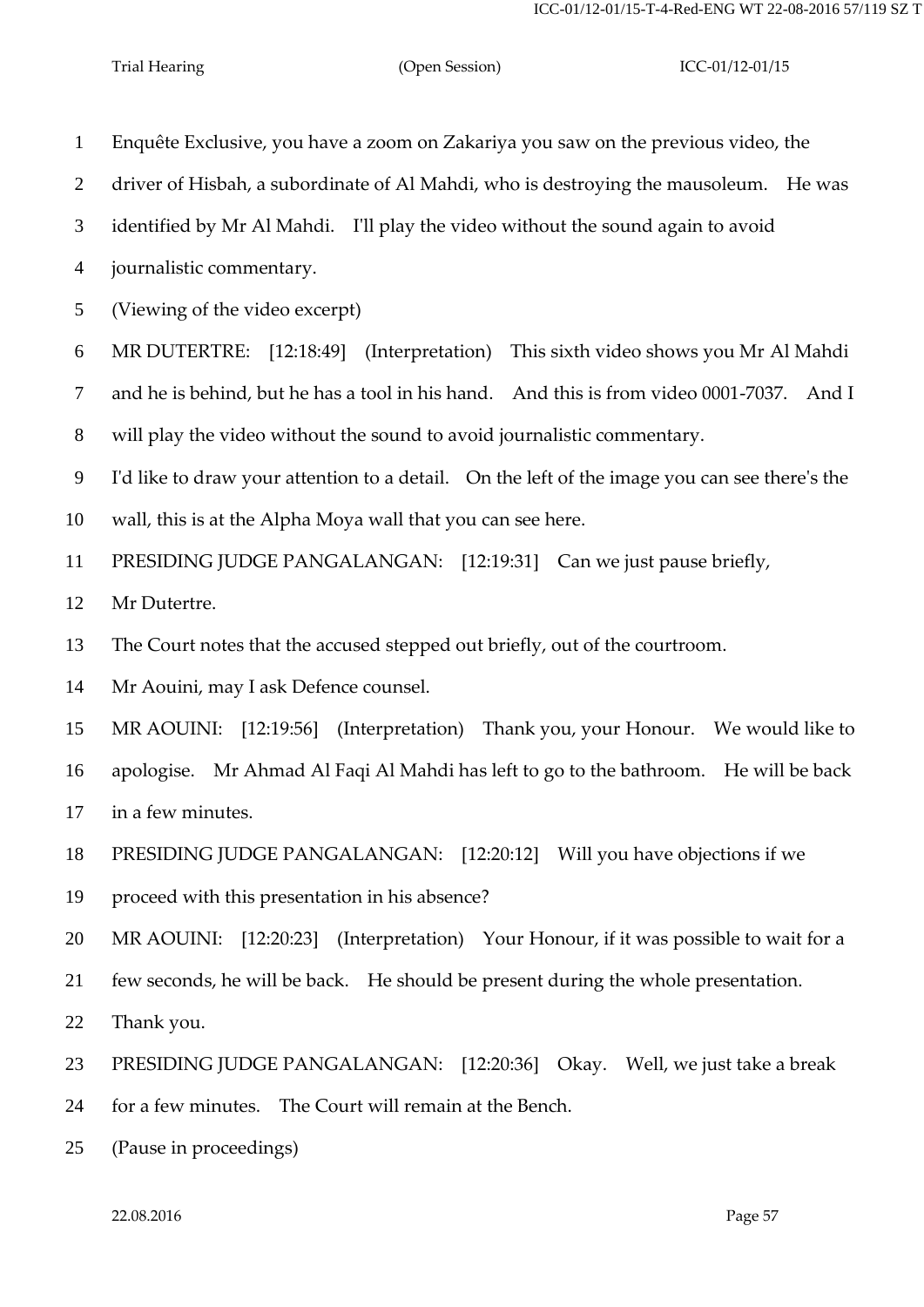PRESIDING JUDGE PANGALANGAN: [12:24:02] We welcome back Mr Al Mahdi.

And we ask Defence counsel, we ask Defence counsel in the future if proper arrangements

can be made if the accused needs to be excused.

Can we now proceed. Sorry to have interrupted, Mr Dutertre.

 MR DUTERTRE: [12:24:26] (Interpretation) No problem, your Honour. It's quite normal.

However, I don't know at what time Mr Al Mahdi left the room, so does -- could the

Defence confirm that they have no problem with the fact that he must have been absent

for a few seconds while I was giving the presentation?

MR AOUINI: [12:24:48] (Interpretation) Thank you. We apologise, your Honour.

 Next time we will inform the Chamber if a member of the team or the accused would like to leave the room.

 Now, for the Prosecution, they can continue their presentation where they stopped when we stopped the session. Thank you, sir.

PRESIDING JUDGE PANGALANGAN: [12:25:14] Thank you so much, Counsel.

Now, please proceed, Mr Dutertre. You can resume from where you left the last time.

MR DUTERTRE: [12:25:26] (Interpretation) Thank you, your Honour, your Honours.

So I was looking at video 0001-7037 from the television channel M6. And this shows

Mr Al Mahdi with a tool or a handle of a tool in his hand and is behind.

I'll show the video without the sound in order to avoid the commentary of the journalist.

Before starting, I would like to point out that you can clearly see that the wall of this

mausoleum is slanting and we are certain it's Alpha Moya because it's the only

mausoleum which has such slanting walls.

(Viewing of the video excerpt)

MR DUTERTRE: [12:26:48] (Interpretation) I will go back a bit. The person that you

 $22.08.2016$  Page 58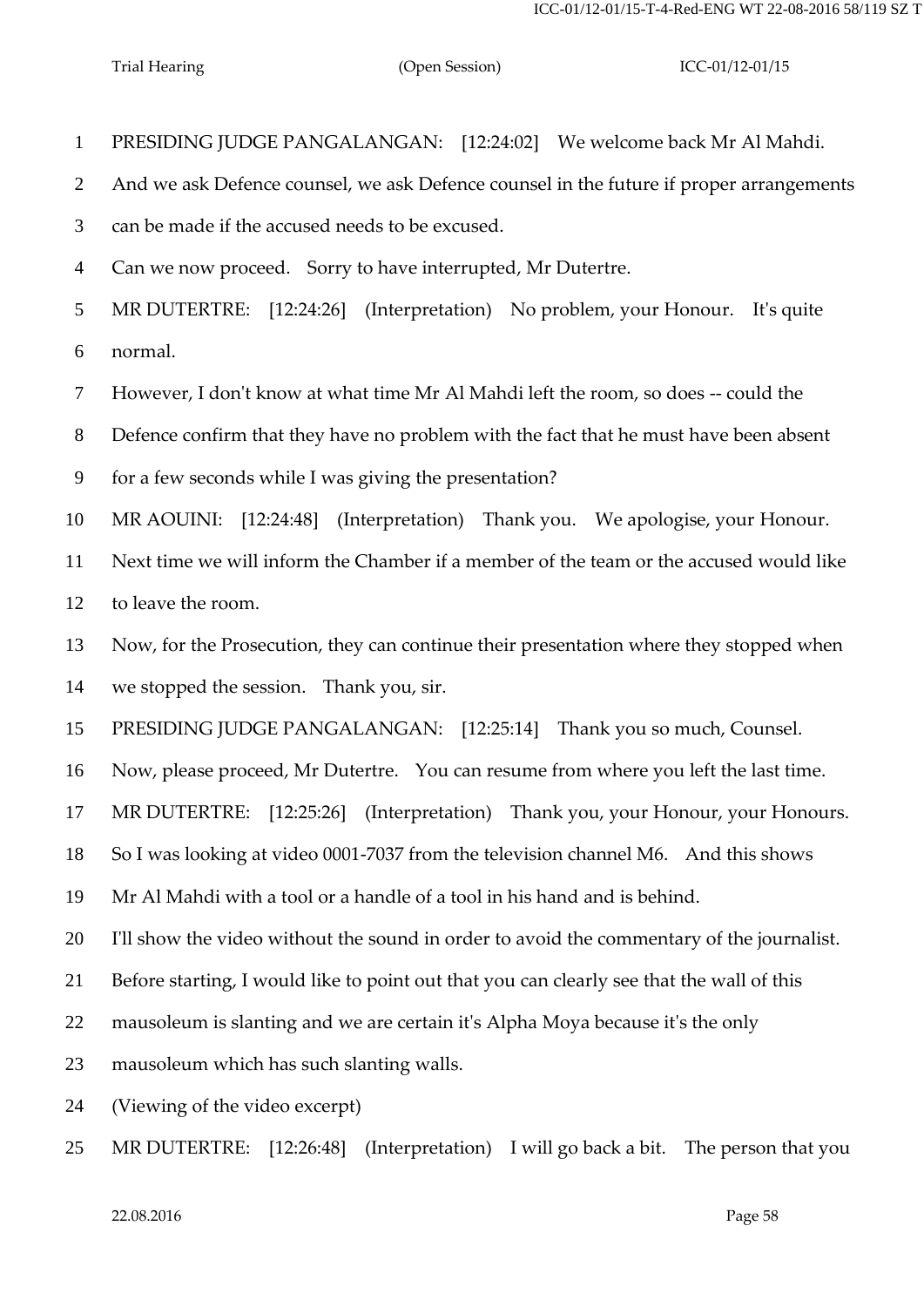see on the right of the picture, this is Mr Al Mahdi and he has a tool handle in his hand.

And he recognized, it was an agreed fact, he said it was indeed him on this video.

 Now, the eighth video, this is taken from video 0001-6925, and this is tab 12. This comes from a report from the TF1 television channel which I've already used. And you can see

Abou Al Baraa, he is destroying the mausoleum. I'm going to show the video without

sound to avoid any journalistic comments thereon.

(Viewing of the video excerpt)

 MR DUTERTRE: [12:28:08] (Interpretation) Here you can see on the right-hand side in green Mr Abou Al Baraa.

 And the final excerpt comes from video 0001-6925. I'm going to play it without the sound in order to avoid any journalistic comments. And I will show you Abou Jalil, the combatant that I spoke to you about in the El Mokhtar cemetery, as well as Radwan from the Islamic tribunal.

(Viewing of the video excerpt)

MR DUTERTRE: [12:29:26] (Interpretation) There you can see Abou Jalil, and the

interest of this image is that you can see it's the same attackers who came from the north

to the south, and they are led by Mr Al Mahdi. And on the right in blue with an orange

turban Radwan from the Islamic tribunal, who is presumed to be deceased to this date.

 I will now go on to the "after" icon and I will play an interview. I would like the text to figure in the record.

This interview was given by Sanda Ould Boumama. Sanda Ould Boumama was the

spokesperson of Ansar Dine, the group to which Mr Al Mahdi belonged. And he spoke

to RFI, Radio France International, on that day in the evening after the destruction of the

Alpha Moya mausoleum.

And I'd like you to read tab 30, lines 3 to 9 subtitled "audio."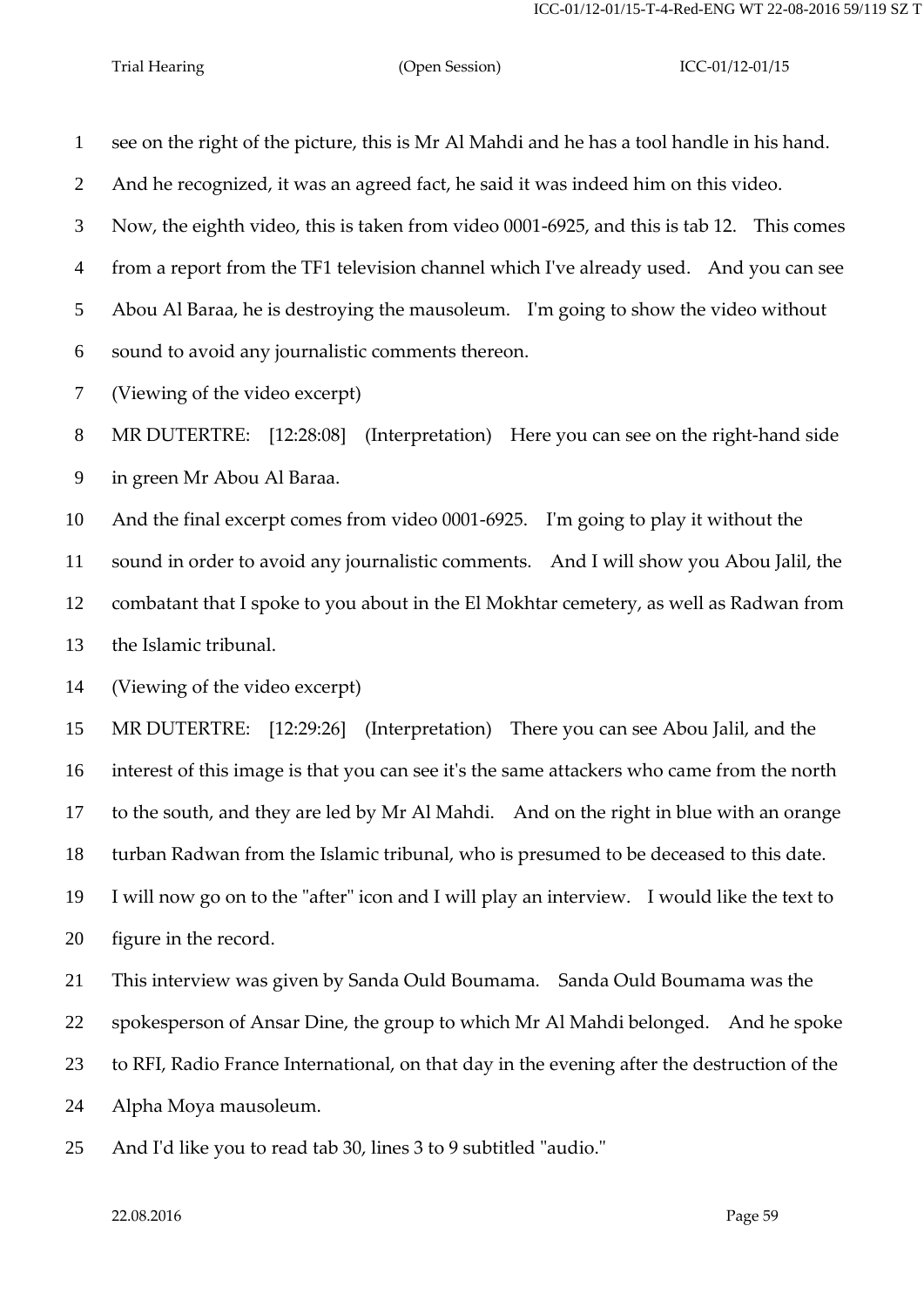THE INTERPRETER: [12:31:05] (Interpretation of the video excerpt) "He said in the annex that we must go and destroy all the mausoleums and that is exactly what we are doing. Question: But these mausoleums are part of the UNESCO heritage. Answer: That is not our business. We have said that we are here for the charia, the charia and nothing else. We will have our meeting and do whatever has been recommended and leave nothing undone." MR DUTERTRE: [12:31:42] (Interpretation) On the next image, in the "after" icon you see only a few remains of the walls. And if there is anything left it is simply because those walls were the thickest walls, and this is exactly what you can see. It's a mausoleum that was discussed in school and you can see the remaining walls. Now, with that mausoleum came the destruction of the first day, the end of the destruction of the first day, that is 30 June. Three cemeteries were attacked, four mausoleums and all of that. You saw Mr Al Mahdi and his co-perpetrators active in these matters, he was present at each site and provided explanations as to what was going on and was also involved in the attacks using tools, hand handled tools. Now, let me return to the main map and move you now to the Three Saints cemetery, which is to the left, to the bottom of the image, to the west of the city next to the military camp. It is made up of the Arragadi El Micky and Attouaty mausoleums. The attackers went there on the next day. Mr Al Mahdi was on site and he supervised the destruction of those three mausoleums. I will start with the Arragadi mausoleum and using the same approach you can see the ruins here in the top right window and you can see that on the satellite picture of 18 July it was intact and on the satellite image of 15 July 2012 it was already destroyed.

At the bottom below you see a panoramic view and I'm going to display the one to the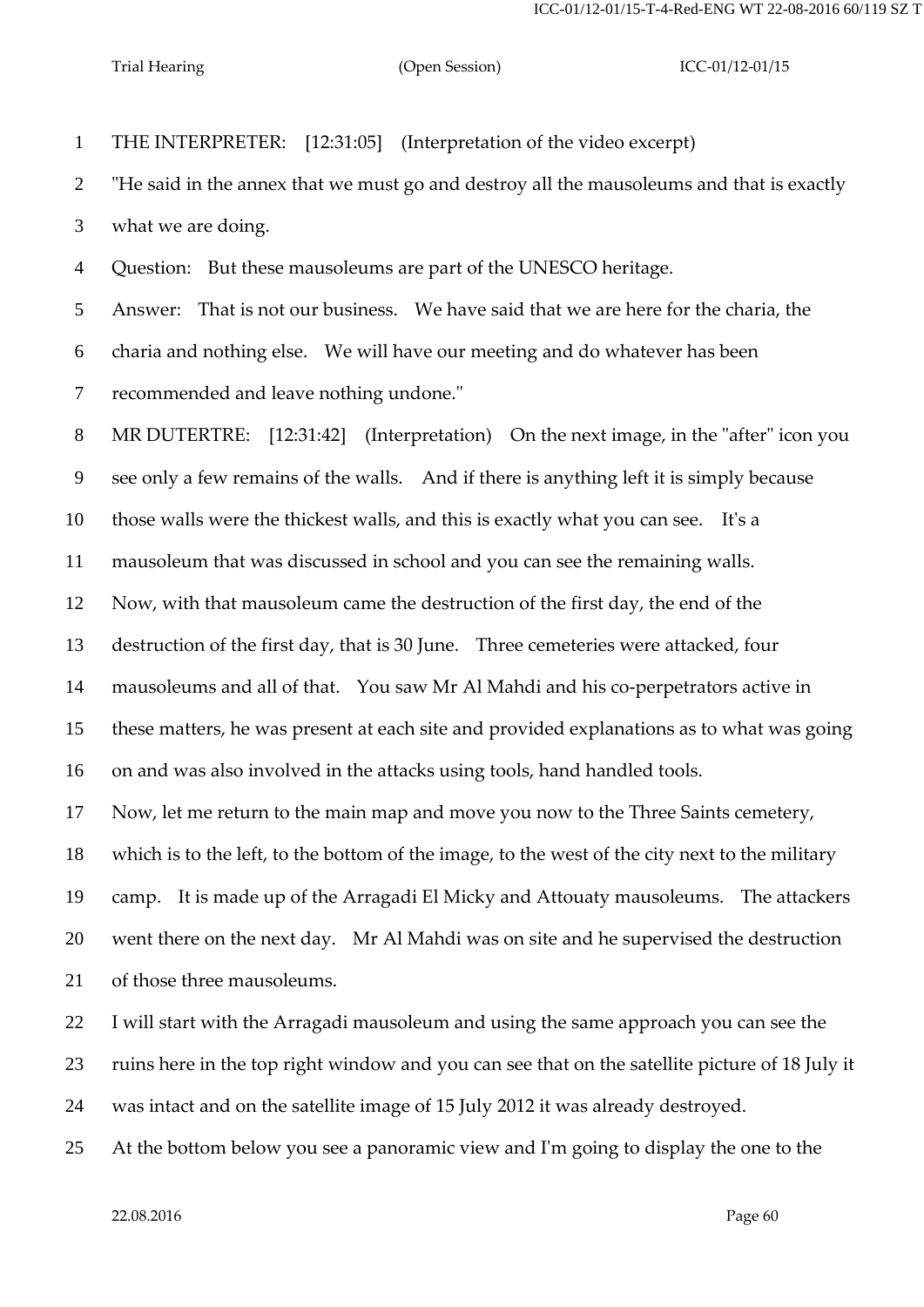west, and it is at that location that most of the videos were shot.

Now, going up to the central window we see the "before" icon, which is selected by

default, and here you can see the fourth image which depicts the mausoleum, a picture

from the archives of the Mali cultural heritage museum, and you see a name clearly

written above the door of the mausoleum. And here you see in this last picture that this

mausoleum had also caught the attention of the Italian Ministry of Culture.

Now, if you look at the "during" icon you see three videos on the horizontal bar. One of

the videos depicts Mr Al Mahdi, very short videos which will be played without sound,

and which will enable you to understand how the mausoleums were destroyed and also

indicate the presence of Mr Al Mahdi on site.

The first video is an excerpt of video 0001-6926. You can find it at tab 14. It is an excerpt

 of the 1 p.m. news on television France 2. It's very short and you see how the walls of the mausoleum collapse.

(Viewing of the video excerpt)

MR DUTERTRE: [12:35:54] (Interpretation) Second video, an excerpt of video

number 0009-1749, tab 5. This is an excerpt from the programme Envoyé spécial over TV

station France 2, which has already been used. It's a very short excerpt where you can

see a better view of the mausoleum and the three remaining bits of walls.

(Viewing of the video excerpt)

MR DUTERTRE: [12:36:29] (Interpretation) The third video is also an excerpt from

video number 0009-1749, tab 5. And I'll play the first few seconds for purposes of

identification where you can see Mr Al Mahdi next to the cemetery gates and all -- several

persons have confirmed that that was close to the Arragadi mausoleum. And he talks

about the inhabitants. And I'll play this excerpt without sound to avoid any journalistic

comments.

 $22.08.2016$  Page 61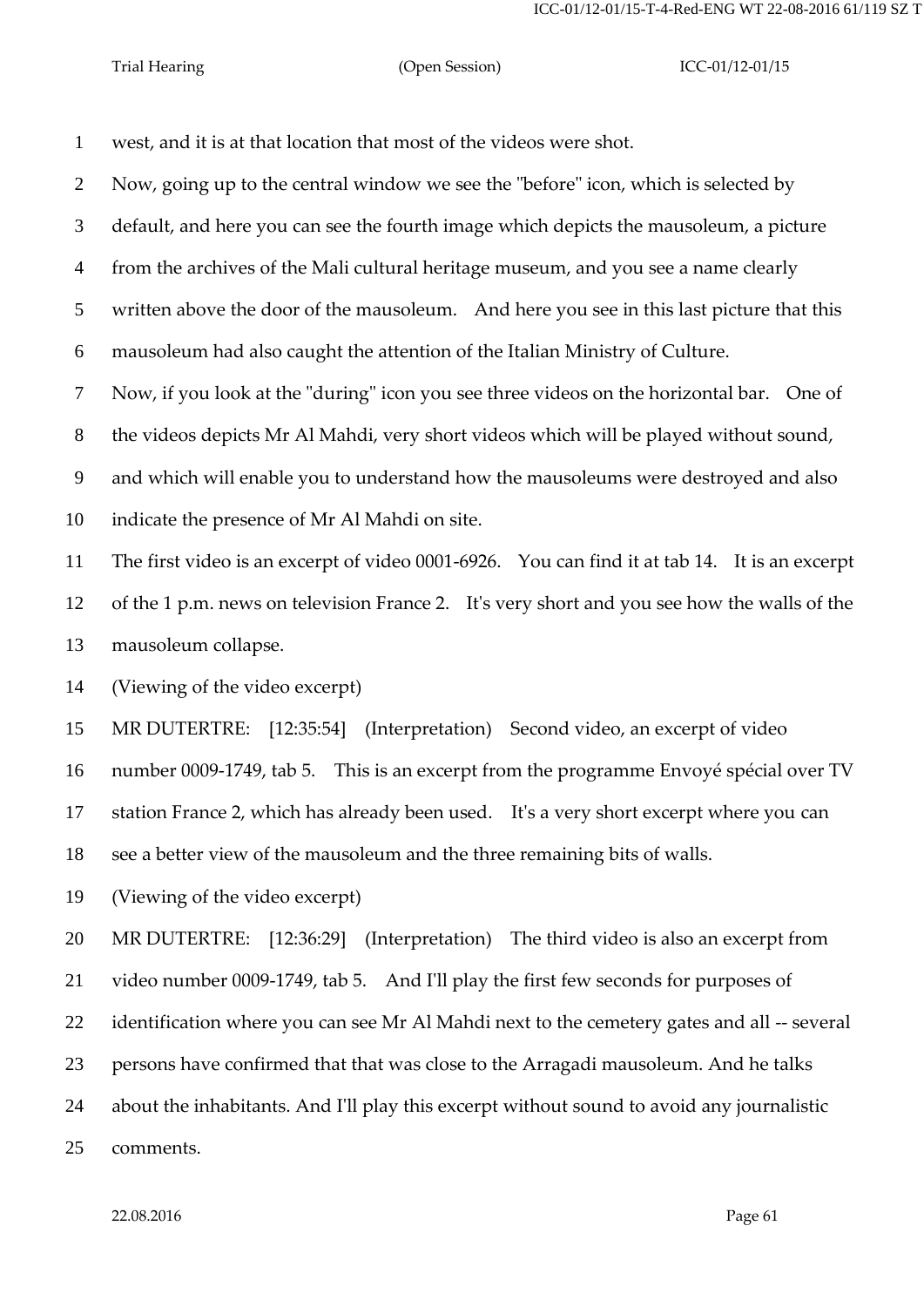ICC-01/12-01/15-T-4-Red-ENG WT 22-08-2016 62/119 SZ T

(Viewing of the video excerpt)

 MR DUTERTRE: [12:37:11] (Interpretation) I stop at second 0.02. And you see to the right of the image the profile of Mr Al Mahdi and he has admitted that he is the one appearing on that video, which was shot a few metres away from the Arragadi mausoleum. Here you can see the gates to the cemetery between the various columns which are further reflected in the image above.

 Now, let us move to the "after" icon. If we click on it. I will look at the third photograph or third image where you can see a bed, which simply indicates that there was such a bed within the mausoleum. That is the only tangible thing that remained after the attack. With your leave, let me now go to the El Micky mausoleum and in our top-right window you can see the ruins of that mausoleum. The Attouaty mausoleum ruins are above, I'll get back to that. On 18 June 2012 it was intact and on 15 July 2012 it was destroyed. Here it is displayed at the bottom of the page in the panoramic. I will show you the before images, that is before the destruction. And I'm going to the central window above, where you can see a picture of the mausoleum and its square platform, which is a hallmark of the back of such mausoleums.

You see the fourth image here which shows the front of the image and the square

peculiarity at the front. And then there is a door and a name, and that's the fifth picture,

and then here again we have an excerpt from the Ministry of Culture of Italy.

I now go to the "during" icon where you can find two very short videos showing how the

mausoleum was destroyed: One was taken outside -- or, from the outside of the

mausoleum, while the other video was shot from within. The mausoleum can be seen

here to the right. It is an excerpt from video 001 -- rather, 0001-7037, which you can find

at tab 9. I will play this video without sound to avoid any comments by the journalists.

(Viewing of the video excerpt)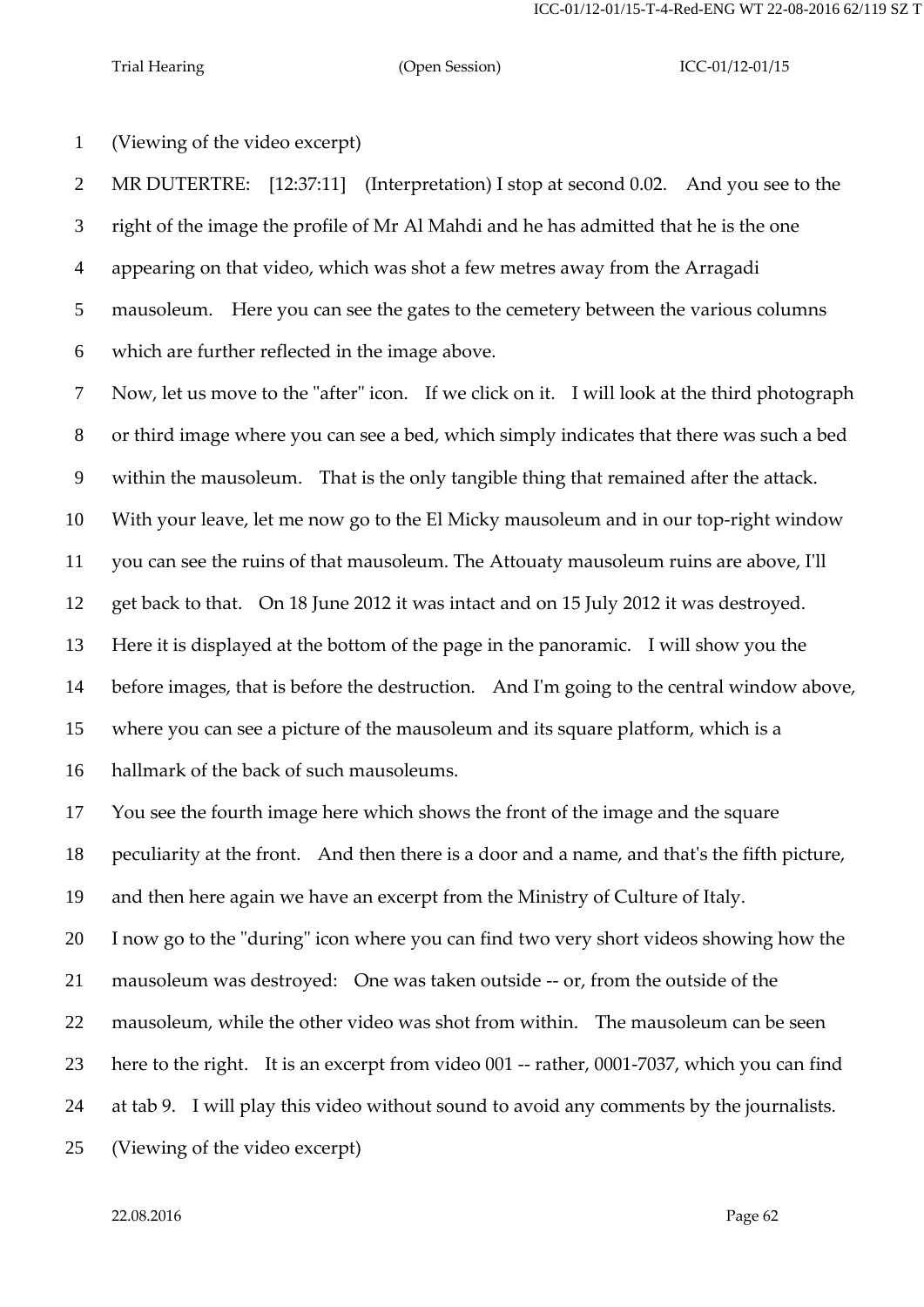MR DUTERTRE: [12:40:29] (Interpretation) On that last image you see a few persons destroying the mausoleum.

 Second video, it is also an excerpt from video 0001-7037. I'll play it without sound to avoid any comments from the journalists. It's a very short video which shows the destruction of the mausoleum from the front, in front of the door.

(Viewing of the video excerpt)

MR DUTERTRE: [12:41:10] (Interpretation) Here at this location we did not find any

open-source videos showing Mr Al Mahdi, but he did acknowledge that he supervised the

destruction of those three cemeteries because that was part of what had to be destroyed.

Now, let me turn to the last mausoleum, the Attouaty mausoleum, at the Three Saints

cemetery.

 On the satellite image of 18 June it is intact and on the satellite image of 15 July 2012 it was destroyed. This is the mausoleum that you can see on the panoramic and which you will see situated between the two mausoleums as depicted in the panoramic view. These are the remains of that mausoleum on the right of this picture.

Now, if I go to the "before" icon, and I enlarge it, you can see the mausoleum and the

platform to the right of the door, circular in nature as they typically are. On the fourth

photograph you see I zoom in on the name of the mausoleum and then you also see a

picture of various inhabitants of Timbuktu gathering at the mausoleum. And then we

have a picture from the Italian Ministry of Culture as well. We did not find any

open-source material depicting him on this mausoleum. However, we found material

about the destruction of the mausoleum or after the destruction of the mausoleum.

And this is the way things look on video 0025-0010, which I will now play without sound

in order to avoid any comments by journalists. And this is all that remained after the

destruction of the Attouaty mausoleum.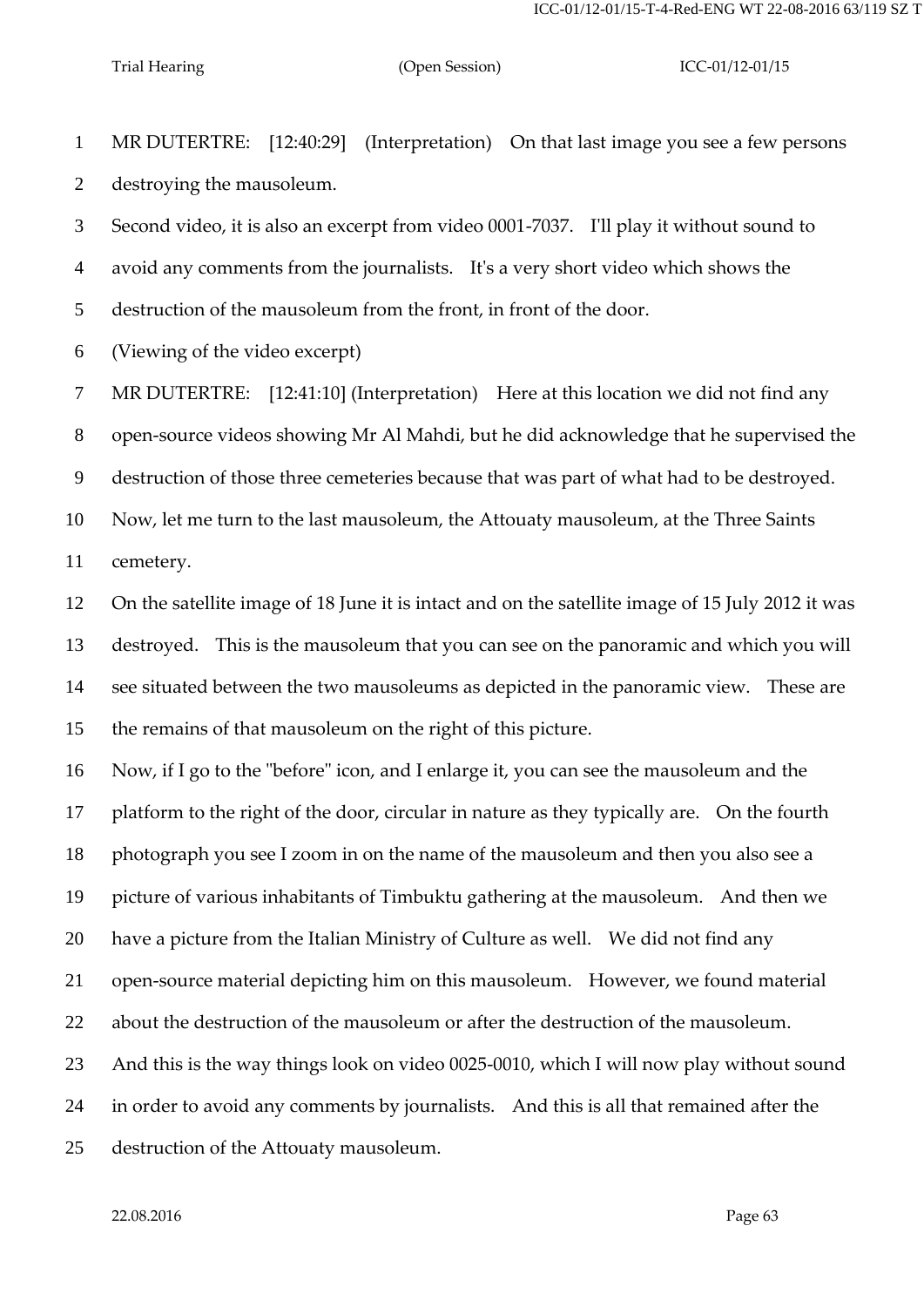(Viewing of the video excerpt)

MR DUTERTRE: [12:43:49] (Interpretation) Now, the three mausoleums of that

cemetery having been destroyed, we have now viewed seven mausoleums that have been

destroyed as at 1 July 2012.

 A few days later the attackers and Mr Al Mahdi went to destroy the door of the sacred Sidi Yahia mosque. It is situated at the very centre of the city. Now let me click on the corresponding icons. You have a satellite image to the right of the mosque. And since we are dealing with the destruction of a door, we cannot see it from this vertical position, but if I click on the panoramic view of the door you can now see the door which was attacked.

 In the central window you have a photograph and a plan which shows the mythical door here to the left. And as we zoom in you can see a shot or a picture of that door which had not been opened for hundreds of years and which was of great value to the people of Timbuktu.

 Then we go to the "during" icon, which has four videos. And Mr Al Mahdi appears on three of them. Let me remind you quite briefly of what he did at the site: He said that his co-perpetrators wanted him -- to wait for him to arrive before the operations would start because they were Hisbah operations. He said that they had to meet the imam of the mosque, that they had talked about opening the door with Abou Zeid and Iyad. A request from someone to avoid destruction was turned down, and he said that he

participated in the opening of the door with Radwan and Abou Al Baraa.

The first excerpt we would look at is from video number 0009-1749, at tab 5, and it is an

excerpt of a France 2 television programme known as Envoyé spécial in which you can see

Mr Al Mahdi, Radwan, Abou Baccar and Abdallah Al Chinguetti meeting before the

destruction actually took place.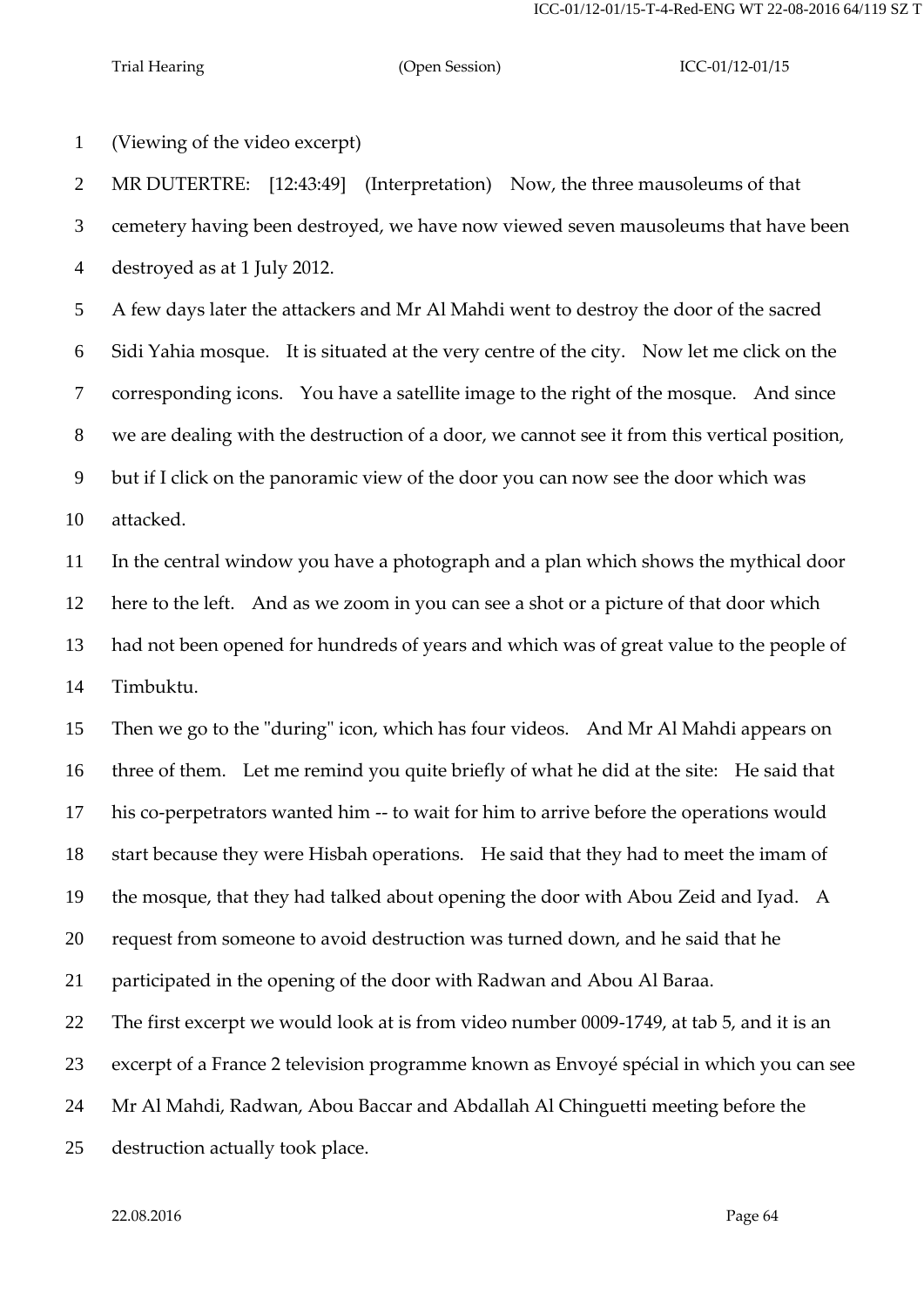I will now play that excerpt.

(Viewing of the video excerpt)

MR DUTERTRE: [12:47:11] (Interpretation) You notice that weapons were also

present at that meeting. On that picture with a whitish turban is Mr Al Mahdi.

Now, the second video, your Honours, is an excerpt of video number 0001-6927. It is an

excerpt from the 8 p.m. news on French 2 television network where you can see Abou

Baccar, Mr Al Mahdi's subordinate, in front of the door before its destruction. And I'll

play that excerpt without sound to avoid any comments from the journalists.

(Viewing of the video excerpt)

MR DUTERTRE: [12:48:08] (Interpretation) Now I move to the third video. It is at

that time, that is after the meeting and the arrival of the attackers on the site, it is at that

time that the door will be pulled out and attacked. That's an excerpt from video

0009-1749, at tab 5. I will play the excerpt without sound to avoid any comments from

the journalists.

Going from the left to the right, Abou Al Baraa, Radwan, and Mr Al Mahdi to the right.

They each are carrying a Kalashnikov strapped around their shoulders. You can see that

this is the same group, the same people who are going to destroy the -- who have

destroyed the mausoleums, who are now at the Sidi Yahia door and who are going to

destroy it in spite of the objections of the local population.

(Viewing of the video excerpt)

MR DUTERTRE: [12:49:38] (Interpretation) Let me backtrack a little bit to timestamp

second 0.20. The second person from the right is Abdallah Al Chinguetti from the

emirate, the presidency of Timbuktu. And then you have Radwan to the extreme right.

And as we go back to second 0.11 you can see Mr Al Mahdi right at the middle of the

image. You can see his face.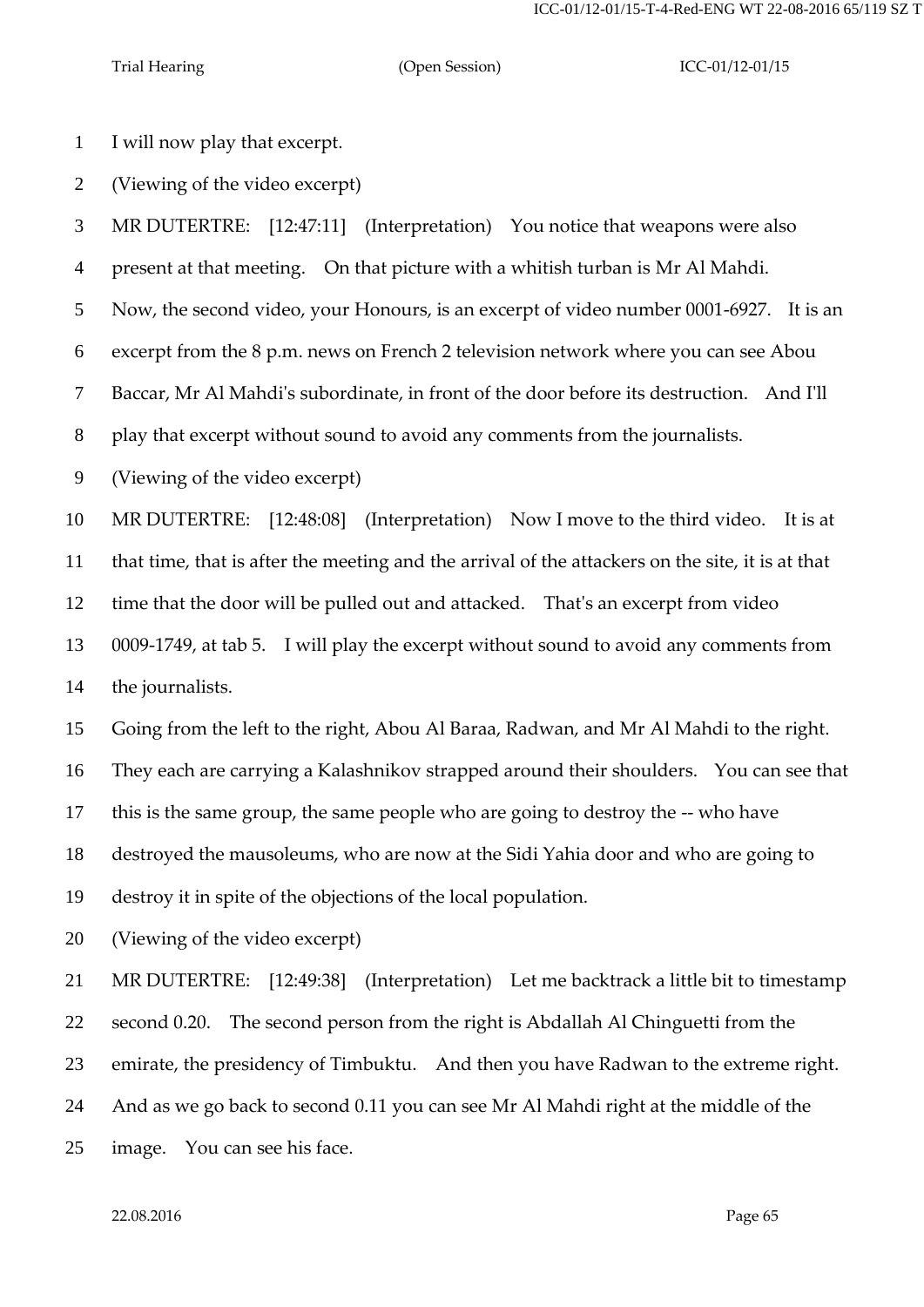Now, I turn to the last segment relating to this site, still an excerpt of video 0009-1749. I will play it with the sound. It is subtitled and the content are at tab 5, lines 308 to 310. Mr Al Mahdi speaking, justifies the attack while the door is still being broken down using an axe. (Viewing of the video excerpt) THE INTERPRETER: [12:50:58] (Interpretation of the video excerpt) "So if you open this door it has been said that it would lead to the end of the world. We are in charge of fighting superstition and that is why we have decided to pull down this door." MR DUTERTRE: [12:51:21] (Interpretation) Once again you see the common plan and the mens rea depicted in Mr Al Mahdi's statements. The mosque is part of the World Heritage and if we attack the door of the mausoleum you are actually attacking a World Heritage. Now, to the "after" icon you can see at the second item which comes from the National Directorate of Culture Heritage, you see a picture taken in 2012 showing the status after the attackers and Mr Al Mahdi left. Now, here on 1 and 2 July 2012, we can now talk about the other two mausoleums, Bahaber Babadié and Ahamed Fulane, which are next to the mosque Djingareyber, and these other two mausoleums were also destroyed. And as you can see here on the images of 18 June 2012, you can see that the images of the mausoleums are visible, but then thereafter on 15 July you can see that there is no trace of those mausoleums which were entirely destroyed. And here in front we're going to have a 360 degree panoramic view. As it goes around

you can see the minaret right there. And here in front of you, this is where the two

mausoleums would have been situated. And I am spinning this around because you are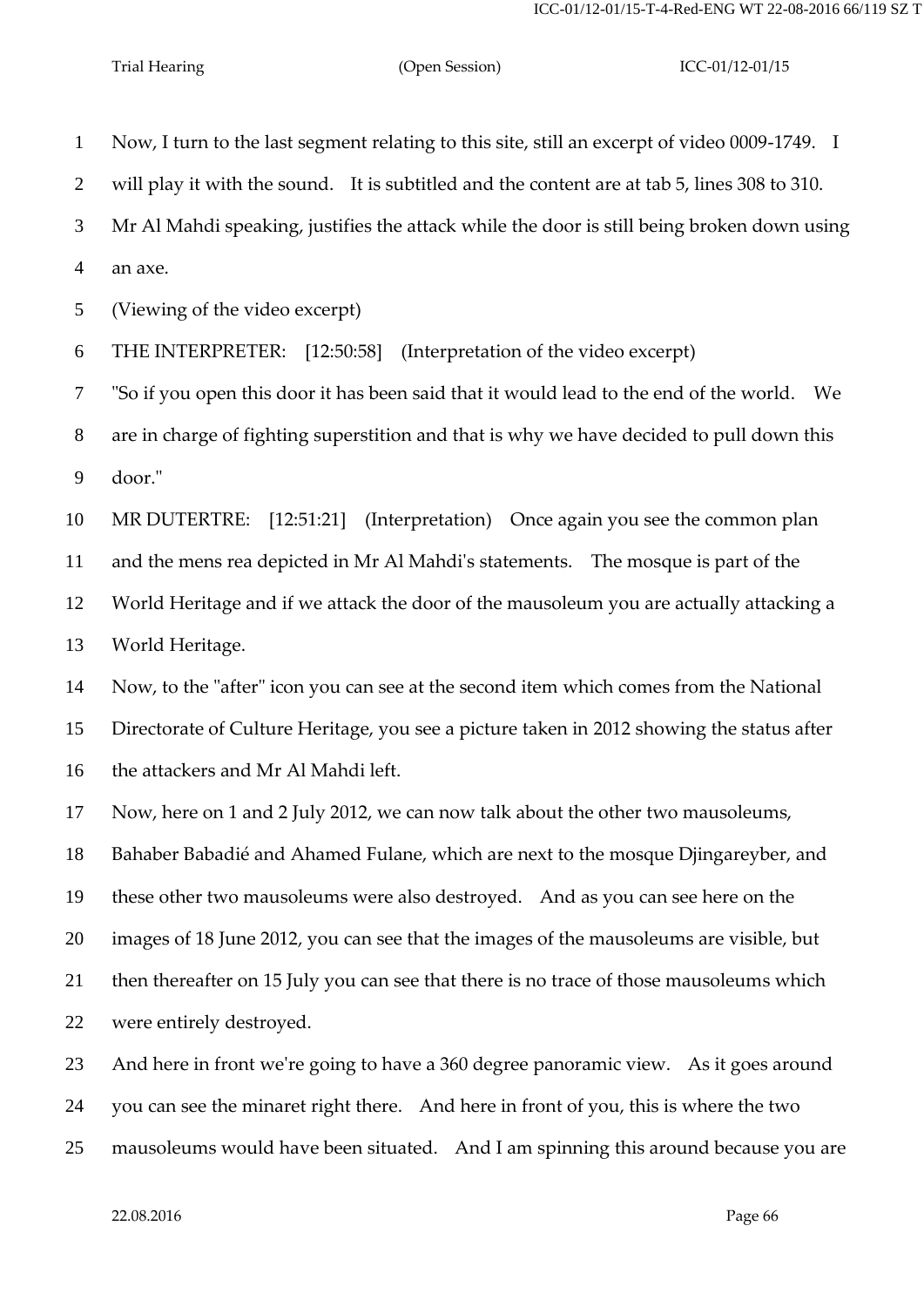- going to notice the armed -- the presence of armed vehicles and armed persons for
- purposes of security as this filming was being undertaken.
- (Viewing of the video excerpt)
- MR DUTERTRE: [12:53:41] (Interpretation) (Redacted)

(Redacted)

(Redacted). As you can see, a strong

 military presence. And it may be said that without these people or these troops it would not have been possible for our experts to have access to this area, which is rather difficult

to access. Now, let us move back to the very beginning of the video where you can now

again see where the mausoleums were situated.

Now, on the "before" icon, let me click on the second image which shows you what the

two mausoleums looked like. These were very popular sites visited by the inhabitants.

And these mausoleums had been restored or refurbished by the Aga Khan Foundation

between 2008 and 2010 reflecting the interest that the mausoleums had generated over the

years.

Now, if I click on the "during" mausoleum, we have five items here showing the accused

person at several times being involved in the destruction of the mausoleums.

Now, if I take the first video, an excerpt of video 0025-0010, we are looking at a report for

an Arabic network which I have already referred to at tab 16 of your binder. Here you

can see Mr Al Mahdi in the middle of the screen destroying the mausoleum. And the

images will show that this activity took place at different times. And I'll be playing it

without the sound to avoid any comments from the journalists.

(Viewing of the video excerpt)

MR DUTERTRE: [12:57:04] (Interpretation) Now, Mr President, your Honours, let me

go back quickly to three parts of this video. At timestamp 05 you see Mr Al Mahdi, this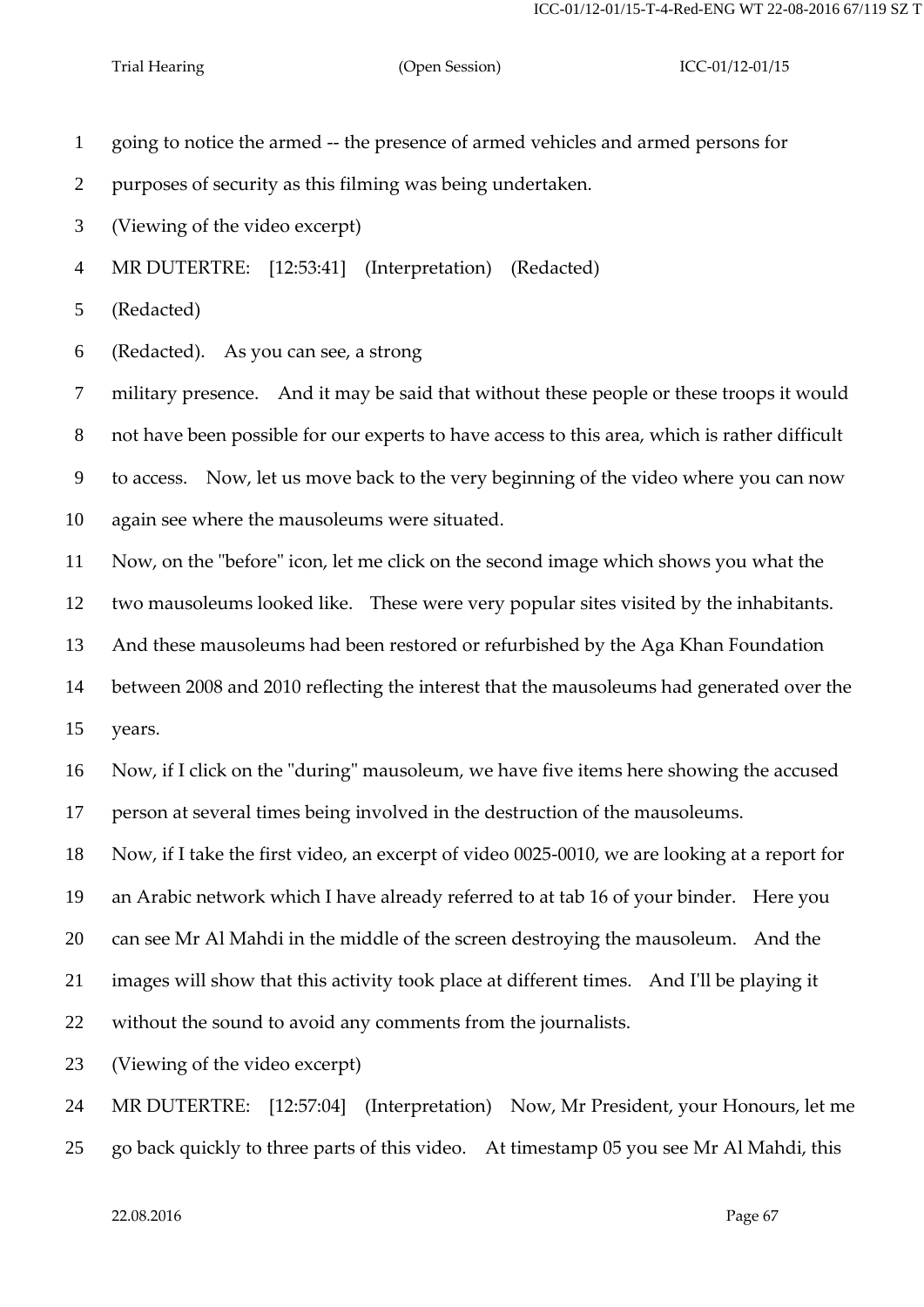is an agreed fact, timestamp 19 seconds you see Mr Al Mahdi from the back, on top of the mausoleum destroying it with a pickaxe. Then we go to timestamp second 41 where you see at the top of the mausoleum, sitting and using his phone, we can see Mr Al Mahdi from in front. And this is Al Mahdi, it's an agreed fact, an unchallenged fact. Now, let us look at the second excerpt from video 0017-0027, tab 19, it is an excerpt from journeyman.tv programme, from a journeyman.tv programme, where you can see the accused person on top of the mausoleum with his pickaxe. And I'm going to play that video without any comments from the journalists. It's a very brief, a very short video. (Viewing of the video excerpt) MR DUTERTRE: [12:58:39] (Interpretation) At timestamp second 00, you see at the top Mr Al Mahdi with his pickaxe and that is an agreed fact. Third excerpt, video 0025-0174, tab 20, it is drawn from a documentary in the Arabic language where you can see the accused once again on top of the mausoleum using his phone. And here you can see that he is here and his Kalashnikov is leaning on the wall at the top of the picture to the left. I will now play the video. (Viewing of the video excerpt) MR DUTERTRE: [12:59:34] (Interpretation) Mr President, your Honours, I will now play the last video for this site and for the entire presentation on which you can see Mr Al Mahdi clearly at the beginning of an interview which we do not have, but he is clearly identified here at the site of the mausoleum that was destroyed. This is an excerpt from video 0009-0149, at tab 5 of your binder. You can see Mr Al Mahdi's face. And I'm going to play the video without sound in order to avoid any comments from the journalists. (Viewing of the video excerpt)

MR DUTERTRE: [13:00:33] It was very brief, very short.

 $22.08.2016$  Page 68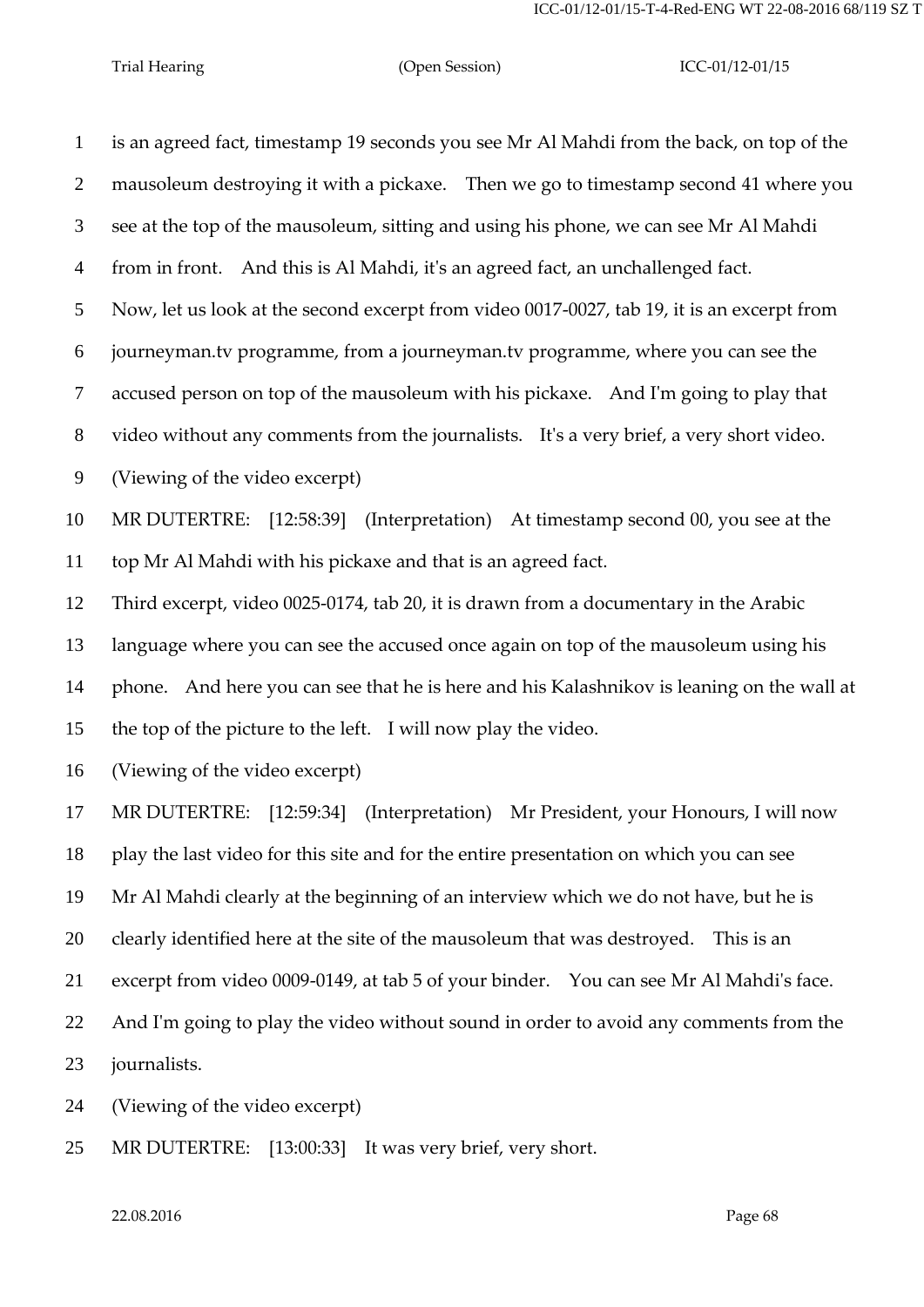What you must realise, your Honours, in conclusion, that we have these videos and we can see these people committing their crimes, crimes that come under the jurisdiction of this Court. We see that the crimes were organised, premeditated, followed a common plan. We've heard what the people said. We have identified some of the co-perpetrators, and it's quite clear that the accused played a central role at each one of these events.

 This is why we have prepared this interactive platform presentation for you and you have seen what occurred at each and every one of these locations.

I thank you for your attention, your Honours. And we intend to table the presentation

itself and do this by way of a filing. It will be distributed in the afternoon to the parties

as a courtesy and, of course, to the Chamber.

I will now give the floor to my colleague, Sarah, who will be giving a presentation in

closed session in order to protect the identity of witnesses. It will just take us a few

moments to switch places and prepare for the next presentation. I thank you.

PRESIDING JUDGE PANGALANGAN: [13:02:06] You're most welcome, Mr Dutertre.

I take it we will now ask the court officer to go into closed session.

Let me just clarify from counsel. Mr Dutertre, is it closed or private session?

MR DUTERTRE: [13:02:35] Closed session. (Interpretation) No one should know

what is being said in this courtroom other than those who are now present so as to

preserve the -- or protect, rather, the identity if possible --

THE COURT OFFICER: [13:02:50] Private session should be sufficient then. The

courtroom will remain open, but nobody outside the courtroom will be able to hear us.

MR DUTERTRE: [13:02:55] (Interpretation) Yes, but if there are things up on the

screen, it might be better to be in closed session.

PRESIDING JUDGE PANGALANGAN: [13:03:05] Okay, court officer, it is closed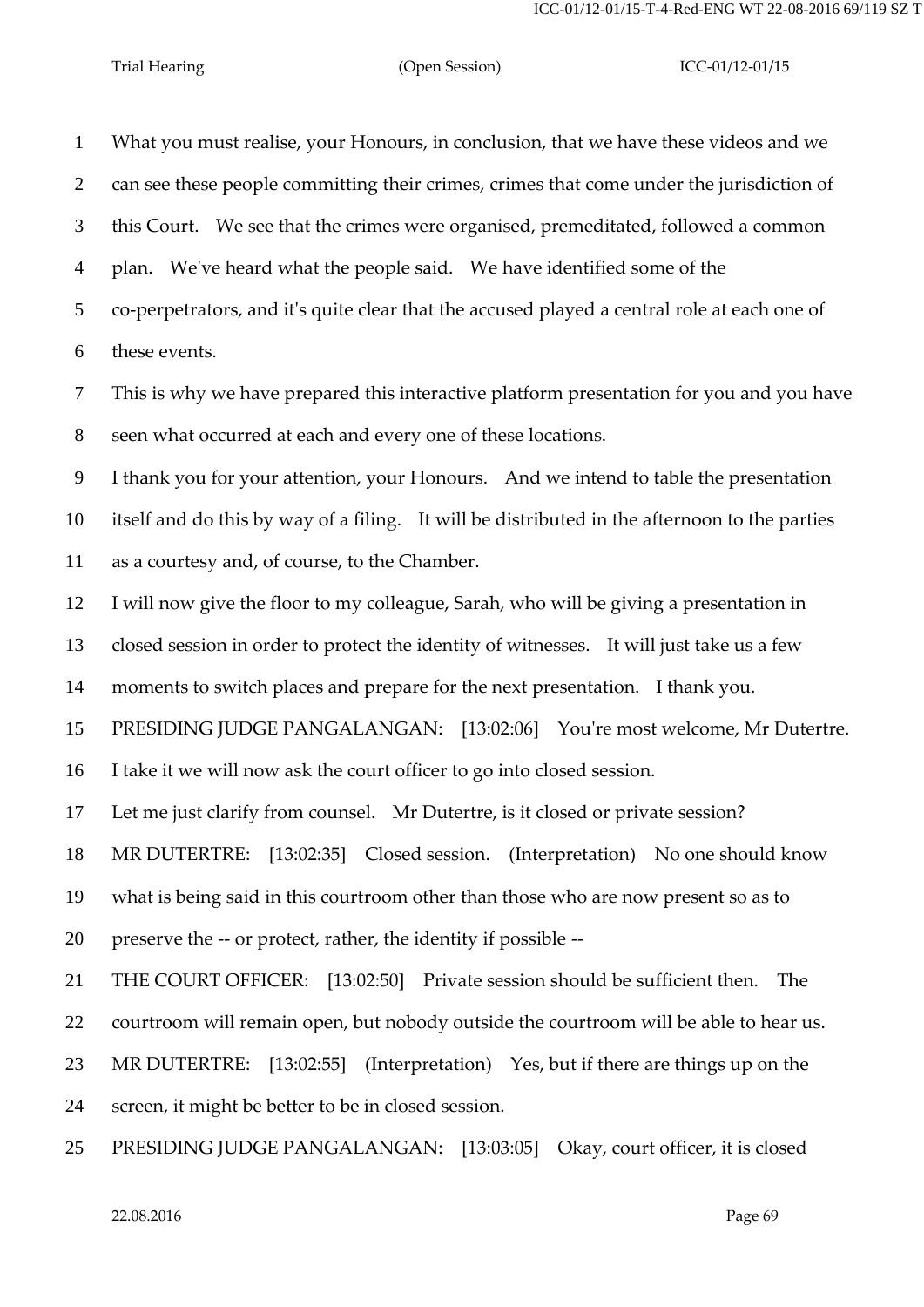- session then.
- (Closed session at 1.03 p.m.)
- (Redacted)
- (Redacted)
- (Redacted)
- (Redacted)
- (Redacted)
- (Redacted)
- (Redacted)
- (Redacted)
- (Redacted)
- (Redacted)
- (Redacted)
- (Redacted)
- (Redacted)
- (Redacted)
- (Redacted)
- (Redacted)
- (Redacted)
- (Redacted)
- (Redacted)
- (Redacted)
- (Redacted)
- (Redacted)
- (Redacted)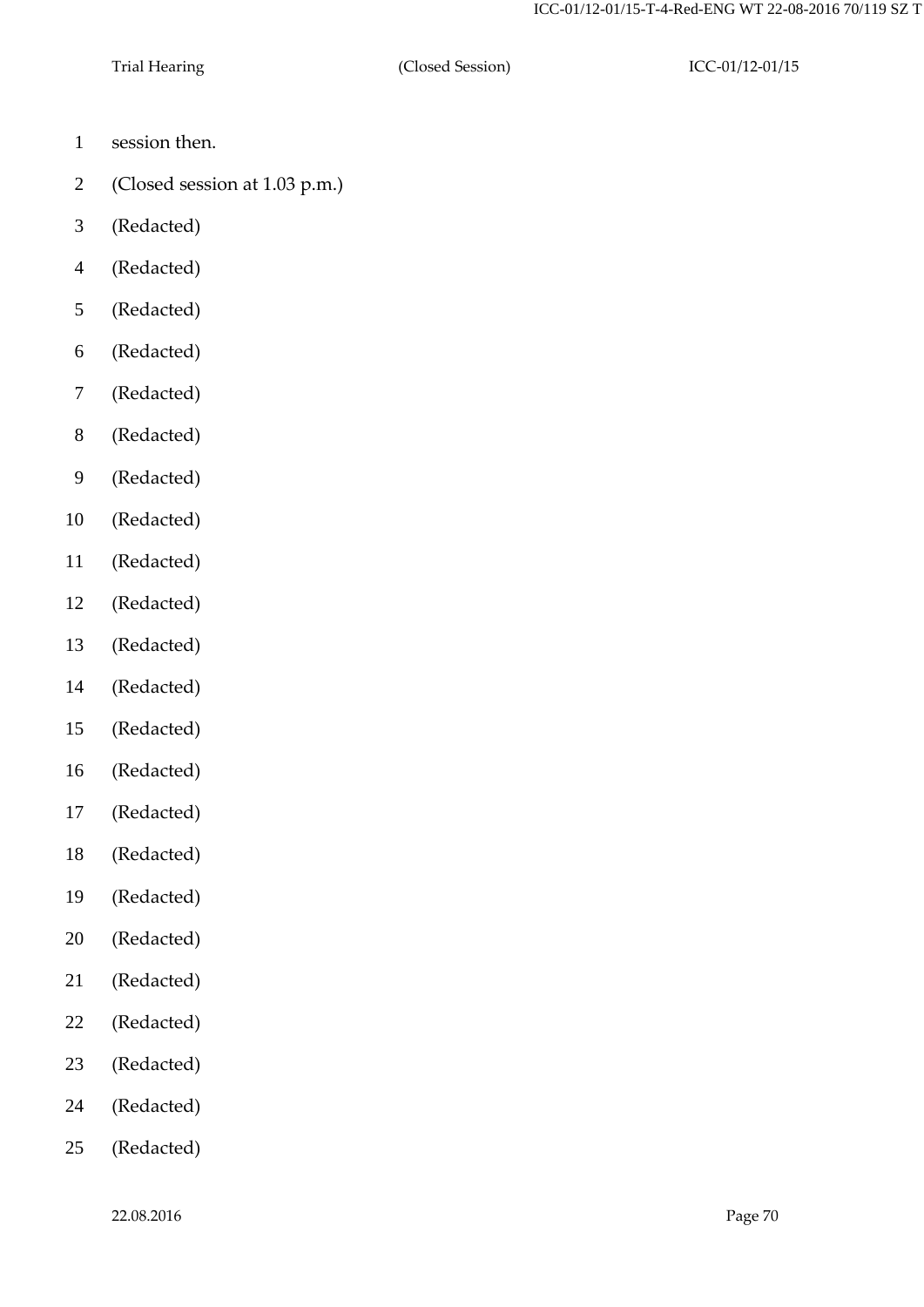- Trial Hearing (Closed Session) ICC-01/12-01/15 Page redacted –Closed session
- 
- 
- 
- 
-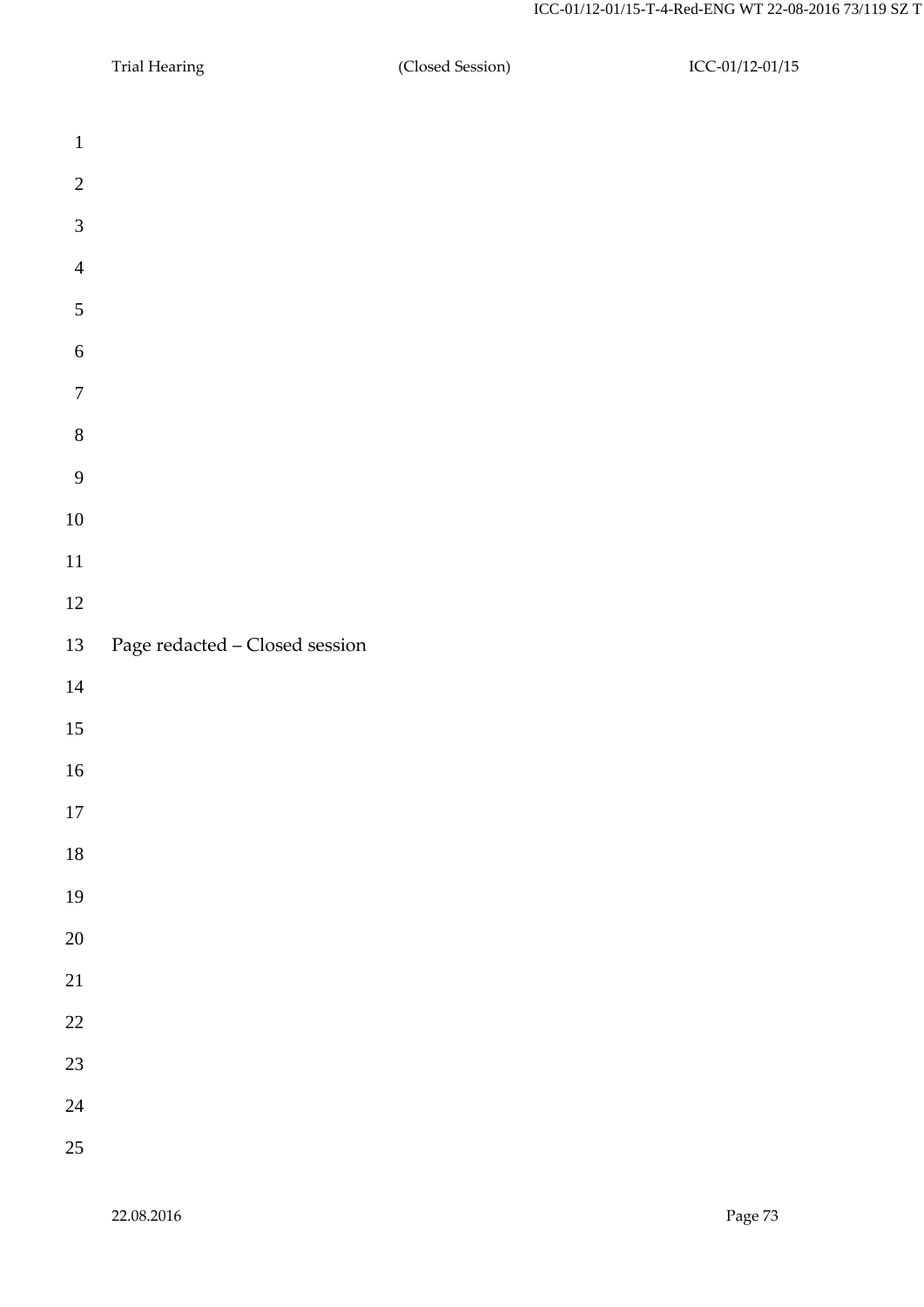- Trial Hearing (Closed Session) ICC-01/12-01/15 Page redacted –Closed session
- 
- 
- 
- 
- 
-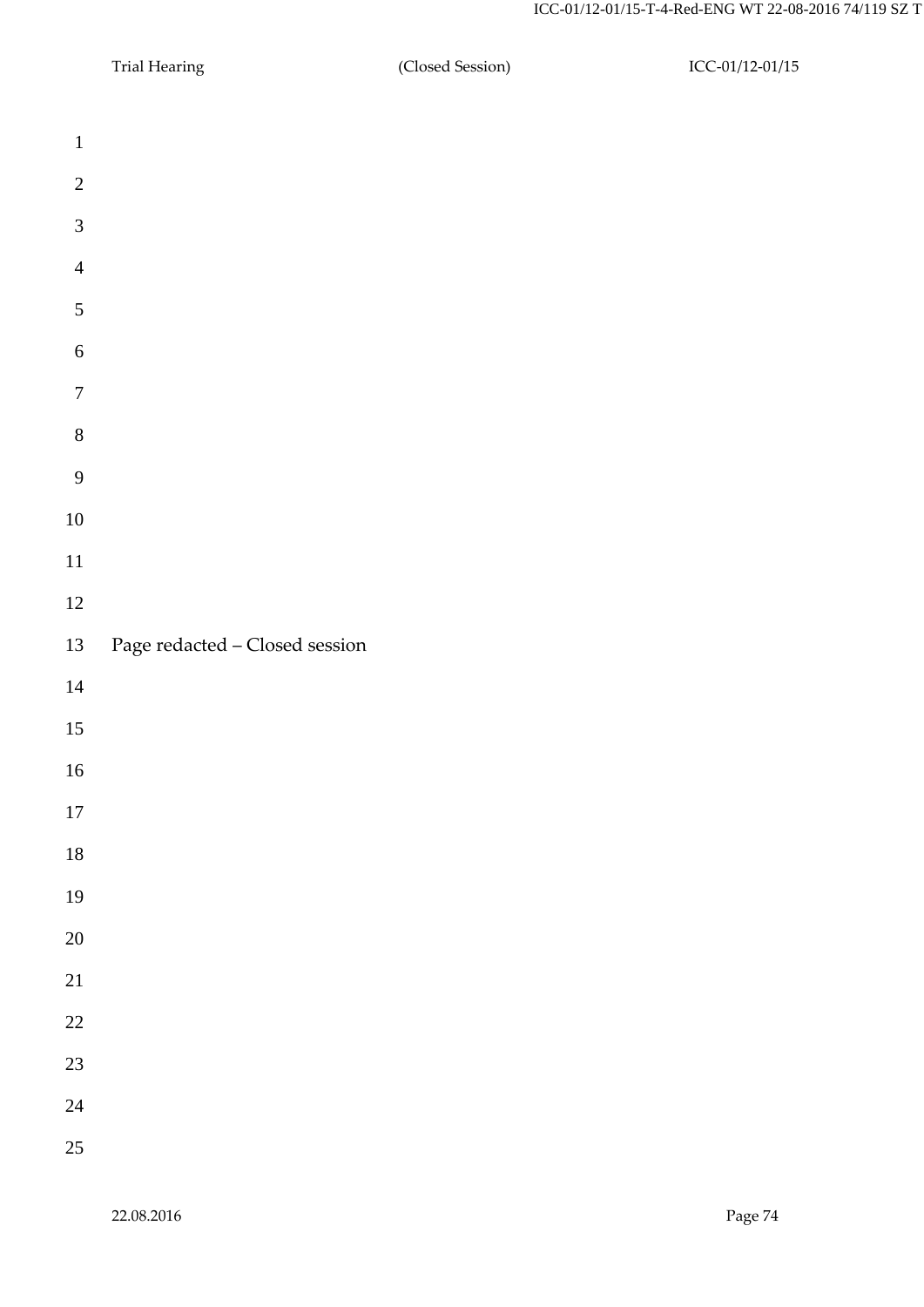- Trial Hearing (Closed Session) ICC-01/12-01/15 Page redacted –Closed session
- 
- 
- 
- 
- 
-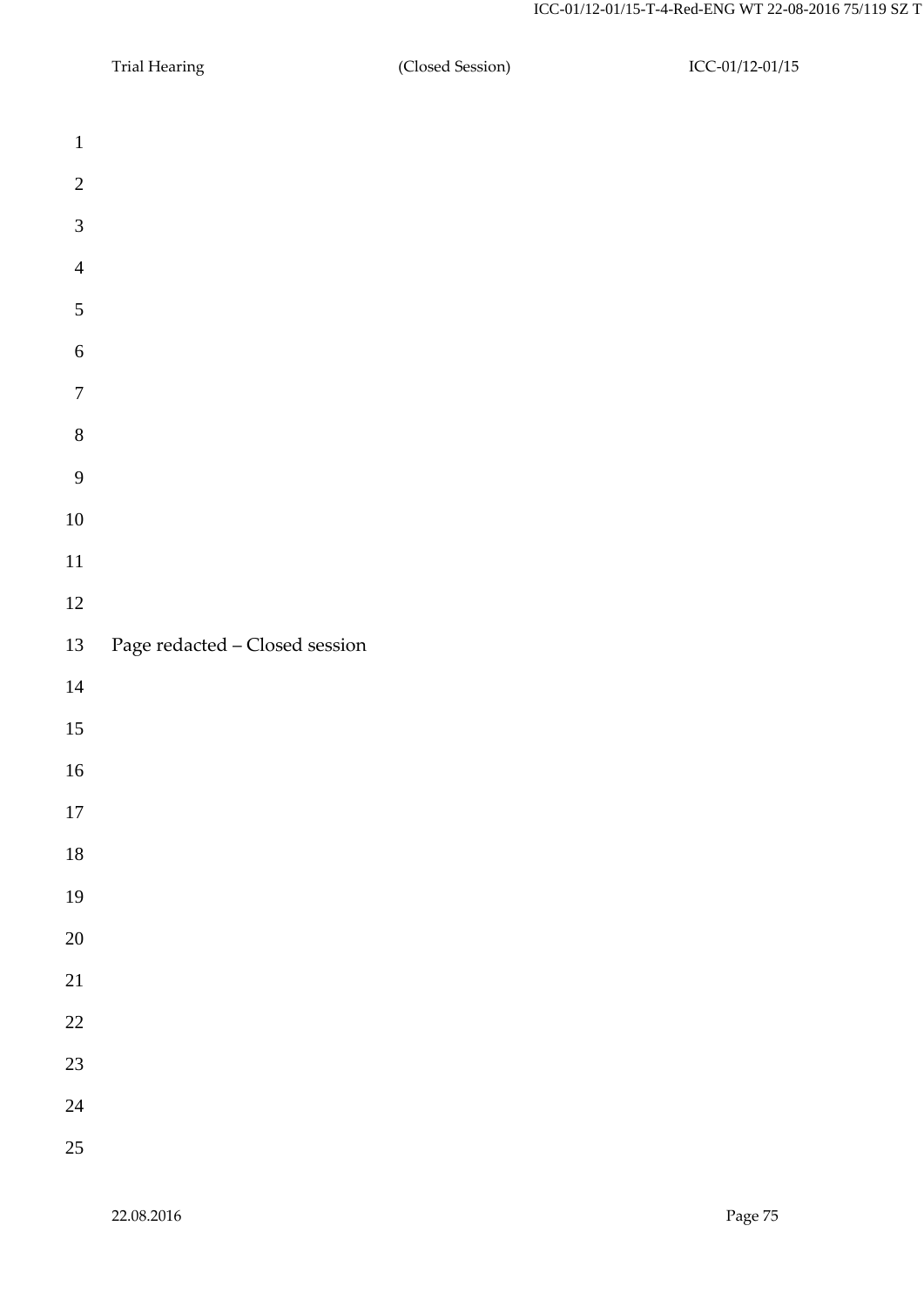- Trial Hearing (Closed Session) ICC-01/12-01/15 Page redacted –Closed session
- 
-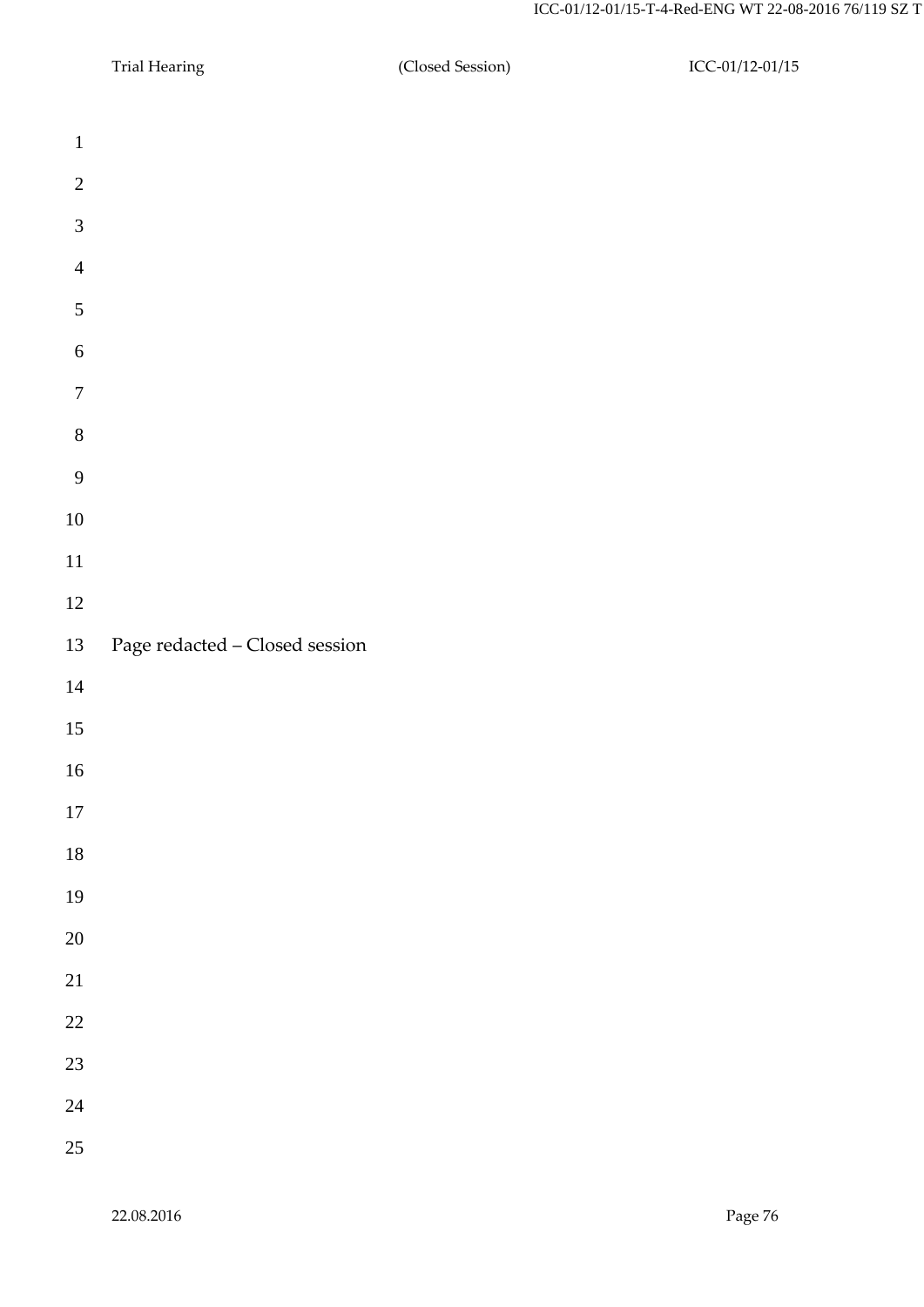- Trial Hearing (Closed Session) ICC-01/12-01/15 Page redacted –Closed session
- 
-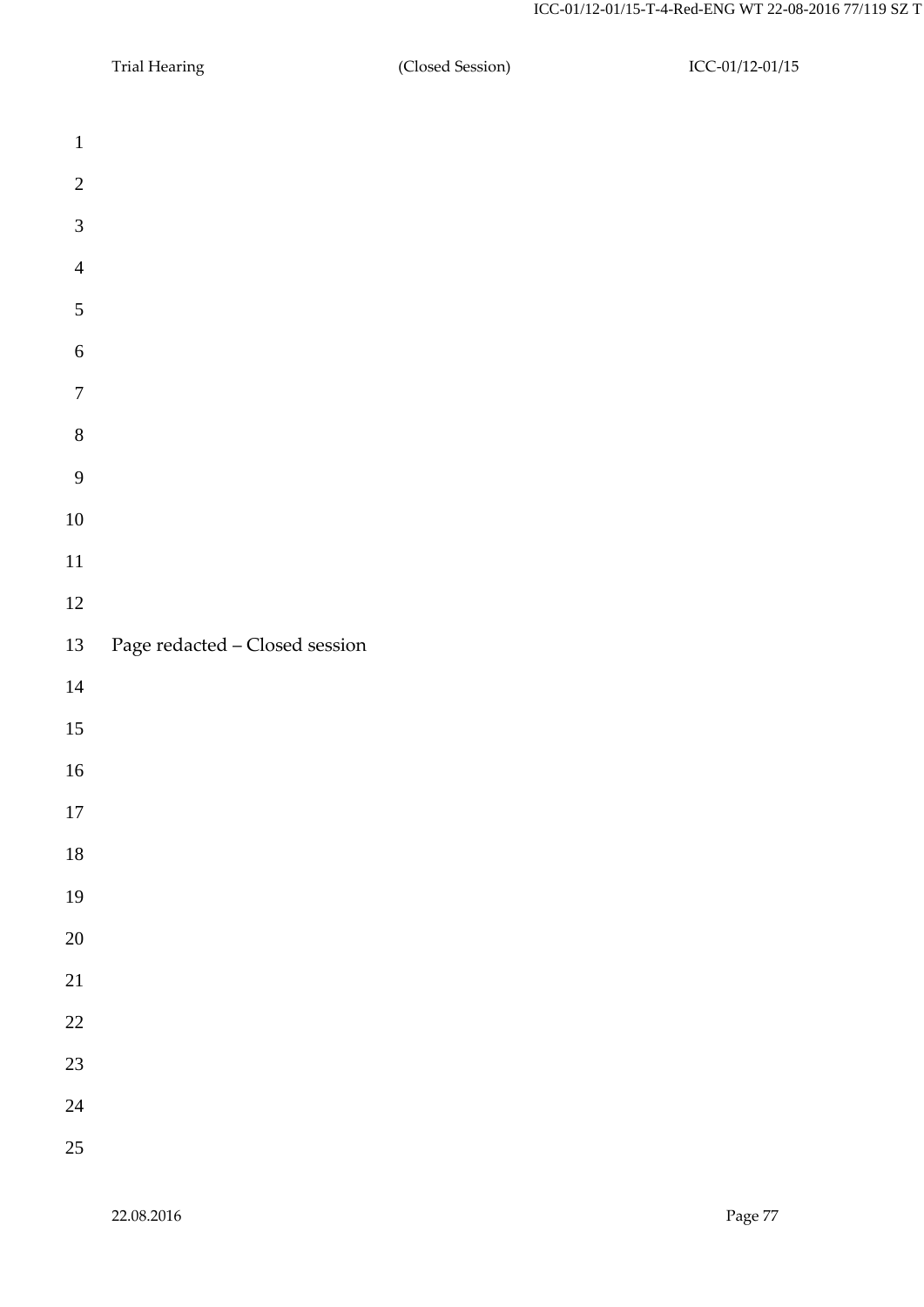- (Redacted)
- (Redacted)
- (Redacted)
- (Redacted)
- (Redacted)
- (Redacted)
- (Redacted)
- (Redacted)
- (Redacted)
- (Redacted)
- (Redacted)
- (Redacted)
- (Redacted)
- (Redacted)
- (Redacted)
- (Redacted)
- (Redacted)
- (Redacted)
- (Redacted)
- (Redacted)
- (Redacted)
- (Open session at 1.31 p.m.)
- PRESIDING JUDGE PANGALANGAN: [13:31:47] Okay.
- THE COURT OFFICER: [13:31:53] We are in open session.
- All rise.

22.08.2016 Page 78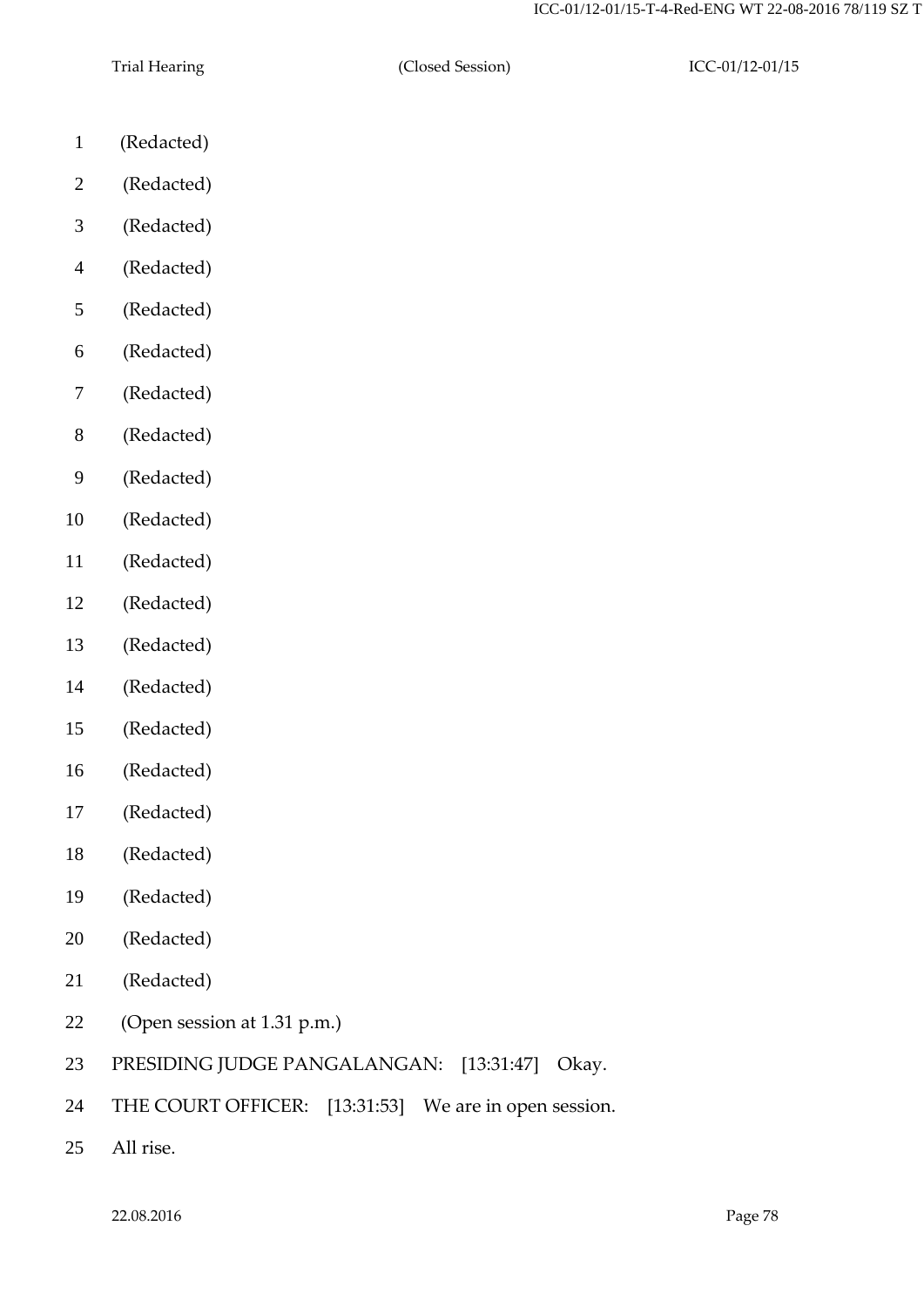- PRESIDING JUDGE PANGALANGAN: [13:31:58] Thank you.
- (Recess taken at 1.31 p.m.)
- (Upon resuming in open session at 3.08 p.m.)
- THE COURT USHER: [15:08:48] All rise.
- Please be seated.
- PRESIDING JUDGE PANGALANGAN: [15:09:03] Welcome back.
- We will now resume with the presentation by the Prosecution. We will resume in closed
- session.
- MS COQUILLAUD: [15:09:20] Yes, that's correct, Mr President.
- PRESIDING JUDGE PANGALANGAN: [15:09:23] Thank you.
- Court officer, please.
- (Closed session at 3.09 p.m.)
- (Redacted)
- (Redacted)
- (Redacted)
- (Redacted)
- (Redacted)
- (Redacted)
- (Redacted)
- (Redacted)
- (Redacted)
- (Redacted)
- (Redacted)
- (Redacted)
- (Redacted)

22.08.2016 Page 79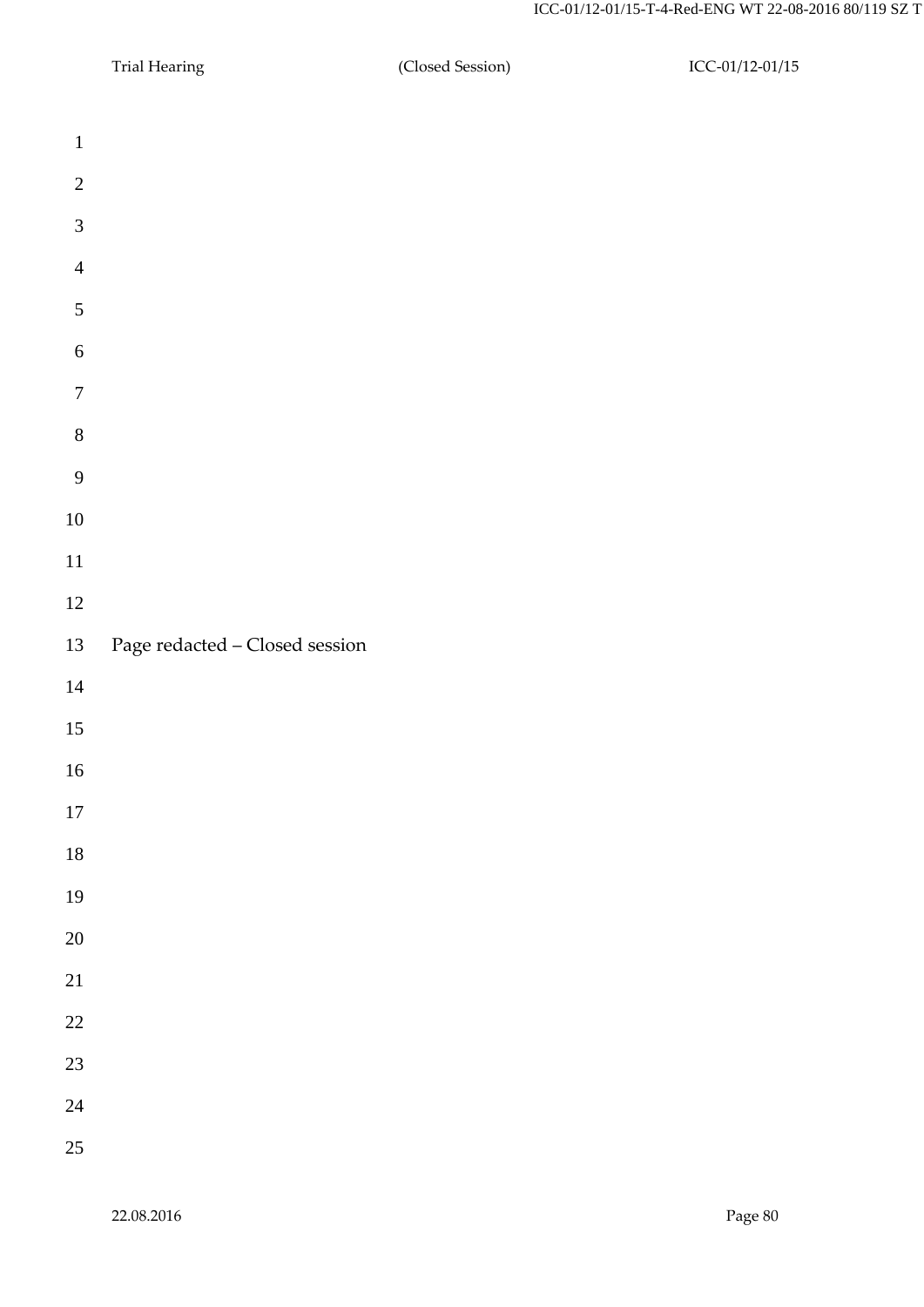- Trial Hearing (Closed Session) ICC-01/12-01/15 Page redacted –Closed session
- 
- 
- 
- 
-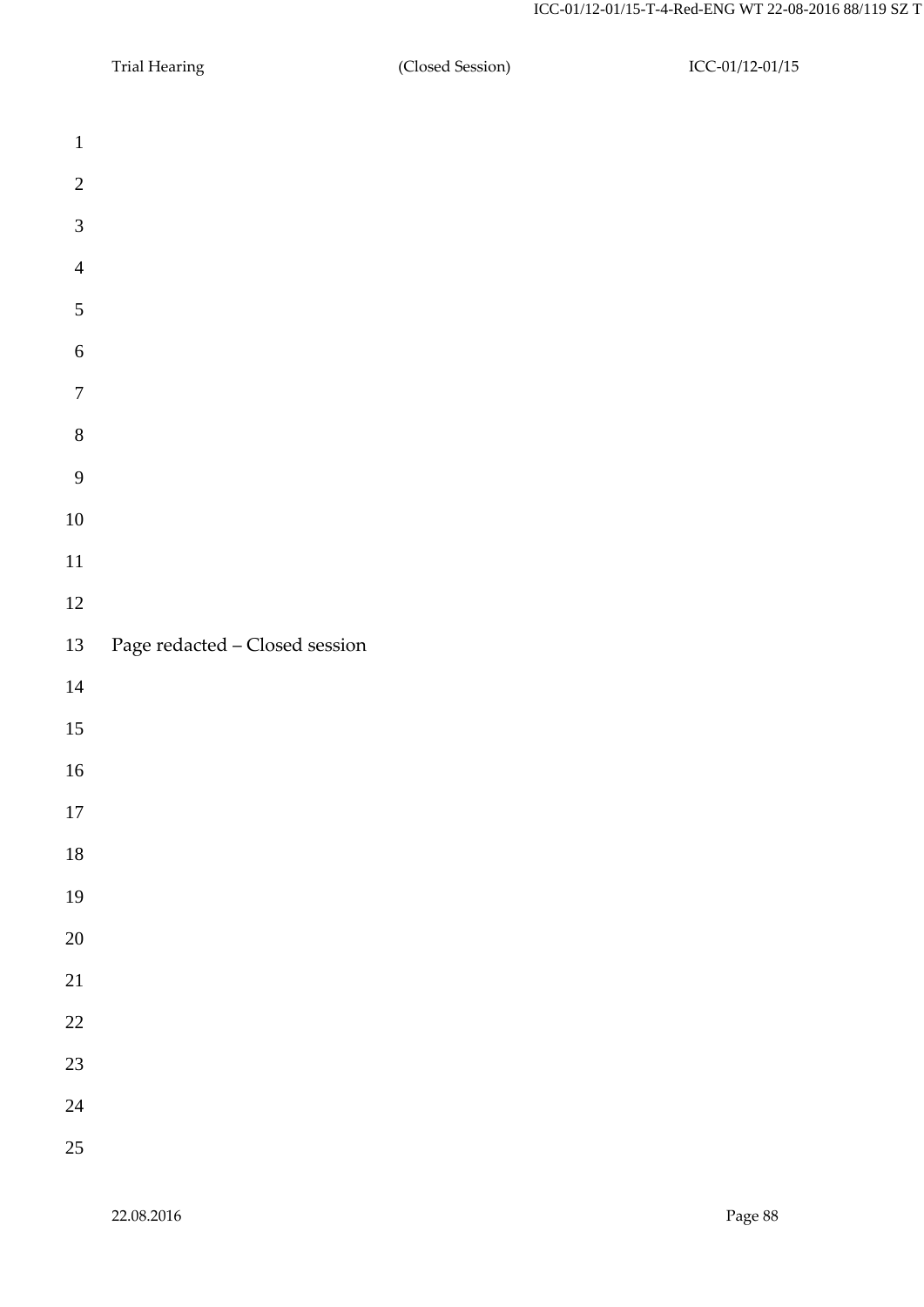- (Redacted)
- (Redacted)
- (Redacted)
- (Redacted)
- (Open session at 3.34 p.m.)
- THE COURT OFFICER: [15:35:28] We are in open session, Mr President.
- PRESIDING JUDGE PANGALANGAN: [15:35:31] Thank you. Thank you so much.
- Shall we now proceed with the first witness.
- MS COQUILLAUD: [15:35:39] Yes, Mr President. If you could give us a few minutes
- to switch seats.
- PRESIDING JUDGE PANGALANGAN: [15:35:43] Yes, of course.
- (Pause in proceedings)
- MR DUTERTRE: [15:36:00] (Interpretation) Your Honour.
- (Trial Chamber confers)
- (The witness enters the courtroom)
- PRESIDING JUDGE PANGALANGAN: [15:37:46] Counsel, I will now start with
- the -- to prepare the witness for his testimony while you're fixing up.
- MR BLACK: [15:37:57] Thank you, your Honour. That would be perfect. Please
- excuse the noise if I'm --
- PRESIDING JUDGE PANGALANGAN: [15:38:01] Yes.
- Mr Witness, good afternoon.
- WITNESS: MLI-OTP-P-0182
- THE WITNESS: [15:38:05] Good afternoon, your Honour.
- PRESIDING JUDGE PANGALANGAN: [15:38:07] On behalf of the Chamber I welcome
- you to the courtroom. You are going to testify before the International Criminal Court,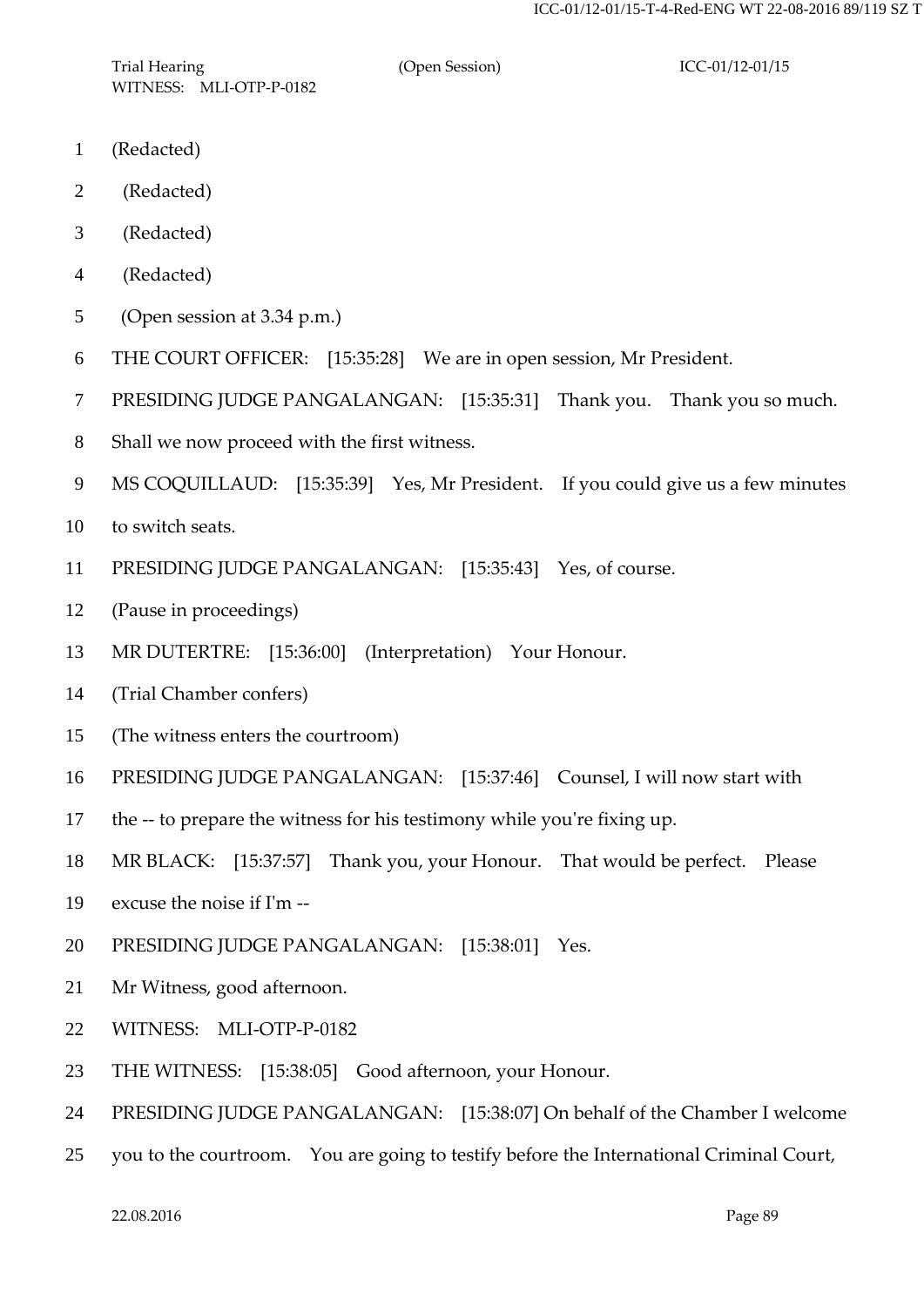- Mr Witness, and there should be a card in front of you with a solemn undertaking to tell
- the truth. I request you to please read out this card.
- THE WITNESS: [15:38:28] I solemnly declare that I will speak the truth, the whole
- truth and nothing but the truth.

PRESIDING JUDGE PANGALANGAN: [15:38:33] Thank you. Thank you,

- Mr Witness.
- I will now explain to you the protective measures that have been put in place for your
- testimony, these measures were granted in decision 133 by this Chamber. The measures
- are the following:

Face distortion has been put in place, meaning that no one outside the courtroom can see

your face during the testimony. There will also be the use of a pseudonym. In

accordance with that we will refer to you only as "Mr Witness" to make sure that the

public does not know your name. When you answer questions that will not give away

who you are or might incriminate you, we will do so in open session. We are right now

in open session, which means that the public can hear what is being said in the courtroom.

When you are asked to describe anything that relates specifically to you or you are asked

to mention facts that might reveal your identity, for example, any locations where you live

or persons close to you, you will do so in private session. When the Court is in private

session there is no broadcast and no one outside the courtroom can hear your answer. If

you're ever unsure if the hearing is in open or private session please do not hesitate to ask.

If ever anything gets said during open session that should have been kept in private

session we will do our best to protect this information. Your testimony will be broadcast

on a delay and we can remove any such remarks from the broadcast which will be heard

by the public and from the public transcripts of the proceedings.

The Chamber recognizes that your well-being is important during the course of this trial.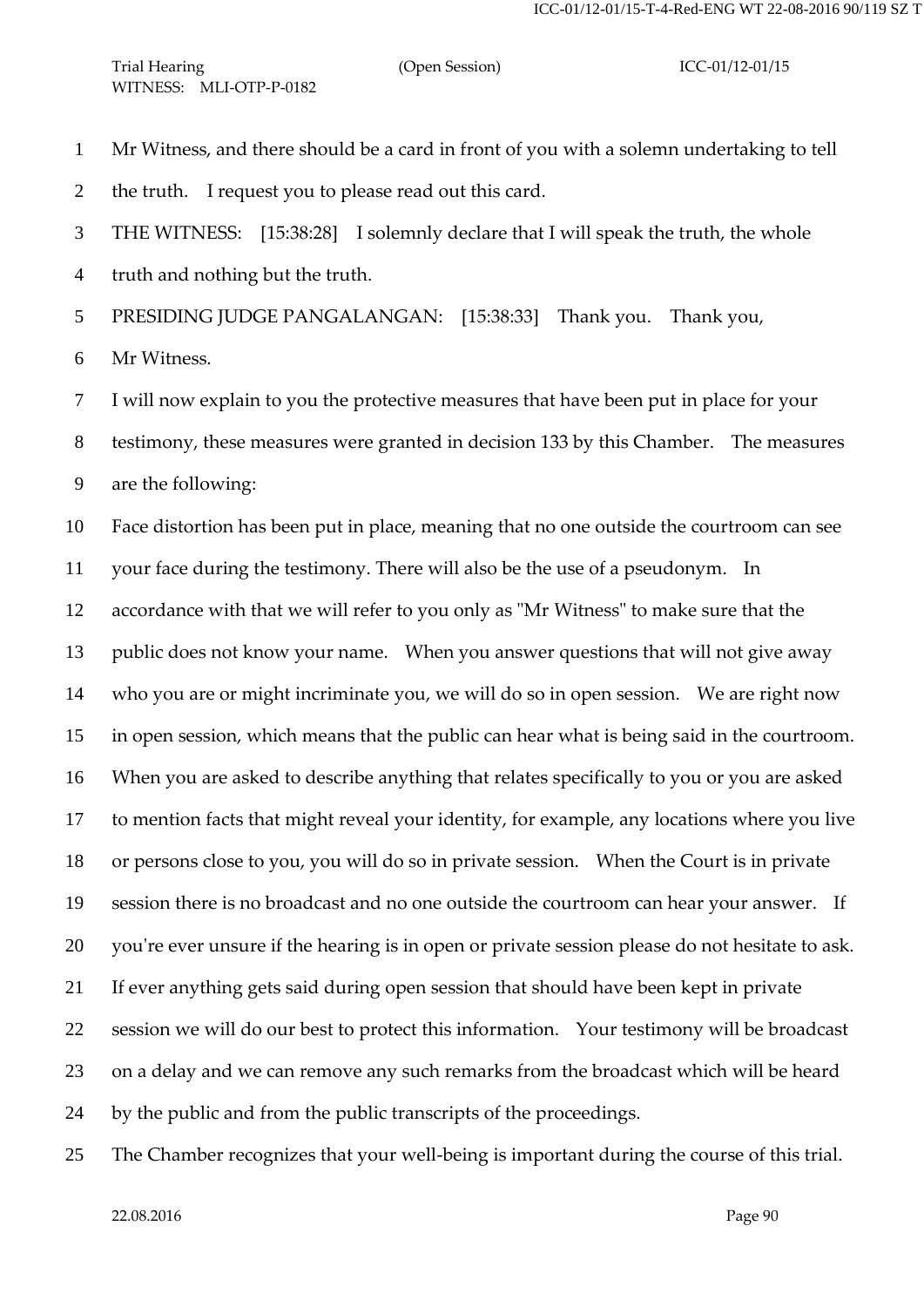- If at any point you feel that you would like a brief break from giving your testimony or in case you do not -- in case you feel unwell, do not hesitate to let us know. I now turn, Mr Witness, to a few practical matters in the giving of your testimony. Everything we say here in the courtroom is written down, interpreted into English and French. It is therefore important to speak clearly and to speak at a moderate or rather slow pace. We want to make sure that your words can be well understood by the interpreters and then by the rest of us. Please speak into the microphone and only start speaking when the person asking you the question has finished. To allow for the interpretation everyone has to wait a few seconds before starting to speak, so I recommend to you when the lawyer has asked his or her question please count in your head to three and only then give your answer. If you have any questions yourself raise your hand so the Court can know that you wish to say something. We will then give you the opportunity to ask that question. I take it, Mr Witness, that you understood all of these? Thank you. Counsel may now proceed with the testimony. MR BLACK: [15:41:55] Thank you very much, your Honour. QUESTIONED BY MR BLACK: Q. Witness, good afternoon. A. Good afternoon. Q. I was going to start with a few routine reminders, but the Presiding Judge has covered most of what I meant to say, so let me just emphasise the point that we need to speak slowly and try to pause between our questions and answers. Also, if any of my questions are unclear or you'd like clarification please just say so, I'd be happy to rephrase them.
- MR BLACK: [15:42:33] Your Honour, could we please go into closed session for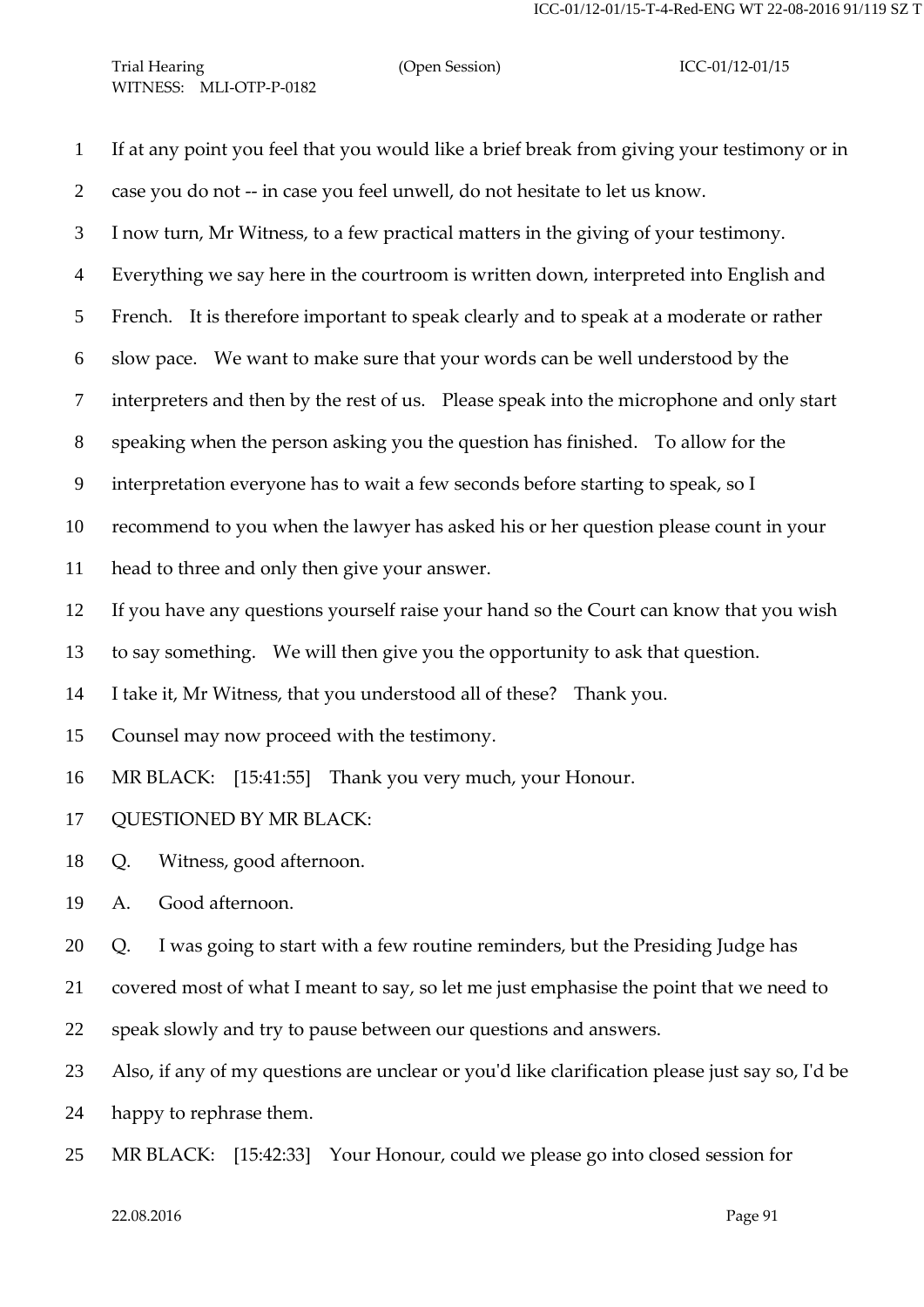- approximately 10 minutes? I would like to cover the witness's CV, which obviously
- might identify him, and one other short topic before we come back.
- PRESIDING JUDGE PANGALANGAN: [15:42:45] Let me ask counsel, this is private
- session or closed session?
- MR BLACK: [15:42:49] Your Honour, I would somewhat prefer closed session.
- PRESIDING JUDGE PANGALANGAN: [15:42:52] And just for 10 minutes?
- MR BLACK: [15:42:54] Yes.
- PRESIDING JUDGE PANGALANGAN: [15:42:55] Okay.
- JUDGE SCHMITT: [15:42:58] Could you please elaborate why?

MR BLACK: [15:43:01] Your Honour, it's a minor thing. As I understand it, the only

difference between closed and private session is just closing the curtains, so it doesn't take

much more time, and it's a question of whether they can read our lips in the places that we

talk about. I'm in your hands, your Honour, but I think closed session is the more

conservative choice and not much more costly in terms of time.

JUDGE SCHMITT: [15:43:26] But we are aware of the fact that this would mean that you

would normally have to go into closed session and not into private session, if this lip

reading would really be an argument. But of course if you think it might be appropriate,

yes, but --

(Trial Chamber confers)

MR BLACK: [15:43:47] Thank you, your Honour, and I would say that I've structured

my questions so that this could be the only closed session and everything else will be in

public session.

PRESIDING JUDGE PANGALANGAN: [15:43:56] The Court grants the request,

Counsel, for the request to go into closed session for approximately 10 minutes.

Court officer.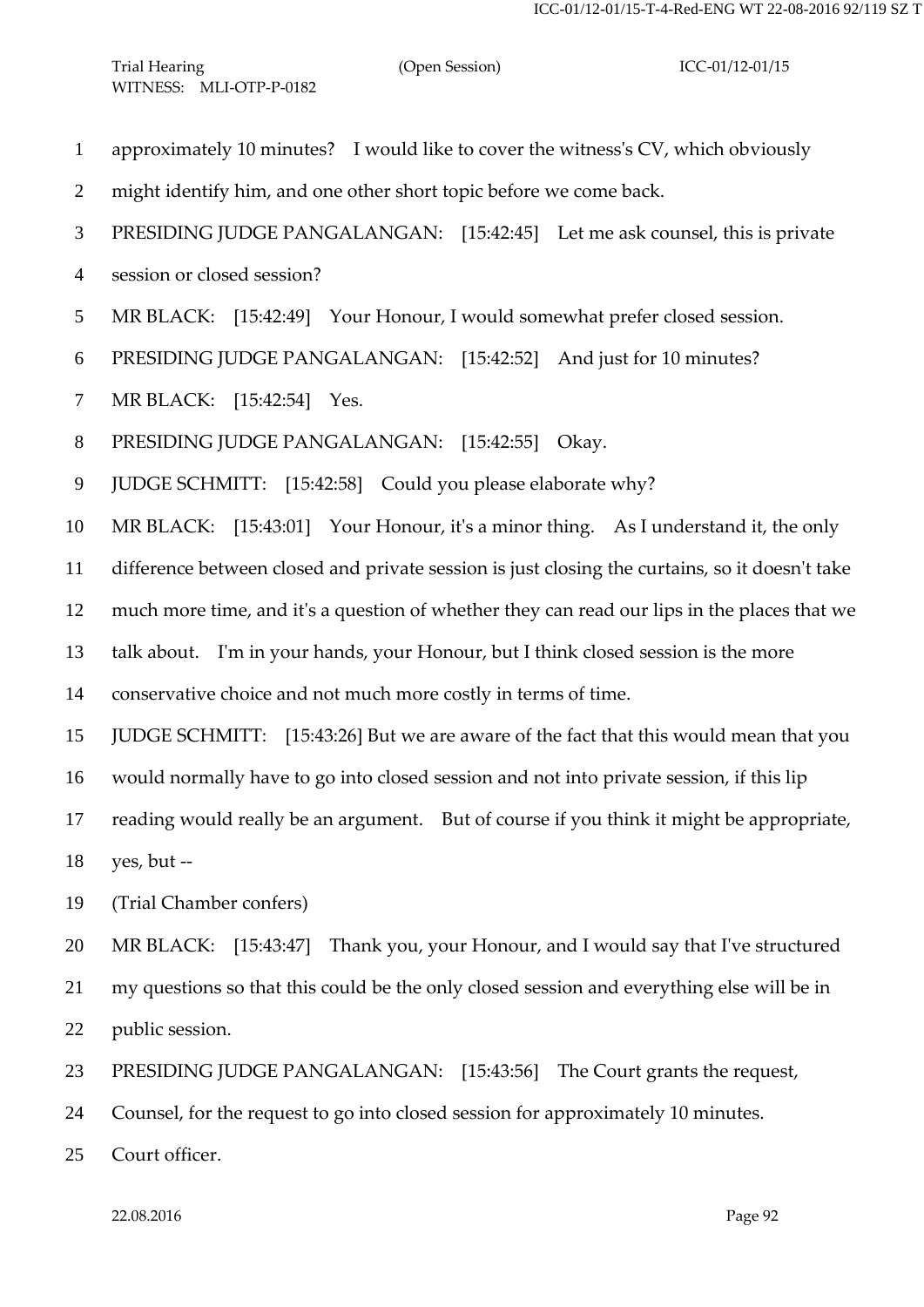- (Closed session at 3.44 p.m.)
- (Redacted)
- (Redacted)
- (Redacted)
- (Redacted)
- (Redacted)
- (Redacted)
- (Redacted)
- (Redacted)
- (Redacted)
- (Redacted)
- (Redacted)
- (Redacted)
- (Redacted)
- (Redacted)
- (Redacted)
- (Redacted)
- (Redacted)
- (Redacted)
- (Redacted)
- (Redacted)
- (Redacted)
- (Redacted)
- (Redacted)
- (Redacted)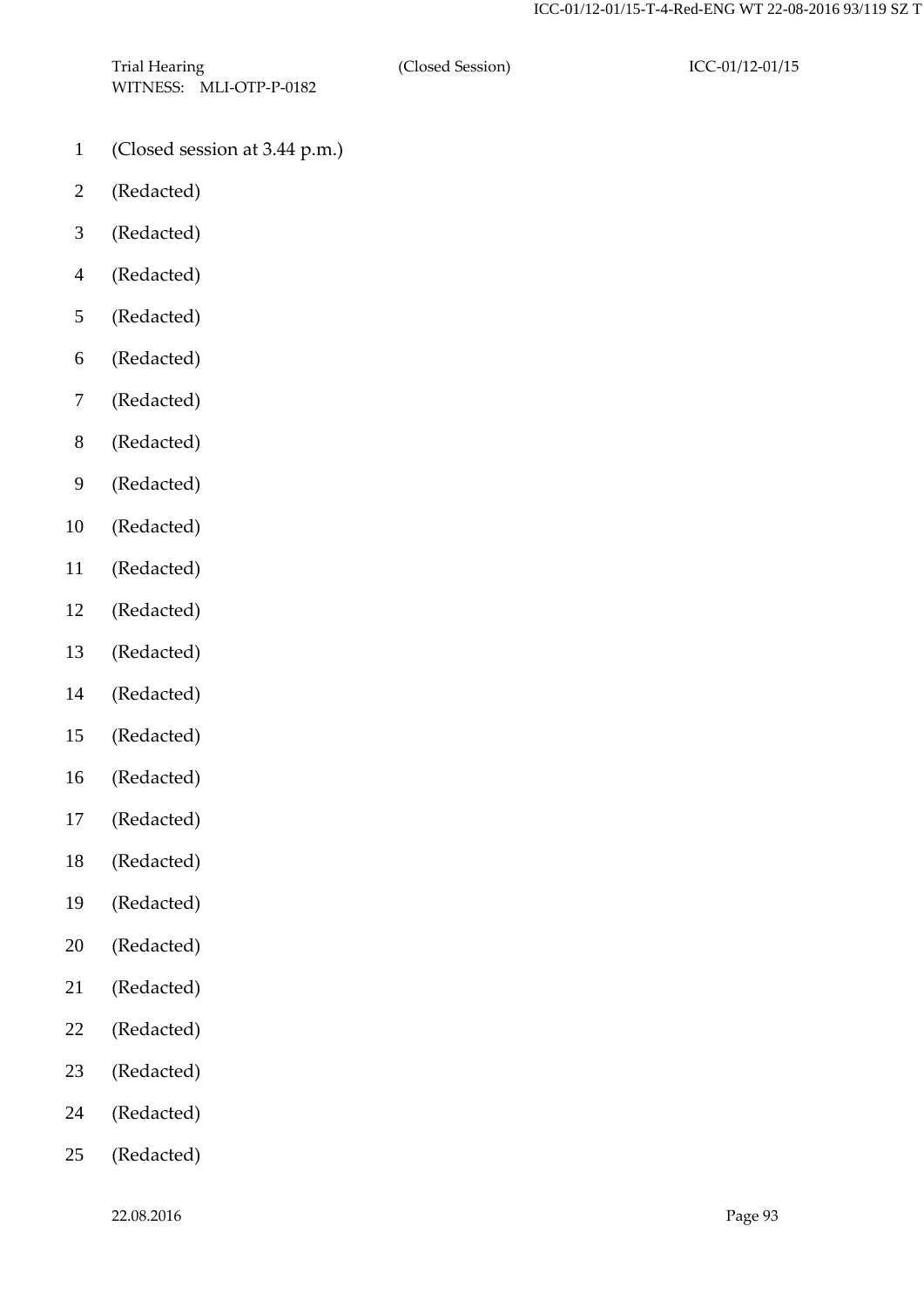| Trial Hearing           | (Closed Session) | ICC-01/12-01/15 |
|-------------------------|------------------|-----------------|
| WITNESS: MLI-OTP-P-0182 |                  |                 |

| $\mathbf{1}$     |                                |
|------------------|--------------------------------|
| $\overline{c}$   |                                |
| 3                |                                |
| $\overline{4}$   |                                |
| 5                |                                |
| 6                |                                |
| $\boldsymbol{7}$ |                                |
| 8                |                                |
| 9                |                                |
| 10               |                                |
| 11               |                                |
| 12               |                                |
| 13               | Page redacted - Closed session |
|                  |                                |
| 14               |                                |
| 15               |                                |
| 16               |                                |
| 17               |                                |
| $18\,$           |                                |
| 19               |                                |
| <b>20</b>        |                                |
| 21               |                                |
| 22               |                                |
| 23               |                                |
| 24               |                                |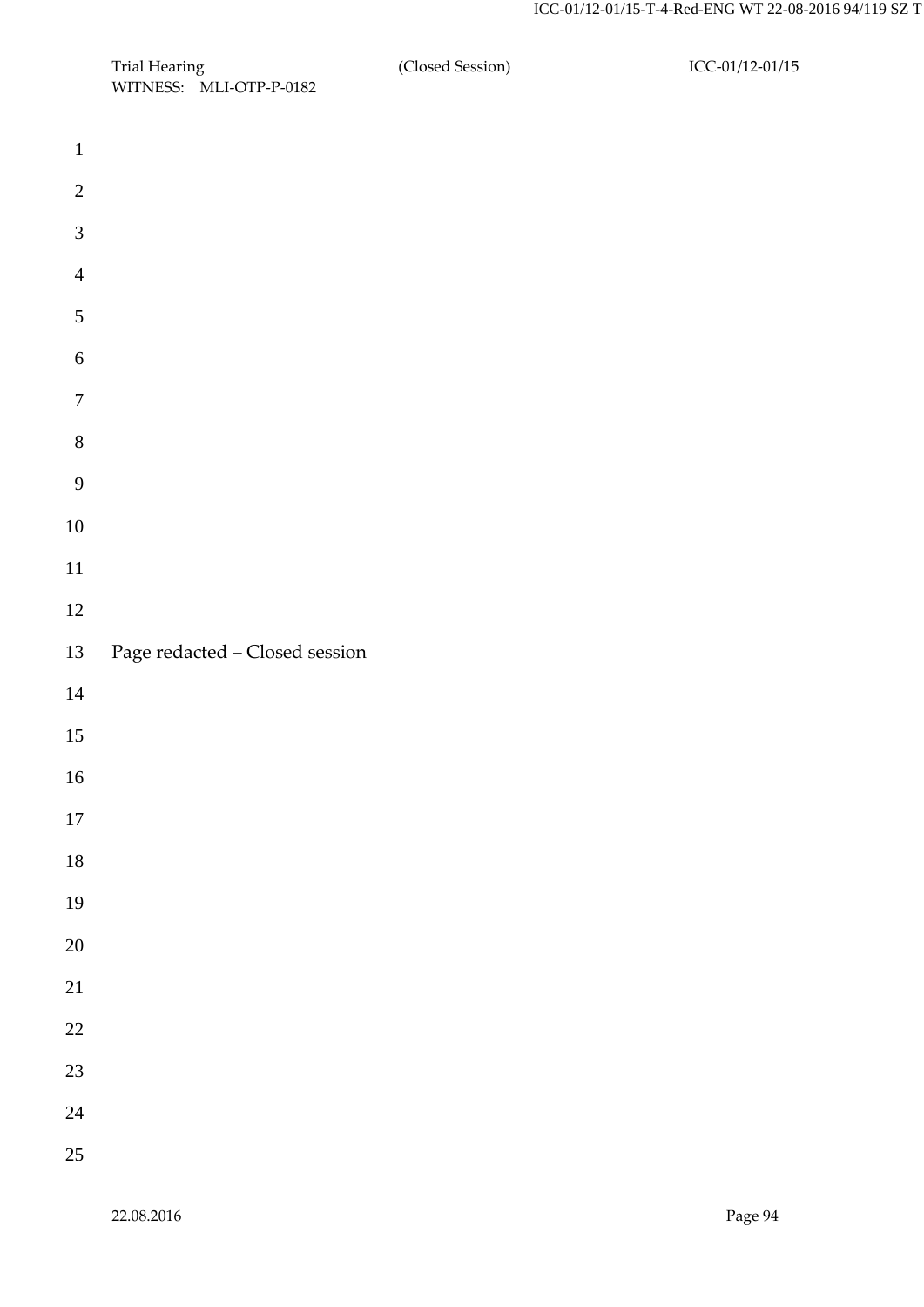| Trial Hearing           | (Closed Session) | ICC-01/12-01/15 |
|-------------------------|------------------|-----------------|
| WITNESS: MLI-OTP-P-0182 |                  |                 |

| $\mathbf{1}$     |                                |
|------------------|--------------------------------|
| $\overline{c}$   |                                |
| 3                |                                |
| $\overline{4}$   |                                |
| 5                |                                |
| 6                |                                |
| $\boldsymbol{7}$ |                                |
| $\,8$            |                                |
| 9                |                                |
| $10\,$           |                                |
| 11               |                                |
| 12               |                                |
| 13               | Page redacted - Closed session |
| 14               |                                |
| 15               |                                |
| 16               |                                |
| $17\,$           |                                |
| 18               |                                |
| 19               |                                |
| <b>20</b>        |                                |
| 21               |                                |
| 22               |                                |
| 23               |                                |
| 24               |                                |
| 25               |                                |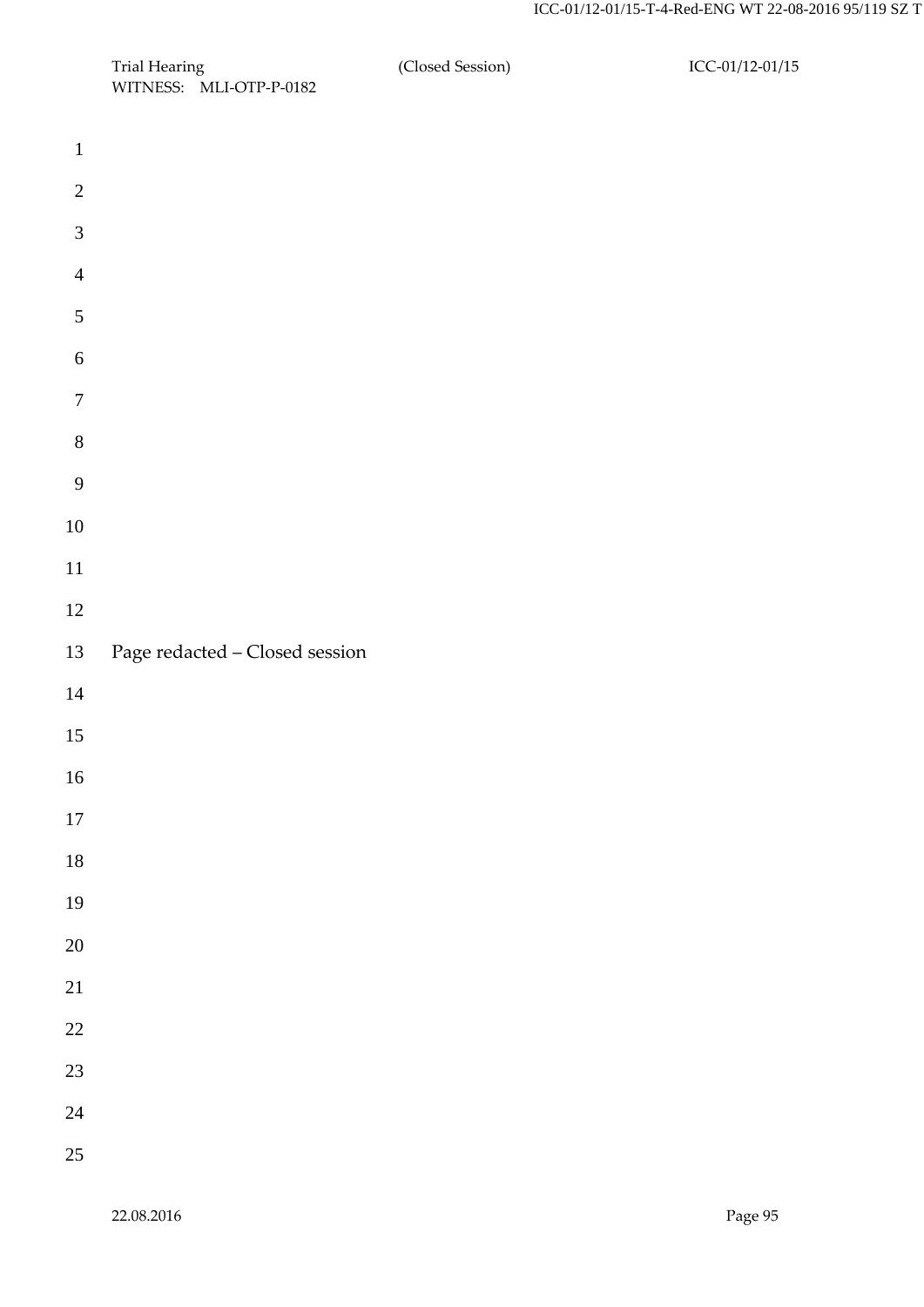| Trial Hearing           | (Closed Session) | ICC-01/12-01/15 |
|-------------------------|------------------|-----------------|
| WITNESS: MLI-OTP-P-0182 |                  |                 |

| $\mathbf{1}$   |                                |
|----------------|--------------------------------|
| $\overline{c}$ |                                |
| $\overline{3}$ |                                |
| $\overline{4}$ |                                |
| 5              |                                |
| 6              |                                |
| $\overline{7}$ |                                |
| 8              |                                |
| 9              |                                |
| 10             |                                |
| 11             |                                |
| 12             |                                |
| 13             | Page redacted - Closed session |
| 14             |                                |
| 15             |                                |
| 16             |                                |
| $17\,$         |                                |
| 18             |                                |
| 19             |                                |
| 20             |                                |
| 21             |                                |
| 22             |                                |
| 23             |                                |
| 24             |                                |
| 25             |                                |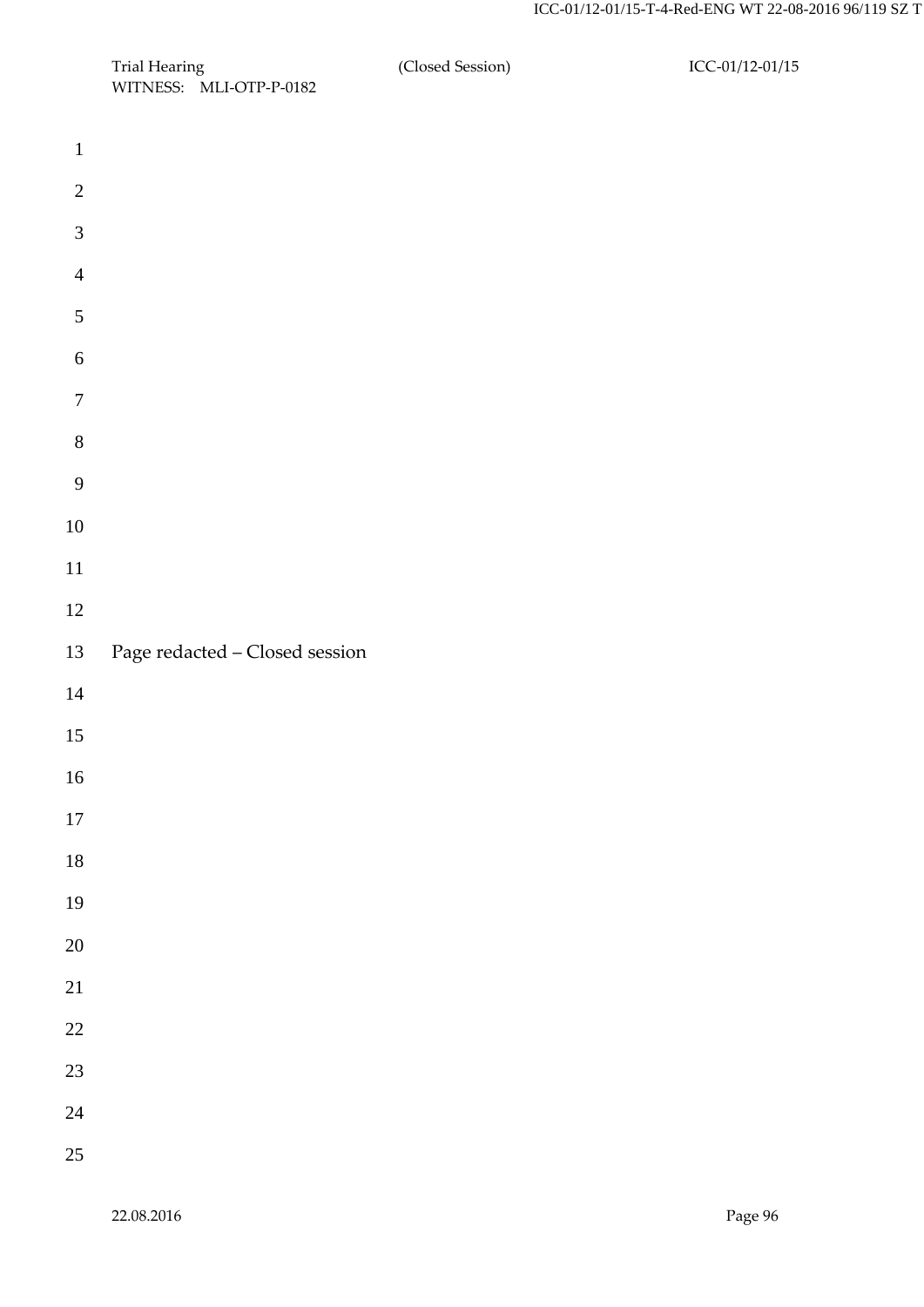| Trial Hearing           | (Closed Session) | ICC-01/12-01/15 |
|-------------------------|------------------|-----------------|
| WITNESS: MLI-OTP-P-0182 |                  |                 |

| $\mathbf{1}$     |                                |
|------------------|--------------------------------|
| $\overline{c}$   |                                |
| $\mathfrak{Z}$   |                                |
| $\overline{4}$   |                                |
| 5                |                                |
| 6                |                                |
| $\boldsymbol{7}$ |                                |
| 8                |                                |
| 9                |                                |
| 10               |                                |
| 11               |                                |
| 12               |                                |
| 13               | Page redacted - Closed session |
|                  |                                |
| 14               |                                |
| 15               |                                |
| 16               |                                |
| 17               |                                |
| $18\,$           |                                |
| 19               |                                |
| 20               |                                |
| 21               |                                |
| $22\,$           |                                |
| 23               |                                |
| 24               |                                |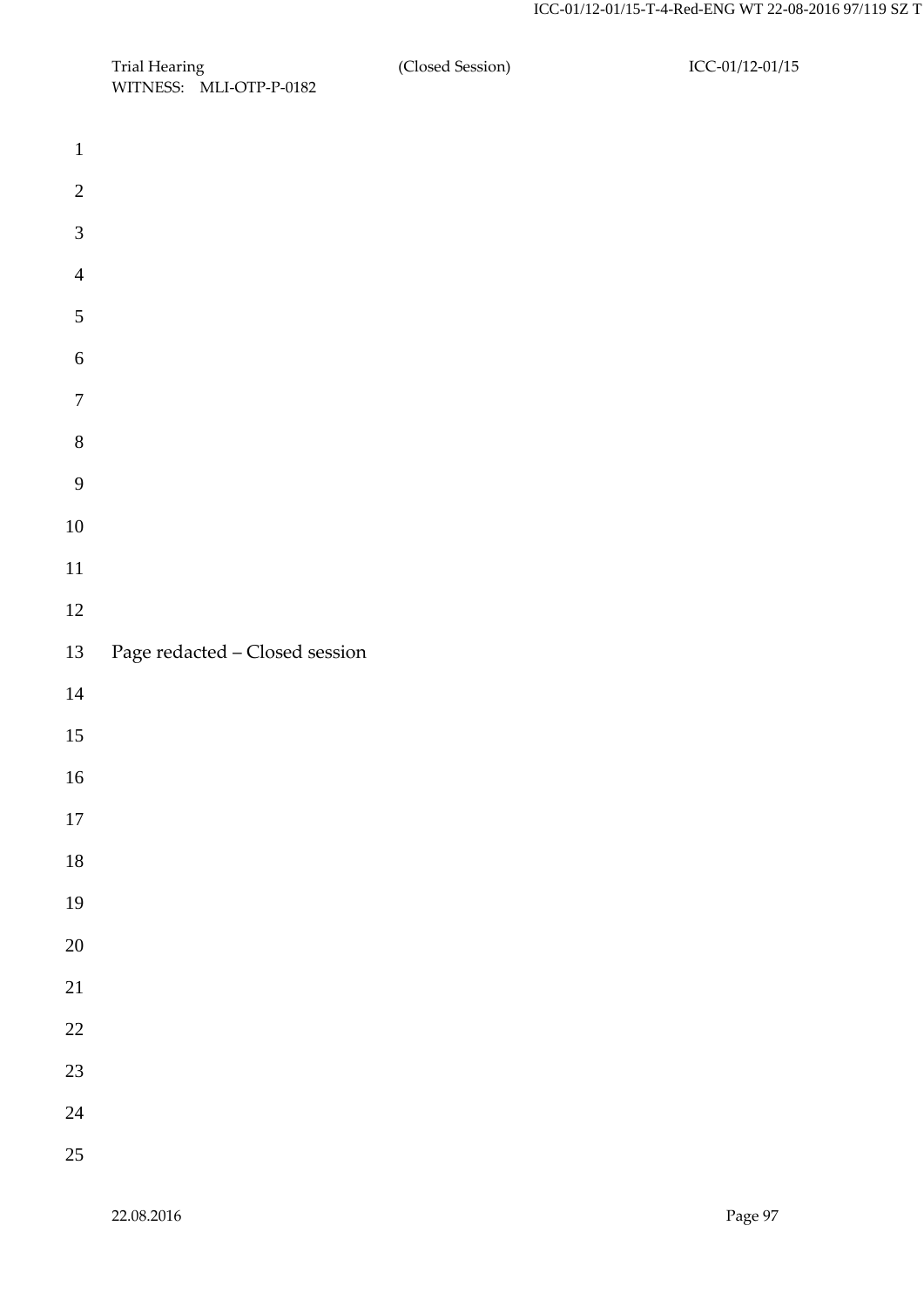Trial Hearing **ICC-01/12-01/15** (Closed Session) **ICC-01/12-01/15** WITNESS: MLI-OTP-P-0182

- (Redacted)
- (Redacted)
- (Redacted)
- (Redacted)
- (Redacted)
- (Redacted)
- (Redacted)
- (Open session at 3.56 p.m.)
- THE COURT OFFICER: [15:56:50] We are in open session, Mr President.

PRESIDING JUDGE PANGALANGAN: [15:56:52] Thank you. Thank you so much.

- Mr Prosecutor, please proceed.
- MR BLACK: [15:56:56] Thank you, your Honour.

 Q. Witness, we're back in public session now, so I'd ask you to be careful to avoid using your own name or the names of other investigators or individuals who may be protected witnesses. Do you understand?

A. That is clear.

 Q. I'm going to ask you a series of questions related to the investigation conducted by you and your colleagues in this case. My first topic relates to the kinds of evidence that you've collected. The charge in this case as you know relates to an attack on buildings dedicated to religion and historic monuments in Timbuktu during June and July of 2012. Focused on that crime, and without naming any particular witnesses or particular sources, could you describe in general terms the different kinds of evidence that you've collected in your investigation?

 A. Thank you. Your Honours, perhaps the easiest way to describe this, even though evidence is collected to a large extent in parallel and there are different categories of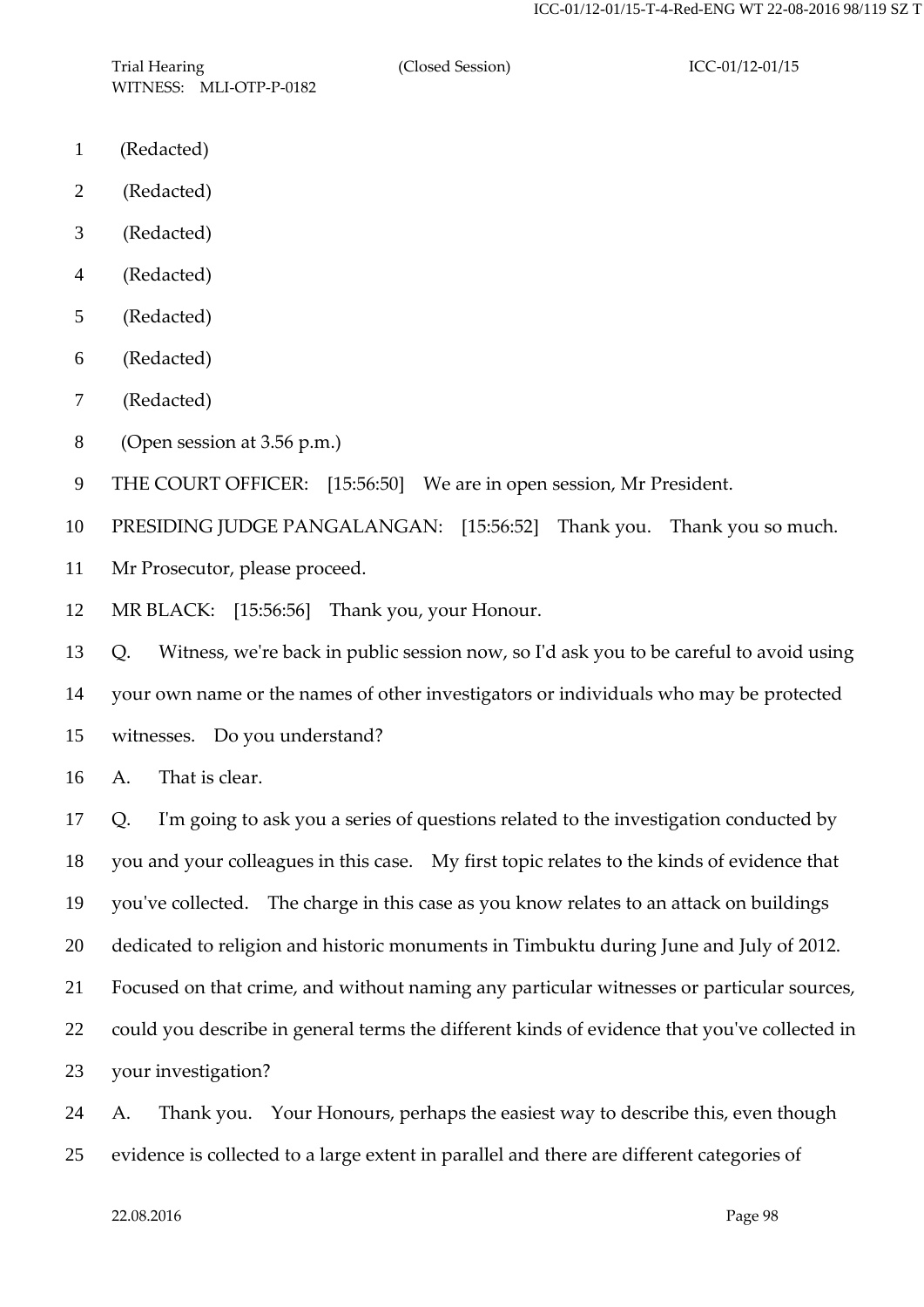evidence at the same time, to describe the different categories of evidence, maybe I start from the most general one, that is the type of information and material that is available on open source and in public media. We have collected this type of evidence and then, following from that, bring the investigation into more focus and to approach individuals and organisations that have further, more specific information about the events of interest. We also collect evidence of course on the context of the situation as a whole, and then we -- we collect more specific evidence on -- on the particular events that become of interest to the investigation. We -- when we develop the collection from -- from the open-source material, we approach governments and organisations that -- that have conducted activities, that we know have conducted activities in the same area and who can provide more substance to the general information we have. From there on we approach individuals who can explain to us and authenticate to us the information that we have -- that we have collected, and this often leads to interviews with witnesses that -- that result in statements. Throughout this process we -- we approach individuals that -- that have been present during the events and can provide their own experience, these also usually result in witness statements that are an important part of the evidence collection. When we reach moreover that determination or conclusion on what -- what the investigation focuses on, we also approach experts to examine entities or totalities of evidence to provide us with an expert analysis or an expert report, and in this case we have a few important ones that help us -- help us come to conclusions about the evidence. And we, also the office conducts its own and has conducted its own crime scene investigations and the results of those become -- become evidence in the case.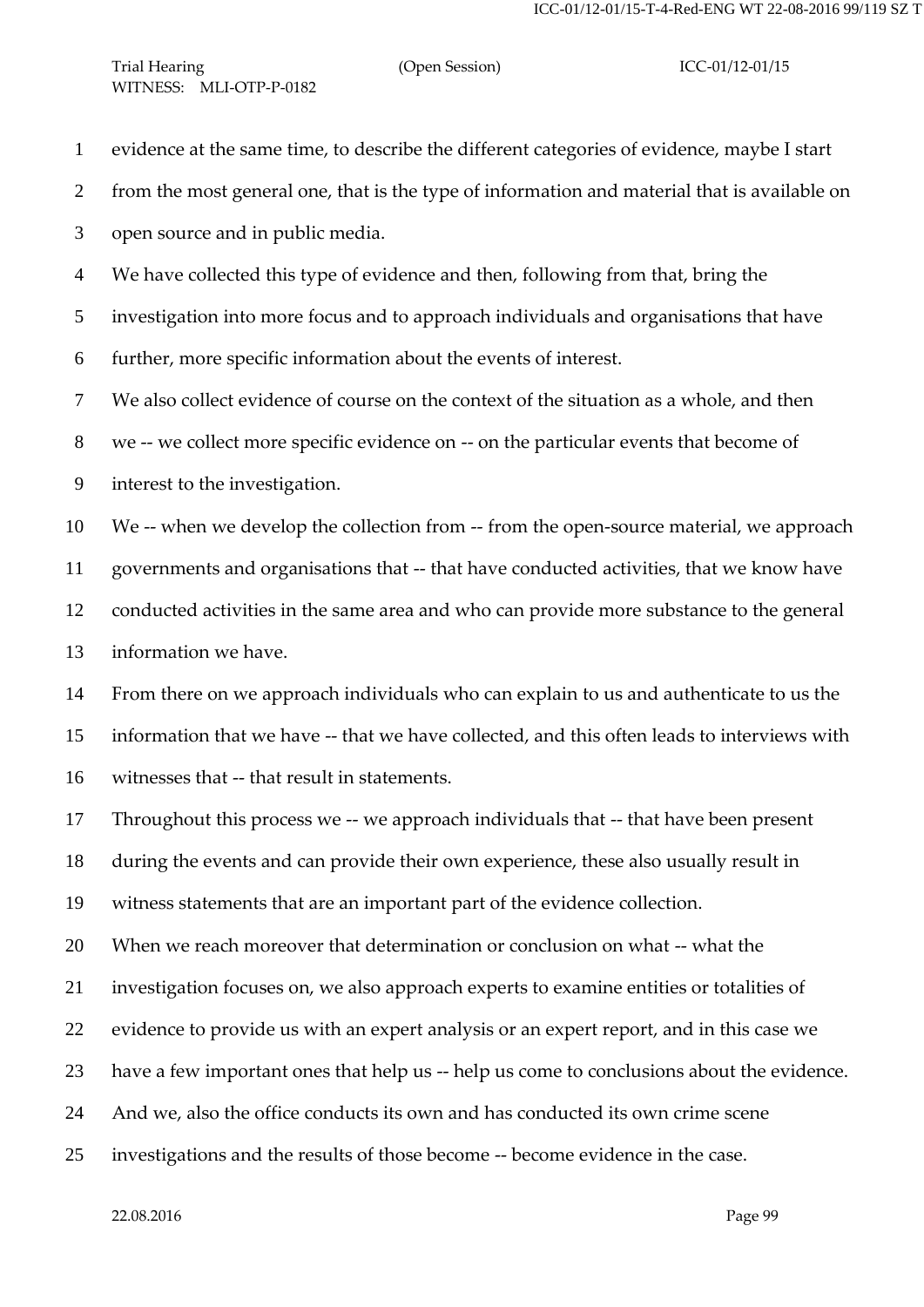And finally I would mention of course the one important piece of evidence in this case,

which is the September 2015 interview of Mr Al Mahdi.

Q. Thank you, Witness, for that, that answer.

I'm going to ask you a couple of follow-up questions. You've mentioned expert

witnesses and expert reports. We'll come back to maybe some of these, but could you

give just a couple of examples of the fields, you know, the subjects of expert evidence in

this case?

A. Yes. Your Honours, in this particular case we of course -- one of the focus was

the -- was the actual buildings and the constructions that were subject to the attack. One

of the expert reports is about understanding the structure of these buildings and what

they -- what they actually are, to explain to us, and then what happened to them when

they were -- when they were attacked. This is in a way of talking about it as a

construction.

 We also have an expert report on the images, such as satellite images and aerial images of the area where an expert can confirm with a -- with a date before and a date after that there was an existing structure and at a later date it does not exist anymore. This is to determine that the construction was actually destroyed.

We have an expert report on metadata of images and video material. This has played an

important role for us as far as possible to determine the exact dates of, on the one hand,

20 the so-called occupation of the city, but also the exact events that are -- that are the subject

for this case.

 Q. Thank you. And you also I think alluded to documentary evidence collected from governments or from international organisations. Could you give again just a couple of examples of the kinds of documentary evidence you've collected?

A. Yes. There is of course again going to a bit of historical information. From -- from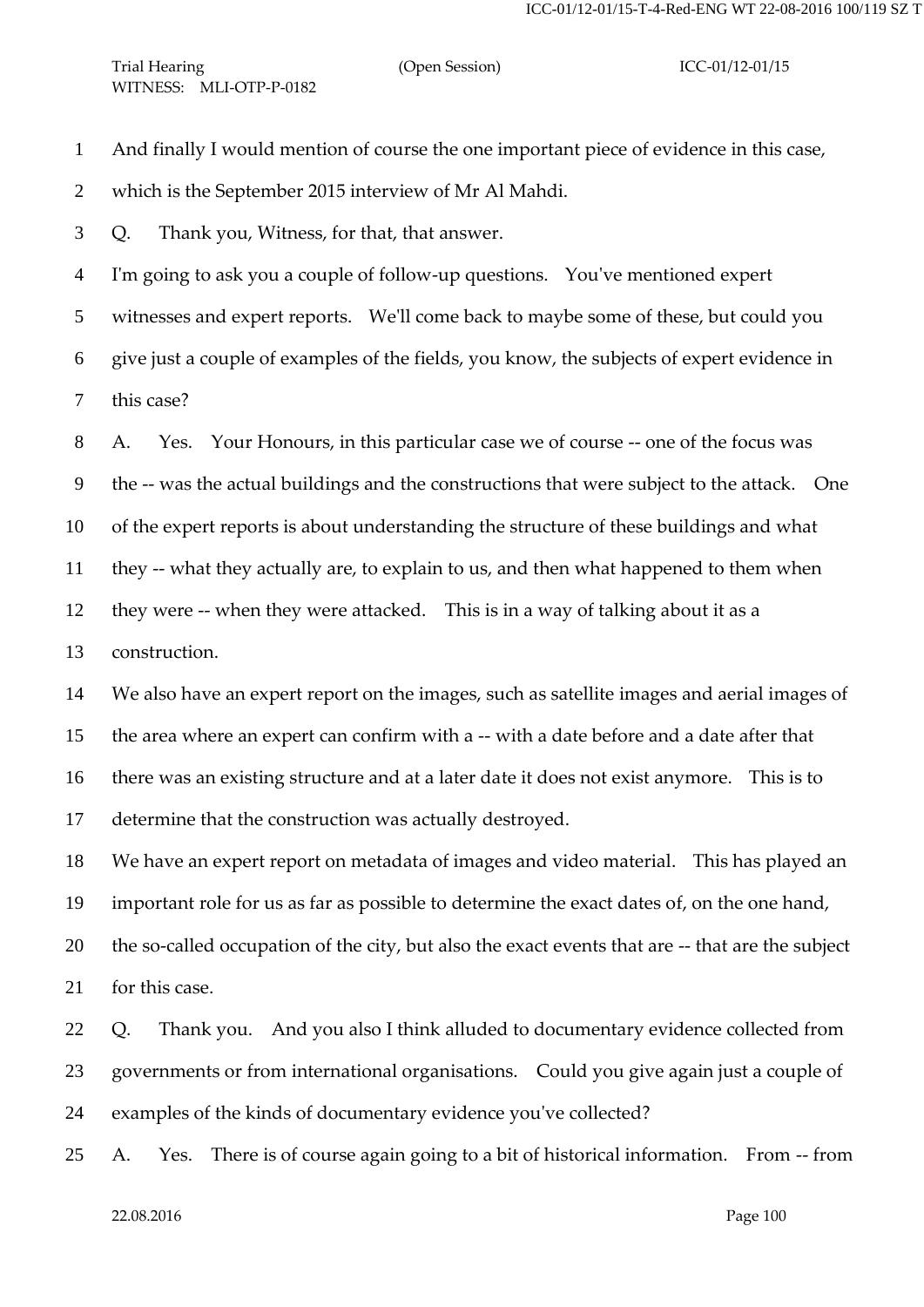| $\mathbf{1}$   | the government of Mali, we collected information about the history of these buildings and      |
|----------------|------------------------------------------------------------------------------------------------|
| $\overline{2}$ | the history of their protection. Then also important with especially the Malian                |
| 3              | governments but also other governments involved during the conflict is the development         |
| $\overline{4}$ | of the conflict and communication and reports about what was going on in the different         |
| 5              | parts of the north of Mali.                                                                    |
| 6              | Organisations and even individuals went into Timbuktu very soon after the, if I can call it    |
| $\tau$         | the liberation of the city, and were able to collect documents that had been left behind by    |
| 8              | the groups when they -- when they left the city. And this is one type of documents that        |
| 9              | we have been able to collect.                                                                  |
| 10             | Other than that, NGOs and other organisations have done a job that is related to what we       |
| 11             | are doing, which is talking to local people, collecting information and -- and drafting        |
| 12             | reports and also this is something we have collected.                                          |
| 13             | Thank you, sir. And just so that it's clear, you haven't necessarily personally<br>Q.          |
| 14             | collected all this evidence, all these kinds of evidence, but the team has collected them      |
| 15             | under your supervision; is that right?                                                         |
| 16             | That's correct.<br>A.                                                                          |
| 17             | And do you routinely review the evidence that's collected by the team as it comes<br>Q.        |
| 18             | in?                                                                                            |
| 19             | Yes, I do.<br>A.                                                                               |
| 20             | And do you feel sufficiently familiar with the evidence to provide the Judges with a<br>Q.     |
| 21             | brief summary of the evidence on a few key aspects of the case?                                |
| 22             | Yes, I do.<br>A.                                                                               |
| 23             | Then unless I say otherwise, please assume that my questions over the next several<br>Q.       |
| 24             | topics are asking for you to answer on the basis of all the information collected, not just on |

your personal activities.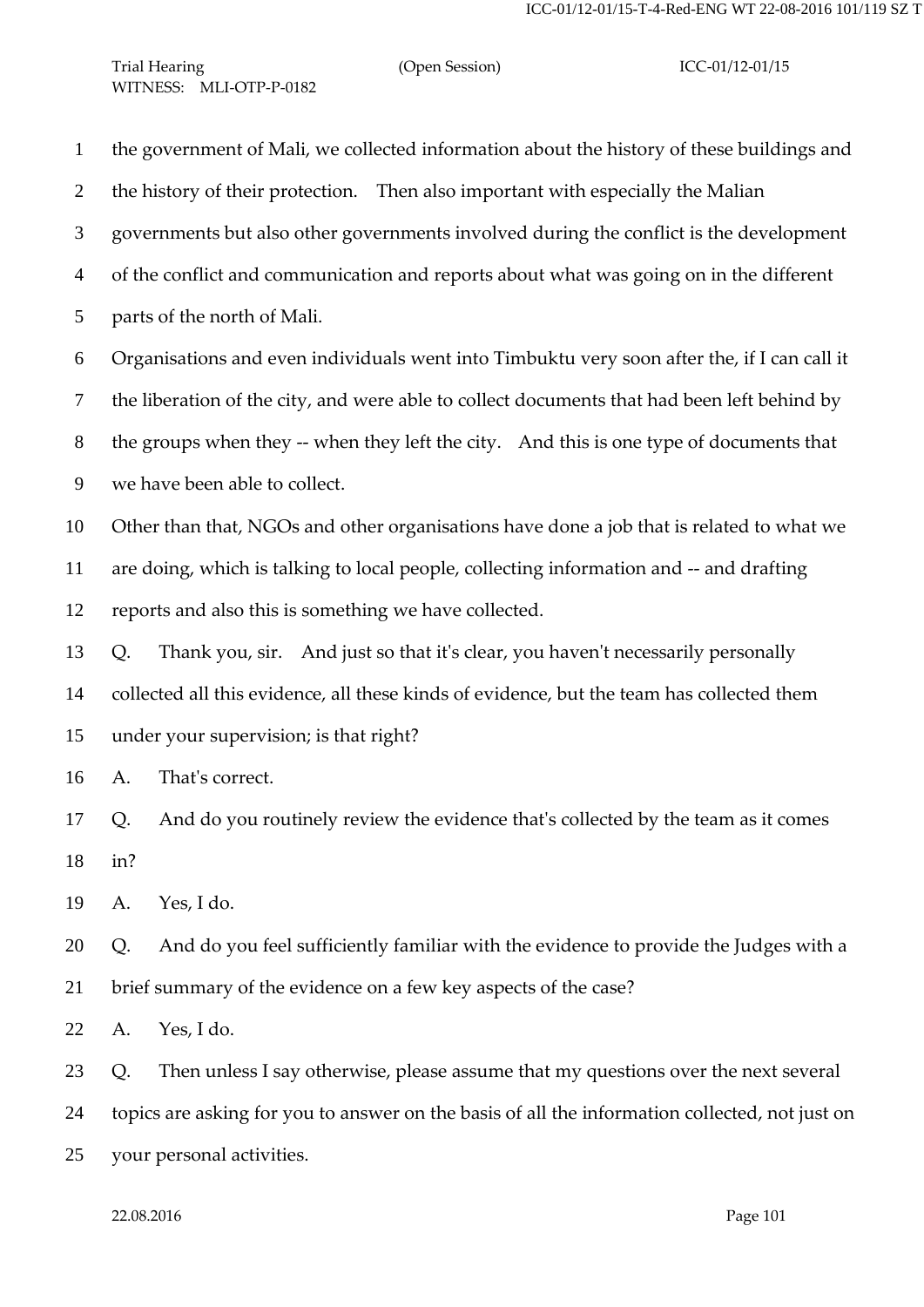- Let me ask you now a few questions about the armed groups at issue in this case based on
- the information collected during the investigation.
- The parties are in agreement that the town of Timbuktu was occupied by armed groups
- from roughly April 2012 until January 2013. Does that correspond with the time frame of
- the occupation as established by your investigation?
- A. Yes, your Honours. That -- that is a conclusion that can be drawn. Depending
- on -- on what one sees as the actual beginning of events or the beginning of an occupation
- that could vary by -- by I think one or two days at the beginning, but it's -- a good
- conclusion is that the events that we are talking about started on 1 April 2012. The
- groups left Timbuktu during around mid-January 2013, and Malian and French forces
- took control of the city towards the end of January. So that -- that time frame makes sense.
- 
- Q. The two main groups participating in the occupation of Timbuktu were Al-Qaeda in the Islamic Maghreb and Ansar Dine; is that correct?
- A. That is correct.
- Q. I'll ask you a few questions about each group starting with AQIM. The name
- Al-Qaeda in the Islamic Maghreb suggests a regional group active also outside of Mali.
- Is that the case?

 A. That's correct. Geographically Maghreb does not really include Mali, but I guess to have a good understanding of this, the Al-Qaeda in the Islamic Maghreb, if I can use the abbreviation AQIM, developed from an organisation in Algeria that was opposed to the Algerian government during the civil war in the '90s and was at the time a more local group. Around the mid-2000s it developed into a more regional or if I can say international group that adopted the ideology of the core Al-Qaeda. They started operations in -- in both Maghreb, which is the north-west of Africa, and also the Sahel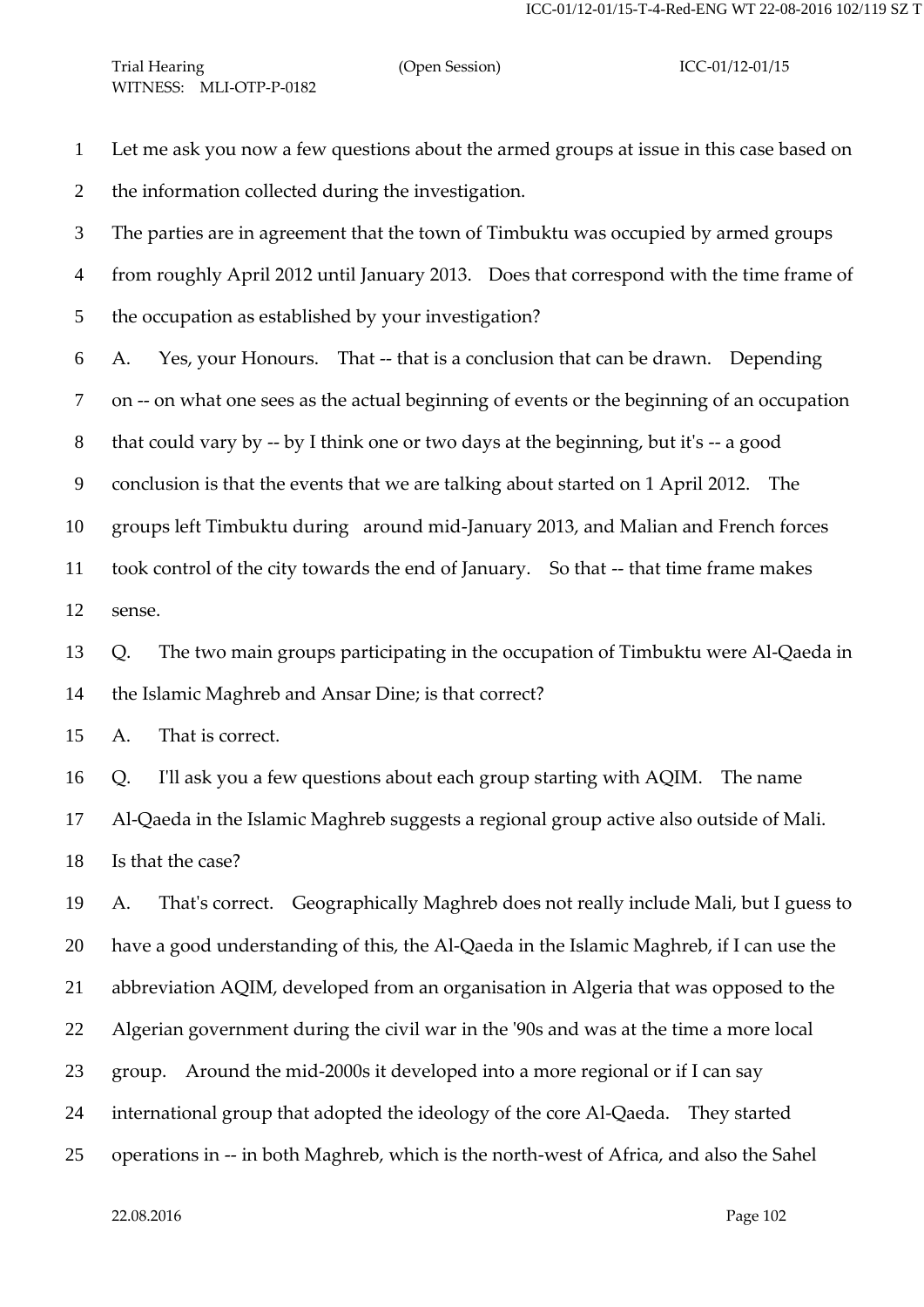region that is a bit further south and includes -- includes Mali. The -- by 2012 that is relevant for this case, they had -- AQIM had two distinct emirates, one was the Maghreb emirate and the other one was called the Sahara emirate, which included geographic -- they were divided based on geography, and the Sahara emirate was -- included the area of Mali and Timbuktu. Q. Thank you. Approximately how long was AQIM active in northern Mali prior to 2012, if you know? A. Witnesses and information describes some kind of presence for -- for something around even 10 years prior to the events, but concrete information, I would say, for something around five to seven years before -- before the actual events. Q. And is AQIM still active in Mali and the surrounding region today? A. Yes. Q. Let me turn to the other group that I mentioned, Ansar Dine. Is Ansar Dine, or is it or was it also a regional or international group, or was it focused more on Mali? A. Yes, your Honours, Ansar Dine is a local Malian group also described as a -- as an Islamist militant group. It was formed in -- in late 2011 and based on the information we have, it really is focused on -- locally on Mali. Q. Can you tell the Judges who founded Ansar Dine? A. Yes, your Honours, it is an individual called Iyad Ag Ghaly. Q. And is Iyad Ag Ghaly a Malian citizen as far as you know, originally from the north of Mali? A. Yes, your Honours, he is. He is from the north of Mali. He has past links both with the government of Mali and with -- with former rebel groups, in particular in the rebellion in the 1990s in Mali. Q. And just to be clear, the rebellion against the Malian government; is that correct?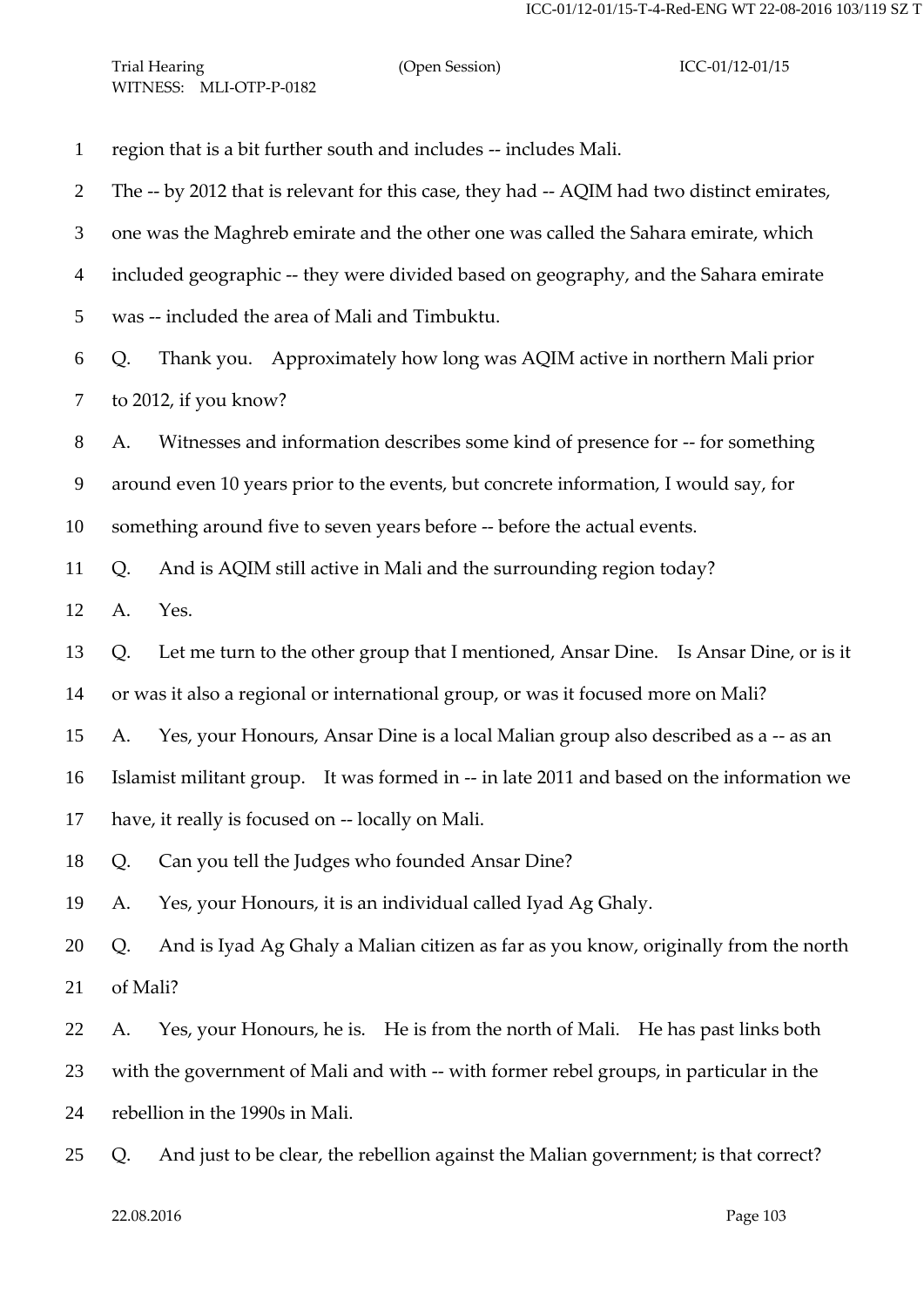- A. That's correct.
- Q. Was Ansar Dine active throughout the armed conflict in Mali as far as you know?

A. Yes, they were.

Q. And does it continue to be active in Mali today?

A. Yes.

Q. Witness, did these two groups AQIM and Ansar Dine cooperate in the occupation

and administration of the town of Timbuktu during 2012 and January 2013?

A. Yes, they did.

Q. And based on your investigation, were you able to determine a clear division of

tasks between the two groups during the occupation?

 A. Your Honours, that's not a very simple question to answer. You cannot say that there is a clear division. Of all tasks there are some issues and divisions that are clearly distinct, but for the most part the conclusion of the investigation is more that it is a -- it's a merger of two groups that come together and -- and with -- with divided responsibilities have the same objective.

 Q. What if anything did you hear from witnesses, from locals at the time about whether they were able to distinguish effectively AQIM from Ansar Dine during the occupation, again in general terms?

 A. Yes, your Honours, different witnesses have of course different level of knowledge and understanding, but in conclusion it can be said that people did not clearly know what was AQIM and what was Ansar Dine in the city of Timbuktu in 2012.

 What they may know in many cases is if -- if someone was a local or if someone was -- had come to the city from the outside and had not been there before the occupation, but to

distinguish exactly who was a member of which group seems to be very difficult for

the -- for the population.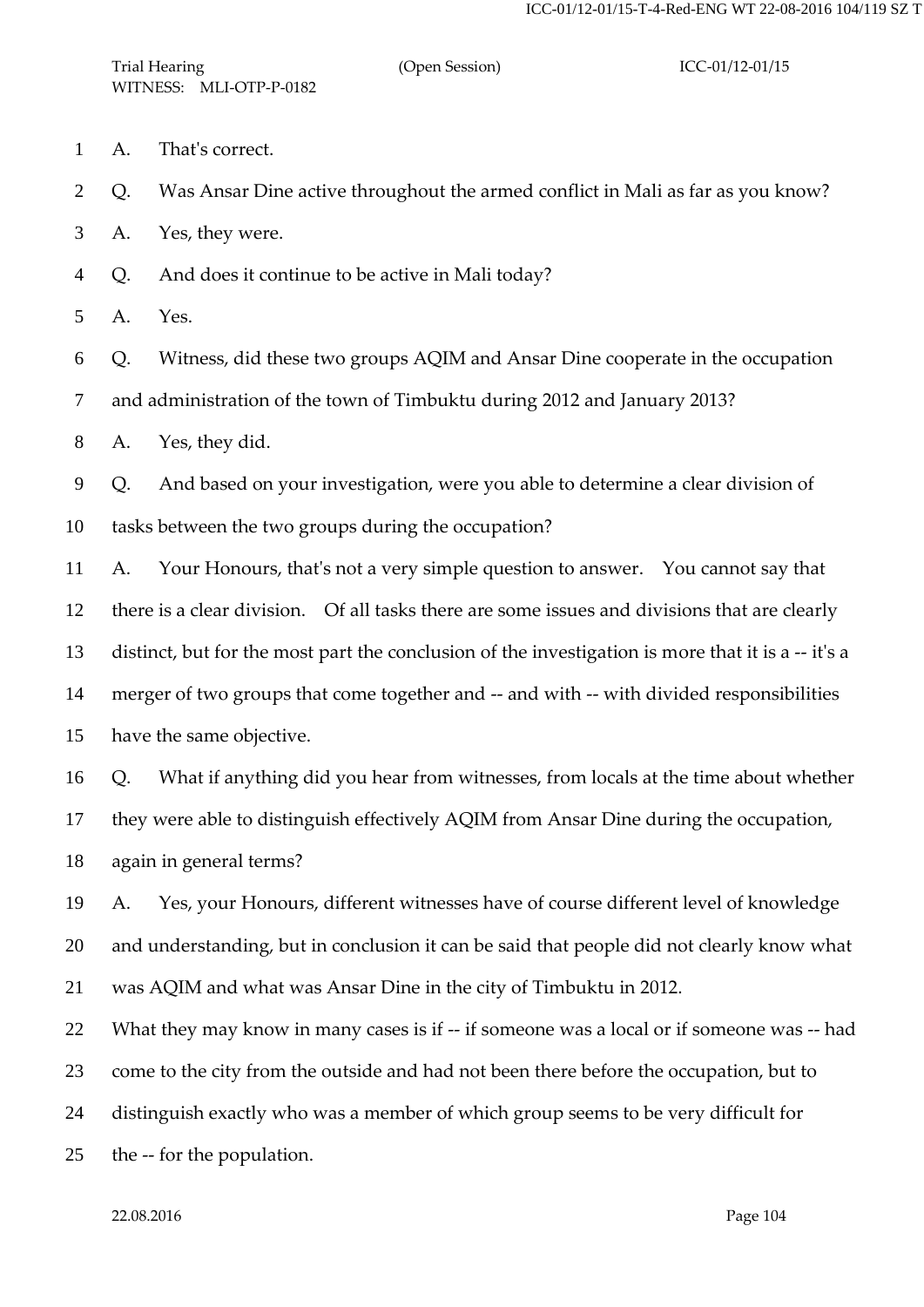Q. You mentioned that the two groups had the same objective. When these two groups took control of Timbuktu in 2012, did they announce their objective or objectives in occupying the town?

 A. That's correct even though I want to acknowledge the fact that we may not be aware of all the objectives of these groups, but they did announce some objectives and, in conclusion, I could say that if one objective is to set up their own administration, their own structures and systems, that was announced and they -- they managed that and they did that.

 Q. And was one of the stated objectives, according to the groups, the imposition of new rules on the community which the groups claim to be based in Islamic law or sharia?

A. That's correct. That was the main announced objective.

 Q. Could you give an example or two examples of the kinds of new rules that were imposed on the population by the groups?

 A. Yes. Perhaps to -- to put it in context, the structures were set up and it was announced that the rules in town would be based on -- on Islamic law and that the rules were not necessarily announced as such to everyone, but through the structures that were set up and the implementation of these in the everyday life people became aware of what the group saw as appropriate and not.

 One example was the dress code for women. There was the issue of -- of women being out in the street on their own. There's the issue of smoking, drinking, playing music

and -- and also the various types -- restrictions on various types of festivities.

Q. And so I'm clear, you referred to the issues of women being out in the street on their

own, of smoking, drinking and playing music. Those things which had not been

prohibited before the occupation were now prohibited by the armed groups; is that right?

A. That's correct.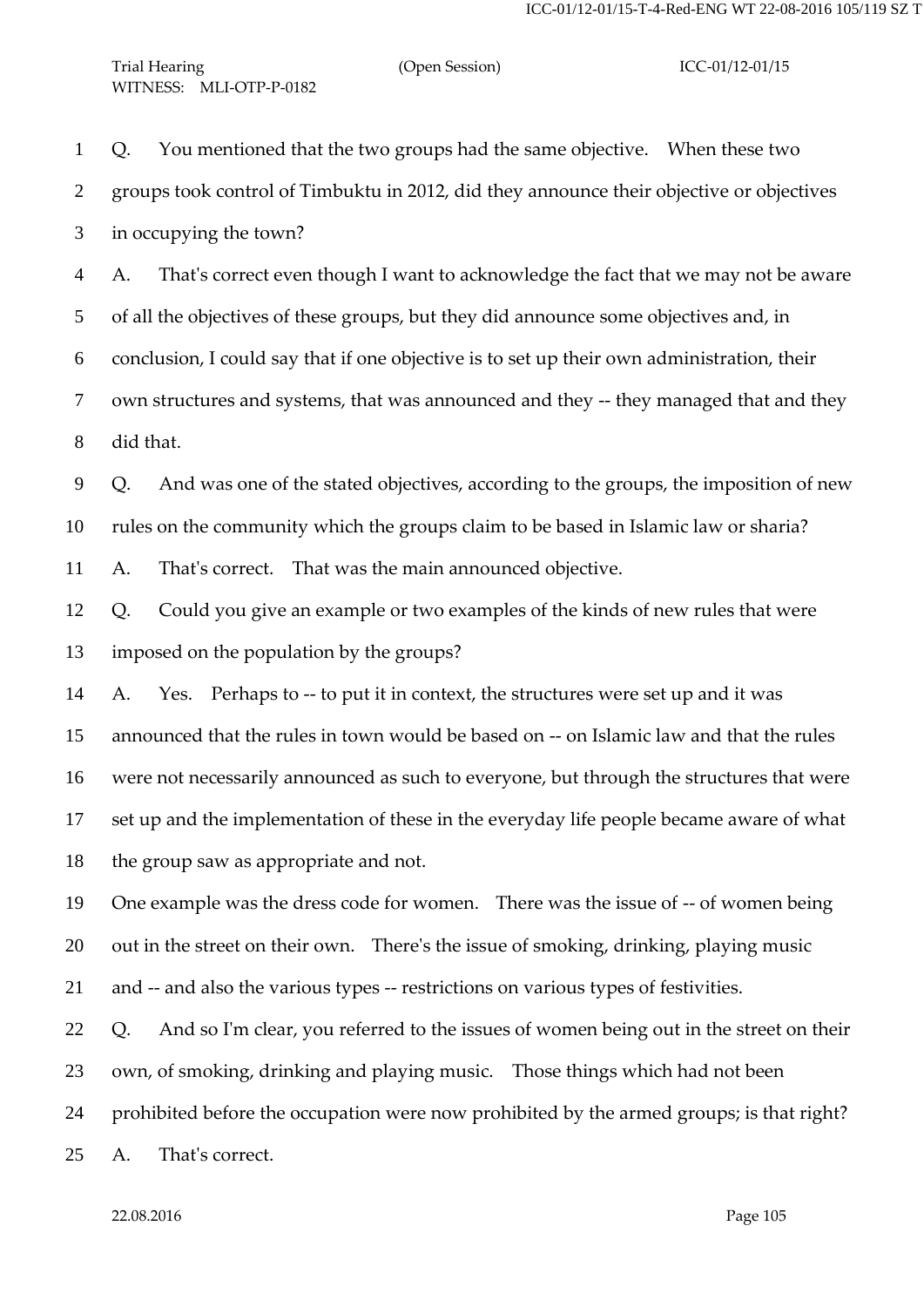| And we'll come back to this later in connection with the September 2015 interview,<br>Q.     |
|----------------------------------------------------------------------------------------------|
| but did some of these new rules also impact the religious practices of the local population, |
| specifically with regard to the mausoleums in this case?                                     |
| That's correct. One practice and routine by the local population was to -- was to<br>A.      |
| pray at the graves of their ancestors, and this was something that according to the groups   |
| was -- was to be prohibited.                                                                 |
| And I suppose it's worth making the following point: Mali is a predominantly<br>Q.           |
| Muslim country; is that right?                                                               |
| That is correct.<br>A.                                                                       |
| And Timbuktu in particular most of the inhabitants of Timbuktu are Muslims and<br>Q.         |
| were Muslims before, during and after the occupation; is that right?                         |
| Yes.<br>A.                                                                                   |
| But nevertheless many of the rules that were imposed by the groups were new to<br>Q.         |
| the population of Timbuktu?                                                                  |
| Yes.<br>A.                                                                                   |
| I believe you referred to institutions a moment ago. Let me ask you some questions<br>Q.     |
| about that. The armed groups established a number of different institutions during the       |
| occupation of Timbuktu to administer the town; is that right?                                |
| That's correct.<br>A.                                                                        |
| Can you name a few of the most important ones?<br>Q.                                         |
| Yes. Your Honours, there's -- there's the supreme decision-making authority,<br>А.           |
| which was called the Presidency. Then the groups established what was called an              |
| Islamic court. There was an Islamic police. There was the Hisbah or the morality brigade.    |
| There was a media commission. And there was the security battalions that were in             |
| charge of protecting the city or guarding the city at the outskirts. They were also          |
|                                                                                              |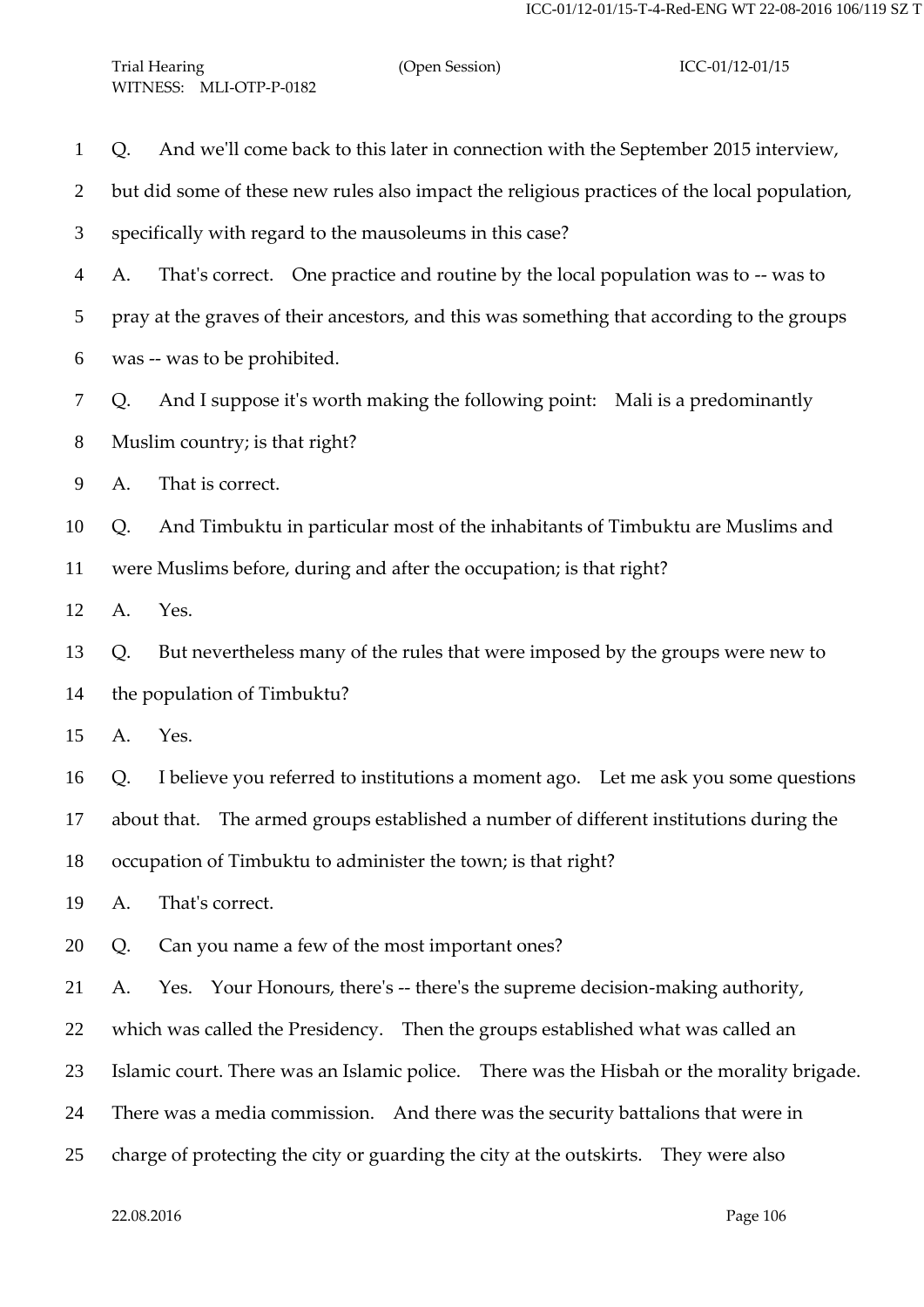implicated in the -- setting up training centres for new recruits. I believe these are the most important what I would call, if you can call them institutions. And apart from this, we have learned in the evidence about certain commissions and other smaller groups that were used for -- to feed -- to feed these structures. Q. Let me ask a few questions about the institutions that you mentioned, starting with the Presidency. Who served on the Presidency? A. Yes. The decision makers in the Presidency or what is the core of the Presidency is headed by a man called Abdelhamid Abou Zeid, who is described as the governor of Timbuktu at the time. There were two other members, one is called Yahia Abou Al Hammam and the other one Abdallah Al Chinguetti. Q. Were these men AQIM members or Ansar Dine members, if you know? A. These are AQIM members. Abdelhamid Abou Zeid was the head of the Tariq Ibn Ziyad battalion and Yahia Abou Al Hammam, the head of the Al Fourqane battalion, and Abdallah Al Chinguetti was also a member of the Al Fourqane battalion. Q. Do you know if any of those men were Malian nationals? A. As far as I know they had -- they were not Malian nationals. Q. And as far as you know, are any of those three men alive today? A. I believe Yahia Abou Al Hammam may be alive. I have to say I cannot say for sure. But Abou Zeid and Abdallah Al Chinguetti are not alive. PRESIDING JUDGE PANGALANGAN: [16:26:15] Counsel, can I just -- I just want us to keep track of the time. We are scheduled to terminate the hearing for today at around 5. You were given a total of 12 hours for the Prosecution, and we have two more witnesses to go, so perhaps you should be aware of the time that will be needed for the rest of the testimony of this witness and of the two others. MR BLACK: [16:26:44] Thank you very much, your Honour. We've tried to map it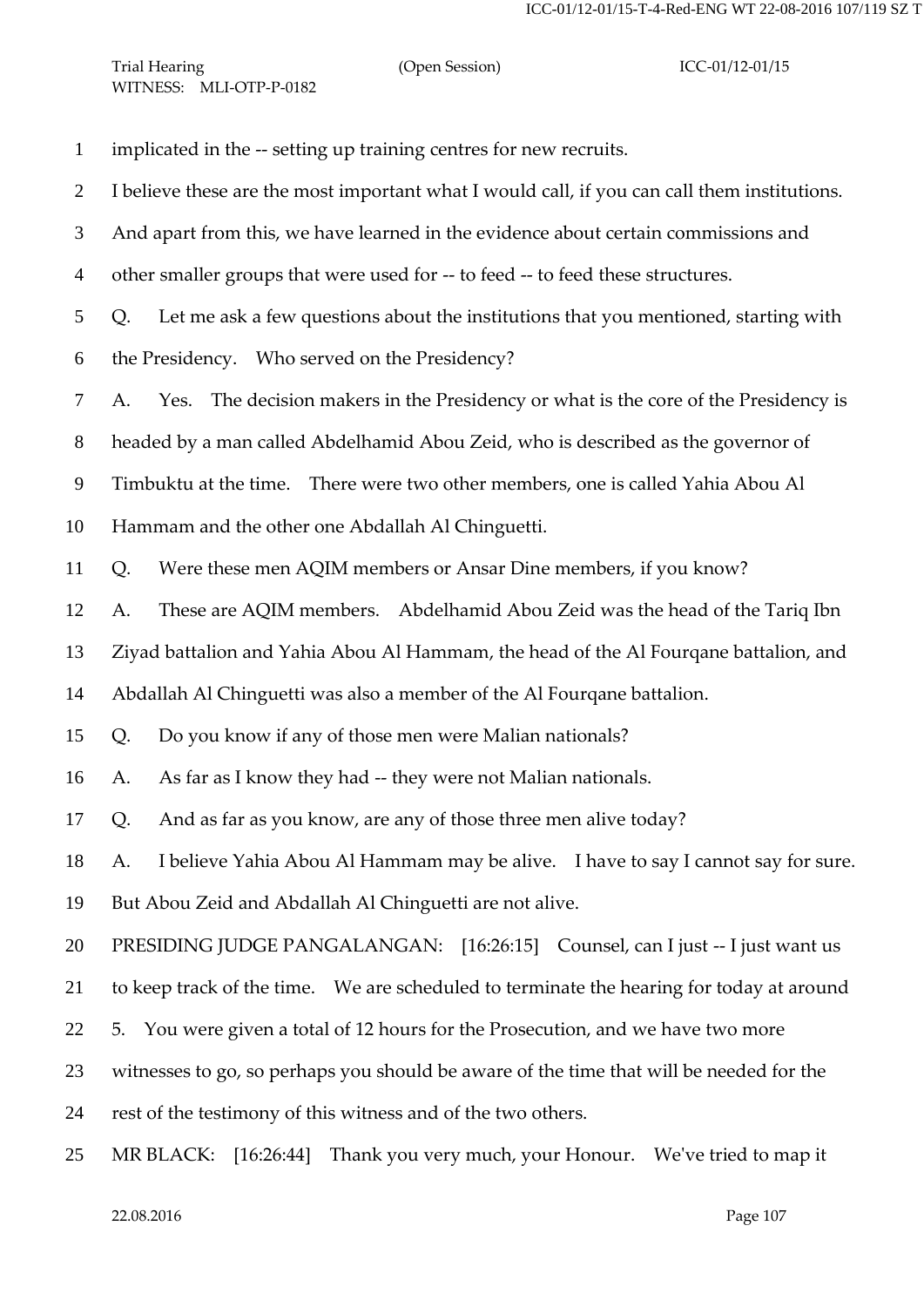out so that we'll be well within the 12 hours, but I'll also move on.

PRESIDING JUDGE PANGALANGAN: [16:26:51] Just to be sure.

MR BLACK: [16:26:53] Okay. Thank you.

Q. Witness, you mentioned that Abou Zeid was considered the governor of Timbuktu.

Did evidence disclose who appointed Abou Zeid to that position?

A. The evidence in general does not make a lot of reference to this. It seems that it

was very clear to the population from the activities and from what they heard in the city

that this was the case, that he was the main administrative leader in Timbuktu.

It is from the September 2015 interview with Mr Al Mahdi that we have learned that

 Abou Zeid himself said that he had been appointed by Iyad Ag Ghaly to be the governor of Timbuktu.

Q. Another institution of relevance to this case was the Hisbah or morality brigade,

which you mentioned earlier. Based on the evidence collected, including the

September 2015 interview of Mr Al Mahdi, how was the Hisbah created?

A. Yes, your Honours, the Hisbah was -- was an integral part of the administration that

these groups wanted to set up in Timbuktu, and it was one of the first institutions to be

effectually operational. And it was during the first weeks of the occupation that -- that

discussions started about how it should be set up, and it was Abou Zeid, the governor,

 that appointed Mr Al Mahdi at the head of the Hisbah, after which it was Mr Al Mahdi who developed it into what it became.

 Q. Thank you. And how long was Mr Al Mahdi the head of the Hisbah or for what time period?

A. I would determine that he became the head of Hisbah at some point during April

of 2012. And we have been able to determine pretty well in time that in early September

he was asked to go on a mission which took him away from Timbuktu, at which place he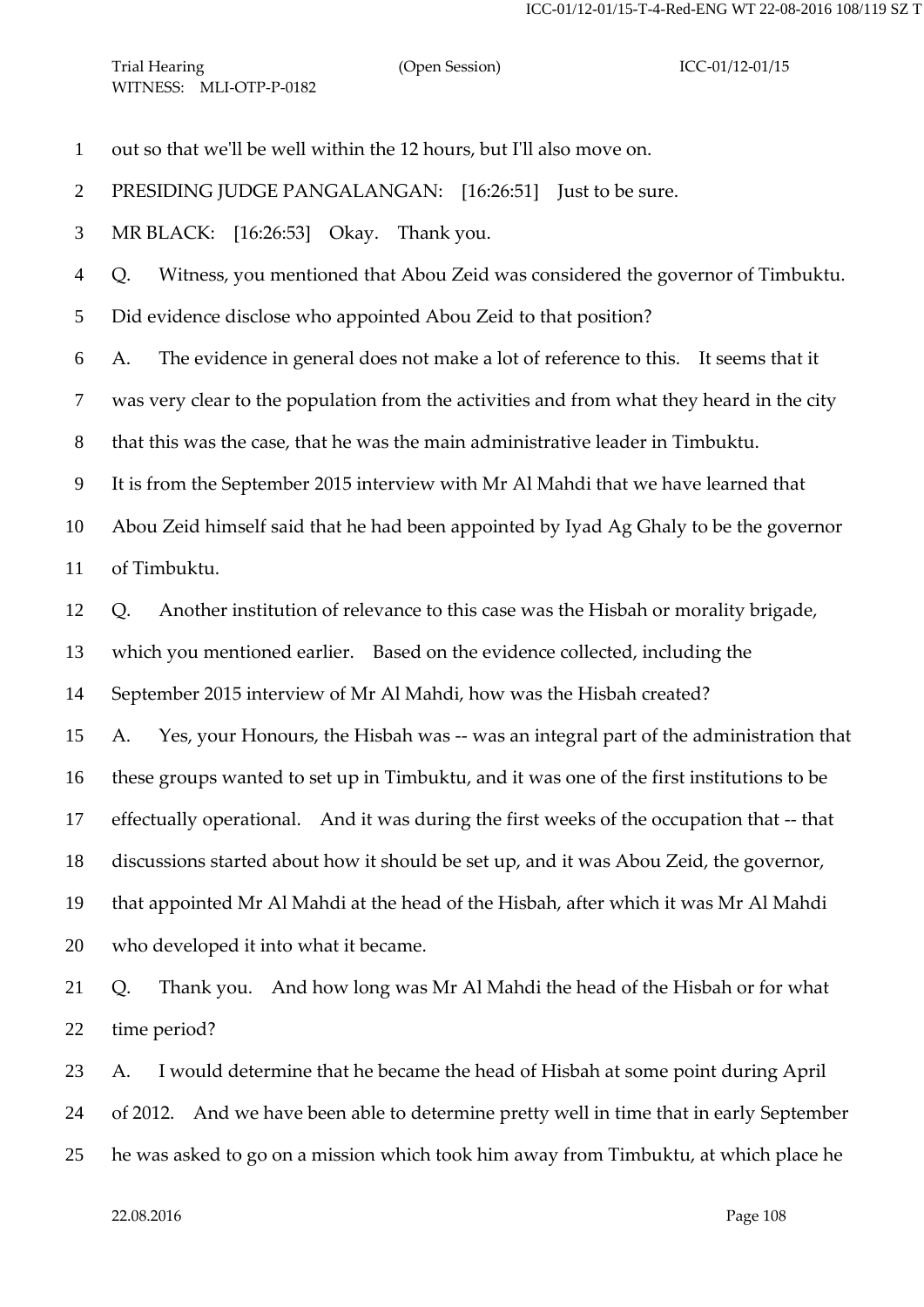was -- at which time he was replaced.

Q. To keep us moving forward and conscious of the time, did members of the Hisbah

as well as the Islamic police and the security battalions participate in some way in the

destructions of the site and of the cultural sites in June and July 2012?

A. Yes, definitely members from all those institutions took part.

Q. Okay, and we may come back to the details later.

Let me focus for a few minutes on the buildings themselves, the buildings dedicated to

religion and historic monuments that were destroyed in June and July 2012. To do that,

please turn to tab 4 of your binder, which includes some excerpts from an expert report

prepared by Witness P-0104. The ERN, your Honours, is MLI-OTP-0028-0586.

Your Honours, and for the court officer, this is a confidential document, and we'd like it to

remain confidential. That's primarily to protect the identity of the author, who does

travel to the region sometimes. I've chosen a few pages to show to the witness which

would not reveal his identity and I think it could be helpful to the public to also see them.

- Is it okay if I publicly display just certain pages of the report, although the report would
- remain confidential?

PRESIDING JUDGE PANGALANGAN: [16:31:38] Yes. Yes, please proceed.

MR BLACK: [16:31:40] Thank you, your Honour. We'll start with just the cover page

- of the report, which is page 0586.
- Q. Witness, are you familiar with this report?

A. Yes, I am.

 Q. And does it discuss a number of sites attacked during the occupation in Timbuktu including the sites at issue in this case?

A. That's correct.

Q. And would it be accurate to say that this report is one of the pieces of evidence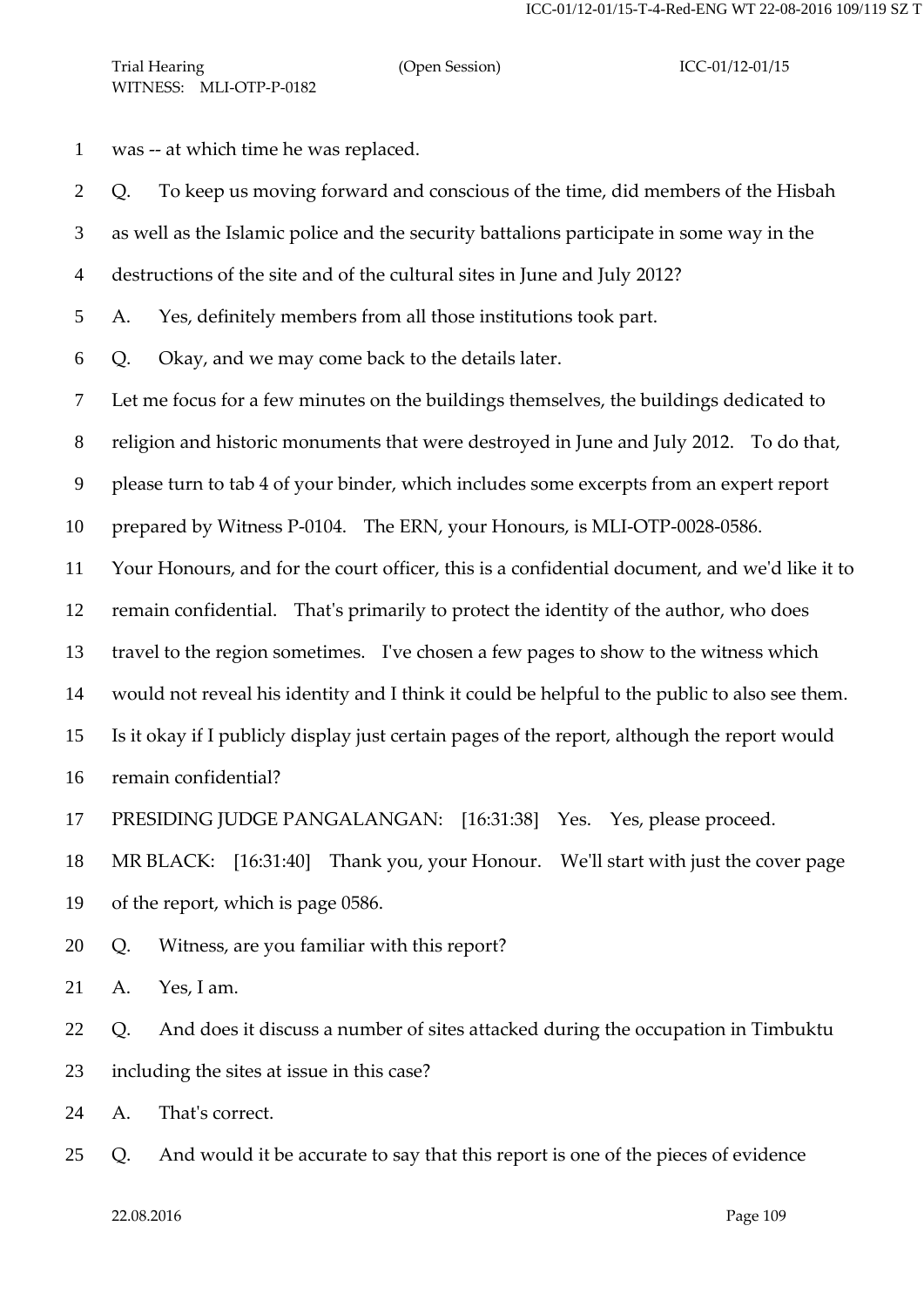- establishing that these buildings were in fact buildings dedicated to religion and historic
- monuments?

A. Yes, that's correct.

 Q. Without getting into detail, great detail, what other kinds of evidence, if any, did the team collect regarding the historic significance and the religious use of the buildings? What kinds of evidence?

 A. With regards to documentary evidence, there's -- we have some documentation from the -- from the Malian government, from the process of protecting the -- protecting the buildings. The other main category of evidence I would say are the interviews with witnesses from the region who knew about the use of these buildings and who would describe the way they were used as a dedication to religion. But also as a basis there is a number of media articles and videos explaining the use of these sites and buildings. Q. Of the 10 sites at issue in this case, 9 mausoleums built over the graves of Muslim

saints; is that correct?

A. That's correct.

 Q. And you explained in basic terms one of the religious uses, that the praying at the mausoleums?

A. Correct.

 Q. The one cited issue in the case that was not a mausoleum was the door of the Sidi Yahia mosque. And I'd ask you to look at page 0610 of the same report, which I'll put on the screen. Do you recognize what's in these photographs?

 A. Yes, I do. I also wanted to point out that there may be some sensitive information on that page.

 Q. Well, here, we'll take it off the screen just in case. It has a couple of redactions on it. A. Okay. Maybe I don't see that.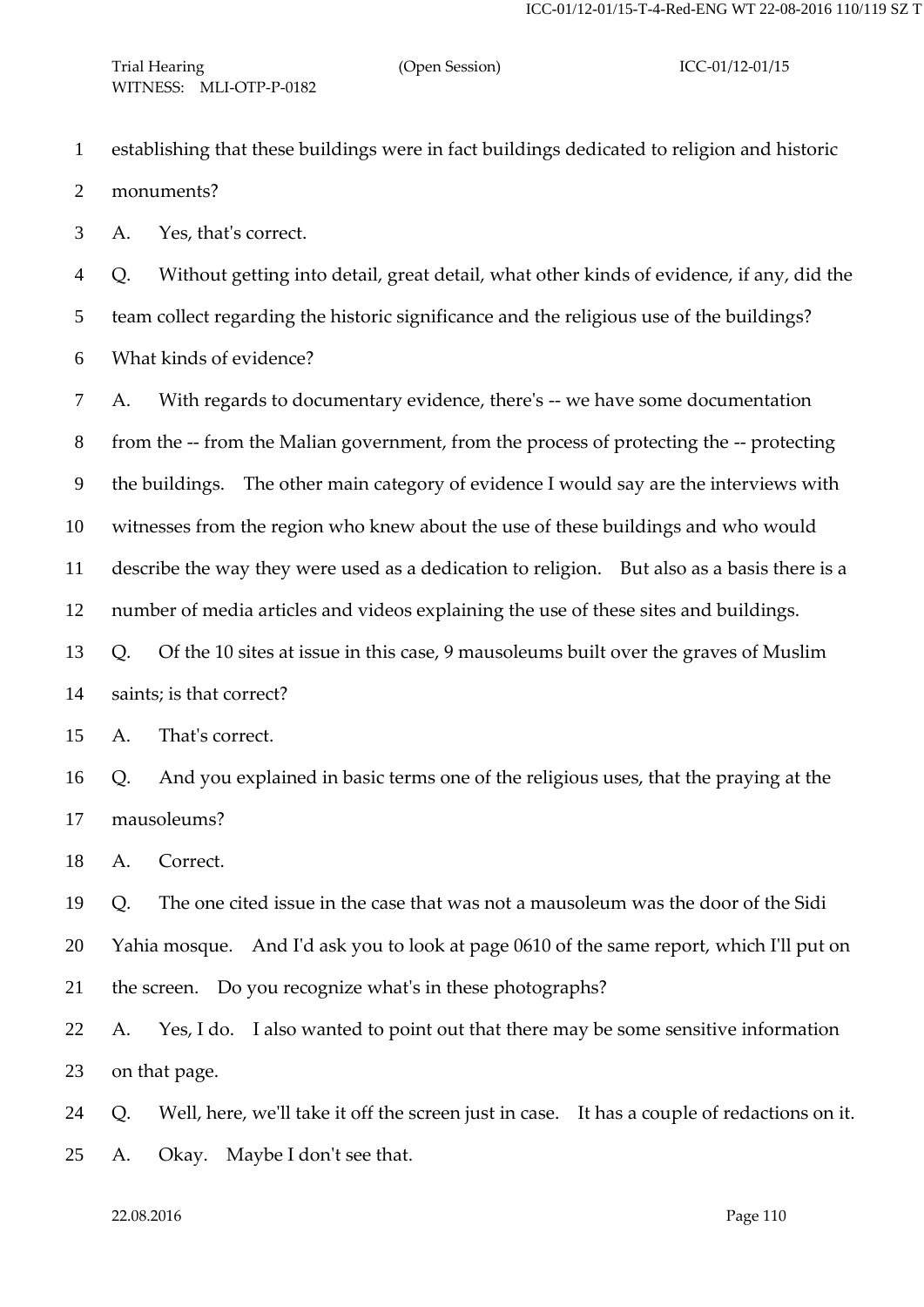Trial Hearing (Open Session) ICC-01/12-01/15 WITNESS: MLI-OTP-P-0182

- Q. Okay.
- A. Okay.

Q. Perhaps what's in the binder is different than what's on the screen, okay.

I guess the only question there was is it accurate that the door which was attacked is

physically part of one of the walls of the mosque?

A. That's correct.

Q. Approximately how old was the door itself, do you know?

A. Your Honours, I must say I don't know the answer to that question.

 Q. Was it a question of years or tens of years or hundreds of years? Do you have any idea?

A. My understanding was that it was old, it was a matter of hundreds of years.

Q. And was there a local custom or story regarding specifically this door and what

would happen if the door were opened?

 A. Yes. The story or the explanation was that -- was that door to be opened, the day of judgment would come.

Q. We may return to that issue later, but that is all for P-104's report for the moment.

So we'll take it off the screens and you could close it in your binder.

I have sort of three different topics about the destructions themselves. First of all, the

Document Containing the Charge in this case alleges that the attack occurred between

June 30th and approximately 11 July 2012. Can you explain how you were able to

determine the dates of the attack, including that starting date of June 30th?

22 A. Yes, as I've mentioned earlier, and it's a -- it's a challenging thing throughout an

investigation is to establish exact dates of events.

Now, with the various types of evidence we have, in connection with various witnesses

providing events in a chronological order, we've been able to -- to narrow down the range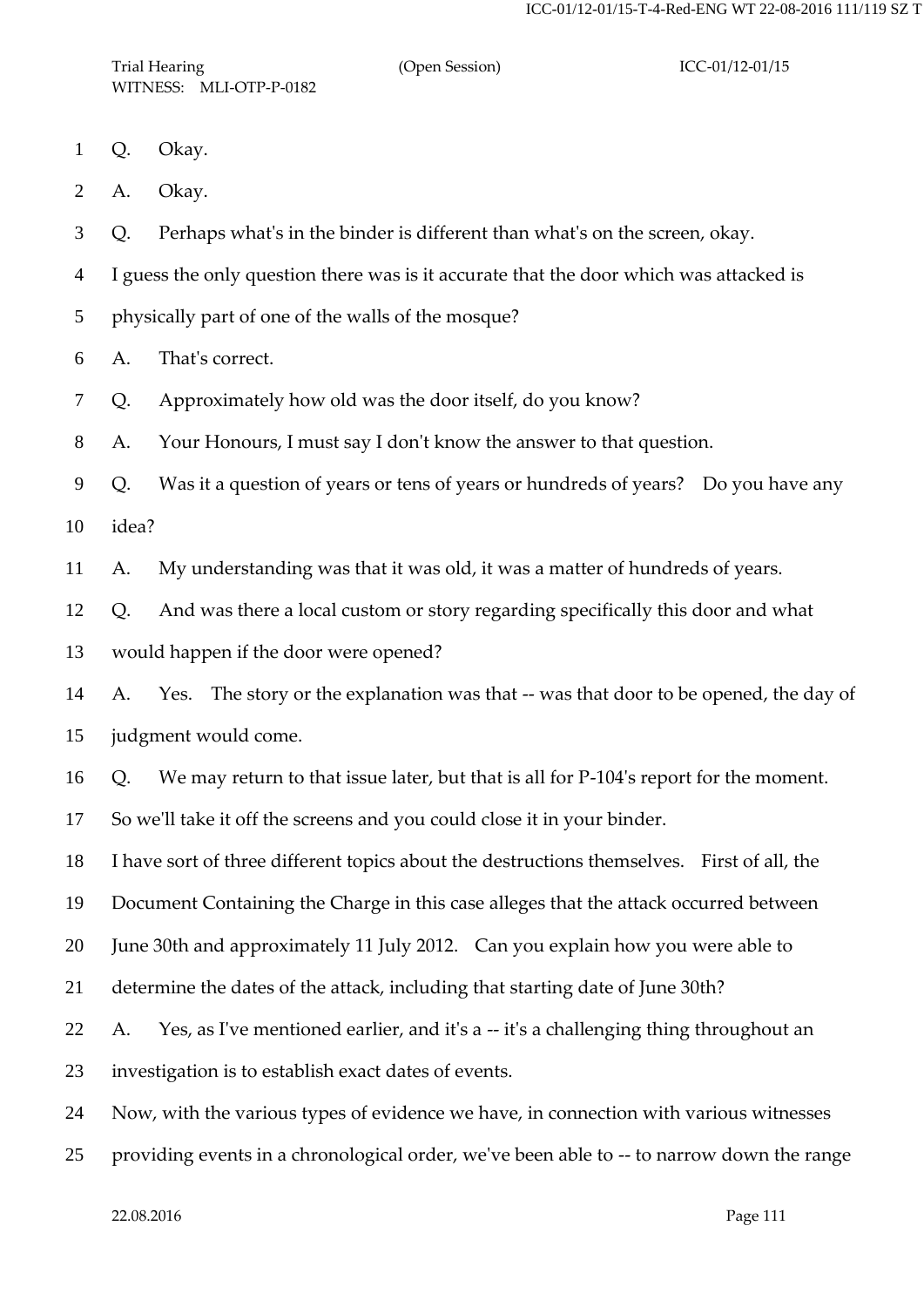- of dates for -- for these specific events to the dates that you just mentioned.
- (Redacted)
- (Redacted)
- (Redacted)
- (Redacted)

 However, when knowing that the -- establishing that the start of these events must have been very close to 30 June, and we know of events that took place just before, and looking at the days of the week in 2012, we -- and witnesses, including Mr Al Mahdi himself, talk about the Friday sermon or the Friday prayer that took place the day before the events started, we can establish that the first destruction took place on the Saturday, which was 30 June 2012.

Q. Thank you. I think that covers the dates. My next question is about location.

How were you able to determine which particular sites were attacked and at which

specific locations within Timbuktu?

A. Yes. Of course one of the main sources of information for this is the population in

Timbuktu itself. Not necessarily all our witnesses, but people talking about it and

describing which monuments or mausoleums had been destroyed. This was widely

reported on at the time and it was recorded by the government and by other

organisations.

From there, we have -- we have developed, in order to determine for ourselves that this is

in fact the case, by obtaining satellite imagery, and other aerial images that show the

locations. We have conducted our own crime scene investigation to determine for

ourselves the exact location of the places that have been described to us.

Q. I'm also going to, on this topic, I'm going to show you -- if you'd look at tab 5, this is

MLI-OTP-0030-0629, and again it's a confidential document, but I'll only show a couple of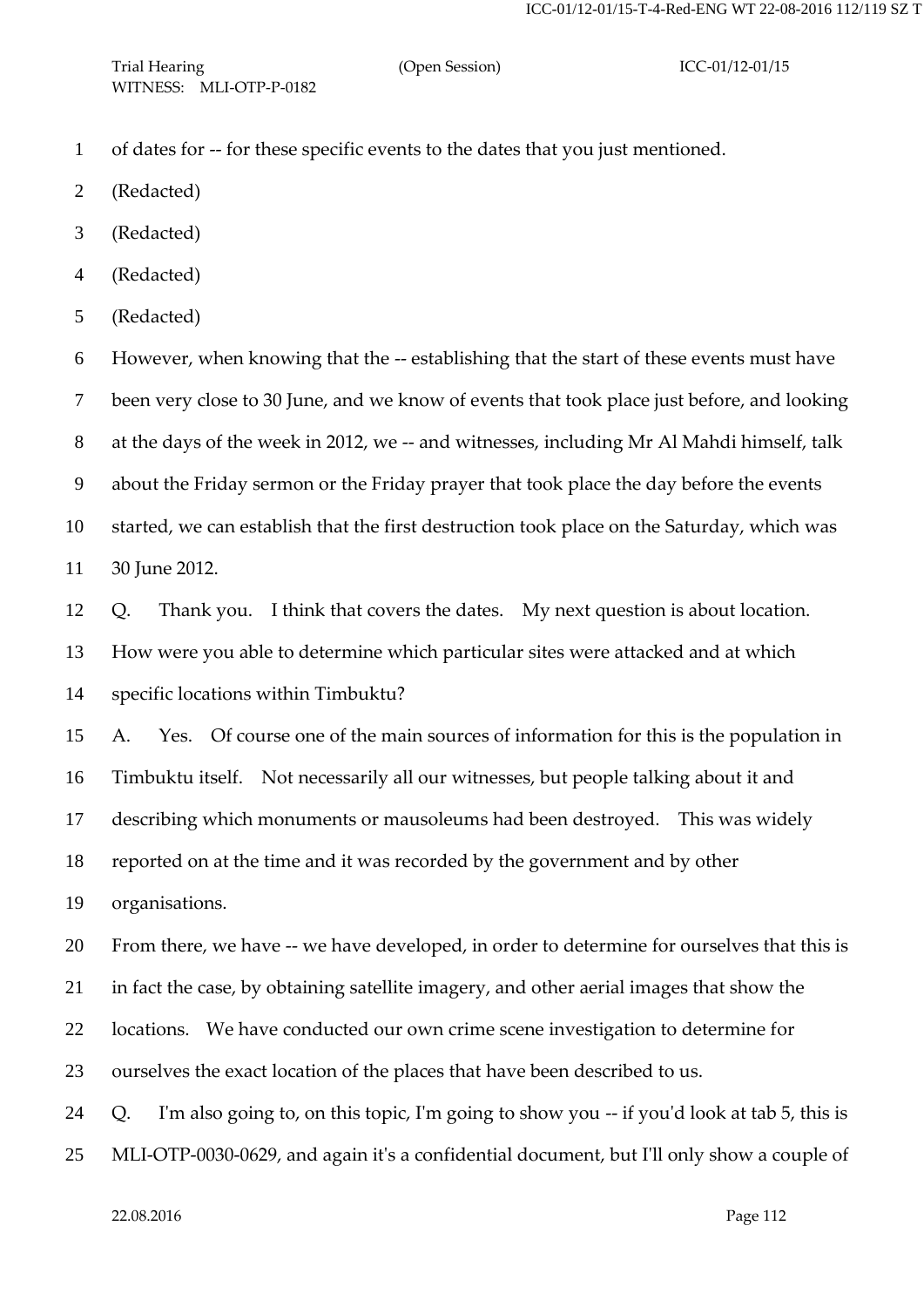pages which will not reveal any confidential information. I'll put this on our screen. In

- fact, I'll pass to the first page I'm going to ask about.
- Witness, do you recognize this report?
- A. Yes, I do. It is a report by Witness P-0193.

Q. And what's the general subject of this report?

A. This report, it's entitled "geolocalisation" -- or, "Geolocation of Videos & Images" and

that's exactly what it is. It's looking at details on videos and images and comparing them

to other images and videos, and directions in order to determine where the place is. I

actually, for myself, it was very helpful to reading in the introduction the other

description of what geolocation means, which is -- which is described as visual

verification.

Q. And on the screen you'll see there's a number of coloured boxes or lines on the

image and I'll also show on the screen page 0638 and 0656. Are those all examples of

how the person who prepared this report compared, let's say, a video against satellite

imagery, against our 360 presentation in order to, as you say, visually verify the location

of these sites?

A. That's correct.

Q. I think I misspoke, this page that's on the screen now is 0658.

A. I'm sorry, I cannot see that page so I cannot comment.

Q. It's incredibly small on the screen. I apologise.

And finally, before I move on to another topic, Mr Dutertre showed images earlier of the

various sites before and after and sometimes during the destruction. I won't ask you to

look at those again, but is it correct to say that all 10 sites were partially or, in many cases,

completely destroyed by the armed groups in June and July 2012?

A. That is correct.

22.08.2016 Page 113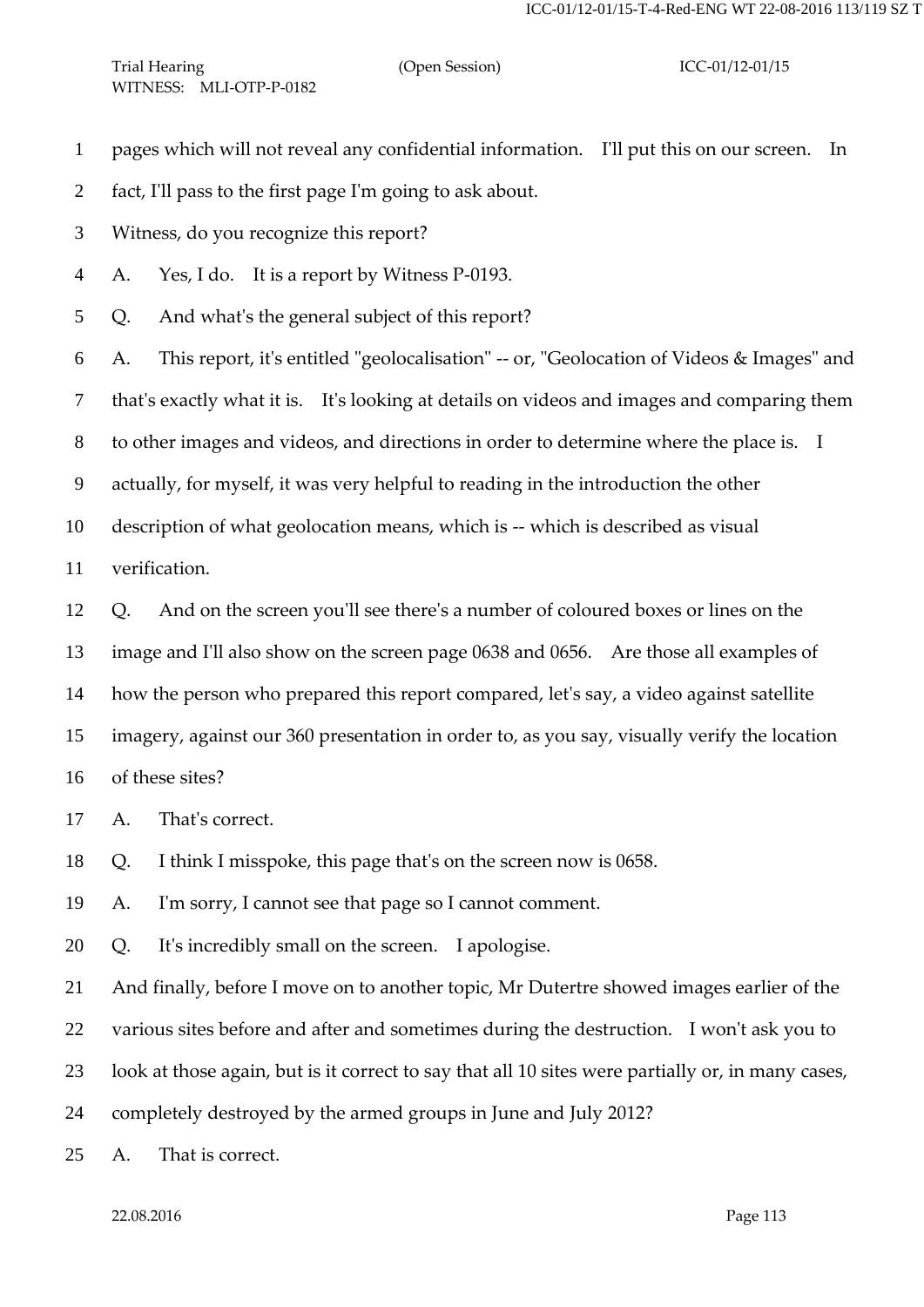| Trial Hearing |                         |  |  |
|---------------|-------------------------|--|--|
|               | WITNESS: MLI-OTP-P-0182 |  |  |

# (Open Session) ICC-01/12-01/15

| $\mathbf{1}$   | How were you able to determine the extent of destruction?<br>Q.                                |
|----------------|------------------------------------------------------------------------------------------------|
| $\overline{c}$ | This would be a -- of course individually for each site, but it's a sum of the different<br>А. |
| 3              | activities undertaken under different collections, which is images from the site, our own      |
| 4              | crime scene investigation and the findings of that, the way witnesses described it and,        |
| 5              | finally, also from the aerial and satellite images the expert was able to say whether          |
| 6              | something was partly destroyed or seemed to be completely erased.                              |
| 7              | Okay, thank you. And I guess also experts visited the sites after the destruction<br>Q.        |
| $8\,$          | were able to document that it was -- that it had in fact been destroyed.                       |
| 9              | Witness, just one technical thing, it may be that if you're not seeing the evidence on your    |
| 10             | screen, if you push "evidence 2" on the microphone stand that may solve it. I don't know.      |
| 11             | Okay, I was actually trying to look for it in the binder.<br>A.                                |
| 12             | Very well.<br>Q.                                                                               |
| 13             | I'm going to move on now to a different topic. You've referred to a September 2015             |
| 14             | interview of the accused, and I'm going to ask you a series of questions about that and        |
| 15             | then we'll actually look at portions of the transcript of that interview.                      |
| 16             | In what country did this interview take place?                                                 |
|                | 17 A. It took place in Niger.                                                                  |
| 18             | And the accused was detained at the time on -- on national criminal charges, is that<br>Q.     |
| 19             | right, not at the request of the ICC?                                                          |
| 20             | That's correct.<br>A.                                                                          |
| 21             | Without naming any names, just using general descriptors, if you could, like<br>Q.             |
| 22             | "investigator" or "lawyer", can you tell us who was present during the interview?              |
| 23             | From the -- from the OTP it was myself, I was leading the interview, and I was<br>A.           |
| 24             | accompanied by another investigator. There was a -- there was one representative of the        |
| 25             | Prosecution division, then we had a contracted interpreter. We had also anticipated this       |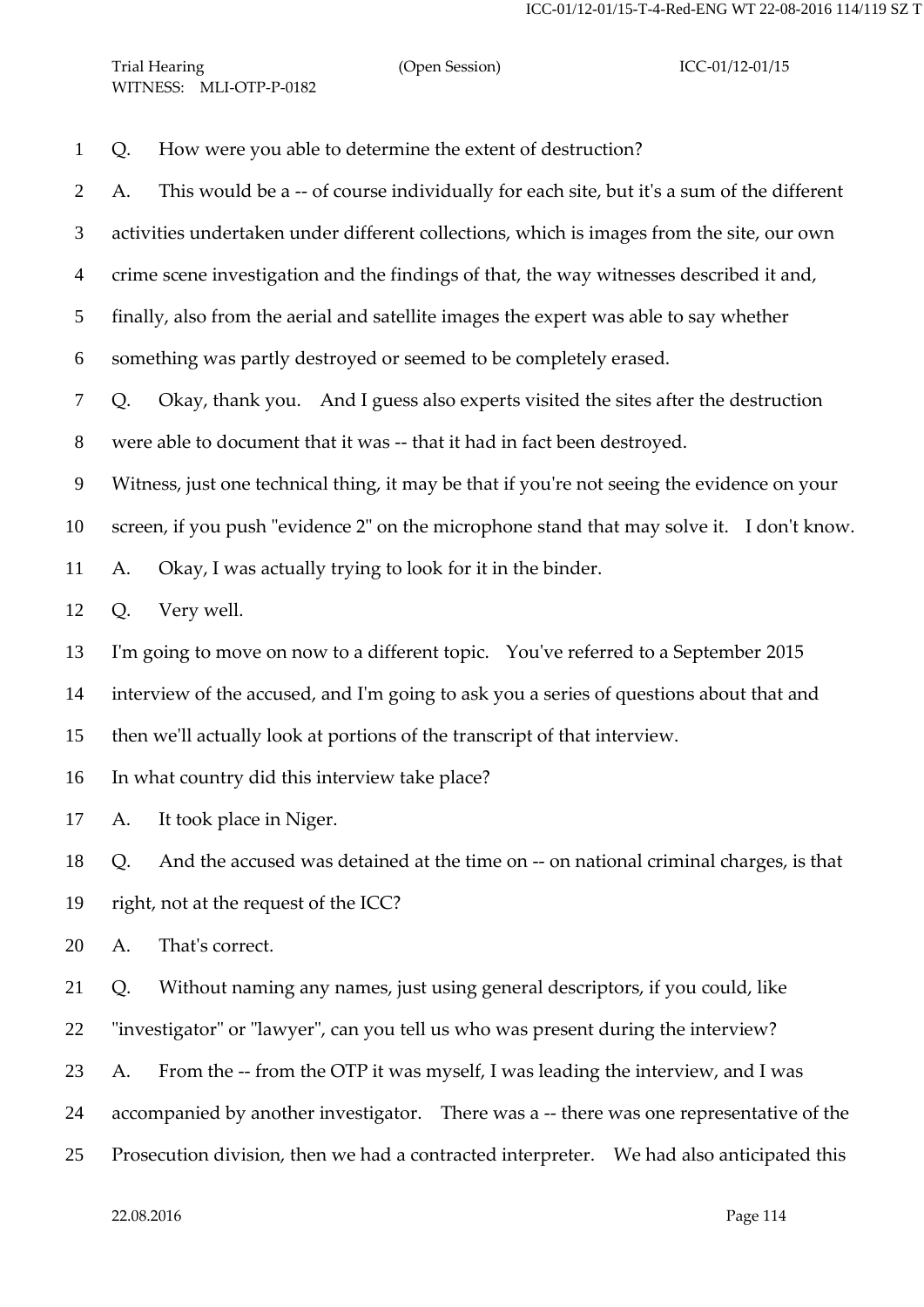Trial Hearing (Open Session) ICC-01/12-01/15 WITNESS: MLI-OTP-P-0182

 interview -- because we did not know the -- the exact status and situation of Mr Al Mahdi, we had anticipated it being a unique investigative opportunity and, on our request, the Pre-Trial Chamber had appointed an Article 56 counsel to protect the interests of a future defence. We also brought with us, we requested the Registry to appoint a counsel, a Defence counsel for the purpose of Article 55(2) for this, for this interview. In addition, there was some of the local Nigerien authorities attended the interview sessions. Q. You refer to Article 55(2), that's an Article of the Statute that pertains to the rights of someone being questioned. Is it the case that Mr Aouini was appointed at that time to represent Mr Al Mahdi for purposes of that interview only? It was not yet for the purposes of any case, but just as, let's say, stand-by counsel for that interview? A. That's correct. Q. Who led the questioning of the interview? A. That was me. Q. What languages were spoken? A. So, mainly the questioning was done in English and interpreted into Arabic. And the answers were vice versa. Some small parts during the interview we may have used French for some terminology or for the purpose of the local authorities, but the main language of the interview were English and Arabic. Q. And did Mr Al Mahdi indicate that he could understand the interpreter and understand your questions being translated from English into Arabic? A. Yes, and we had confirmation of this a few times during the interview to ensure that this was the case. Q. In accordance with the Rules of Procedure and Evidence, was the entire interview video recorded with the consent of Mr Al Mahdi? A. That's correct.

22.08.2016 Page 115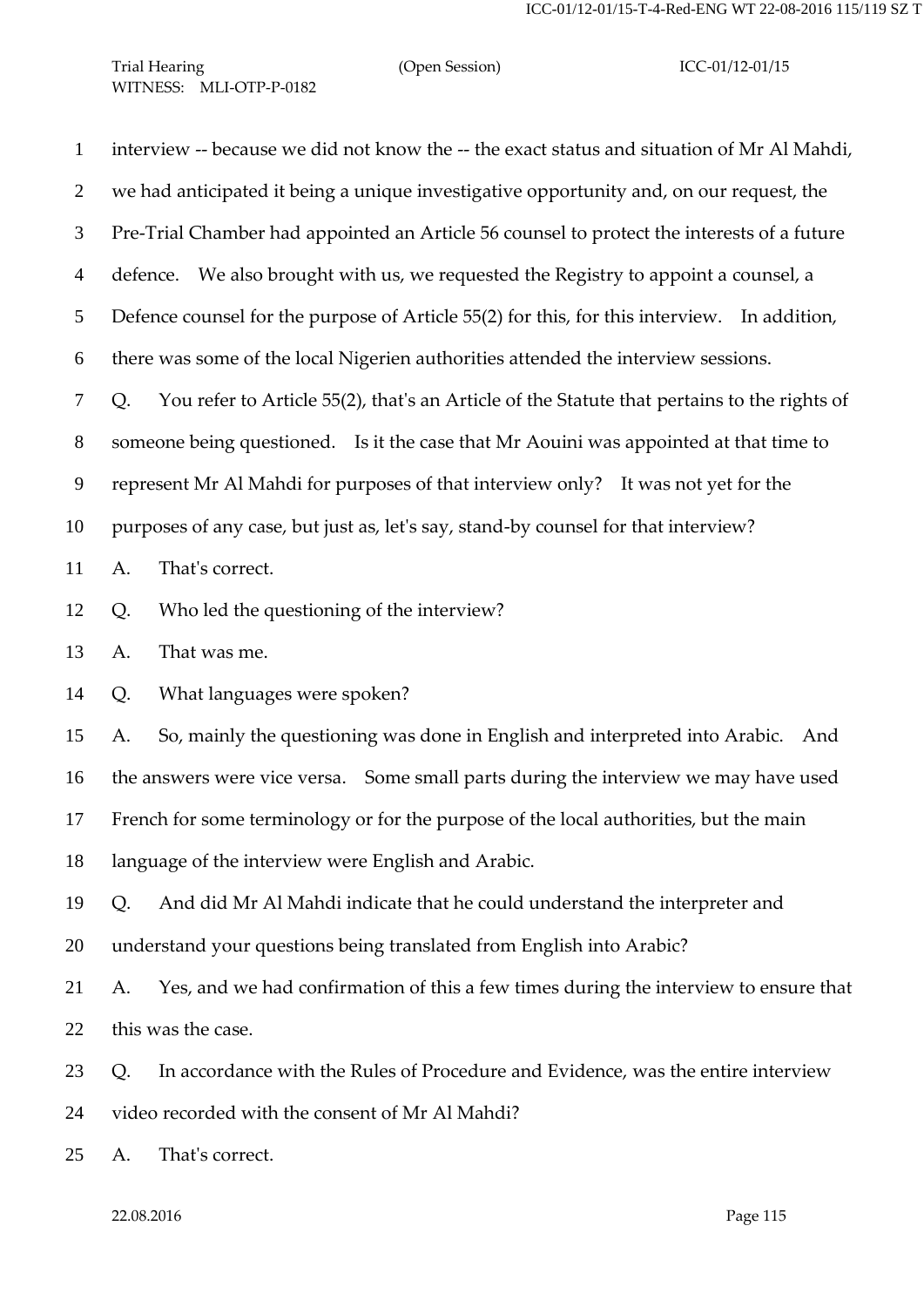| $\mathbf{1}$   | MR BLACK: [16:50:24] Your Honours, the video and audio recordings are in evidence,         |  |
|----------------|--------------------------------------------------------------------------------------------|--|
| $\overline{2}$ | this weekend recently been added to the joint list of evidence. I don't intend to use them |  |
| 3              | today, I'll just focus on the transcript.                                                  |  |
| $\overline{4}$ | And Witness, speaking of transcript, tab 7 through 34 of your binder are the<br>Q.         |  |
| 5              | transcripts of the different recording sessions of the September 2015 interview of         |  |
| 6              | Mr Al Mahdi. Have you had an opportunity to review that entire transcript since -- since   |  |
| $\tau$         | that time?                                                                                 |  |
| 8              | Yes, I have.<br>A.                                                                         |  |
| 9              | And does it accurately reflect the content of the interview?<br>Q.                         |  |
| 10             | Yes, it does.<br>A.                                                                        |  |
| 11             | I'll ask you questions about specific portions probably tomorrow, but let me ask you<br>Q. |  |
| 12             | some other questions before we get to that.                                                |  |
| 13             | Mr Al Mahdi, as you mentioned, was interviewed pursuant to Article 55(2) of the Statute.   |  |
| 14             | At the beginning of the interview did you inform him of his rights under that Article,     |  |
| 15             | including his right to remain silent and his right to consult with counsel?                |  |
| 16             | Yes, I did.<br>A.                                                                          |  |
| 17             | Did you inform him of the fact that at that time there were grounds to believe that<br>Q.  |  |
| 18             | he had committed a crime within the jurisdiction of the International Criminal Court?      |  |
| 19             | Yes, including a detailed description of which crimes we thought he may have been<br>A.    |  |
| 20             | involved in.                                                                               |  |
| 21             | Did you explain to Mr Al Mahdi that his right to counsel meant the counsel of his<br>Q.    |  |
| 22             | choosing and that he could choose to be represented by the counsel who is appointed by     |  |
| 23             | the Registry or different counsel if that's what he preferred?                             |  |
| 24             | Yes. Due to the circumstances though we -- we asked Mr Al Mahdi if he -- if he<br>A.       |  |
| 25             | had his own counsel and he -- he did not have it. In the -- in the circumstances we had    |  |
|                |                                                                                            |  |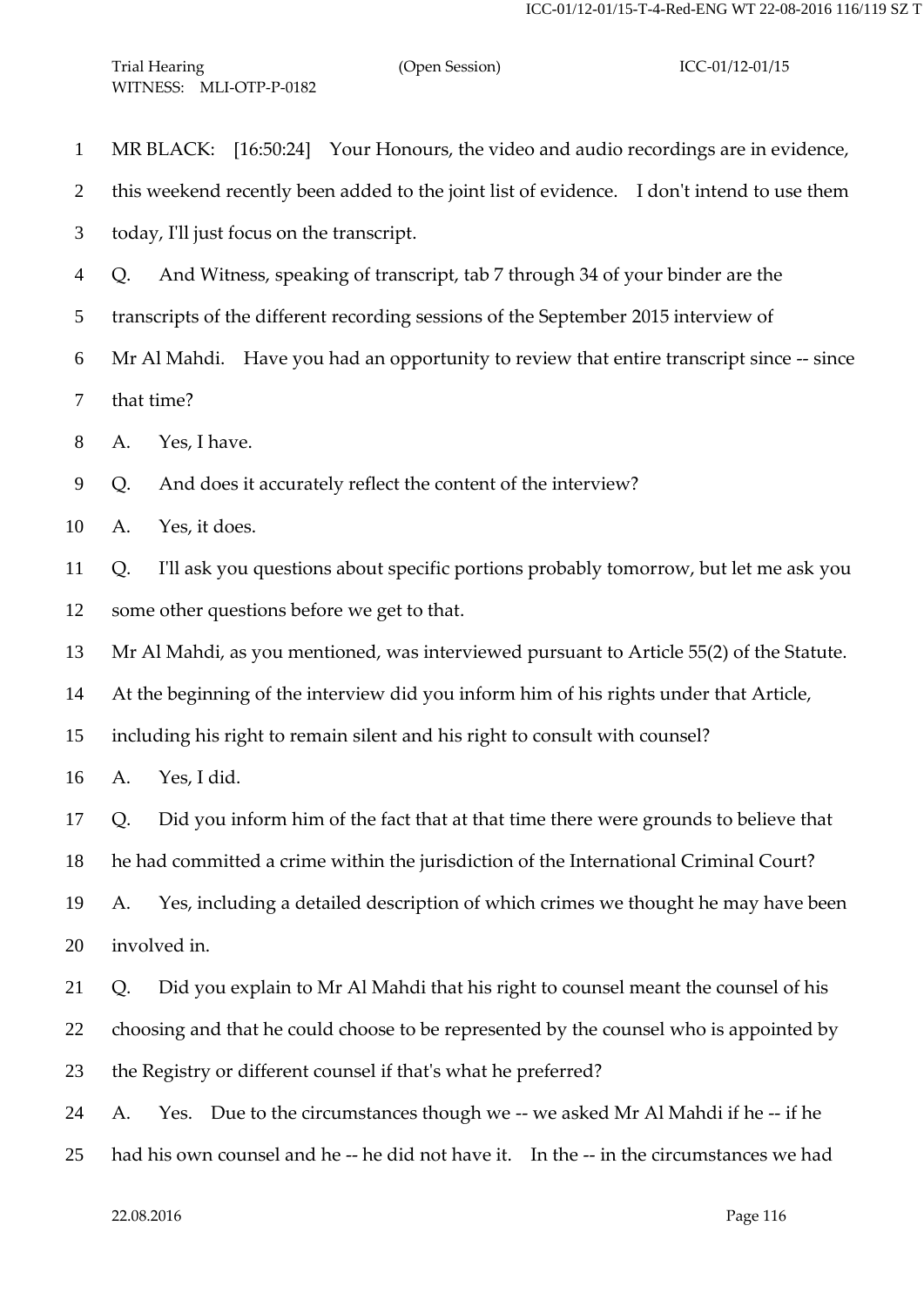asked the Registry Counsel Support Section to select a suitable counsel to be appointed to

represent him for the interview, but we made sure before -- before starting that Al Mahdi

was -- was content with using Mr Aouini as his counsel.

Q. And in fact did he speak with Mr Aouini, consult him before the substance of the

interview began and then confirmed that he was happy to proceed with the assistance of

Mr Aouini?

A. That's correct.

Q. How long did the interview last?

A. The interview spanned over the -- over five days, which was from the 1st to 5

 September 2015. And we conducted approximately four or five one-hour sessions each day.

 Q. Okay. So I understand that there were -- there were breaks taken then during the interview. For what purposes did you break?

 A. Well, the normal routine for the purpose of the recording, for the purpose of the interpreter and the others present is that we -- we do approximately one-hour sessions with short breaks in between, and then halfway through the day a longer break for -- for lunch. In the specific case of Mr Al Mahdi we made sure that he -- that we respected his desire to break for prayers at certain times. There were also -- he would use the breaks for consultation with Mr Aouini, but there were also a few occasions when he specifically wanted to break to have a discussion with his counsel, and those we would accommodate. So, yes, I think that's it.

 Q. Thank you. You were able to observe Mr Al Mahdi obviously directly at the interview. How far away from him were you?

 A. Well, we were all sitting around one table, so I would say in a measure of maybe a metre and a half.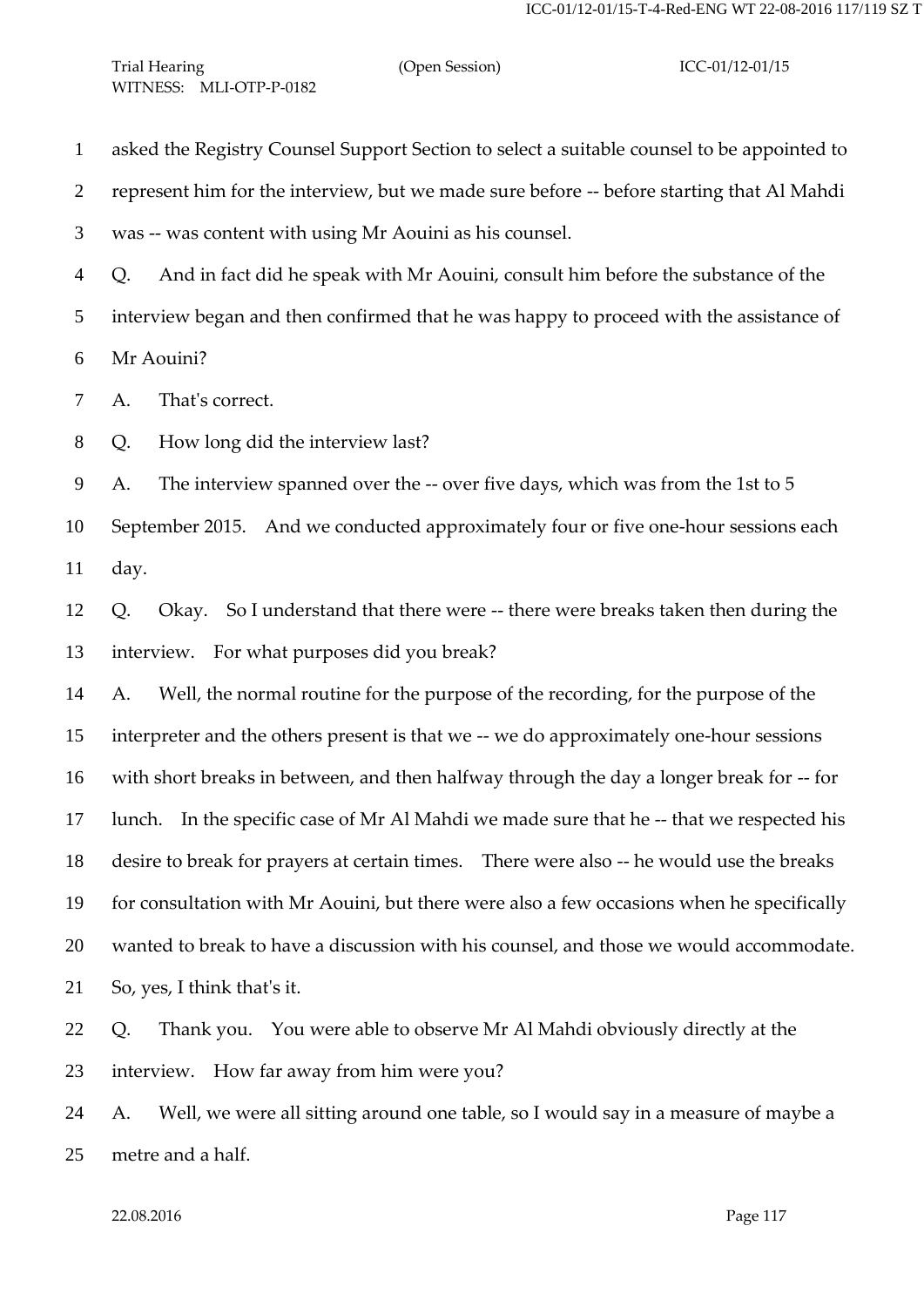- Q. Did he appear to you to be in good physical and mental health?
- A. Yes.
- Q. Did you have the impression that he understood the rights that you explained to
- him?
- A. Yes, he did.
- Q. Did you feel that he understood your questions?
- A. Yes. And I can maybe confirm both this and the previous question with the fact

that -- that Mr Al Mahdi made -- made very relevant questions for me to clarify and that

to me showed that he -- he, without knowing at the time the Regulations of the Court, he

knew what was at stake and he asked for clarification about the issues that were explained

to him.

Q. Also when he answered your questions, did his answers make sense?

A. Are you talking about the -- when we're talking about the rights or the --

Q. Well, in general.

Q. In general, would you say that you were able to communicate effectively with him

and that he appeared to be actively engaged in the interview?

A. Yes, this was my understanding.

Q. And based on -- I'll pause. And based on your firsthand observations in your

interactions with Mr Al Mahdi did he appear to participate voluntarily in the interview?

A. Yes, this is another thing that we tried to make very clear from the start.

- In -- because of the circumstances, it was clear to us that Al Mahdi was brought to the
- interview, he was in detention, he was brought there without necessarily knowing exactly
- what was going to happen and the explanation I gave to him was even though it was not
- necessarily fully voluntary for him to be there at that point, that he could at any -- that

A. Yes, his answers made sense.